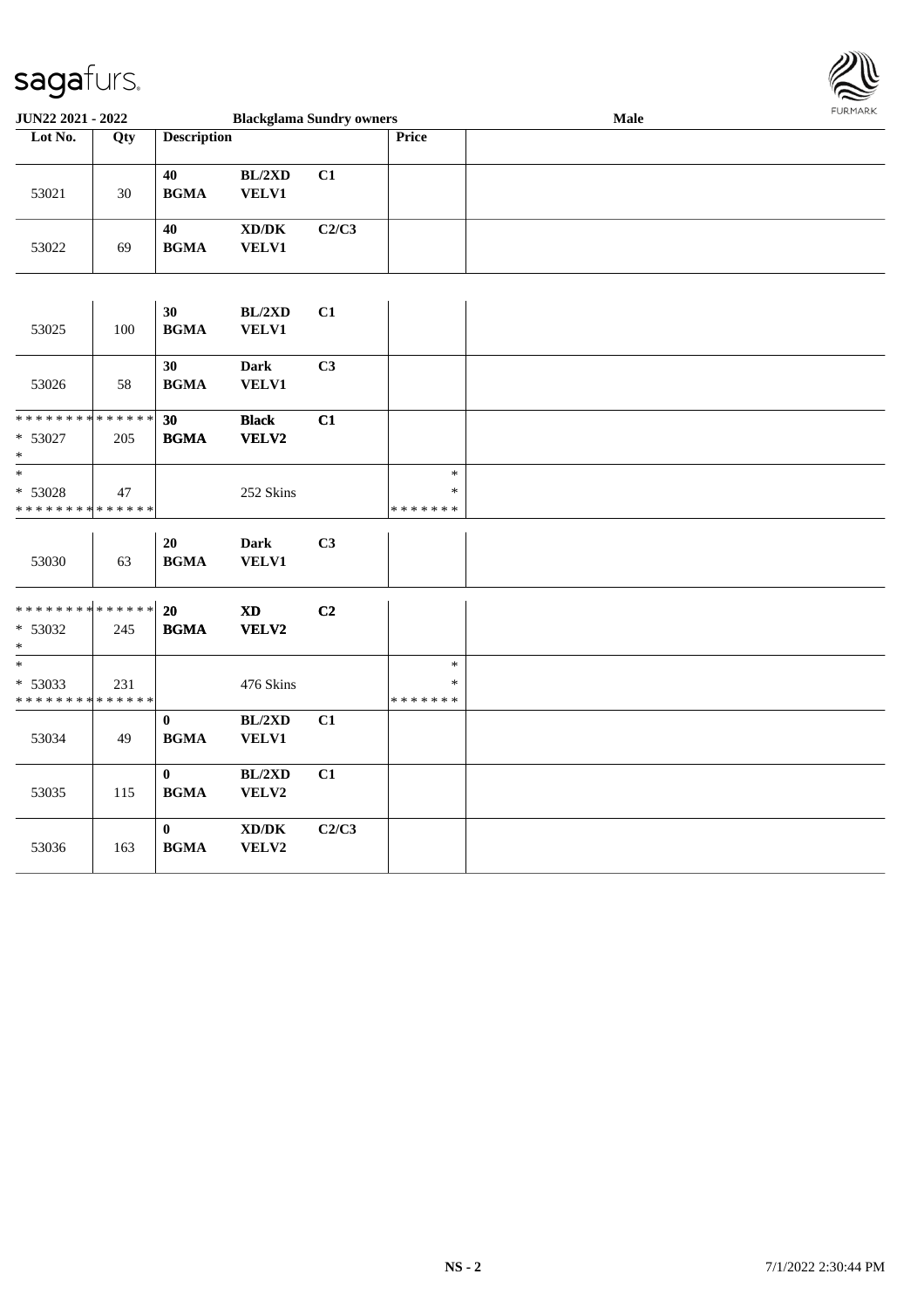

|                                                                   | JUN22 2021 - 2022<br><b>Blackglama Cherry Grove</b> |                       |                                                                                                                      | FURMARK<br>Male |                                      |  |  |  |
|-------------------------------------------------------------------|-----------------------------------------------------|-----------------------|----------------------------------------------------------------------------------------------------------------------|-----------------|--------------------------------------|--|--|--|
| Lot No.                                                           | Qty                                                 | <b>Description</b>    |                                                                                                                      |                 | Price                                |  |  |  |
| 53041                                                             | 89                                                  | $50\,$<br><b>BGMA</b> | $2{\bf X}{\bf D}/{\bf X}{\bf D}$<br><b>VELV1</b>                                                                     | C1/C2           |                                      |  |  |  |
| 53042                                                             | 202                                                 | 40<br><b>BGMA</b>     | BL/2XD<br><b>VELV1</b>                                                                                               | C1              |                                      |  |  |  |
| ******** <mark>******</mark><br>$* 53043$<br>$*$                  | 205                                                 | 40<br><b>BGMA</b>     | $\boldsymbol{\text{X}}\boldsymbol{\text{D}}\boldsymbol{/}\boldsymbol{\text{D}}\boldsymbol{\text{K}}$<br><b>VELV1</b> | C2              |                                      |  |  |  |
| $\ast$<br>$* 53044$<br>$\ast$<br>$\overline{\phantom{0}}$         | 180                                                 |                       | $\overline{2}$                                                                                                       |                 | $\ast$<br>$\ast$<br>$\ast$           |  |  |  |
| $* 53045$<br>$\ast$<br>$\overline{\phantom{0}}$                   | 180                                                 |                       | $\mathfrak{Z}$                                                                                                       |                 | $\ast$<br>$\ast$<br>$\ast$<br>$\ast$ |  |  |  |
| * 53046<br>* * * * * * * * * * * * * *                            | 147                                                 |                       | 712 Skins                                                                                                            |                 | ∗<br>* * * * * * *                   |  |  |  |
| ******** <mark>******</mark><br>* 53047<br>$\ast$                 | 205                                                 | 30<br><b>BGMA</b>     | BL/2XD<br><b>VELV1</b>                                                                                               | C1              |                                      |  |  |  |
| $\ast$<br>$* 53048$<br>$\ast$                                     | 180                                                 |                       | $\sqrt{2}$                                                                                                           |                 | $\ast$<br>$\ast$<br>$\ast$           |  |  |  |
| $\ast$<br>$* 53051$<br>$*$                                        | 180                                                 |                       | $\mathfrak{Z}$                                                                                                       |                 | $\ast$<br>$\ast$<br>$\ast$           |  |  |  |
| $*$<br>* 53052<br>* * * * * * * * * * * * * *                     | 56                                                  |                       | 621 Skins                                                                                                            |                 | $\ast$<br>$\ast$<br>* * * * * * *    |  |  |  |
| * * * * * * * * <mark>* * * * * * *</mark><br>$* 53053$<br>$\ast$ | 205                                                 | 30<br><b>BGMA</b>     | $\boldsymbol{\text{X}}\boldsymbol{\text{D}}\boldsymbol{/}\boldsymbol{\text{D}}\boldsymbol{\text{K}}$<br><b>VELV1</b> | C2              |                                      |  |  |  |
| $* 53054$<br>$\ast$                                               | 180                                                 |                       | $\overline{2}$                                                                                                       |                 | $\ast$<br>$\ast$<br>$\ast$           |  |  |  |
| $\ast$<br>$* 53055$<br>$*$<br>$\ast$                              | 180                                                 |                       | $\ensuremath{\mathfrak{Z}}$                                                                                          |                 | $\ast$<br>$\ast$<br>$\ast$           |  |  |  |
| * 53056<br>$*$                                                    | 180                                                 |                       | $\overline{4}$                                                                                                       |                 | $\ast$<br>$\ast$<br>$\ast$           |  |  |  |
| $*$<br>$* 53057$<br>$*$                                           | 180                                                 |                       | $\sqrt{5}$                                                                                                           |                 | $\ast$<br>$\ast$<br>$\ast$           |  |  |  |
| $\overline{\ast}$<br>$* 53058$<br>$*$                             | 180                                                 |                       | $\sqrt{6}$                                                                                                           |                 | $\ast$<br>$\ast$<br>$\ast$           |  |  |  |
| $\ast$<br>* 53059<br>$*$                                          | 180                                                 |                       | $\tau$                                                                                                               |                 | $\ast$<br>$\ast$<br>$\ast$           |  |  |  |
| $*$<br>* 53060<br>$\ast$                                          | 180                                                 |                       | $\,8\,$                                                                                                              |                 | $\ast$<br>$\ast$<br>$\ast$           |  |  |  |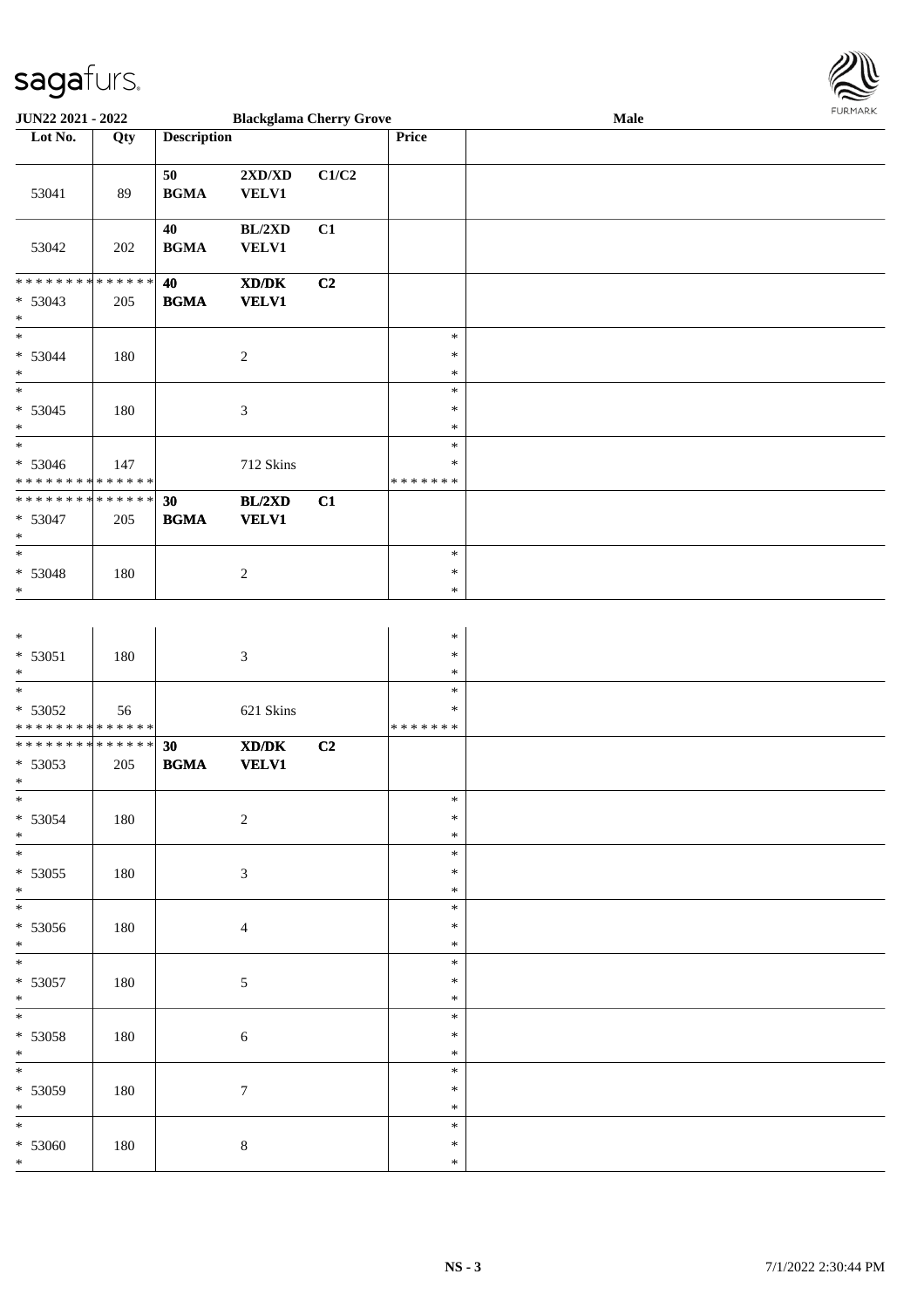

| JUN22 2021 - 2022                             |     |                                            | <b>Blackglama Cherry Grove</b>                              |                |                         | Male | FURMARK |
|-----------------------------------------------|-----|--------------------------------------------|-------------------------------------------------------------|----------------|-------------------------|------|---------|
| Lot No.                                       | Qty | <b>Description</b>                         |                                                             |                | Price                   |      |         |
| $*$                                           |     | 30                                         | $\bold{X}\bold{D}/\bold{D}\bold{K}$                         | C <sub>2</sub> | $\ast$                  |      |         |
| $* 53061$                                     | 179 | $\mathbf{B}\mathbf{G}\mathbf{M}\mathbf{A}$ | <b>VELV1</b>                                                |                | $\ast$                  |      |         |
| $\ast$                                        |     |                                            |                                                             |                | $\ast$                  |      |         |
| $\overline{\phantom{0}}$                      |     |                                            |                                                             |                | $\ast$                  |      |         |
| $* 53062$<br>$*$                              | 180 |                                            | $10\,$                                                      |                | $\ast$<br>$\ast$        |      |         |
| $\overline{\phantom{0}}$                      |     |                                            |                                                             |                | $\ast$                  |      |         |
| $* 53063$                                     | 180 |                                            | $11\,$                                                      |                | $\ast$                  |      |         |
| $*$                                           |     |                                            |                                                             |                | $\ast$                  |      |         |
| $\overline{\phantom{0}}$                      |     |                                            |                                                             |                | $\ast$                  |      |         |
| $* 53064$<br>$*$                              | 180 |                                            | 12                                                          |                | $\ast$<br>$\ast$        |      |         |
| $\overline{\phantom{0}}$                      |     |                                            |                                                             |                | $\ast$                  |      |         |
| $* 53065$                                     | 180 |                                            | 13                                                          |                | $\ast$                  |      |         |
|                                               |     |                                            |                                                             |                | $\ast$                  |      |         |
|                                               |     |                                            |                                                             |                | $\ast$                  |      |         |
| * 53066                                       | 208 |                                            | 2572 Skins                                                  |                | $\ast$<br>* * * * * * * |      |         |
| * * * * * * * * * * * * * *<br>************** |     | 20                                         | BL/2XD                                                      | C1             |                         |      |         |
| $* 53067$                                     | 245 | $\mathbf{B}\mathbf{G}\mathbf{M}\mathbf{A}$ | <b>VELV1</b>                                                |                |                         |      |         |
| $\ast$                                        |     |                                            |                                                             |                |                         |      |         |
|                                               |     |                                            |                                                             |                |                         |      |         |
|                                               |     |                                            |                                                             |                |                         |      |         |
| $*$                                           |     |                                            |                                                             |                | $\ast$                  |      |         |
| * 53071                                       | 220 |                                            | $\overline{2}$                                              |                | $\ast$                  |      |         |
| $*$ $*$                                       |     |                                            |                                                             |                | $\ast$<br>$\ast$        |      |         |
| $* 53072$                                     | 220 |                                            | $\mathfrak{Z}$                                              |                | $\ast$                  |      |         |
| $\ast$                                        |     |                                            |                                                             |                | $\ast$                  |      |         |
|                                               |     |                                            |                                                             |                | $\ast$                  |      |         |
| $* 53073$                                     | 220 |                                            | $\overline{4}$                                              |                | $\ast$                  |      |         |
| $\ast$                                        |     |                                            |                                                             |                | $\ast$                  |      |         |
| ******** <mark>******</mark>                  |     | 20                                         | $\boldsymbol{\text{X} \text{D} \text{/} \text{D} \text{K}}$ | C2             |                         |      |         |
| $* 53075$                                     | 245 | $\mathbf{B}\mathbf{G}\mathbf{M}\mathbf{A}$ | <b>VELV1</b>                                                |                |                         |      |         |
| $\ast$<br>$\ast$                              |     |                                            |                                                             |                | $\ast$                  |      |         |
| * 53076                                       | 220 |                                            | $\sqrt{2}$                                                  |                | ∗                       |      |         |
| $*$                                           |     |                                            |                                                             |                | $\ast$                  |      |         |
| $\frac{1}{*}$                                 |     |                                            |                                                             |                | $\ast$                  |      |         |
| * 53077                                       | 220 |                                            | $\mathfrak{Z}$                                              |                | $\ast$                  |      |         |
| $*$<br>$\overline{\phantom{0}}$               |     |                                            |                                                             |                | $\ast$                  |      |         |
| * 53078                                       |     |                                            |                                                             |                | $\ast$<br>$\ast$        |      |         |
| $*$                                           | 220 |                                            | $\overline{4}$                                              |                | $\ast$                  |      |         |
| $\overline{\phantom{0}}$                      |     |                                            |                                                             |                | $\ast$                  |      |         |
| $* 53079$                                     | 220 |                                            | $\sqrt{5}$                                                  |                | $\ast$                  |      |         |
| $\ast$                                        |     |                                            |                                                             |                | $\ast$                  |      |         |
| $\ast$                                        |     |                                            |                                                             |                | $\ast$                  |      |         |
| * 53080<br>$\ast$                             | 220 |                                            | $\sqrt{6}$                                                  |                | $\ast$<br>$\ast$        |      |         |
|                                               |     |                                            |                                                             |                |                         |      |         |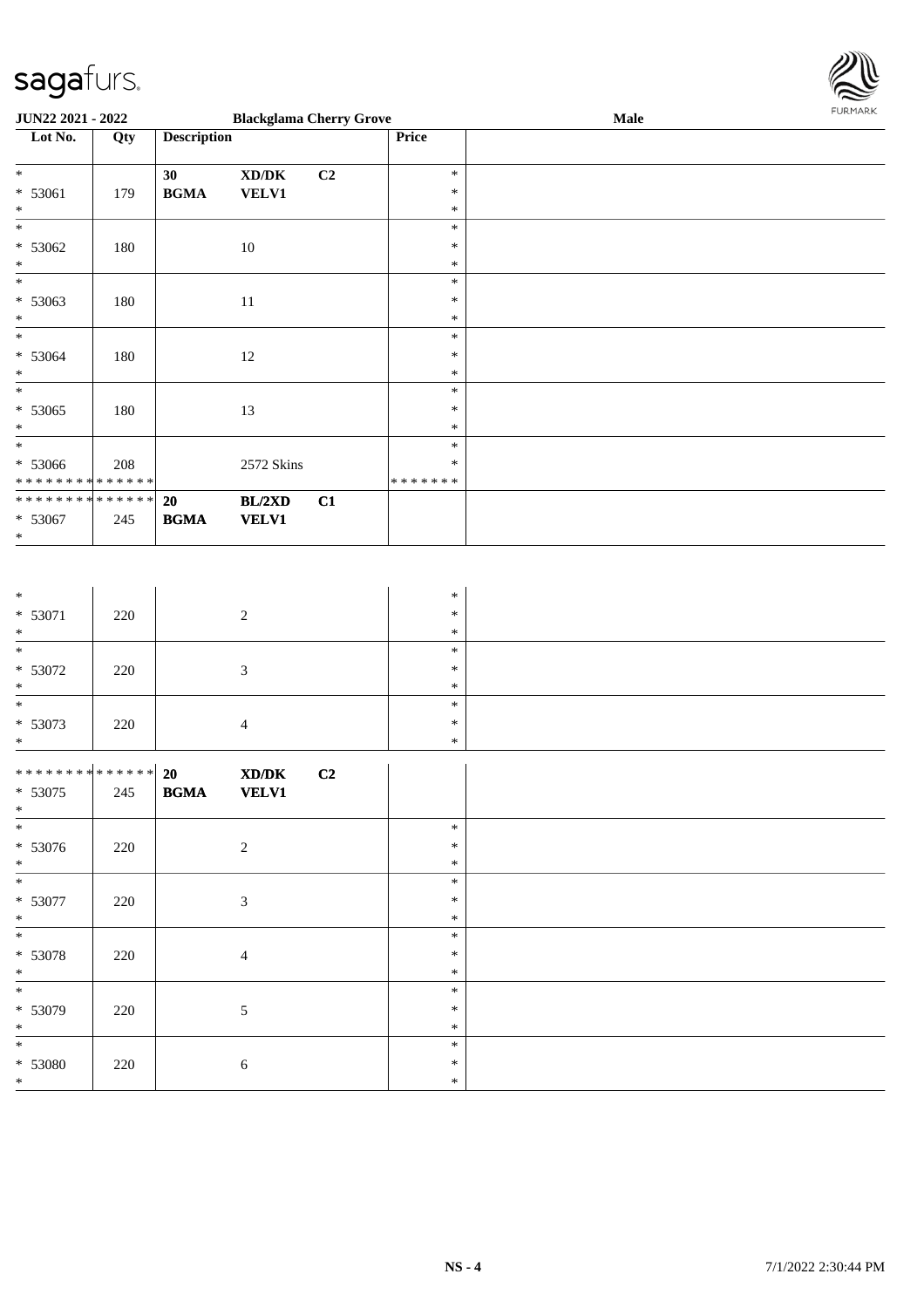

| <b>JUN22 2021 - 2022</b>                   |     |                    | <b>Blackglama Cherry Grove</b>      |    |               | Male |
|--------------------------------------------|-----|--------------------|-------------------------------------|----|---------------|------|
| Lot No.                                    | Qty | <b>Description</b> |                                     |    | Price         |      |
|                                            |     |                    |                                     |    |               |      |
| $*$                                        |     | 20                 | $\bold{X}\bold{D}/\bold{D}\bold{K}$ | C2 | $\ast$        |      |
| * 53081                                    | 220 | <b>BGMA</b>        | <b>VELV1</b>                        |    | $\ast$        |      |
| $*$                                        |     |                    |                                     |    | $\ast$        |      |
|                                            |     |                    |                                     |    | $\ast$        |      |
|                                            |     |                    |                                     |    |               |      |
| * 53082                                    | 220 |                    | $\,8\,$                             |    | ∗             |      |
| $*$                                        |     |                    |                                     |    | $\ast$        |      |
|                                            |     |                    |                                     |    | $\ast$        |      |
| * 53083                                    | 220 |                    | $\boldsymbol{9}$                    |    | $\ast$        |      |
| $*$                                        |     |                    |                                     |    | $\ast$        |      |
| $\overline{\phantom{0}}$                   |     |                    |                                     |    | $\ast$        |      |
| $* 53084$                                  | 220 |                    | $10\,$                              |    | $\ast$        |      |
| $*$                                        |     |                    |                                     |    | $\ast$        |      |
| $\overline{\phantom{0}}$                   |     |                    |                                     |    |               |      |
|                                            |     |                    |                                     |    | $\ast$        |      |
| * 53085                                    | 220 |                    | $11\,$                              |    | $\ast$        |      |
| $*$                                        |     |                    |                                     |    | $\ast$        |      |
| $\overline{\phantom{0}}$                   |     |                    |                                     |    | $\ast$        |      |
| $* 53086$                                  | 220 |                    | 12                                  |    | $\ast$        |      |
| $\ast$                                     |     |                    |                                     |    | $\ast$        |      |
| $*$                                        |     |                    |                                     |    | $\ast$        |      |
| $* 53087$                                  | 220 |                    | 13                                  |    | $\ast$        |      |
| $*$                                        |     |                    |                                     |    | $\ast$        |      |
|                                            |     |                    |                                     |    | $\ast$        |      |
|                                            |     |                    |                                     |    |               |      |
| * 53088                                    | 220 |                    | 14                                  |    | $\ast$        |      |
| $*$                                        |     |                    |                                     |    | $\ast$        |      |
| $\overline{\phantom{0}}$                   |     |                    |                                     |    | $\ast$        |      |
| * 53089                                    | 220 |                    | 15                                  |    | $\ast$        |      |
| $*$                                        |     |                    |                                     |    | $\ast$        |      |
| $\overline{\phantom{0}}$                   |     |                    |                                     |    | $\ast$        |      |
| * 53090                                    | 97  |                    | 3422 Skins                          |    | $\ast$        |      |
| * * * * * * * * <mark>* * * * * * *</mark> |     |                    |                                     |    | *******       |      |
| * * * * * * * * * * * * * * *              |     | $\mathbf{0}$       |                                     |    |               |      |
|                                            |     |                    | BL/2XD                              | C1 |               |      |
| * 53091                                    | 265 | <b>BGMA</b>        | <b>VELV1</b>                        |    |               |      |
| $*$                                        |     |                    |                                     |    |               |      |
| $*$                                        |     |                    |                                     |    | $\ast$        |      |
| * 53092                                    | 240 |                    | $\sqrt{2}$                          |    | $\ast$        |      |
| $*$                                        |     |                    |                                     |    | $\ast$        |      |
| $*$                                        |     |                    |                                     |    | $\ast$        |      |
| * 53093                                    | 240 |                    | $\mathfrak{Z}$                      |    | $\ast$        |      |
| $*$                                        |     |                    |                                     |    | $\ast$        |      |
|                                            |     |                    |                                     |    | $\ast$        |      |
| * 53094                                    | 34  |                    | 779 Skins                           |    | ∗             |      |
| * * * * * * * * * * * * * * *              |     |                    |                                     |    | * * * * * * * |      |
| * * * * * * * * * * * * * * *              |     | $\mathbf{0}$       |                                     |    |               |      |
|                                            |     |                    | XD/DK                               | C2 |               |      |
| * 53095                                    | 265 | <b>BGMA</b>        | <b>VELV1</b>                        |    |               |      |
| $*$<br>$\overline{\ast}$                   |     |                    |                                     |    |               |      |
|                                            |     |                    |                                     |    | $\ast$        |      |
| * 53096                                    | 240 |                    | $\overline{c}$                      |    | $\ast$        |      |
| $*$                                        |     |                    |                                     |    | $\ast$        |      |
| $*$ $*$                                    |     |                    |                                     |    | $\ast$        |      |
| * 53097                                    | 240 |                    | $\mathfrak{Z}$                      |    | $\ast$        |      |
| $*$                                        |     |                    |                                     |    | $\ast$        |      |
| $*$ $*$                                    |     |                    |                                     |    | $\ast$        |      |
| * 53098                                    |     |                    |                                     |    | $\ast$        |      |
|                                            | 240 |                    | $\overline{4}$                      |    |               |      |
| $*$                                        |     |                    |                                     |    | $\ast$        |      |
| $*$                                        |     |                    |                                     |    | $\ast$        |      |
| * 53099                                    | 240 |                    | 5                                   |    | $\ast$        |      |
| $*$                                        |     |                    |                                     |    | $\ast$        |      |
| $*$                                        |     |                    |                                     |    | $\ast$        |      |
| * 53100                                    | 240 |                    | 6                                   |    | $\ast$        |      |
| $*$                                        |     |                    |                                     |    | $\ast$        |      |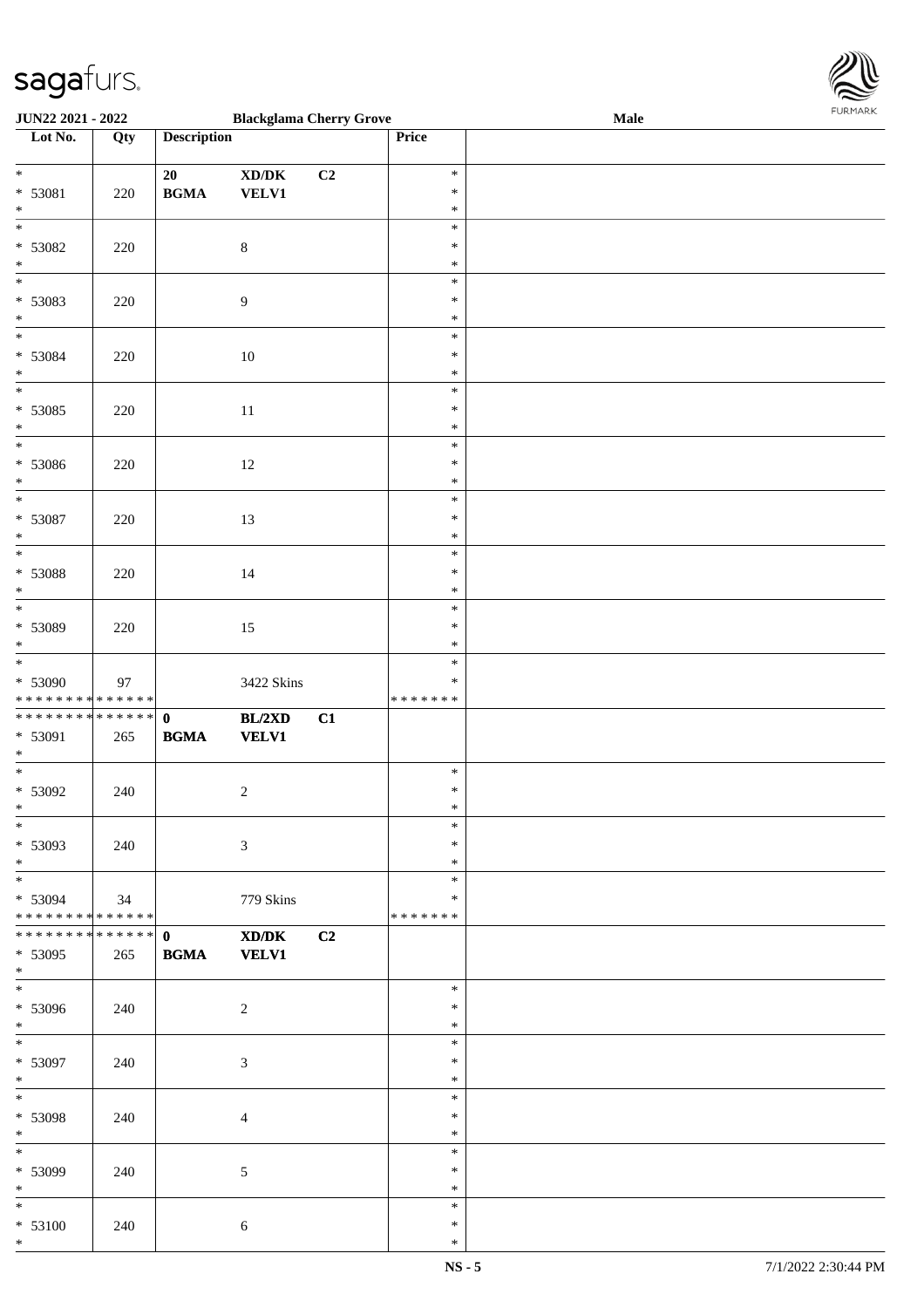

| JUN22 2021 - 2022           |     |                    | <b>Blackglama Cherry Grove</b> |       |         | Male | FURMARK |
|-----------------------------|-----|--------------------|--------------------------------|-------|---------|------|---------|
| Lot No.                     | Qty | <b>Description</b> |                                |       | Price   |      |         |
| $*$                         |     | $\mathbf{0}$       | XD/DK                          | C2    | *       |      |         |
| * 53101                     | 240 | <b>BGMA</b>        | <b>VELV1</b>                   |       | $\ast$  |      |         |
| $\ast$                      |     |                    |                                |       | $\ast$  |      |         |
| $\ast$                      |     |                    |                                |       | *       |      |         |
| * 53102                     | 240 |                    | 8                              |       | $\ast$  |      |         |
| $\ast$                      |     |                    |                                |       | $\ast$  |      |         |
| $\ast$                      |     |                    |                                |       | $\ast$  |      |         |
| * 53103                     | 179 |                    | 2124 Skins                     |       | $\ast$  |      |         |
| **************              |     |                    |                                |       | ******* |      |         |
|                             |     |                    | 2XD/XD                         | C1/C2 |         |      |         |
| $* 53104$                   | 325 | <b>BGMA</b>        | <b>VELV1</b>                   |       |         |      |         |
| $\ast$                      |     |                    |                                |       |         |      |         |
| $\ast$                      |     |                    |                                |       | $\ast$  |      |         |
| $* 53105$                   | 300 |                    | 2                              |       | $\ast$  |      |         |
| $\ast$                      |     |                    |                                |       | $\ast$  |      |         |
| $\ast$                      |     |                    |                                |       | *       |      |         |
| * 53106                     | 204 |                    | 829 Skins                      |       | $\ast$  |      |         |
| * * * * * * * * * * * * * * |     |                    |                                |       | ******* |      |         |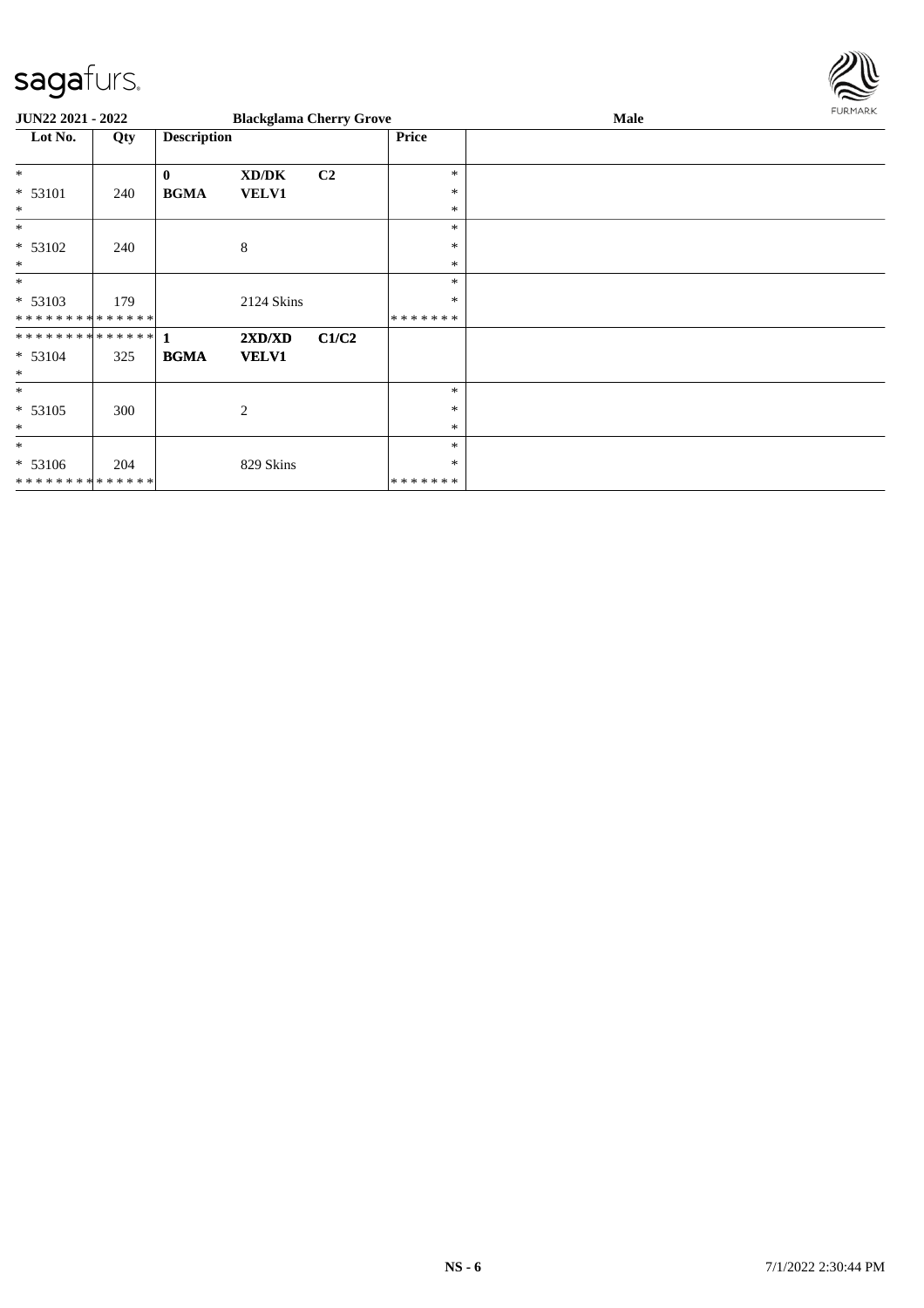

| <b>JUN22 2021 - 2022</b>                                          |     |                                                  | <b>Blackglama Woodmont</b>                |       |                                   | Male | <b>FURPIARA</b> |
|-------------------------------------------------------------------|-----|--------------------------------------------------|-------------------------------------------|-------|-----------------------------------|------|-----------------|
| Lot No.                                                           | Qty | <b>Description</b>                               |                                           |       | Price                             |      |                 |
| 53121                                                             | 55  | 50<br><b>BGMA</b>                                | $2{\bf X}{\bf D}/{\bf X}{\bf D}$<br>VELV3 | C1/C2 |                                   |      |                 |
| ******** <mark>******</mark><br>$* 53122$<br>$\ast$               | 205 | 40<br><b>BGMA</b>                                | $2{\bf X}{\bf D}/{\bf X}{\bf D}$<br>VELV3 | C1/C2 |                                   |      |                 |
| $\overline{\ast}$<br>$* 53123$<br>$*$<br>$\overline{\ast}$        | 180 |                                                  | $\sqrt{2}$                                |       | $\ast$<br>$\ast$<br>$\ast$        |      |                 |
| $* 53124$<br>$\ast$                                               | 180 |                                                  | $\sqrt{3}$                                |       | $\ast$<br>$\ast$<br>$\ast$        |      |                 |
| $* 53125$<br>* * * * * * * * <mark>* * * * * * *</mark>           | 32  |                                                  | 597 Skins                                 |       | $\ast$<br>$\ast$<br>* * * * * * * |      |                 |
| ******** <mark>******</mark><br>$* 53126$<br>$*$                  | 205 | 30<br><b>BGMA</b>                                | BL/2XD<br>VELV3                           | C1    |                                   |      |                 |
| $*$<br>$* 53127$<br>$\ast$                                        | 180 |                                                  | $\sqrt{2}$                                |       | $\ast$<br>$\ast$<br>$\ast$        |      |                 |
| $* 53128$<br>$\ast$                                               | 180 |                                                  | $\mathfrak{Z}$                            |       | $\ast$<br>$\ast$<br>$\ast$        |      |                 |
| * 53129<br>$\ast$                                                 | 180 |                                                  | $\overline{4}$                            |       | $\ast$<br>$\ast$<br>$\ast$        |      |                 |
| $* 53130$<br>$\ast$                                               | 180 |                                                  | $\sqrt{5}$                                |       | $\ast$<br>∗<br>$\ast$             |      |                 |
| $\overline{\phantom{0}}$<br>$* 53131$<br>$\ast$                   | 180 |                                                  | 6                                         |       | $\ast$<br>$\ast$<br>$\ast$        |      |                 |
| $\ast$<br>* 53132<br>$\star$                                      | 180 |                                                  | $\boldsymbol{7}$                          |       | $\ast$<br>$\ast$<br>∗             |      |                 |
| $\ast$<br>$* 53133$<br>$\ast$                                     | 180 |                                                  | $\,8\,$                                   |       | $\ast$<br>$\ast$<br>$\ast$        |      |                 |
| $*$<br>$* 53134$<br>* * * * * * * * <mark>* * * * * * *</mark>    | 170 |                                                  | 1635 Skins                                |       | $\ast$<br>$\ast$<br>* * * * * * * |      |                 |
| * * * * * * * * <mark>* * * * * * *</mark><br>$* 53135$<br>$\ast$ | 205 | 30<br>$\mathbf{B}\mathbf{G}\mathbf{M}\mathbf{A}$ | XD/DK<br>VELV3                            | C2    |                                   |      |                 |
|                                                                   |     |                                                  |                                           |       |                                   |      |                 |

| $\ast$                       |     |           | $\ast$  |  |
|------------------------------|-----|-----------|---------|--|
| $* 53139$                    | 180 |           | $\ast$  |  |
| $\ast$                       |     |           | $\ast$  |  |
| $\ast$                       |     |           | $\ast$  |  |
| $* 53140$                    | 26  | 411 Skins | $\ast$  |  |
| ******** <mark>******</mark> |     |           | ******* |  |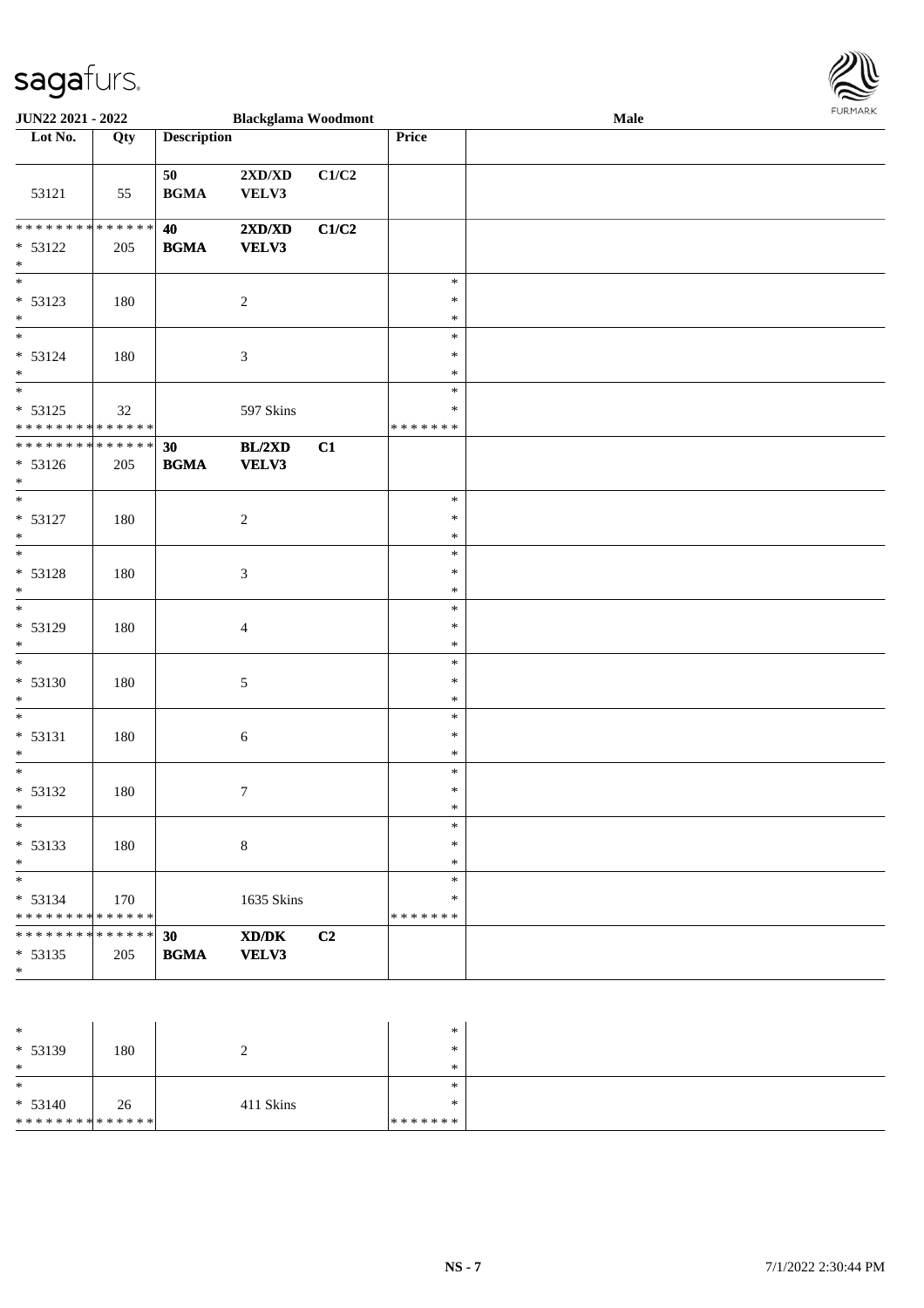

| JUN22 2021 - 2022                                                  |     |                                 | <b>Blackglama Woodmont</b>                  |                |                                   | Male | 101111111111 |
|--------------------------------------------------------------------|-----|---------------------------------|---------------------------------------------|----------------|-----------------------------------|------|--------------|
| Lot No.                                                            | Qty | <b>Description</b>              |                                             |                | Price                             |      |              |
| **************<br>$* 53142$<br>$\ast$                              | 220 | 20<br><b>BGMA</b>               | <b>BL/2XD</b><br>VELV3                      | C1             | $\ast$<br>$\ast$<br>$\ast$        |      |              |
| $\ast$<br>$* 53143$<br>$\ast$                                      | 220 |                                 | $\sqrt{2}$                                  |                | $\ast$<br>$\ast$<br>$\ast$        |      |              |
| $\overline{\phantom{0}}$<br>$* 53144$<br>$\ast$                    | 220 |                                 | $\mathfrak{Z}$                              |                | $\ast$<br>$\ast$<br>$\ast$        |      |              |
| $*$<br>$* 53145$<br>$\ast$                                         | 220 |                                 | $\overline{4}$                              |                | $\ast$<br>$\ast$<br>$\ast$        |      |              |
| $\overline{\phantom{0}}$<br>$* 53146$<br>$\ast$                    | 220 |                                 | 5                                           |                | $\ast$<br>$\ast$<br>$\ast$        |      |              |
| $*$<br>$* 53147$<br>$*$                                            | 200 |                                 | $\sqrt{6}$                                  |                | $\ast$<br>$\ast$<br>$\ast$        |      |              |
| $*$<br>* 53148<br>******** <mark>******</mark>                     | 59  |                                 | 1359 Skins                                  |                | $\ast$<br>$\ast$<br>*******       |      |              |
| ******** <mark>******</mark><br>$* 53151$<br>$\ast$                | 220 | 20<br><b>BGMA</b>               | $\boldsymbol{\text{XD}/\text{DK}}$<br>VELV3 | C <sub>2</sub> | $\ast$<br>$\ast$<br>$\ast$        |      |              |
| $\overline{\ast}$<br>* 53152<br>$\ast$                             | 220 |                                 | $\sqrt{2}$                                  |                | $\ast$<br>$\ast$<br>$\ast$        |      |              |
| $\overline{\phantom{0}}$<br>* 53153<br>* * * * * * * * * * * * * * | 119 |                                 | 559 Skins                                   |                | $\ast$<br>$\ast$<br>*******       |      |              |
| ******** <mark>******</mark><br>$* 53154$<br>$\ast$                | 265 | $\mathbf{0}$<br><b>BGMA</b>     | 2XD/XD<br>VELV3                             | C1/C2          |                                   |      |              |
| $\overline{\ast}$<br>$* 53155$<br>$\ast$                           | 240 |                                 | $\sqrt{2}$                                  |                | $\ast$<br>$\ast$<br>$\ast$        |      |              |
| $\ast$<br>$* 53156$<br>$\ast$                                      | 240 |                                 | $\mathfrak{Z}$                              |                | $\ast$<br>$\ast$<br>$\ast$        |      |              |
| $\ast$<br>$* 53157$<br>* * * * * * * * * * * * * *                 | 235 |                                 | 980 Skins                                   |                | $\ast$<br>$\ast$<br>* * * * * * * |      |              |
| 53158                                                              | 64  | $\boldsymbol{0}$<br><b>BGMA</b> | 2XD/XD<br>VELV3                             | C1/C2          |                                   |      |              |
| 53159                                                              | 258 | $\mathbf{1}$<br><b>BGMA</b>     | $2{\bf X}{\bf D}/{\bf X}{\bf D}$<br>VELV3   | C1/C2          |                                   |      |              |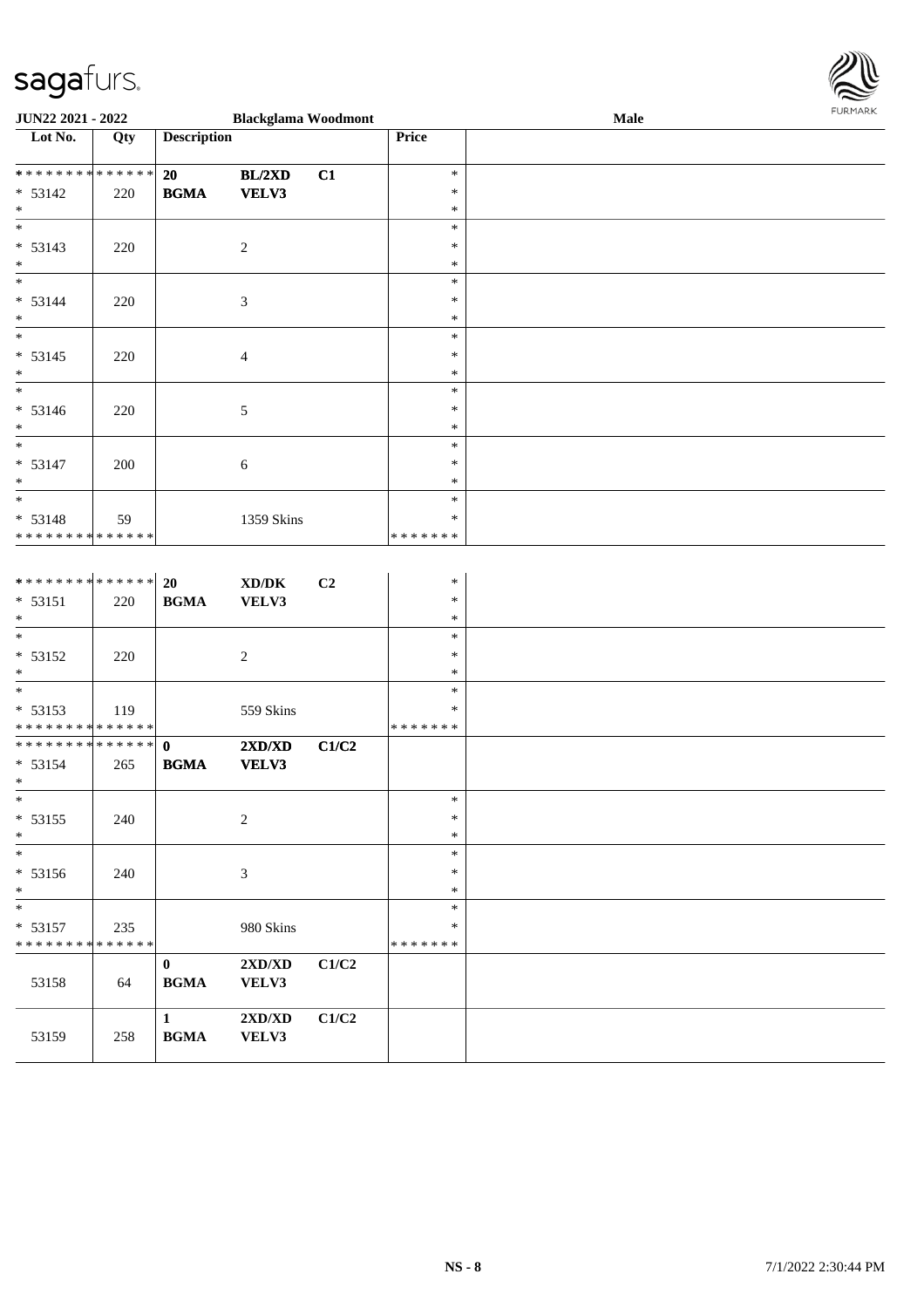

| <b>JUN22 2021 - 2022</b> |     |                    |                        | <b>Blackglama Ames Black Satin</b> |       | <b>Male</b> | FURMARK |
|--------------------------|-----|--------------------|------------------------|------------------------------------|-------|-------------|---------|
| Lot No.                  | Qty | <b>Description</b> |                        |                                    | Price |             |         |
| 53161                    | 127 | 50<br><b>BGMA</b>  | 2XD/XD<br><b>VELV2</b> | C1/C2                              |       |             |         |

| ************** 30<br>$* 53166$<br>$*$               | 205 | $\mathbf{B}\mathbf{G}\mathbf{M}\mathbf{A}$       | BL/2XD<br>VELV2        | C1    |                                   |  |
|-----------------------------------------------------|-----|--------------------------------------------------|------------------------|-------|-----------------------------------|--|
| $\ast$<br>$* 53167$<br>$*$                          | 180 |                                                  | 2                      |       | $\ast$<br>$\ast$<br>$\ast$        |  |
| **************<br>$* 53169$<br>$*$                  | 205 | 30<br><b>BGMA</b>                                | 2XD/XD<br>VELV2        | C1/C2 |                                   |  |
| $\ast$<br>$* 53170$<br>$\ast$                       | 180 |                                                  | $\overline{c}$         |       | $\ast$<br>$\ast$<br>$\ast$        |  |
| $*$<br>$* 53171$<br>$\ast$                          | 180 |                                                  | $\mathfrak{Z}$         |       | $\ast$<br>$\ast$<br>$\ast$        |  |
| $\ast$<br>* 53172<br>$\ast$                         | 180 |                                                  | $\overline{4}$         |       | $\ast$<br>$\ast$<br>$\ast$        |  |
| $\overline{\phantom{0}}$<br>$* 53173$<br>$\ast$     | 180 |                                                  | 5                      |       | $\ast$<br>$\ast$<br>$\ast$        |  |
| $\ast$<br>$* 53174$<br>**************               | 50  |                                                  | 975 Skins              |       | $\ast$<br>$\ast$<br>* * * * * * * |  |
| ******** <mark>******</mark><br>$* 53175$<br>$\ast$ | 205 | 30<br><b>BGMA</b>                                | 2XD/XD<br>VELV2        | C1/C2 |                                   |  |
| $*$<br>$* 53176$<br>* * * * * * * * * * * * * *     | 186 |                                                  | 391 Skins              |       | $\ast$<br>*<br>* * * * * * *      |  |
| ******** <mark>******</mark><br>* 53177<br>$\ast$   | 205 | 30<br><b>BGMA</b>                                | XD/DK<br>VELV2         | C2    |                                   |  |
| $\ast$<br>* 53178<br>$\ast$                         | 180 |                                                  | $\sqrt{2}$             |       | $\ast$<br>$\ast$<br>$\ast$        |  |
| $\ast$<br>* 53179<br>**************                 | 108 |                                                  | 493 Skins              |       | $\ast$<br>$\ast$<br>* * * * * * * |  |
| ******** <mark>******</mark><br>* 53180<br>$*$      | 245 | 20<br>$\mathbf{B}\mathbf{G}\mathbf{M}\mathbf{A}$ | BL/2XD<br><b>VELV2</b> | C1    |                                   |  |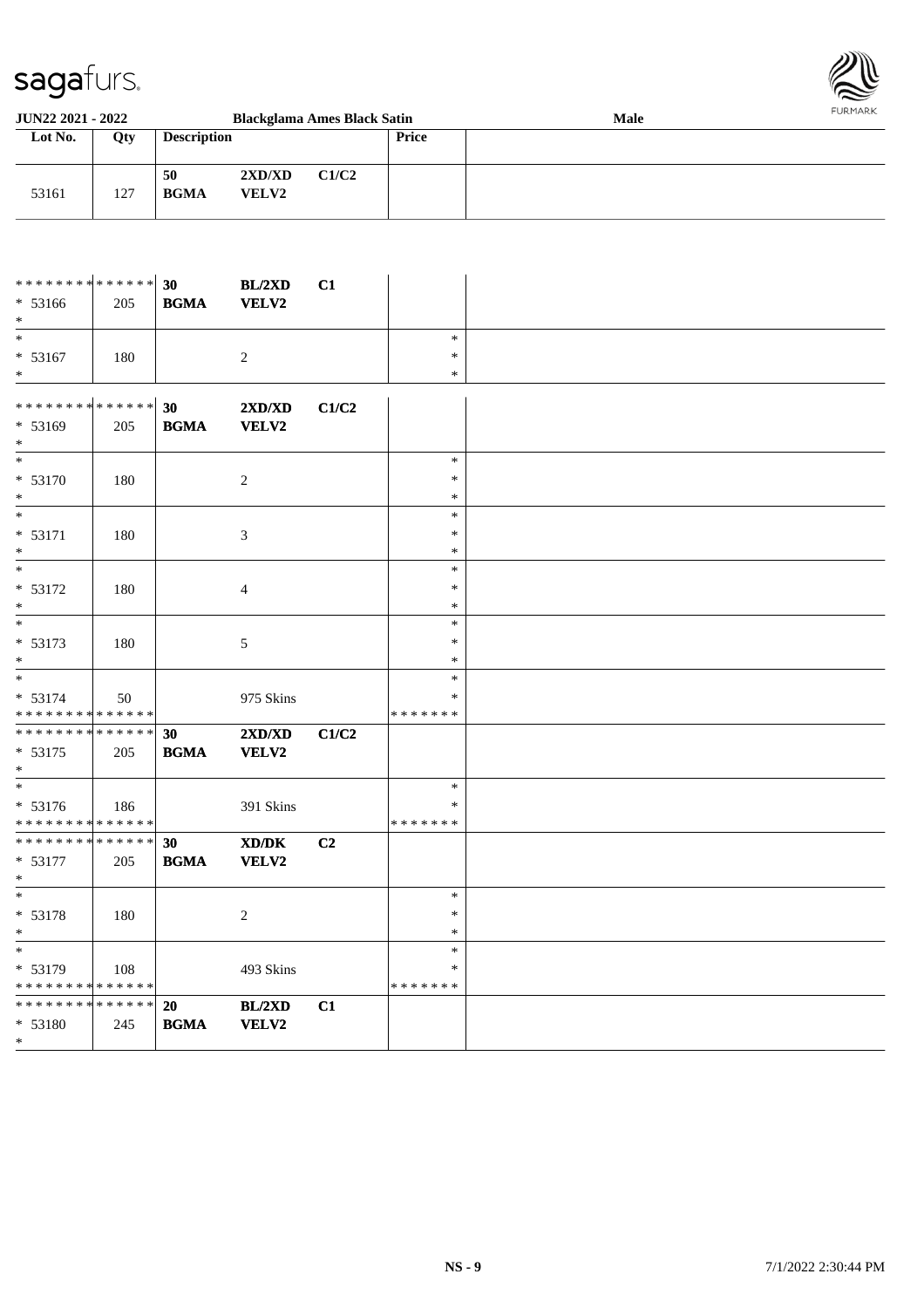

| <b>JUN22 2021 - 2022</b>                   |     |                    | <b>Blackglama Ames Black Satin</b>          |                |               | Male | 10111111111 |
|--------------------------------------------|-----|--------------------|---------------------------------------------|----------------|---------------|------|-------------|
| Lot No.                                    | Qty | <b>Description</b> |                                             |                | Price         |      |             |
|                                            |     |                    |                                             |                |               |      |             |
| $*$                                        |     | 20                 | BL/2XD                                      | C1             | $\ast$        |      |             |
| * 53181                                    | 220 | <b>BGMA</b>        | VELV2                                       |                | $\ast$        |      |             |
| $*$                                        |     |                    |                                             |                | ∗             |      |             |
| $*$                                        |     |                    |                                             |                | $\ast$        |      |             |
|                                            |     |                    |                                             |                |               |      |             |
| * 53182                                    | 220 |                    | 3                                           |                | $\ast$        |      |             |
| $*$                                        |     |                    |                                             |                | $\ast$        |      |             |
| $\frac{1}{1}$                              |     |                    |                                             |                | $\ast$        |      |             |
| * 53183                                    | 159 |                    | 844 Skins                                   |                | *             |      |             |
| * * * * * * * * <mark>* * * * * * *</mark> |     |                    |                                             |                | * * * * * * * |      |             |
| * * * * * * * * <mark>* * * * * * *</mark> |     | <b>20</b>          | $2{\bf X}{\bf D}/{\bf X}{\bf D}$            | C1/C2          |               |      |             |
| * 53184                                    | 245 | <b>BGMA</b>        | <b>VELV2</b>                                |                |               |      |             |
| $*$                                        |     |                    |                                             |                |               |      |             |
| $_{*}$                                     |     |                    |                                             |                |               |      |             |
|                                            |     |                    |                                             |                | $\ast$        |      |             |
| * 53185                                    | 220 |                    | $\overline{c}$                              |                | $\ast$        |      |             |
| $*$                                        |     |                    |                                             |                | $\ast$        |      |             |
| $\ast$                                     |     |                    |                                             |                | $\ast$        |      |             |
| * 53186                                    | 220 |                    | 3                                           |                | $\ast$        |      |             |
| $*$                                        |     |                    |                                             |                | $\ast$        |      |             |
| $*$                                        |     |                    |                                             |                | $\ast$        |      |             |
|                                            |     |                    |                                             |                |               |      |             |
| * 53187                                    | 220 |                    | 4                                           |                | $\ast$        |      |             |
| $*$                                        |     |                    |                                             |                | $\ast$        |      |             |
|                                            |     |                    |                                             |                | $\ast$        |      |             |
| * 53188                                    | 220 |                    | 5                                           |                | $\ast$        |      |             |
| $\ast$                                     |     |                    |                                             |                | $\ast$        |      |             |
| $\overline{\phantom{0}}$                   |     |                    |                                             |                | $\ast$        |      |             |
|                                            |     |                    |                                             |                |               |      |             |
| * 53189                                    | 220 |                    | 6                                           |                | $\ast$        |      |             |
| $*$                                        |     |                    |                                             |                | *             |      |             |
|                                            |     |                    |                                             |                | $\ast$        |      |             |
| * 53190                                    | 41  |                    | 1386 Skins                                  |                | *             |      |             |
| * * * * * * * * * * * * * *                |     |                    |                                             |                | * * * * * * * |      |             |
| * * * * * * * * <mark>* * * * * * *</mark> |     | 20                 | $\mathbf{X}\mathbf{D}/\mathbf{D}\mathbf{K}$ | C <sub>2</sub> |               |      |             |
| * 53191                                    | 245 | <b>BGMA</b>        | VELV2                                       |                |               |      |             |
| $*$                                        |     |                    |                                             |                |               |      |             |
| $*$                                        |     |                    |                                             |                |               |      |             |
|                                            |     |                    |                                             |                | $\ast$        |      |             |
| * 53192                                    | 220 |                    | 2                                           |                | $\ast$        |      |             |
| $*$                                        |     |                    |                                             |                | $*$           |      |             |
| $*$                                        |     |                    |                                             |                | $\ast$        |      |             |
| * 53193                                    | 220 |                    | 3                                           |                | $\ast$        |      |             |
| $*$                                        |     |                    |                                             |                | $\ast$        |      |             |
| $\ast$                                     |     |                    |                                             |                | ∗             |      |             |
|                                            |     |                    |                                             |                |               |      |             |
| $* 53194$                                  | 101 |                    | 786 Skins                                   |                | ∗             |      |             |
| * * * * * * * * * * * * * *                |     |                    |                                             |                | *******       |      |             |
|                                            |     |                    | BL/2XD                                      | C1             |               |      |             |
| $* 53195$                                  | 265 | <b>BGMA</b>        | <b>VELV2</b>                                |                |               |      |             |
| $*$                                        |     |                    |                                             |                |               |      |             |
| $_{*}$                                     |     |                    |                                             |                | $\ast$        |      |             |
| * 53196                                    | 257 |                    | 522 Skins                                   |                | ∗             |      |             |
| * * * * * * * * <mark>* * * * * *</mark>   |     |                    |                                             |                | *******       |      |             |
|                                            |     |                    |                                             |                |               |      |             |
|                                            |     |                    | BL/2XD                                      | C1             |               |      |             |
| $* 53197$                                  | 265 | <b>BGMA</b>        | <b>VELV2</b>                                |                |               |      |             |
| $*$                                        |     |                    |                                             |                |               |      |             |
| $*$                                        |     |                    |                                             |                | $\ast$        |      |             |
| * 53198                                    | 156 |                    | 421 Skins                                   |                | ∗             |      |             |
| * * * * * * * * * * * * * * *              |     |                    |                                             |                | *******       |      |             |
|                                            |     |                    | 2XD/XD                                      | C1/C2          |               |      |             |
|                                            |     |                    |                                             |                |               |      |             |
| * 53199                                    | 265 | <b>BGMA</b>        | <b>VELV2</b>                                |                |               |      |             |
| $*$                                        |     |                    |                                             |                |               |      |             |
| $*$                                        |     |                    |                                             |                | $\ast$        |      |             |
| * 53200                                    | 240 |                    | 2                                           |                | $\ast$        |      |             |
| $*$                                        |     |                    |                                             |                | $\ast$        |      |             |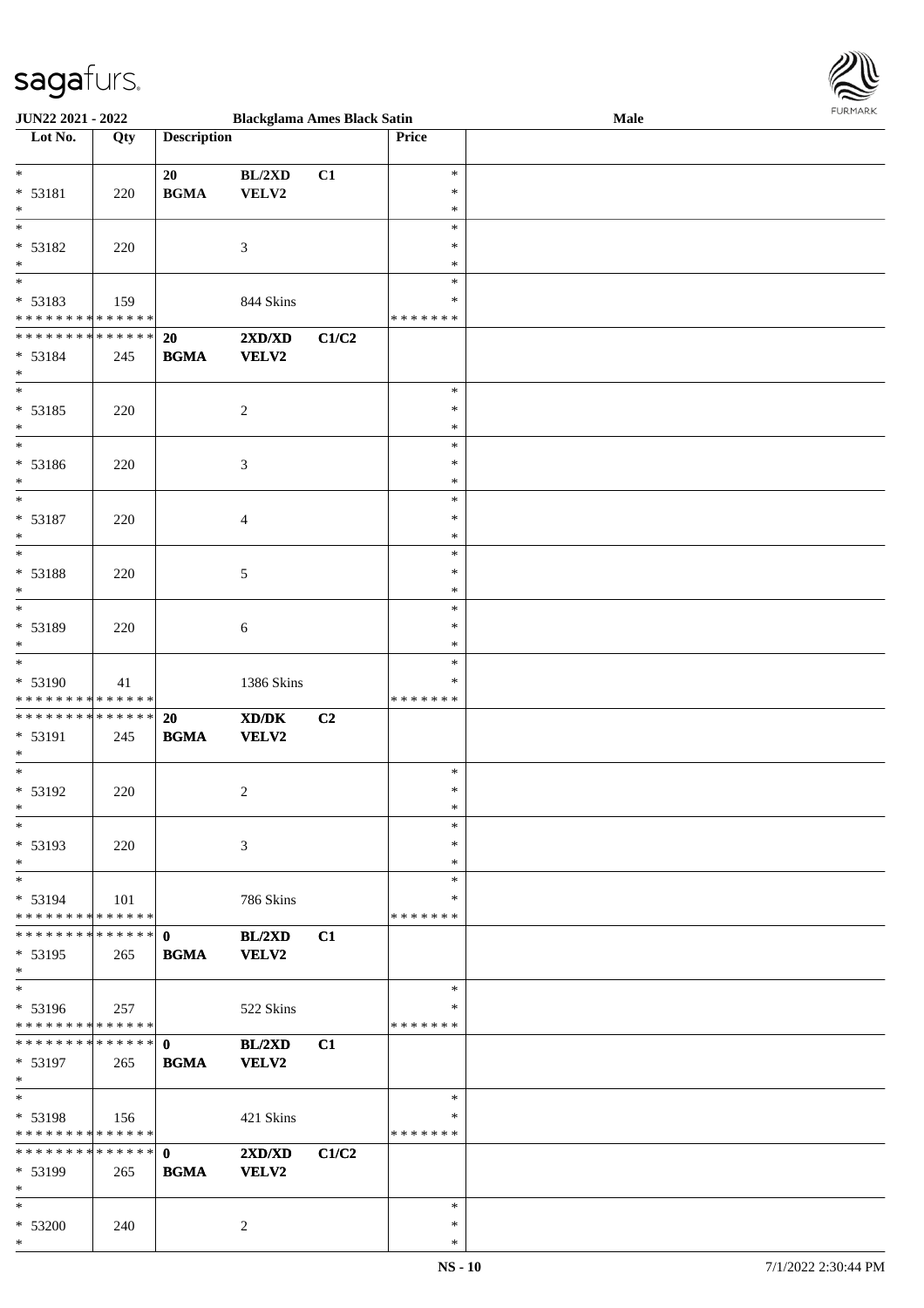

| <b>JUN22 2021 - 2022</b>                   |     |                    | <b>Blackglama Ames Black Satin</b> |       |               | Male | FURMARK |
|--------------------------------------------|-----|--------------------|------------------------------------|-------|---------------|------|---------|
| Lot No.                                    | Qty | <b>Description</b> |                                    |       | Price         |      |         |
|                                            |     |                    |                                    |       |               |      |         |
| $*$                                        |     | $\bf{0}$           | $2{\bf X}{\bf D}/{\bf X}{\bf D}$   | C1/C2 | $\ast$        |      |         |
| * 53201                                    | 240 | <b>BGMA</b>        | VELV2                              |       | ∗             |      |         |
| $*$                                        |     |                    |                                    |       | $\ast$        |      |         |
| $\overline{\ }$                            |     |                    |                                    |       | $\ast$        |      |         |
| $* 53202$                                  | 240 |                    | $\overline{4}$                     |       | ∗             |      |         |
| $*$                                        |     |                    |                                    |       | $\ast$        |      |         |
| $\ast$                                     |     |                    |                                    |       | $\ast$        |      |         |
| * 53203                                    | 240 |                    | $\sqrt{5}$                         |       | $\ast$        |      |         |
| $*$                                        |     |                    |                                    |       | $\ast$        |      |         |
| $*$                                        |     |                    |                                    |       | $\ast$        |      |         |
| * 53204                                    | 55  |                    | 1280 Skins                         |       | $\ast$        |      |         |
| * * * * * * * * * * * * * *                |     |                    |                                    |       | *******       |      |         |
|                                            |     | $\bf{0}$           | $2{\bf X}{\bf D}/{\bf X}{\bf D}$   | C1/C2 |               |      |         |
| 53205                                      | 132 | <b>BGMA</b>        | VELV2                              |       |               |      |         |
|                                            |     |                    |                                    |       |               |      |         |
| ******** <mark>******</mark>               |     | $\mathbf{0}$       | XD/DK                              | C2    |               |      |         |
| * 53206                                    | 265 | <b>BGMA</b>        | <b>VELV2</b>                       |       |               |      |         |
| $*$                                        |     |                    |                                    |       |               |      |         |
| $*$                                        |     |                    |                                    |       | $\ast$        |      |         |
| $* 53207$                                  | 240 |                    | 2                                  |       | $\ast$        |      |         |
| $*$                                        |     |                    |                                    |       | $\ast$        |      |         |
|                                            |     |                    |                                    |       | $\ast$        |      |         |
| * 53208                                    | 240 |                    | $\mathfrak{Z}$                     |       | $\ast$        |      |         |
| $*$                                        |     |                    |                                    |       | $\ast$        |      |         |
| $\overline{\phantom{0}}$                   |     |                    |                                    |       | $\ast$        |      |         |
| * 53209                                    | 240 |                    | $\overline{4}$                     |       | $\ast$        |      |         |
| $*$                                        |     |                    |                                    |       | $\ast$        |      |         |
| $\ast$                                     |     |                    |                                    |       | $\ast$        |      |         |
| * 53210                                    | 54  |                    | 1039 Skins                         |       | $\ast$        |      |         |
| * * * * * * * * <mark>* * * * * * *</mark> |     |                    |                                    |       | * * * * * * * |      |         |
|                                            |     | $\mathbf{1}$       | BL/2XD                             | C1    |               |      |         |
| 53211                                      | 255 | <b>BGMA</b>        | VELV2                              |       |               |      |         |
|                                            |     |                    |                                    |       |               |      |         |
| * * * * * * * * <mark>* * * * * * *</mark> |     | $\mathbf{1}$       | XD/DK                              | C2    |               |      |         |
| * 53212                                    | 325 | <b>BGMA</b>        | <b>VELV2</b>                       |       |               |      |         |
| *                                          |     |                    |                                    |       |               |      |         |
| $\frac{1}{1}$                              |     |                    |                                    |       | $\ast$        |      |         |
| * 53213                                    | 300 |                    | $\sqrt{2}$                         |       | $\ast$        |      |         |
| $\ast$                                     |     |                    |                                    |       | $\ast$        |      |         |
| $\ast$                                     |     |                    |                                    |       | $\ast$        |      |         |
| * 53214                                    | 281 |                    | 906 Skins                          |       | $\ast$        |      |         |
| * * * * * * * * <mark>* * * * * * *</mark> |     |                    |                                    |       | * * * * * * * |      |         |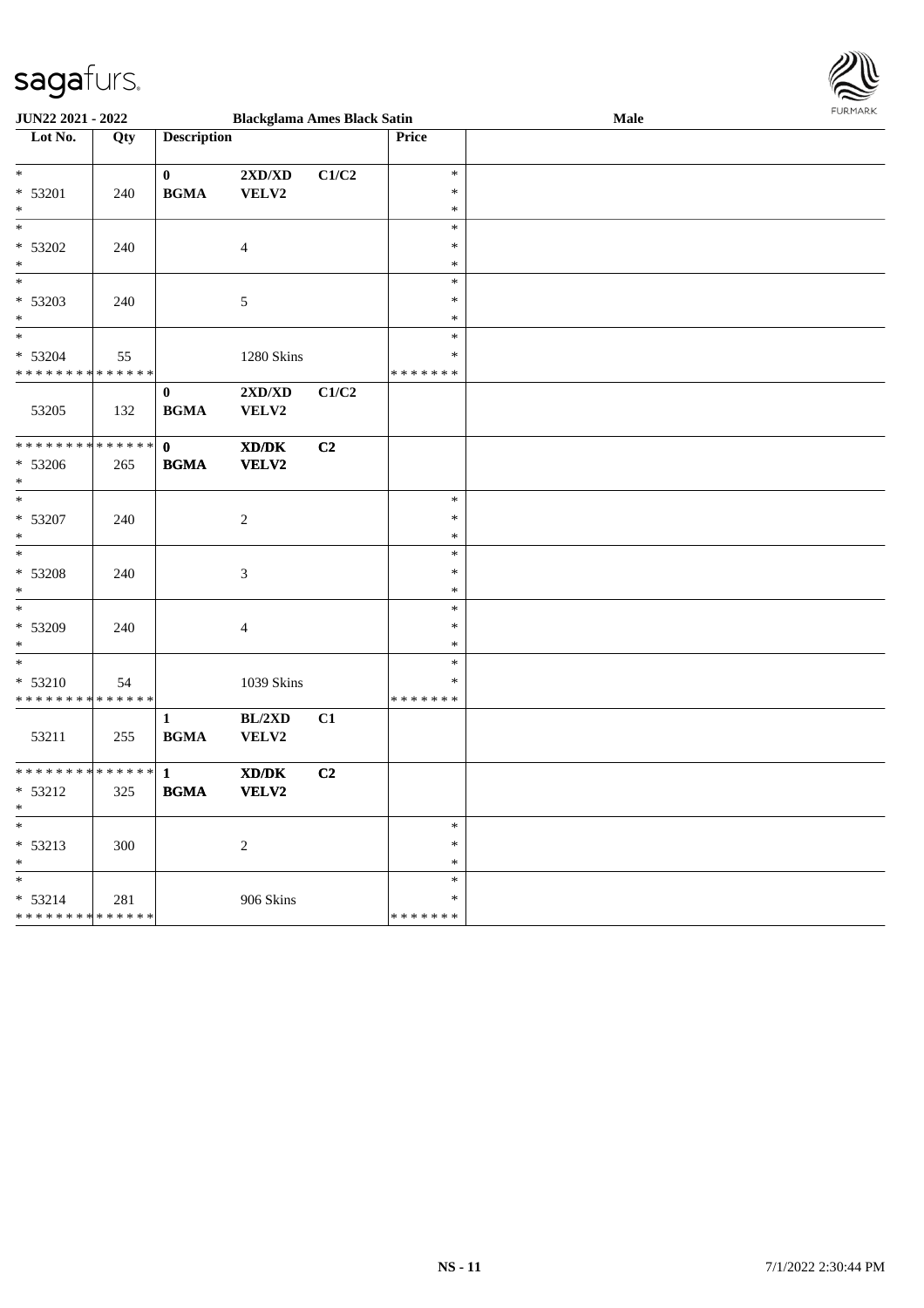

| <b>JUN22 2021 - 2022</b>                                                                            |     |                    | Blackglama C & A Mink Ranch                                          |       |                                      | Male |  |
|-----------------------------------------------------------------------------------------------------|-----|--------------------|----------------------------------------------------------------------|-------|--------------------------------------|------|--|
| Lot No.                                                                                             | Qty | <b>Description</b> |                                                                      |       | Price                                |      |  |
|                                                                                                     |     |                    |                                                                      |       |                                      |      |  |
| 53221                                                                                               | 166 | 40<br><b>BGMA</b>  | 2XD/XD<br>VELV2                                                      | C1/C2 |                                      |      |  |
| * * * * * * * * <mark>* * * * * * *</mark><br>* 53222<br>$\ast$                                     | 205 | 30<br><b>BGMA</b>  | BL/2XD<br>VELV2                                                      | C1    |                                      |      |  |
| $\overline{\phantom{0}}$<br>* 53223<br>$\ast$<br>$*$                                                | 180 |                    | $\boldsymbol{2}$                                                     |       | $\ast$<br>$\ast$<br>$\ast$           |      |  |
| $* 53224$<br>$\ast$<br>$\overline{\ast}$                                                            | 180 |                    | $\mathfrak{Z}$                                                       |       | $\ast$<br>$\ast$<br>$\ast$           |      |  |
| $* 53225$<br>$\ast$<br>$\overline{\ast}$                                                            | 180 |                    | $\overline{4}$                                                       |       | $\ast$<br>$\ast$<br>$\ast$           |      |  |
| $* 53226$<br>$\ast$<br>$\overline{\ast}$                                                            | 180 |                    | 5                                                                    |       | $\ast$<br>$\ast$<br>$\ast$           |      |  |
| $* 53227$<br>$\ast$                                                                                 | 180 |                    | 6                                                                    |       | $\ast$<br>$\ast$<br>$\ast$<br>$\ast$ |      |  |
| $* 53228$<br>$\ast$<br>$\overline{\ast}$                                                            | 180 |                    | 7                                                                    |       | $\ast$<br>$\ast$<br>$\ast$           |      |  |
| * 53229<br>* * * * * * * * * * * * * *<br>* * * * * * * * <mark>* * * * * * *</mark>                | 45  |                    | 1330 Skins                                                           |       | $\ast$<br>* * * * * * *              |      |  |
| $* 53230$<br>$\ast$<br>$\ast$                                                                       | 205 | 30<br><b>BGMA</b>  | $\boldsymbol{\text{X} \text{D} \text{/} \text{D} \text{K}}$<br>VELV2 | C2    |                                      |      |  |
| $* 53231$<br>*<br>$*$                                                                               | 180 |                    | $\boldsymbol{2}$                                                     |       | $\ast$<br>$\ast$<br>$\ast$<br>$\ast$ |      |  |
| * 53232<br>$*$<br>$*$                                                                               | 180 |                    | 3                                                                    |       | $\ast$<br>$\ast$                     |      |  |
| $* 53233$<br>$*$                                                                                    | 180 |                    | $\overline{4}$                                                       |       | $\ast$<br>$\ast$<br>$\ast$           |      |  |
| $* 53234$<br>* * * * * * * * <mark>* * * * * *</mark><br>* * * * * * * * <mark>* * * * * *</mark> * | 196 |                    | 941 Skins                                                            |       | $\ast$<br>$\ast$<br>*******          |      |  |
| * 53235<br>$*$<br>$\overline{\ }$                                                                   | 245 | 20<br><b>BGMA</b>  | BL/2XD<br>VELV2                                                      | C1    | $\ast$                               |      |  |
| $* 53236$<br>$*$<br>$\overline{\mathbf{r}^*}$                                                       | 220 |                    | $\overline{2}$                                                       |       | $\ast$<br>$\ast$<br>$\ast$           |      |  |
| $* 53237$<br>$*$<br>$*$ $*$                                                                         | 220 |                    | $\mathfrak{Z}$                                                       |       | $\ast$<br>$\ast$<br>$\ast$           |      |  |
| $* 53238$<br>$*$                                                                                    | 220 |                    | $\overline{4}$                                                       |       | $\ast$<br>$\ast$                     |      |  |
| $*$<br>* 53239<br>$*$                                                                               | 220 |                    | $\mathfrak{S}$                                                       |       | $\ast$<br>$\ast$<br>$\ast$           |      |  |
| $*$<br>$* 53240$<br>$\ast$                                                                          | 220 |                    | 6                                                                    |       | $\ast$<br>$\ast$<br>$\ast$           |      |  |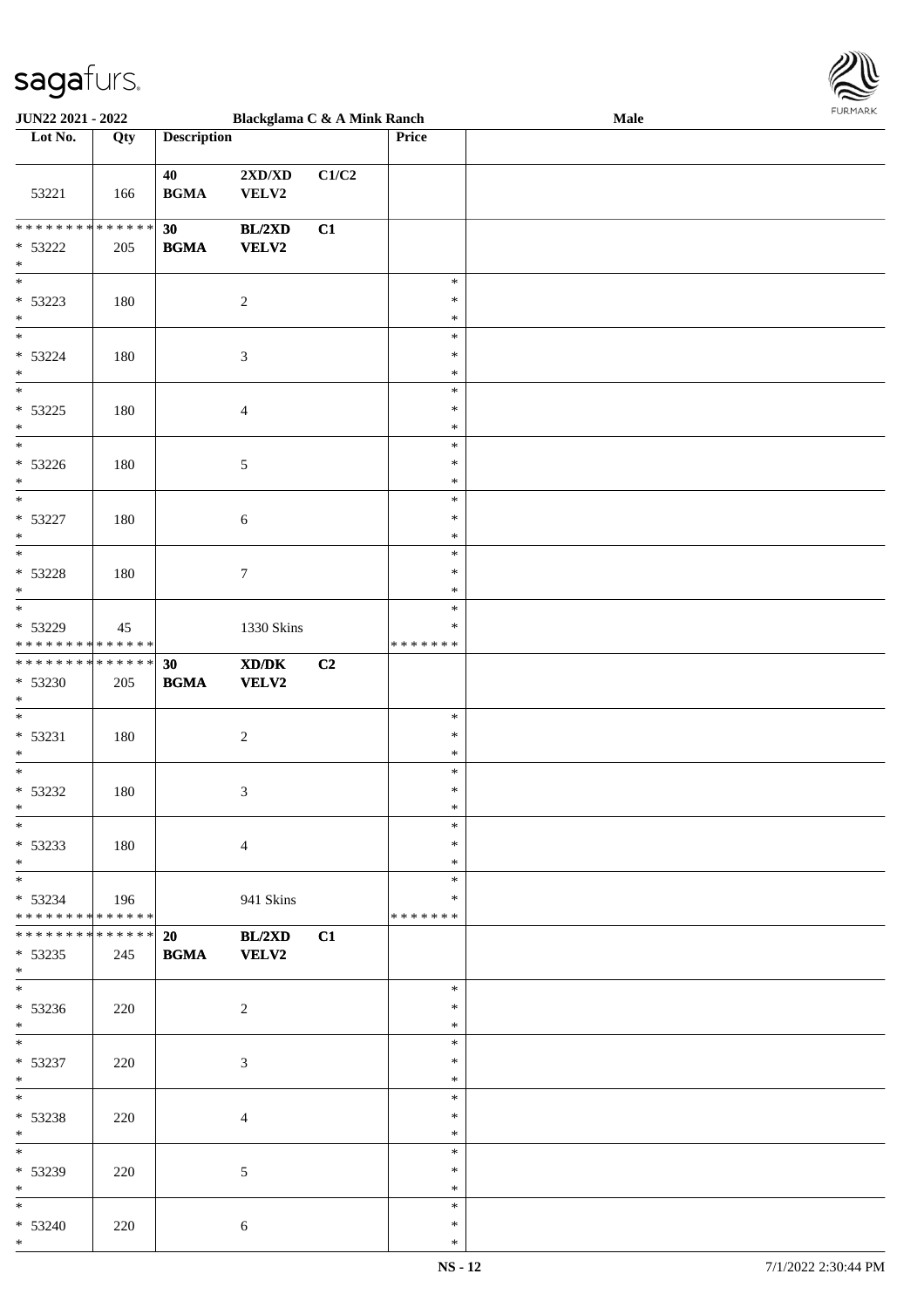

| JUN22 2021 - 2022           |     |                    | Blackglama C & A Mink Ranch |       |              | Male | <b>FURMARK</b> |
|-----------------------------|-----|--------------------|-----------------------------|-------|--------------|------|----------------|
| Lot No.                     | Qty | <b>Description</b> |                             |       | <b>Price</b> |      |                |
| $*$                         |     | 20                 | BL/2XD                      | C1    | $\ast$       |      |                |
| $* 53241$                   | 206 | <b>BGMA</b>        | VELV2                       |       | $\ast$       |      |                |
| * * * * * * * * * * * * * * |     |                    |                             |       | *******      |      |                |
| **************              |     | <b>20</b>          | XD/DK                       | C2    |              |      |                |
| $* 53242$<br>$\ast$         | 245 | <b>BGMA</b>        | <b>VELV2</b>                |       |              |      |                |
| $\ast$                      |     |                    |                             |       | $\ast$       |      |                |
| * 53243                     | 220 |                    | $\overline{2}$              |       | $\ast$       |      |                |
| $\ast$                      |     |                    |                             |       | $\ast$       |      |                |
| $*$                         |     |                    |                             |       | $\ast$       |      |                |
| $* 53244$                   | 220 |                    | $\ensuremath{\mathfrak{Z}}$ |       | $\ast$       |      |                |
| $\ast$                      |     |                    |                             |       | $\ast$       |      |                |
| $\ast$                      |     |                    |                             |       | $\ast$       |      |                |
| $* 53245$                   | 220 |                    | 4                           |       | $\ast$       |      |                |
| $\ast$                      |     |                    |                             |       | $\ast$       |      |                |
| $*$                         |     |                    |                             |       | $\ast$       |      |                |
| $* 53246$                   | 220 |                    | $\sqrt{5}$                  |       | $\ast$       |      |                |
| $\ast$                      |     |                    |                             |       | $\ast$       |      |                |
| $*$                         |     |                    |                             |       | $\ast$       |      |                |
| * 53247                     | 55  |                    | 1180 Skins                  |       | $\ast$       |      |                |
| * * * * * * * * * * * * * * |     |                    |                             |       | *******      |      |                |
| **************              |     | $\mathbf{0}$       | 2XD/XD                      | C1/C2 |              |      |                |
| $* 53248$                   | 265 | <b>BGMA</b>        | VELV2                       |       |              |      |                |
| $\ast$                      |     |                    |                             |       |              |      |                |
| $\ast$                      |     |                    |                             |       | $\ast$       |      |                |
| $* 53249$                   | 56  |                    | 321 Skins                   |       | $\ast$       |      |                |
| * * * * * * * * * * * * * * |     |                    |                             |       | *******      |      |                |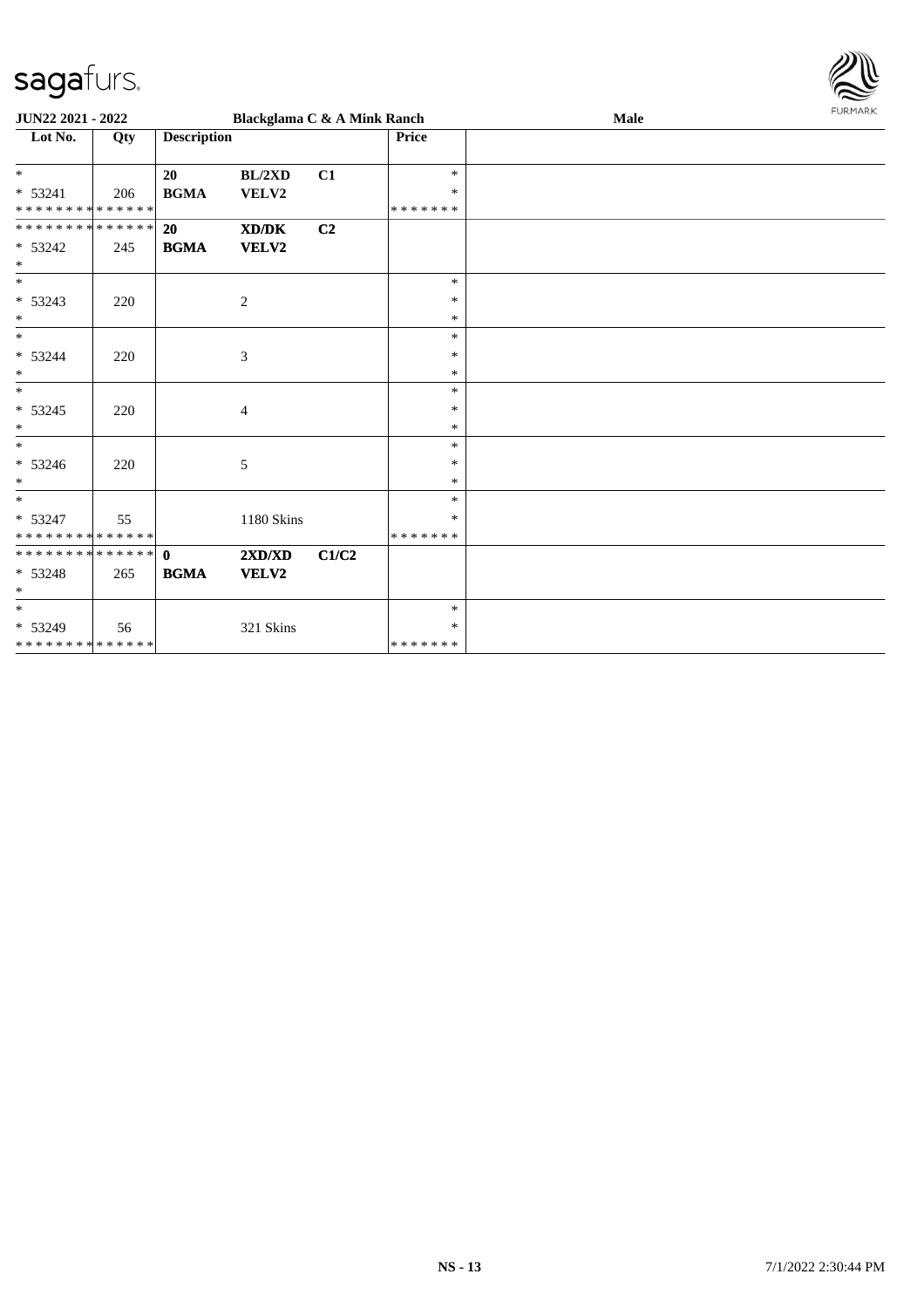

| JUN22 2021 - 2022                                                  | <b>Blackglama Springbrook</b> |                                                  |                              |    |                                   | Male | 10111111111 |
|--------------------------------------------------------------------|-------------------------------|--------------------------------------------------|------------------------------|----|-----------------------------------|------|-------------|
| Lot No.                                                            | Qty                           | <b>Description</b>                               |                              |    | Price                             |      |             |
| ******** <mark>******</mark><br>$* 53265$<br>$\ast$                | 205                           | 30<br><b>BGMA</b>                                | <b>Black</b><br><b>VELV2</b> | C1 |                                   |      |             |
| $\overline{\ast}$<br>* 53266<br>$\ast$                             | 180                           |                                                  | $\sqrt{2}$                   |    | $\ast$<br>$\ast$<br>$\ast$        |      |             |
| $\overline{\phantom{0}}$<br>* 53267<br>$\ast$                      | 180                           |                                                  | $\mathfrak{Z}$               |    | $\ast$<br>$\ast$<br>$\ast$        |      |             |
| $*$<br>$* 53268$<br>$\ast$                                         | 180                           |                                                  | $\overline{4}$               |    | $\ast$<br>$\ast$<br>$\ast$        |      |             |
| $\overline{\phantom{0}}$<br>$* 53269$<br>$\ast$                    | 180                           |                                                  | $\sqrt{5}$                   |    | $\ast$<br>$\ast$<br>$\ast$        |      |             |
| $*$<br>$* 53270$<br>$\ast$                                         | 180                           |                                                  | $\sqrt{6}$                   |    | $\ast$<br>$\ast$<br>$\ast$        |      |             |
| $\ast$<br>$* 53271$<br>$\ast$                                      | 180                           |                                                  | $\tau$                       |    | $\ast$<br>$\ast$<br>$\ast$        |      |             |
| $* 53272$<br>$\ast$                                                | 180                           |                                                  | $\,8\,$                      |    | $\ast$<br>$\ast$<br>$\ast$        |      |             |
| $*$<br>* 53273<br>* * * * * * * * * * * * * *                      | 170                           |                                                  | 1635 Skins                   |    | $\ast$<br>∗<br>* * * * * * *      |      |             |
| ******** <mark>******</mark><br>* 53274<br>$\ast$                  | 205                           | 30<br>$\mathbf{B}\mathbf{G}\mathbf{M}\mathbf{A}$ | BL/2XD<br>VELV2              | C1 |                                   |      |             |
| $\ast$<br>$* 53275$<br>$\ast$                                      | 180                           |                                                  | $\sqrt{2}$                   |    | $\ast$<br>$\ast$<br>$\ast$        |      |             |
| $*$<br>$* 53276$<br>$*$                                            | 180                           |                                                  | $\mathfrak{Z}$               |    | $\ast$<br>$\ast$<br>$\ast$        |      |             |
| $\ast$<br>* 53277<br>$*$                                           | 180                           |                                                  | $\overline{4}$               |    | $\ast$<br>$\ast$<br>$\ast$        |      |             |
| $\ast$<br>* 53278<br>$*$                                           | 180                           |                                                  | $\sqrt{5}$                   |    | $\ast$<br>$\ast$<br>$\ast$        |      |             |
| $\overline{\phantom{0}}$<br>* 53279<br>$*$                         | 180                           |                                                  | 6                            |    | $\ast$<br>$\ast$<br>$\ast$        |      |             |
| $\overline{\phantom{0}}$<br>* 53280<br>* * * * * * * * * * * * * * | 39                            |                                                  | 1144 Skins                   |    | $\ast$<br>$\ast$<br>* * * * * * * |      |             |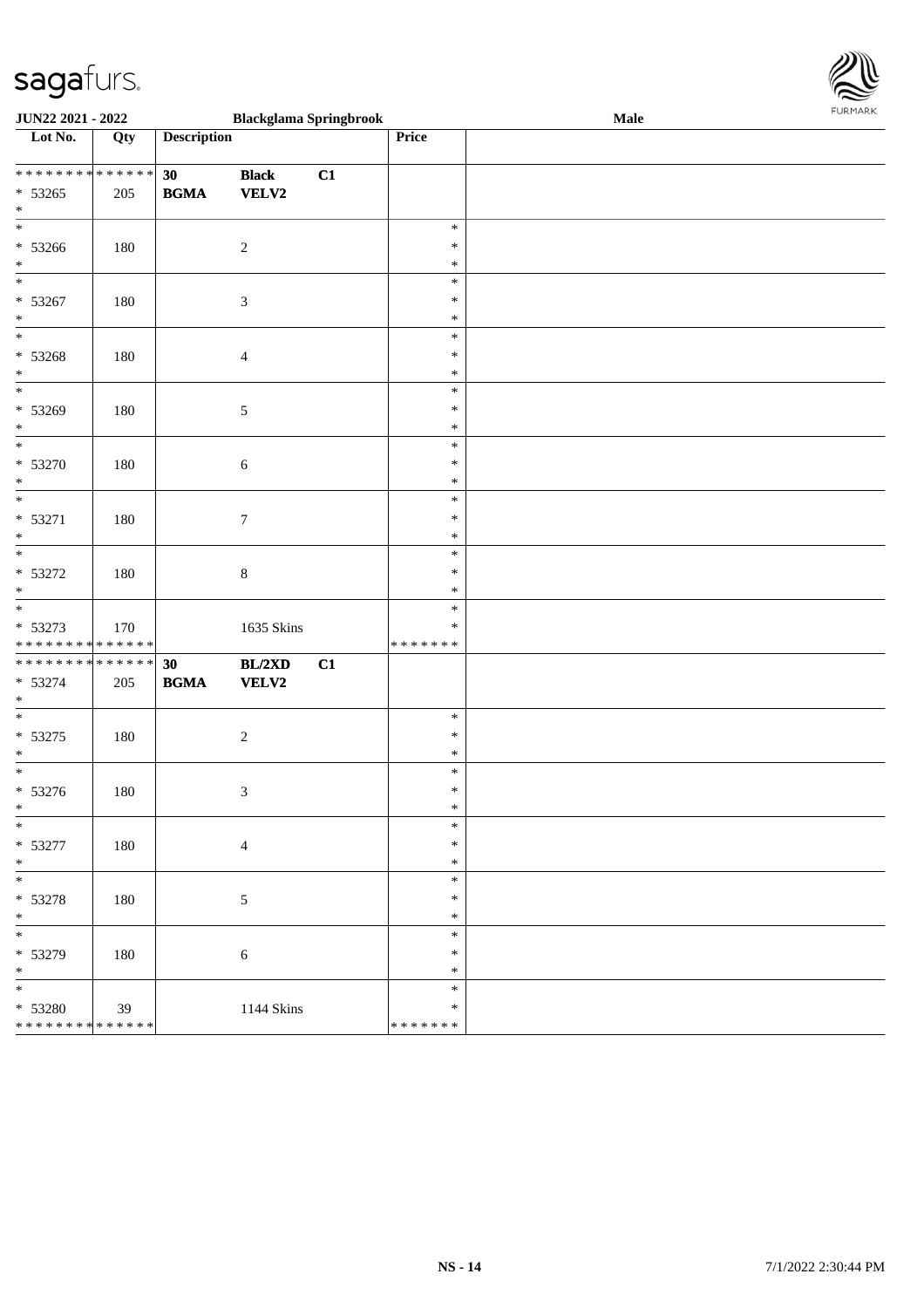

| <b>JUN22 2021 - 2022</b>                   |                   |                    | <b>Blackglama Springbrook</b> |                |               | <b>Male</b> |
|--------------------------------------------|-------------------|--------------------|-------------------------------|----------------|---------------|-------------|
| Lot No.                                    | $\overline{Q}$ ty | <b>Description</b> |                               |                | Price         |             |
|                                            |                   |                    |                               |                |               |             |
|                                            |                   | 30                 | $2\mathbf{X}\mathbf{D}$       | C1             |               |             |
|                                            |                   |                    |                               |                |               |             |
| * 53281                                    | 205               | <b>BGMA</b>        | VELV2                         |                |               |             |
| $\ast$                                     |                   |                    |                               |                |               |             |
|                                            |                   |                    |                               |                | $\ast$        |             |
| * 53282                                    | 180               |                    | $\overline{c}$                |                | ∗             |             |
| $\ast$                                     |                   |                    |                               |                | *             |             |
|                                            |                   |                    |                               |                | $\ast$        |             |
|                                            |                   |                    |                               |                |               |             |
| * 53283                                    | 180               |                    | $\mathfrak{Z}$                |                | ∗             |             |
| $*$                                        |                   |                    |                               |                | $\ast$        |             |
| $*$                                        |                   |                    |                               |                | $\ast$        |             |
| * 53284                                    | 180               |                    | $\overline{4}$                |                | $\ast$        |             |
|                                            |                   |                    |                               |                |               |             |
| $*$                                        |                   |                    |                               |                | $\ast$        |             |
| $\overline{\ }$                            |                   |                    |                               |                | $\ast$        |             |
| * 53285                                    | 180               |                    | $\sqrt{5}$                    |                | $\ast$        |             |
| $*$                                        |                   |                    |                               |                | $\ast$        |             |
| $\overline{\phantom{0}}$                   |                   |                    |                               |                | $\ast$        |             |
|                                            |                   |                    |                               |                |               |             |
| * 53286                                    | 110               |                    | 1035 Skins                    |                | $\ast$        |             |
| * * * * * * * * <mark>* * * * * * *</mark> |                   |                    |                               |                | * * * * * * * |             |
| ******** <mark>******</mark>               |                   | 30                 | XD/DK                         | C <sub>2</sub> |               |             |
| $* 53287$                                  | 205               | <b>BGMA</b>        | <b>VELV2</b>                  |                |               |             |
| $*$                                        |                   |                    |                               |                |               |             |
|                                            |                   |                    |                               |                | $\ast$        |             |
|                                            |                   |                    |                               |                |               |             |
| * 53288                                    | 180               |                    | $\sqrt{2}$                    |                | ∗             |             |
| $\ast$                                     |                   |                    |                               |                | *             |             |
| $\overline{\phantom{0}}$                   |                   |                    |                               |                | $\ast$        |             |
| * 53289                                    | 180               |                    |                               |                | ∗             |             |
|                                            |                   |                    | $\mathfrak{Z}$                |                |               |             |
| $*$                                        |                   |                    |                               |                | $\ast$        |             |
| $\overline{\ }$                            |                   |                    |                               |                | $\ast$        |             |
| * 53290                                    | 180               |                    | $\overline{4}$                |                | $\ast$        |             |
| $*$                                        |                   |                    |                               |                | $\ast$        |             |
| $\ast$                                     |                   |                    |                               |                |               |             |
|                                            |                   |                    |                               |                | $\ast$        |             |
| * 53291                                    | 180               |                    | $\sqrt{5}$                    |                | $\ast$        |             |
| $\ast$                                     |                   |                    |                               |                | $\ast$        |             |
| $*$                                        |                   |                    |                               |                | $\ast$        |             |
| * 53292                                    | 82                |                    | 1007 Skins                    |                | $\ast$        |             |
| * * * * * * * * <mark>* * * * * * *</mark> |                   |                    |                               |                | * * * * * * * |             |
|                                            |                   |                    |                               |                |               |             |
|                                            |                   | 30                 | XD/DK                         | C2             |               |             |
| * 53293                                    | 205               | <b>BGMA</b>        | <b>VELV2</b>                  |                |               |             |
| $*$                                        |                   |                    |                               |                |               |             |
| $*$                                        |                   |                    |                               |                | $\ast$        |             |
|                                            |                   |                    |                               |                |               |             |
| * 53294                                    | 180               |                    | 2                             |                | ∗             |             |
| $*$                                        |                   |                    |                               |                | ∗             |             |
| $*$                                        |                   |                    |                               |                | $\ast$        |             |
| * 53295                                    | 180               |                    | 3                             |                | ∗             |             |
| $*$                                        |                   |                    |                               |                | $\ast$        |             |
| $\overline{\ }$                            |                   |                    |                               |                | $\ast$        |             |
|                                            |                   |                    |                               |                |               |             |
| * 53296                                    | 180               |                    | $\overline{4}$                |                | ∗             |             |
| $*$                                        |                   |                    |                               |                | $\ast$        |             |
| $*$                                        |                   |                    |                               |                | $\ast$        |             |
| * 53297                                    | 157               |                    | 902 Skins                     |                | $\ast$        |             |
| * * * * * * * * * * * * * *                |                   |                    |                               |                | *******       |             |
|                                            |                   |                    |                               |                |               |             |
| * * * * * * * * <mark>* * * * * * *</mark> |                   | 20                 | <b>Black</b>                  | C1             |               |             |
| * 53298                                    | 245               | <b>BGMA</b>        | <b>VELV2</b>                  |                |               |             |
| $*$                                        |                   |                    |                               |                |               |             |
| $*$                                        |                   |                    |                               |                | $\ast$        |             |
|                                            |                   |                    |                               |                | $\ast$        |             |
| * 53299                                    | 220               |                    | 2                             |                |               |             |
| $*$                                        |                   |                    |                               |                | $\ast$        |             |
| $*$                                        |                   |                    |                               |                | $\ast$        |             |
| * 53300                                    | 220               |                    | $\mathfrak{Z}$                |                | $\ast$        |             |
| $*$                                        |                   |                    |                               |                | ∗             |             |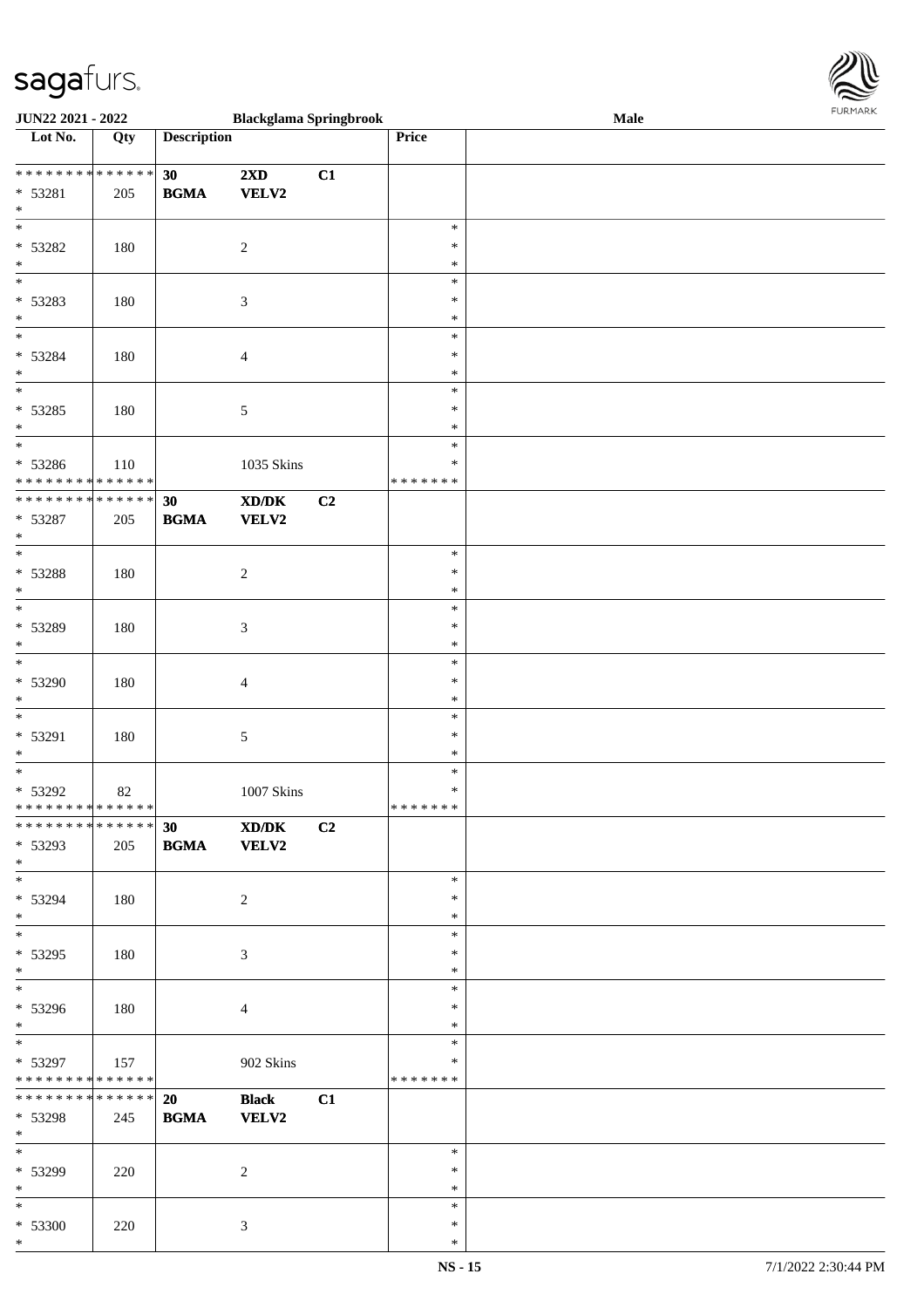

| <b>JUN22 2021 - 2022</b>                   |                  |                    | <b>Blackglama Springbrook</b> |    |         | <b>Male</b> |
|--------------------------------------------|------------------|--------------------|-------------------------------|----|---------|-------------|
| Lot No.                                    | Qty              | <b>Description</b> |                               |    | Price   |             |
|                                            |                  |                    |                               |    |         |             |
| $*$                                        |                  | 20                 | <b>Black</b>                  | C1 | $\ast$  |             |
| $* 53301$                                  | 220              | <b>BGMA</b>        | VELV2                         |    | $\ast$  |             |
| $*$                                        |                  |                    |                               |    | $\ast$  |             |
|                                            |                  |                    |                               |    | $\ast$  |             |
|                                            |                  |                    |                               |    |         |             |
| * 53302                                    | 220              |                    | $\mathfrak{S}$                |    | $\ast$  |             |
| $*$                                        |                  |                    |                               |    | $\ast$  |             |
|                                            |                  |                    |                               |    | $\ast$  |             |
| * 53303                                    | $\boldsymbol{0}$ |                    | $6\,$                         |    | $\ast$  |             |
| $*$                                        |                  |                    |                               |    | $\ast$  |             |
| $\overline{\phantom{0}}$                   |                  |                    |                               |    | $\ast$  |             |
| * 53304                                    | 220              |                    | $\boldsymbol{7}$              |    | $\ast$  |             |
| $*$                                        |                  |                    |                               |    | $\ast$  |             |
|                                            |                  |                    |                               |    | $\ast$  |             |
| * 53305                                    | 220              |                    |                               |    | $\ast$  |             |
|                                            |                  |                    | $\,8\,$                       |    | $\ast$  |             |
| $*$                                        |                  |                    |                               |    |         |             |
|                                            |                  |                    |                               |    | $\ast$  |             |
| * 53306                                    | 220              |                    | $\overline{9}$                |    | $\ast$  |             |
| $*$                                        |                  |                    |                               |    | $\ast$  |             |
|                                            |                  |                    |                               |    | $\ast$  |             |
| * 53307                                    | 220              |                    | 10                            |    | $\ast$  |             |
| $*$                                        |                  |                    |                               |    | $\ast$  |             |
|                                            |                  |                    |                               |    | $\ast$  |             |
| $* 53308$                                  | 220              |                    | 11                            |    | $\ast$  |             |
| $\ast$                                     |                  |                    |                               |    | $\ast$  |             |
|                                            |                  |                    |                               |    | $\ast$  |             |
| * 53309                                    | 220              |                    | 12                            |    | $\ast$  |             |
| $*$                                        |                  |                    |                               |    | $\ast$  |             |
| $\overline{\phantom{0}}$                   |                  |                    |                               |    | $\ast$  |             |
|                                            |                  |                    |                               |    |         |             |
| $* 53310$                                  | 58               |                    | $2503$ Skins                  |    | $\ast$  |             |
| * * * * * * * * * * * * * *                |                  |                    |                               |    | ******* |             |
| * * * * * * * * <mark>* * * * * * *</mark> |                  | 20                 | BL/2XD                        | C1 |         |             |
| $* 53311$                                  | 245              | <b>BGMA</b>        | <b>VELV2</b>                  |    |         |             |
| $*$                                        |                  |                    |                               |    |         |             |
|                                            |                  |                    |                               |    | $\ast$  |             |
| $* 53312$                                  | 220              |                    | $\overline{c}$                |    | $\ast$  |             |
| $*$                                        |                  |                    |                               |    | $\ast$  |             |
| $\overline{\ast}$                          |                  |                    |                               |    | $\ast$  |             |
| * 53313                                    | 220              |                    | $\mathfrak{Z}$                |    | $\ast$  |             |
| $*$                                        |                  |                    |                               |    | $\ast$  |             |
| $*$                                        |                  |                    |                               |    | $\ast$  |             |
| $* 53314$                                  | 220              |                    |                               |    | $\ast$  |             |
| $*$                                        |                  |                    | $\overline{4}$                |    | $\ast$  |             |
| $\overline{\mathbf{r}}$                    |                  |                    |                               |    |         |             |
|                                            |                  |                    |                               |    | $\ast$  |             |
| $* 53315$                                  | 220              |                    | 5                             |    | $\ast$  |             |
| $*$                                        |                  |                    |                               |    | $\ast$  |             |
| $\overline{\phantom{0}}$                   |                  |                    |                               |    | $\ast$  |             |
| $* 53316$                                  | 81               |                    | 1206 Skins                    |    | $\ast$  |             |
| * * * * * * * * <mark>* * * * * *</mark>   |                  |                    |                               |    | ******* |             |
| * * * * * * * * * * * * * * *              |                  | 20                 | $2\mathbf{X}\mathbf{D}$       | C1 |         |             |
| $* 53317$                                  | 245              | <b>BGMA</b>        | <b>VELV2</b>                  |    |         |             |
| $*$                                        |                  |                    |                               |    |         |             |
| $*$                                        |                  |                    |                               |    | $\ast$  |             |
| * 53318                                    | 220              |                    | $\overline{c}$                |    | $\ast$  |             |
| $*$                                        |                  |                    |                               |    | $\ast$  |             |
| $\overline{\ast}$                          |                  |                    |                               |    | $\ast$  |             |
|                                            |                  |                    |                               |    | $\ast$  |             |
| * 53319<br>$*$                             | 220              |                    | 3                             |    | $\ast$  |             |
| $*$                                        |                  |                    |                               |    | $\ast$  |             |
|                                            |                  |                    |                               |    |         |             |
| $* 53320$                                  | 220              |                    | $\overline{4}$                |    | $\ast$  |             |
| $*$                                        |                  |                    |                               |    | $\ast$  |             |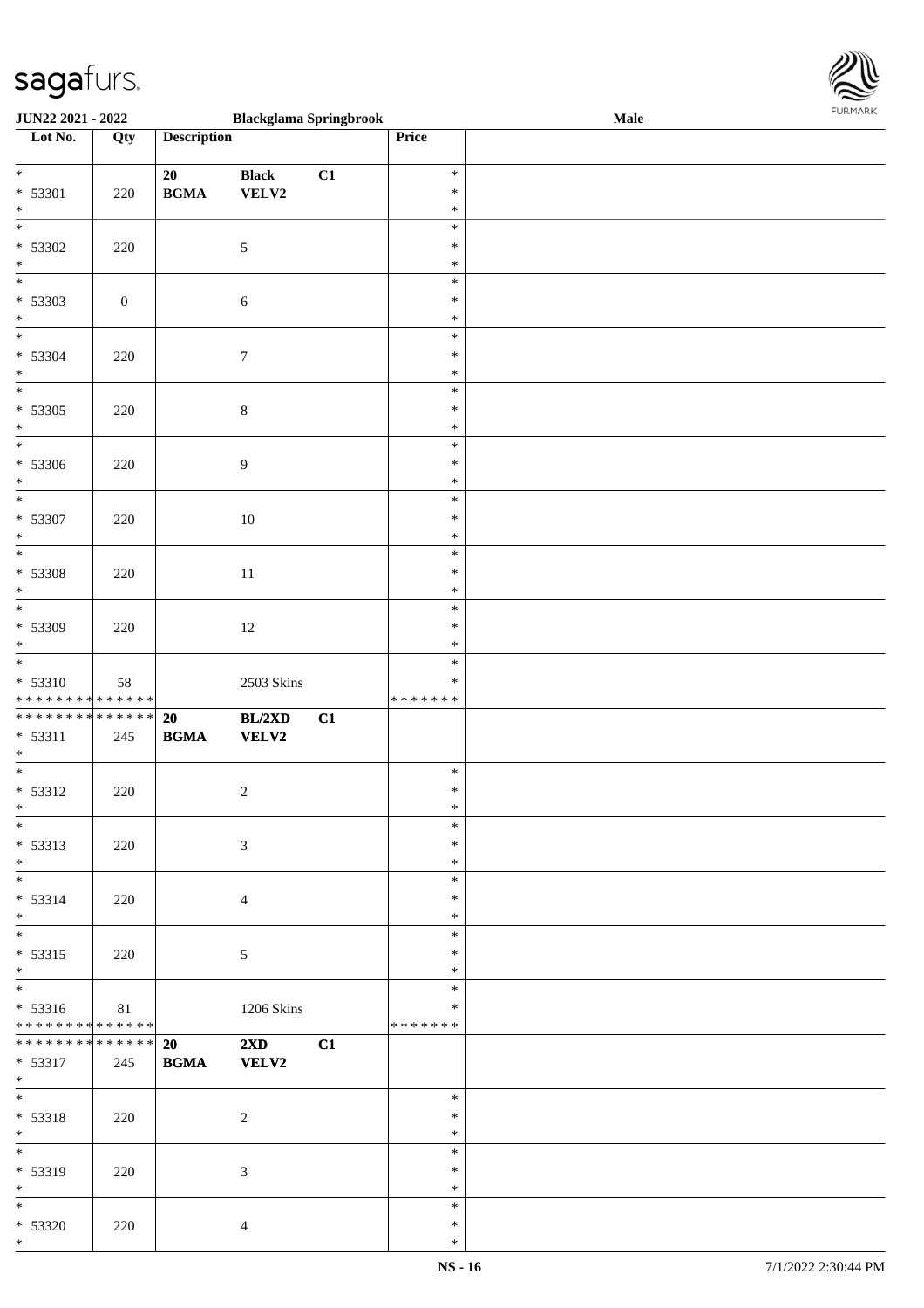

| <b>JUN22 2021 - 2022</b>                   |     |                    | <b>Blackglama Springbrook</b>                                                                        |    |               | Male |
|--------------------------------------------|-----|--------------------|------------------------------------------------------------------------------------------------------|----|---------------|------|
| Lot No.                                    | Qty | <b>Description</b> |                                                                                                      |    | Price         |      |
|                                            |     |                    |                                                                                                      |    |               |      |
| $*$                                        |     | 20                 | $2\mathbf{X}\mathbf{D}$                                                                              | C1 | $\ast$        |      |
| $* 53321$                                  | 220 | <b>BGMA</b>        | VELV2                                                                                                |    | $\ast$        |      |
| $\ast$                                     |     |                    |                                                                                                      |    | $\ast$        |      |
|                                            |     |                    |                                                                                                      |    | $\ast$        |      |
|                                            |     |                    |                                                                                                      |    |               |      |
| $* 53322$                                  | 220 |                    | $\sqrt{6}$                                                                                           |    | $\ast$        |      |
| $\ast$                                     |     |                    |                                                                                                      |    | $\ast$        |      |
|                                            |     |                    |                                                                                                      |    | $\ast$        |      |
| $* 53323$                                  | 220 |                    | $\boldsymbol{7}$                                                                                     |    | $\ast$        |      |
| $*$                                        |     |                    |                                                                                                      |    | $\ast$        |      |
| $*$                                        |     |                    |                                                                                                      |    | $\ast$        |      |
|                                            |     |                    |                                                                                                      |    |               |      |
| * 53324                                    | 213 |                    | 1778 Skins                                                                                           |    | $\ast$        |      |
| * * * * * * * * * * * * * *                |     |                    |                                                                                                      |    | * * * * * * * |      |
| * * * * * * * * <mark>* * * * * * *</mark> |     | 20                 | XD/DK                                                                                                | C2 |               |      |
| * 53325                                    | 245 | <b>BGMA</b>        | VELV2                                                                                                |    |               |      |
| $*$                                        |     |                    |                                                                                                      |    |               |      |
|                                            |     |                    |                                                                                                      |    | $\ast$        |      |
|                                            |     |                    |                                                                                                      |    | $\ast$        |      |
| $* 53326$                                  | 220 |                    | $\overline{c}$                                                                                       |    |               |      |
| $*$                                        |     |                    |                                                                                                      |    | $\ast$        |      |
|                                            |     |                    |                                                                                                      |    | $\ast$        |      |
| * 53327                                    | 220 |                    | $\mathfrak{Z}$                                                                                       |    | $\ast$        |      |
| $*$                                        |     |                    |                                                                                                      |    | $\ast$        |      |
|                                            |     |                    |                                                                                                      |    | $\ast$        |      |
| $* 53328$                                  | 220 |                    | $\overline{4}$                                                                                       |    | $\ast$        |      |
| $\ast$                                     |     |                    |                                                                                                      |    | $\ast$        |      |
|                                            |     |                    |                                                                                                      |    |               |      |
|                                            |     |                    |                                                                                                      |    | $\ast$        |      |
| * 53329                                    | 220 |                    | $\mathfrak{S}$                                                                                       |    | $\ast$        |      |
| $*$                                        |     |                    |                                                                                                      |    | $\ast$        |      |
| $\overline{\phantom{0}}$                   |     |                    |                                                                                                      |    | $\ast$        |      |
| $* 53330$                                  | 220 |                    | 6                                                                                                    |    | $\ast$        |      |
| $*$                                        |     |                    |                                                                                                      |    | $\ast$        |      |
| $\ast$                                     |     |                    |                                                                                                      |    |               |      |
|                                            |     |                    |                                                                                                      |    | $\ast$        |      |
| * 53331                                    | 71  |                    | 1416 Skins                                                                                           |    | $\ast$        |      |
| * * * * * * * * * * * * * *                |     |                    |                                                                                                      |    | *******       |      |
| ******** <mark>******</mark>               |     | 20                 | $\boldsymbol{\text{X}}\boldsymbol{\text{D}}\boldsymbol{/}\boldsymbol{\text{D}}\boldsymbol{\text{K}}$ | C2 |               |      |
| * 53332                                    | 245 | <b>BGMA</b>        | <b>VELV2</b>                                                                                         |    |               |      |
| $*$                                        |     |                    |                                                                                                      |    |               |      |
| $*$                                        |     |                    |                                                                                                      |    | $\ast$        |      |
| * 53333                                    |     |                    | $\overline{2}$                                                                                       |    | $\ast$        |      |
|                                            | 220 |                    |                                                                                                      |    |               |      |
| $*$                                        |     |                    |                                                                                                      |    | $\ast$        |      |
| $*$                                        |     |                    |                                                                                                      |    | $\ast$        |      |
| $* 53334$                                  | 220 |                    | $\mathfrak{Z}$                                                                                       |    | $\ast$        |      |
| $\ast$                                     |     |                    |                                                                                                      |    | $\ast$        |      |
| $\overline{\mathbf{r}}$                    |     |                    |                                                                                                      |    | $\ast$        |      |
| * 53335                                    | 220 |                    | $\overline{4}$                                                                                       |    | $\ast$        |      |
| $*$                                        |     |                    |                                                                                                      |    | $\ast$        |      |
| $\overline{\ast}$                          |     |                    |                                                                                                      |    |               |      |
|                                            |     |                    |                                                                                                      |    | $\ast$        |      |
| * 53336                                    | 161 |                    | 1066 Skins                                                                                           |    | ∗             |      |
| * * * * * * * * * * * * * *                |     |                    |                                                                                                      |    | *******       |      |
|                                            |     |                    | BL/2XD                                                                                               | C1 |               |      |
| $* 53337$                                  | 265 | <b>BGMA</b>        | <b>VELV2</b>                                                                                         |    |               |      |
| $*$                                        |     |                    |                                                                                                      |    |               |      |
| $*$ $-$                                    |     |                    |                                                                                                      |    | $\ast$        |      |
|                                            |     |                    |                                                                                                      |    |               |      |
| $* 53338$                                  | 240 |                    | $\overline{c}$                                                                                       |    | $\ast$        |      |
| $*$                                        |     |                    |                                                                                                      |    | $\ast$        |      |
| $*$                                        |     |                    |                                                                                                      |    | $\ast$        |      |
| * 53339                                    | 240 |                    | 3                                                                                                    |    | $\ast$        |      |
| $*$                                        |     |                    |                                                                                                      |    | $\ast$        |      |
| $*$                                        |     |                    |                                                                                                      |    | $\ast$        |      |
|                                            |     |                    |                                                                                                      |    | $\ast$        |      |
| $* 53340$                                  | 240 |                    | $\overline{4}$                                                                                       |    |               |      |
| $*$                                        |     |                    |                                                                                                      |    | $\ast$        |      |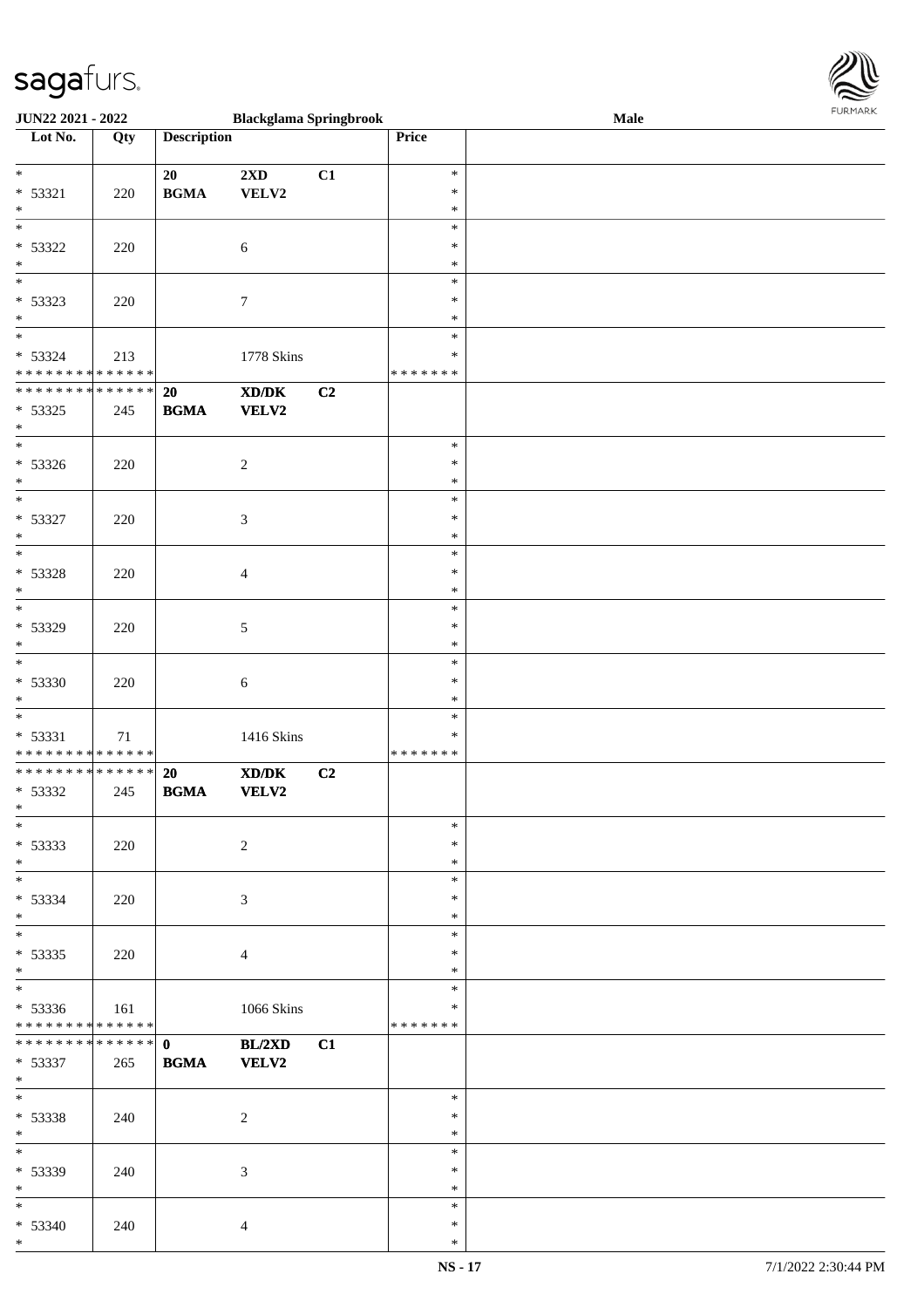

| JUN22 2021 - 2022                                                                        |                        |                             | <b>Blackglama Springbrook</b>                                                                                        |       |                                   | 1.91111111<br>Male |  |  |  |
|------------------------------------------------------------------------------------------|------------------------|-----------------------------|----------------------------------------------------------------------------------------------------------------------|-------|-----------------------------------|--------------------|--|--|--|
| Lot No.                                                                                  | Qty                    | <b>Description</b>          |                                                                                                                      |       | Price                             |                    |  |  |  |
| $*$<br>$* 53341$<br>$*$                                                                  | 240                    | $\mathbf{0}$<br><b>BGMA</b> | BL/2XD<br>VELV2                                                                                                      | C1    | $\ast$<br>$\ast$<br>$\ast$        |                    |  |  |  |
| $* 53342$                                                                                | 240                    |                             | $\sqrt{6}$                                                                                                           |       | $\ast$<br>$\ast$                  |                    |  |  |  |
| $*$<br>$* 53343$                                                                         | 174                    |                             | 1639 Skins                                                                                                           |       | $\ast$<br>$\ast$<br>*             |                    |  |  |  |
| * * * * * * * * <mark>* * * * * * *</mark><br>* * * * * * * * * * * * * * *<br>$* 53344$ | 265                    | $\mathbf{0}$<br><b>BGMA</b> | $2{\bf X}{\bf D}/{\bf X}{\bf D}$<br><b>VELV2</b>                                                                     | C1/C2 | * * * * * * *                     |                    |  |  |  |
| $*$<br>$* 53345$<br>$*$                                                                  | 240                    |                             | $\overline{c}$                                                                                                       |       | $\ast$<br>$\ast$<br>$\ast$        |                    |  |  |  |
| $\overline{\ast}$<br>* 53346<br>$*$                                                      | 240                    |                             | $\mathfrak{Z}$                                                                                                       |       | $\ast$<br>$\ast$<br>$\ast$        |                    |  |  |  |
| $\overline{\ast}$<br>$* 53347$<br>$*$                                                    | 240                    |                             | $\overline{4}$                                                                                                       |       | $\ast$<br>$\ast$<br>$\ast$        |                    |  |  |  |
| $_{*}$<br>* 53348<br>* * * * * * * * * * * * * * *                                       | 69                     |                             | 1054 Skins                                                                                                           |       | $\ast$<br>∗<br>* * * * * * *      |                    |  |  |  |
| 53349                                                                                    | 177                    | $\bf{0}$<br><b>BGMA</b>     | 2XD/XD<br>VELV2                                                                                                      | C1/C2 |                                   |                    |  |  |  |
| * * * * * * * * <mark>* * * * * * *</mark><br>* 53350<br>$\ast$                          | 265                    | $\mathbf{0}$<br><b>BGMA</b> | $\boldsymbol{\text{X}}\boldsymbol{\text{D}}\boldsymbol{/}\boldsymbol{\text{D}}\boldsymbol{\text{K}}$<br><b>VELV2</b> | C2    |                                   |                    |  |  |  |
| $\overline{\ast}$<br>$* 53351$<br>$*$                                                    | 240                    |                             | $\overline{c}$                                                                                                       |       | $\ast$<br>∗<br>$\ast$             |                    |  |  |  |
| $*$<br>* 53352<br>$*$ $-$                                                                | 240                    |                             | $\mathfrak{Z}$                                                                                                       |       | $\ast$<br>$\ast$<br>*             |                    |  |  |  |
| $*$<br>$* 53353$<br>* * * * * * * * <mark>* * * * * * *</mark>                           | 173                    |                             | 918 Skins                                                                                                            |       | $\ast$<br>$\ast$<br>* * * * * * * |                    |  |  |  |
| * * * * * * * *<br>$* 53354$<br>$*$                                                      | $* * * * * * *$<br>325 | $\mathbf{1}$<br><b>BGMA</b> | $2{\bf X}{\bf D}/{\bf X}{\bf D}$<br><b>VELV2</b>                                                                     | C1/C2 |                                   |                    |  |  |  |
| $*$<br>$* 53355$<br>$*$                                                                  | 300                    |                             | 2                                                                                                                    |       | $\ast$<br>$\ast$<br>∗             |                    |  |  |  |
| $*$<br>* 53356<br>$*$                                                                    | 300                    |                             | 3                                                                                                                    |       | $\ast$<br>∗<br>$\ast$             |                    |  |  |  |
| $*$<br>$* 53357$<br>* * * * * * * * <mark>* * * * * * *</mark>                           | 41                     |                             | 966 Skins                                                                                                            |       | $\ast$<br>∗<br>* * * * * * *      |                    |  |  |  |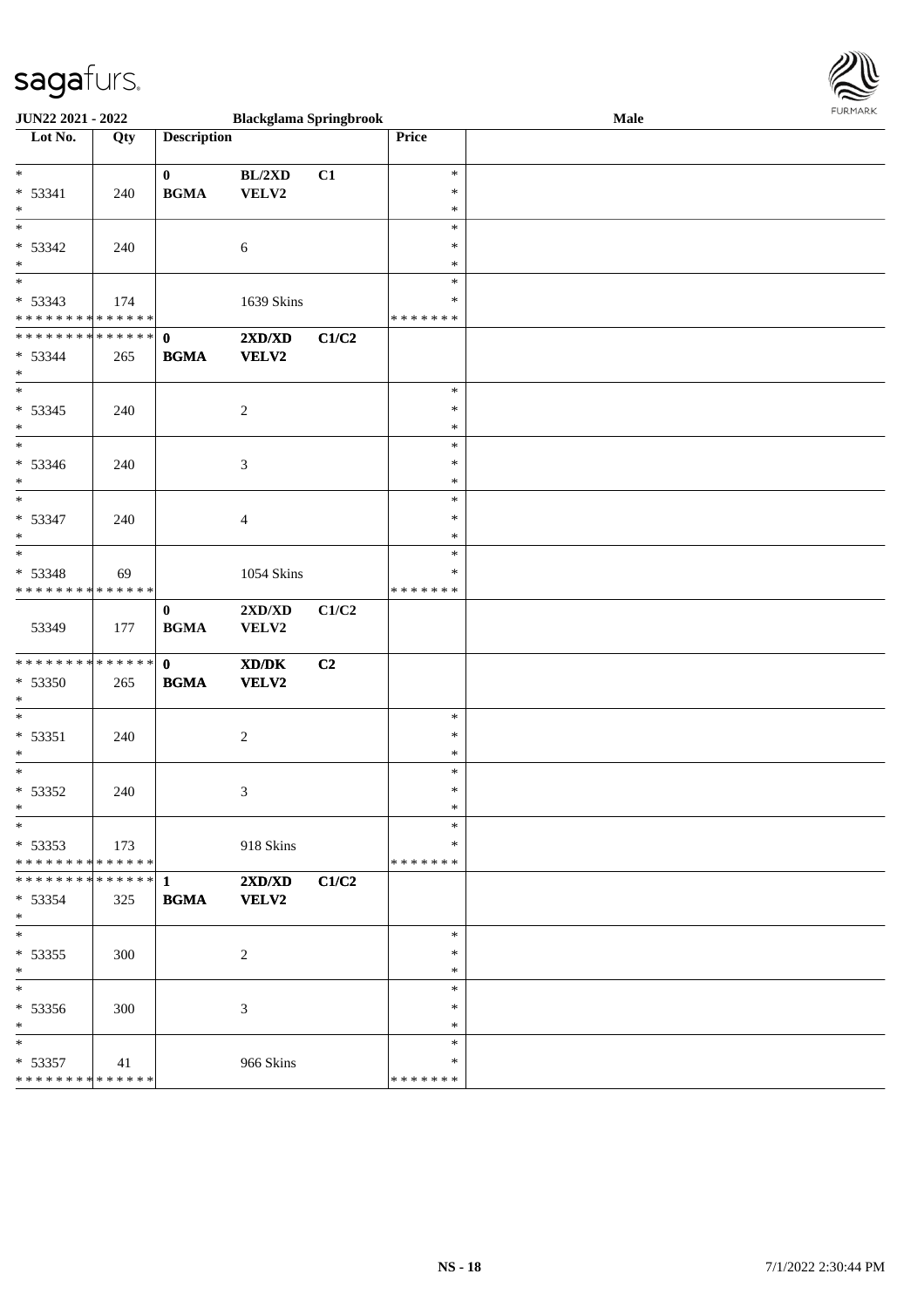

| <b>JUN22 2021 - 2022</b>                   |     |                                            | <b>Blackglama Zimbal Mink</b> |    |               | Male |  |
|--------------------------------------------|-----|--------------------------------------------|-------------------------------|----|---------------|------|--|
| Lot No.                                    | Qty | <b>Description</b>                         |                               |    | Price         |      |  |
|                                            |     |                                            |                               |    |               |      |  |
| ******** <mark>******</mark>               |     | 40                                         | <b>Black</b>                  | C1 | $\ast$        |      |  |
| $* 53362$                                  | 180 | <b>BGMA</b>                                | <b>VELV2</b>                  |    | $\ast$        |      |  |
| $\ast$                                     |     |                                            |                               |    | $\ast$        |      |  |
| $\overline{\ast}$                          |     |                                            |                               |    | $\ast$        |      |  |
|                                            |     |                                            |                               |    | ∗             |      |  |
| * 53363                                    | 180 |                                            | $\sqrt{2}$                    |    |               |      |  |
| $*$                                        |     |                                            |                               |    | $\ast$        |      |  |
|                                            |     |                                            |                               |    | $\ast$        |      |  |
| * 53364                                    | 180 |                                            | $\mathfrak{Z}$                |    | $\ast$        |      |  |
| $\ast$                                     |     |                                            |                               |    | $\ast$        |      |  |
| $*$                                        |     |                                            |                               |    | $\ast$        |      |  |
| $* 53365$                                  | 180 |                                            | $\overline{4}$                |    | $\ast$        |      |  |
| $*$                                        |     |                                            |                               |    | $\ast$        |      |  |
| $\overline{\ast}$                          |     |                                            |                               |    | $\ast$        |      |  |
| $* 53366$                                  | 180 |                                            | $\sqrt{5}$                    |    | $\ast$        |      |  |
| $*$                                        |     |                                            |                               |    | $\ast$        |      |  |
| $\overline{\phantom{0}}$                   |     |                                            |                               |    | $\ast$        |      |  |
|                                            |     |                                            |                               |    |               |      |  |
| $* 53367$                                  | 180 |                                            | $\sqrt{6}$                    |    | $\ast$        |      |  |
| $\ast$                                     |     |                                            |                               |    | $\ast$        |      |  |
| $\overline{\ast}$                          |     |                                            |                               |    | $\ast$        |      |  |
| $* 53368$                                  | 180 |                                            | $\tau$                        |    | $\ast$        |      |  |
| $\ast$                                     |     |                                            |                               |    | $\ast$        |      |  |
| $\overline{\ast}$                          |     |                                            |                               |    | $\ast$        |      |  |
| $* 53369$                                  | 180 |                                            | $\,8\,$                       |    | $\ast$        |      |  |
| $\ast$                                     |     |                                            |                               |    | *             |      |  |
| $\overline{\ast}$                          |     |                                            |                               |    | $\ast$        |      |  |
| * 53370                                    |     |                                            |                               |    | ∗             |      |  |
| * * * * * * * * <mark>* * * * * * *</mark> | 63  |                                            | 1503 Skins                    |    | * * * * * * * |      |  |
| * * * * * * * * <mark>* * * * * * *</mark> |     |                                            |                               |    |               |      |  |
|                                            |     | 40                                         | $2\mathbf{X}\mathbf{D}$       | C1 |               |      |  |
| * 53371                                    | 200 | $\mathbf{B}\mathbf{G}\mathbf{M}\mathbf{A}$ | <b>VELV2</b>                  |    |               |      |  |
| $*$                                        |     |                                            |                               |    |               |      |  |
| $\ast$                                     |     |                                            |                               |    | $\ast$        |      |  |
| * 53372                                    | 180 |                                            | $\sqrt{2}$                    |    | $\ast$        |      |  |
| $*$                                        |     |                                            |                               |    | $\ast$        |      |  |
| $\overline{\ast}$                          |     |                                            |                               |    | $\ast$        |      |  |
| * 53373                                    | 180 |                                            | $\mathfrak{Z}$                |    | $\ast$        |      |  |
| $\ast$                                     |     |                                            |                               |    | $\ast$        |      |  |
| $*$                                        |     |                                            |                               |    | $\ast$        |      |  |
| * 53374                                    | 180 |                                            | $\overline{4}$                |    | $\ast$        |      |  |
| $*$                                        |     |                                            |                               |    | $\ast$        |      |  |
| $\overline{\phantom{0}}$                   |     |                                            |                               |    | $\ast$        |      |  |
|                                            |     |                                            |                               |    |               |      |  |
| * 53375                                    | 180 |                                            | $\mathfrak{S}$                |    | *             |      |  |
| $*$                                        |     |                                            |                               |    | $\ast$        |      |  |
| $*$                                        |     |                                            |                               |    | $\ast$        |      |  |
| * 53376                                    | 180 |                                            | $\sqrt{6}$                    |    | ∗             |      |  |
| $*$                                        |     |                                            |                               |    | $\ast$        |      |  |
| $\overline{\mathbf{r}}$                    |     |                                            |                               |    | $\ast$        |      |  |
| * 53377                                    | 180 |                                            | $\boldsymbol{7}$              |    | *             |      |  |
| $*$                                        |     |                                            |                               |    | $\ast$        |      |  |
| $\overline{\mathbf{r}}$                    |     |                                            |                               |    | $\ast$        |      |  |
| * 53378                                    | 180 |                                            | $\,8\,$                       |    | $\ast$        |      |  |
| $*$                                        |     |                                            |                               |    | $\ast$        |      |  |
| $\ddot{x}$                                 |     |                                            |                               |    | $\ast$        |      |  |
|                                            |     |                                            |                               |    | $\ast$        |      |  |
| * 53379                                    | 180 |                                            | $\boldsymbol{9}$              |    |               |      |  |
| $*$<br>$\overline{\ast}$                   |     |                                            |                               |    | $\ast$        |      |  |
|                                            |     |                                            |                               |    | $\ast$        |      |  |
|                                            |     |                                            |                               |    |               |      |  |
| * 53380                                    | 180 |                                            | 10                            |    | $\ast$        |      |  |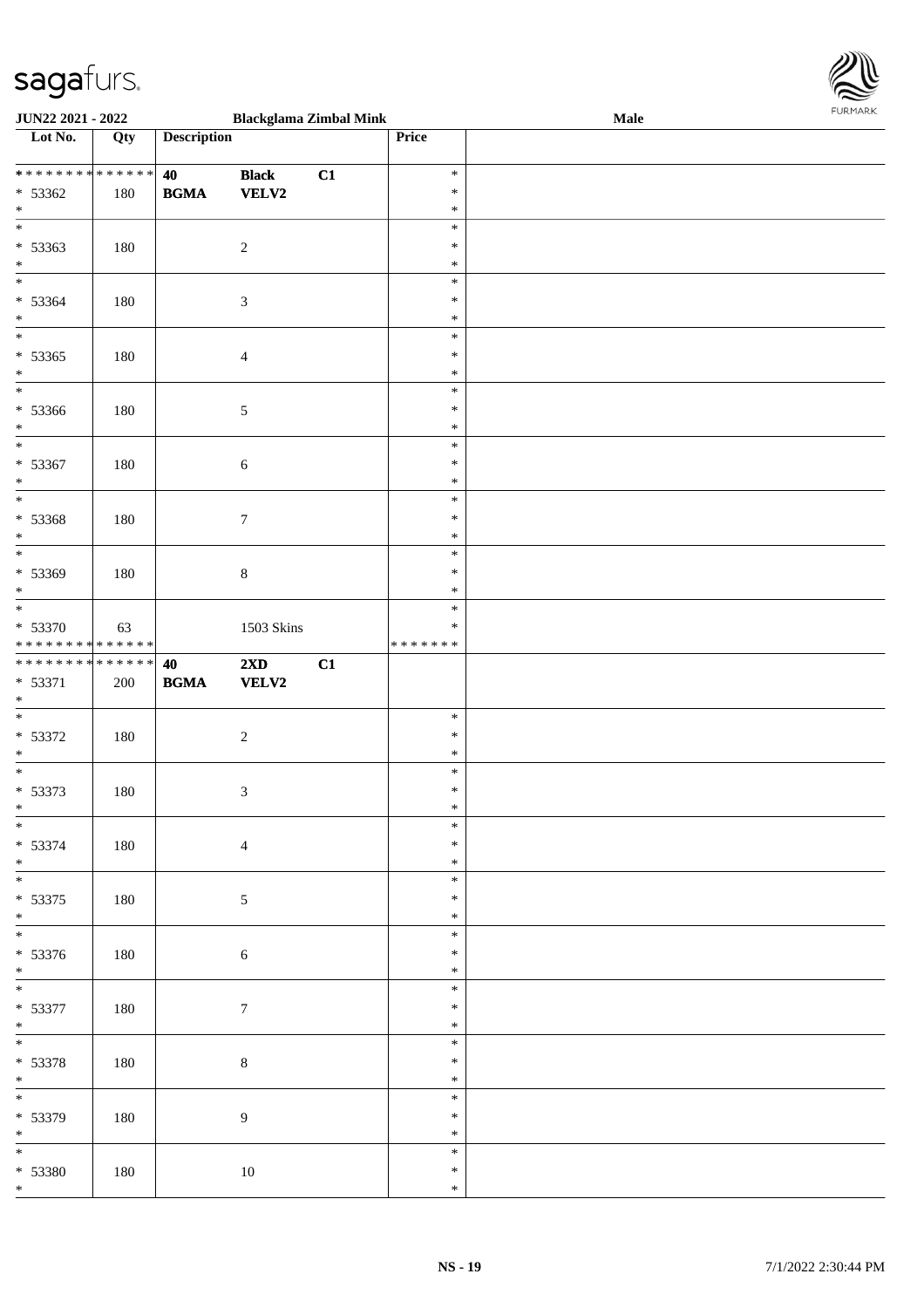

| <b>JUN22 2021 - 2022</b>                   |     |                    |                            | <b>Blackglama Zimbal Mink</b> |               | Male |  |
|--------------------------------------------|-----|--------------------|----------------------------|-------------------------------|---------------|------|--|
| Lot No.                                    | Qty | <b>Description</b> |                            |                               | <b>Price</b>  |      |  |
|                                            |     |                    |                            |                               |               |      |  |
| $*$                                        |     | 40                 | $2{\bf X}{\bf D}$          | C1                            | $\ast$        |      |  |
| * 53381                                    | 180 | <b>BGMA</b>        | VELV2                      |                               | $\ast$        |      |  |
| * * * * * * * * <mark>* * * * * * *</mark> |     |                    |                            |                               | * * * * * * * |      |  |
| ******** <mark>******</mark>               |     | 40                 | $\boldsymbol{\mathrm{XD}}$ | C2                            |               |      |  |
| * 53382                                    | 200 | <b>BGMA</b>        | <b>VELV2</b>               |                               |               |      |  |
| $\ast$                                     |     |                    |                            |                               |               |      |  |
|                                            |     |                    |                            |                               | $\ast$        |      |  |
|                                            |     |                    |                            |                               | $\ast$        |      |  |
| * 53383<br>$*$                             | 180 |                    | $\overline{2}$             |                               | $\ast$        |      |  |
| $\overline{\ast}$                          |     |                    |                            |                               |               |      |  |
|                                            |     |                    |                            |                               | $\ast$        |      |  |
| * 53384                                    | 180 |                    | $\mathfrak{Z}$             |                               | $\ast$        |      |  |
| $*$                                        |     |                    |                            |                               | $\ast$        |      |  |
|                                            |     |                    |                            |                               | $\ast$        |      |  |
| $* 53385$                                  | 31  |                    | 591 Skins                  |                               | $\ast$        |      |  |
| * * * * * * * * <mark>* * * * * *</mark> * |     |                    |                            |                               | * * * * * * * |      |  |
|                                            |     |                    |                            |                               |               |      |  |
|                                            |     |                    | <b>Black</b>               | C1                            | $\ast$        |      |  |
| * 53387                                    | 180 | <b>BGMA</b>        | VELV2                      |                               | $\ast$        |      |  |
| $\ast$                                     |     |                    |                            |                               | $\ast$        |      |  |
| $*$                                        |     |                    |                            |                               | $\ast$        |      |  |
| * 53388                                    | 180 |                    | $\overline{2}$             |                               | $\ast$        |      |  |
| $*$                                        |     |                    |                            |                               | $\ast$        |      |  |
| $\overline{\phantom{0}}$                   |     |                    |                            |                               | $\ast$        |      |  |
| * 53389                                    | 180 |                    | $\mathfrak{Z}$             |                               | $\ast$        |      |  |
| $*$                                        |     |                    |                            |                               | $\ast$        |      |  |
|                                            |     |                    |                            |                               | $\ast$        |      |  |
| * 53390                                    | 180 |                    | $\overline{4}$             |                               | $\ast$        |      |  |
| $\ast$                                     |     |                    |                            |                               | $\ast$        |      |  |
|                                            |     |                    |                            |                               | $\ast$        |      |  |
| * 53391                                    | 180 |                    | $\mathfrak{S}$             |                               | $\ast$        |      |  |
| $*$                                        |     |                    |                            |                               | $\ast$        |      |  |
|                                            |     |                    |                            |                               | $\ast$        |      |  |
| * 53392                                    | 180 |                    | 6                          |                               | $\ast$        |      |  |
| $\ast$                                     |     |                    |                            |                               | $\ast$        |      |  |
|                                            |     |                    |                            |                               | $\ast$        |      |  |
| * 53393                                    |     |                    |                            |                               | $\ast$        |      |  |
| $*$                                        | 180 |                    | $\boldsymbol{7}$           |                               | $\ast$        |      |  |
|                                            |     |                    |                            |                               | $\ast$        |      |  |
|                                            |     |                    |                            |                               | $\ast$        |      |  |
| * 53394                                    | 180 |                    | $\,8\,$                    |                               |               |      |  |
| $*$<br>$\overline{\ast}$                   |     |                    |                            |                               | $\ast$        |      |  |
|                                            |     |                    |                            |                               | $\ast$        |      |  |
| * 53395                                    | 180 |                    | $\overline{9}$             |                               | $\ast$        |      |  |
| $*$<br>$*$                                 |     |                    |                            |                               | $\ast$        |      |  |
|                                            |     |                    |                            |                               | $\ast$        |      |  |
| * 53396                                    | 180 |                    | $10\,$                     |                               | $\ast$        |      |  |
| $*$                                        |     |                    |                            |                               | $\ast$        |      |  |
|                                            |     |                    |                            |                               | $\ast$        |      |  |
| * 53397                                    | 180 |                    | $11\,$                     |                               | $\ast$        |      |  |
| $*$                                        |     |                    |                            |                               | $\ast$        |      |  |
| $\overline{\mathbf{r}}$                    |     |                    |                            |                               | $\ast$        |      |  |
| * 53398                                    | 180 |                    | 12                         |                               | $\ast$        |      |  |
| $*$                                        |     |                    |                            |                               | $\ast$        |      |  |
| $*$                                        |     |                    |                            |                               | $\ast$        |      |  |
| * 53399                                    | 180 |                    | 13                         |                               | $\ast$        |      |  |
| $*$                                        |     |                    |                            |                               | $\ast$        |      |  |
|                                            |     |                    |                            |                               | $\ast$        |      |  |
| $* 53400$                                  | 180 |                    | 14                         |                               | $\ast$        |      |  |
| $*$                                        |     |                    |                            |                               | $\ast$        |      |  |
|                                            |     |                    |                            |                               |               |      |  |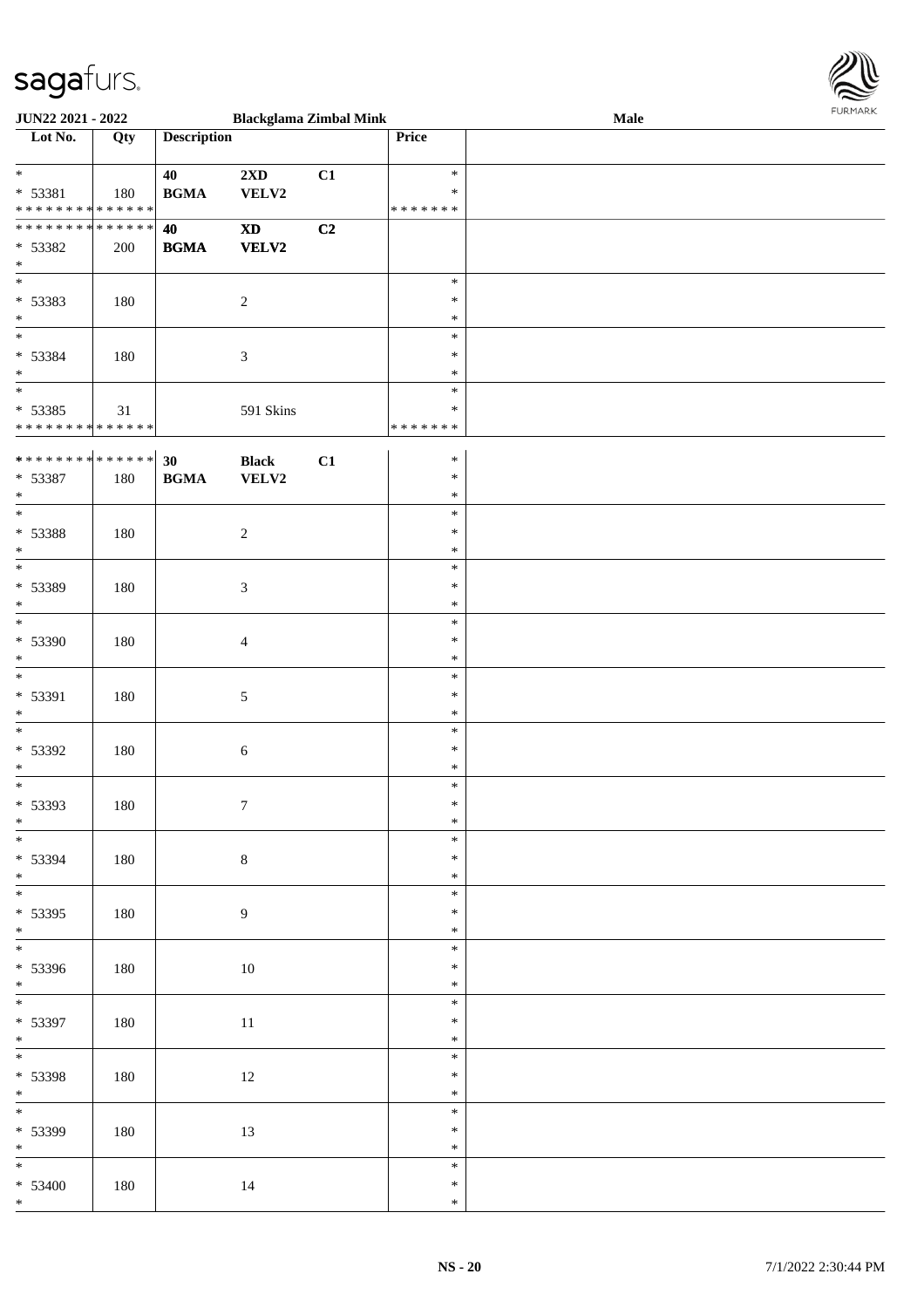

| JUN22 2021 - 2022                                       |     |                                                  |                       | <b>Blackglama Zimbal Mink</b> |                                   | Male | <b>FURPIARR</b> |
|---------------------------------------------------------|-----|--------------------------------------------------|-----------------------|-------------------------------|-----------------------------------|------|-----------------|
| $\overline{\phantom{a}}$ Lot No.                        | Qty | <b>Description</b>                               |                       |                               | Price                             |      |                 |
| $\overline{\ast}$<br>$* 53401$<br>$*$                   | 180 | 30<br>$\mathbf{B}\mathbf{G}\mathbf{M}\mathbf{A}$ | <b>Black</b><br>VELV2 | C1                            | $\ast$<br>$\ast$<br>$\ast$        |      |                 |
| $* 53402$<br>$*$ $*$                                    | 180 |                                                  | 16                    |                               | $\ast$<br>$\ast$<br>$\ast$        |      |                 |
| $* 53403$<br>$*$                                        | 180 |                                                  | 17                    |                               | $\ast$<br>$\ast$<br>$\ast$        |      |                 |
| $* 53404$<br>$*$                                        | 180 |                                                  | 18                    |                               | $\ast$<br>$\ast$<br>$\ast$        |      |                 |
| $* 53405$<br>$*$                                        | 180 |                                                  | 19                    |                               | $\ast$<br>$\ast$<br>$\ast$        |      |                 |
| $* 53406$<br>$*$                                        | 180 |                                                  | $20\,$                |                               | $\ast$<br>$\ast$<br>$\ast$        |      |                 |
| * 53407<br>$*$                                          | 180 |                                                  | 21                    |                               | $\ast$<br>$\ast$<br>$\ast$        |      |                 |
| $* 53408$<br>$*$                                        | 180 |                                                  | $22\,$                |                               | $\ast$<br>$\ast$<br>$\ast$        |      |                 |
| * 53409<br>$*$                                          | 180 |                                                  | 23                    |                               | $\ast$<br>$\ast$<br>$\ast$        |      |                 |
| $\frac{1}{1}$<br>$* 53410$<br>$*$                       | 180 |                                                  | $24\,$                |                               | $\ast$<br>$\ast$<br>$\ast$        |      |                 |
| $* 53411$<br>$*$                                        | 180 |                                                  | 25                    |                               | $\ast$<br>$\ast$<br>$\ast$        |      |                 |
| $* 53412$<br>$*$ $-$                                    | 180 |                                                  | 26                    |                               | $\ast$<br>$\ast$<br>$\ast$        |      |                 |
| $*$<br>$* 53413$<br>$*$                                 | 180 |                                                  | $27\,$                |                               | $\ast$<br>$\ast$<br>$\ast$        |      |                 |
| $*$<br>$* 53414$<br>$*$                                 | 180 |                                                  | $28\,$                |                               | $\ast$<br>$\ast$<br>$\ast$        |      |                 |
| $* 53415$<br>* * * * * * * * <mark>* * * * * * *</mark> | 173 |                                                  | 5213 Skins            |                               | $\ast$<br>$\ast$<br>* * * * * * * |      |                 |
|                                                         |     |                                                  |                       |                               |                                   |      |                 |

| ************** 30<br>$* 53418$<br>$*$ | 179 | $2\mathbf{X}\mathbf{D}$<br><b>VELV2</b><br><b>BGMA</b> | C1 | $\ast$<br>$\ast$<br>$*$ |  |
|---------------------------------------|-----|--------------------------------------------------------|----|-------------------------|--|
| $\ast$<br>$* 53419$<br>$*$            | 180 |                                                        |    | $\ast$<br>$\ast$<br>$*$ |  |
| $\ast$<br>$* 53420$<br>$*$            | 180 |                                                        |    | $*$<br>$*$<br>$*$       |  |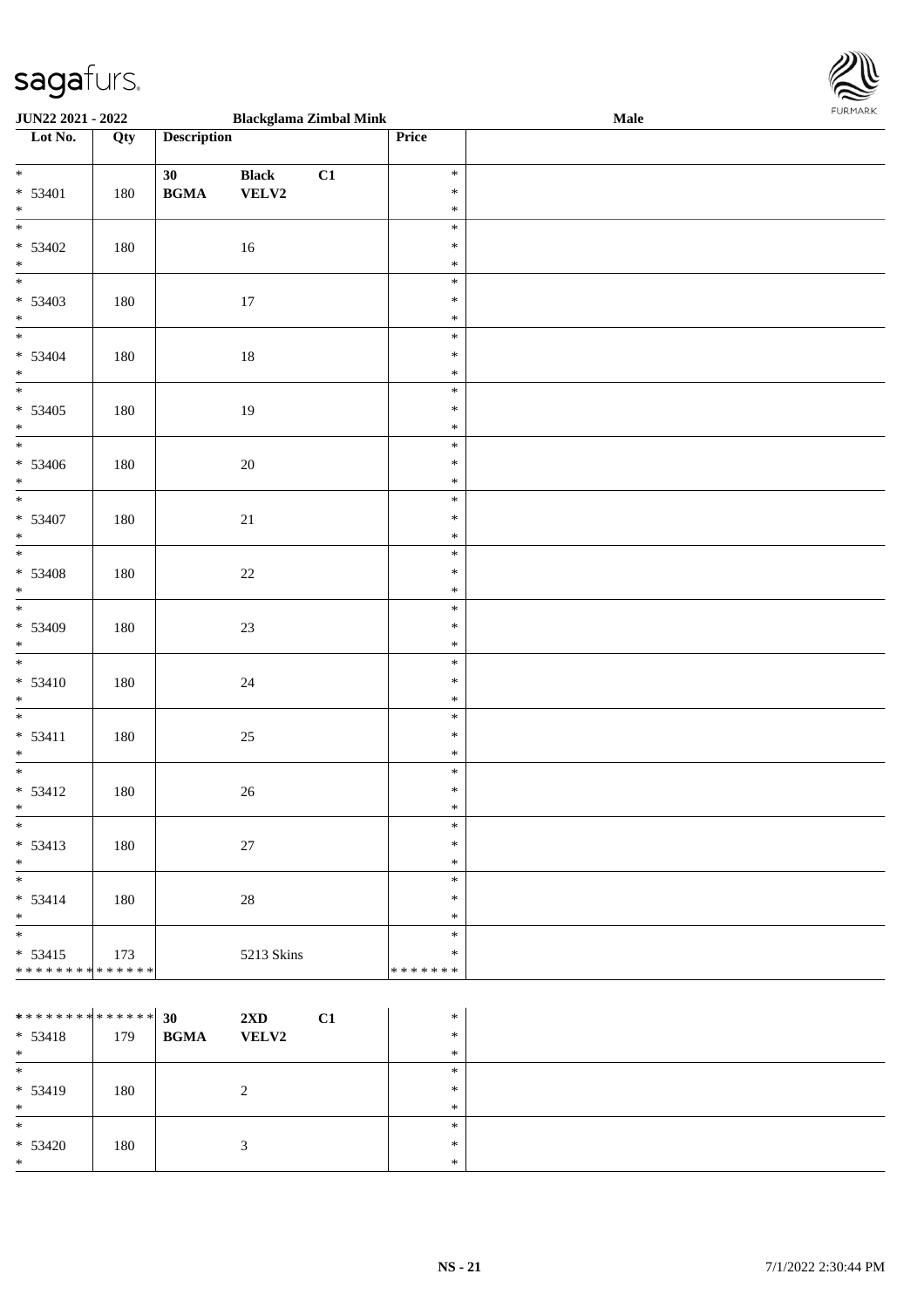

| <b>JUN22 2021 - 2022</b> |     |                                            | <b>Blackglama Zimbal Mink</b> |    |        | Male |
|--------------------------|-----|--------------------------------------------|-------------------------------|----|--------|------|
| Lot No.                  | Qty | <b>Description</b>                         |                               |    | Price  |      |
|                          |     |                                            |                               |    |        |      |
| $*$                      |     | 30                                         | 2XD                           | C1 | $\ast$ |      |
| $* 53421$                | 180 | $\mathbf{B}\mathbf{G}\mathbf{M}\mathbf{A}$ | VELV2                         |    | $\ast$ |      |
| $*$                      |     |                                            |                               |    | $\ast$ |      |
|                          |     |                                            |                               |    | $\ast$ |      |
|                          |     |                                            |                               |    |        |      |
| $* 53422$                | 180 |                                            | $\mathfrak{S}$                |    | $\ast$ |      |
| $*$                      |     |                                            |                               |    | $\ast$ |      |
|                          |     |                                            |                               |    | $\ast$ |      |
| $* 53423$                | 180 |                                            | $\sqrt{6}$                    |    | $\ast$ |      |
| $*$                      |     |                                            |                               |    | $\ast$ |      |
|                          |     |                                            |                               |    | $\ast$ |      |
| $* 53424$                | 180 |                                            | $\boldsymbol{7}$              |    | $\ast$ |      |
| $*$                      |     |                                            |                               |    | $\ast$ |      |
|                          |     |                                            |                               |    | $\ast$ |      |
| $* 53425$                |     |                                            |                               |    | $\ast$ |      |
|                          | 180 |                                            | $\,8\,$                       |    | $\ast$ |      |
| $*$                      |     |                                            |                               |    |        |      |
|                          |     |                                            |                               |    | $\ast$ |      |
| $* 53426$                | 180 |                                            | $\overline{9}$                |    | $\ast$ |      |
| $*$                      |     |                                            |                               |    | $\ast$ |      |
| $\overline{\phantom{0}}$ |     |                                            |                               |    | $\ast$ |      |
| $* 53427$                | 181 |                                            | $10\,$                        |    | $\ast$ |      |
| $*$                      |     |                                            |                               |    | $\ast$ |      |
|                          |     |                                            |                               |    | $\ast$ |      |
| $* 53428$                | 180 |                                            | 11                            |    | $\ast$ |      |
| $*$                      |     |                                            |                               |    | $\ast$ |      |
|                          |     |                                            |                               |    | $\ast$ |      |
| $* 53429$                |     |                                            |                               |    | $\ast$ |      |
| $*$                      | 180 |                                            | 12                            |    | $\ast$ |      |
|                          |     |                                            |                               |    |        |      |
|                          |     |                                            |                               |    | $\ast$ |      |
| $* 53430$                | 180 |                                            | 13                            |    | $\ast$ |      |
| $*$                      |     |                                            |                               |    | $\ast$ |      |
| $*$                      |     |                                            |                               |    | $\ast$ |      |
| $* 53431$                | 180 |                                            | 14                            |    | $\ast$ |      |
| $*$                      |     |                                            |                               |    | $\ast$ |      |
|                          |     |                                            |                               |    | $\ast$ |      |
| $* 53432$                | 180 |                                            | 15                            |    | $\ast$ |      |
| $*$                      |     |                                            |                               |    | $\ast$ |      |
| $\overline{\ast}$        |     |                                            |                               |    | $\ast$ |      |
| $* 53433$                | 180 |                                            | 16                            |    | $\ast$ |      |
| $*$                      |     |                                            |                               |    | $\ast$ |      |
|                          |     |                                            |                               |    | $\ast$ |      |
|                          |     |                                            |                               |    |        |      |
| * 53434                  | 180 |                                            | 17                            |    | $\ast$ |      |
| $*$                      |     |                                            |                               |    | $\ast$ |      |
| $*$                      |     |                                            |                               |    | $\ast$ |      |
| $* 53435$                | 180 |                                            | 18                            |    | $\ast$ |      |
| $*$                      |     |                                            |                               |    | $\ast$ |      |
|                          |     |                                            |                               |    | $\ast$ |      |
| $* 53436$                | 180 |                                            | 19                            |    | $\ast$ |      |
| $*$                      |     |                                            |                               |    | $\ast$ |      |
| $*$                      |     |                                            |                               |    | $\ast$ |      |
| $* 53437$                | 180 |                                            | 20                            |    | $\ast$ |      |
| $*$                      |     |                                            |                               |    | $\ast$ |      |
| $*$                      |     |                                            |                               |    | $\ast$ |      |
|                          |     |                                            |                               |    |        |      |
| $* 53438$                | 180 |                                            | 21                            |    | $\ast$ |      |
| $*$                      |     |                                            |                               |    | $\ast$ |      |
| $\overline{\ast}$        |     |                                            |                               |    | $\ast$ |      |
| $* 53439$                | 180 |                                            | $22\,$                        |    | $\ast$ |      |
| $*$                      |     |                                            |                               |    | $\ast$ |      |
|                          |     |                                            |                               |    | $\ast$ |      |
| $* 53440$                | 180 |                                            | 23                            |    | $\ast$ |      |
| $*$                      |     |                                            |                               |    | $\ast$ |      |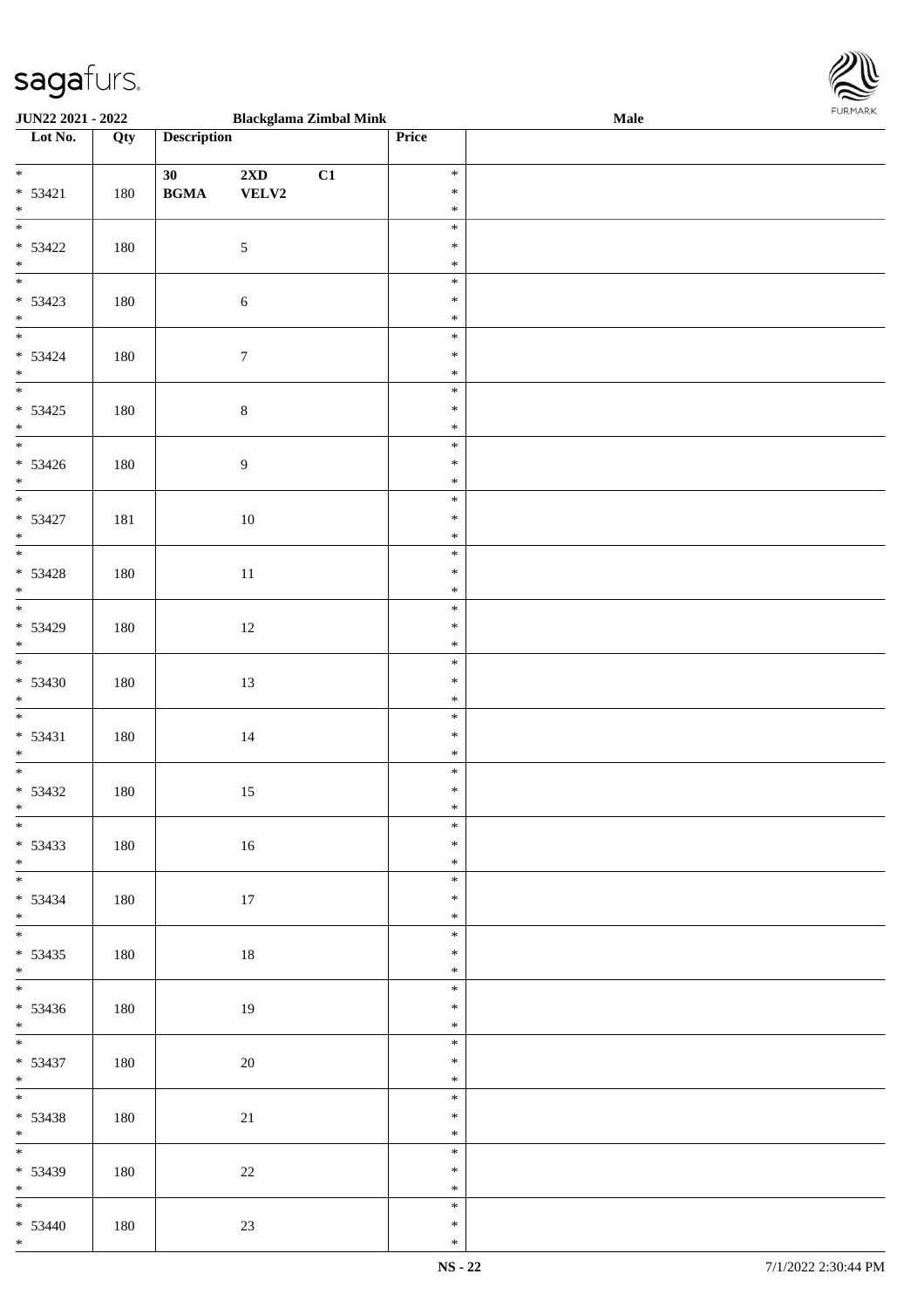

| <b>JUN22 2021 - 2022</b> |     |                                            | <b>Blackglama Zimbal Mink</b> |    |        | <b>Male</b> |
|--------------------------|-----|--------------------------------------------|-------------------------------|----|--------|-------------|
| Lot No.                  | Qty | <b>Description</b>                         |                               |    | Price  |             |
|                          |     |                                            |                               |    |        |             |
| $*$                      |     | 30                                         | $2\mathbf{X}\mathbf{D}$       | C1 | $\ast$ |             |
| $* 53441$                | 180 | $\mathbf{B}\mathbf{G}\mathbf{M}\mathbf{A}$ | VELV2                         |    | $\ast$ |             |
| $*$                      |     |                                            |                               |    | $\ast$ |             |
|                          |     |                                            |                               |    | $\ast$ |             |
| $* 53442$                | 180 |                                            | 25                            |    | $\ast$ |             |
| $*$                      |     |                                            |                               |    | $\ast$ |             |
|                          |     |                                            |                               |    | $\ast$ |             |
|                          |     |                                            |                               |    | $\ast$ |             |
| $* 53443$<br>$*$         | 180 |                                            | 26                            |    | $\ast$ |             |
|                          |     |                                            |                               |    |        |             |
|                          |     |                                            |                               |    | $\ast$ |             |
| $* 53444$                | 180 |                                            | 27                            |    | $\ast$ |             |
| $*$                      |     |                                            |                               |    | $\ast$ |             |
|                          |     |                                            |                               |    | $\ast$ |             |
| $* 53445$                | 180 |                                            | $28\,$                        |    | $\ast$ |             |
| $*$                      |     |                                            |                               |    | $\ast$ |             |
| $\overline{\phantom{0}}$ |     |                                            |                               |    | $\ast$ |             |
| $* 53446$                | 180 |                                            | 29                            |    | $\ast$ |             |
| $*$                      |     |                                            |                               |    | $\ast$ |             |
| $\overline{\phantom{0}}$ |     |                                            |                               |    | $\ast$ |             |
| $* 53447$                | 180 |                                            | 30                            |    | $\ast$ |             |
| $*$                      |     |                                            |                               |    | $\ast$ |             |
|                          |     |                                            |                               |    | $\ast$ |             |
|                          |     |                                            |                               |    |        |             |
| $* 53448$                | 180 |                                            | 31                            |    | $\ast$ |             |
| $*$                      |     |                                            |                               |    | $\ast$ |             |
|                          |     |                                            |                               |    | $\ast$ |             |
| $* 53449$                | 180 |                                            | $32\,$                        |    | $\ast$ |             |
| $*$                      |     |                                            |                               |    | $\ast$ |             |
|                          |     |                                            |                               |    | $\ast$ |             |
| $* 53450$                | 180 |                                            | 33                            |    | $\ast$ |             |
| $*$                      |     |                                            |                               |    | $\ast$ |             |
|                          |     |                                            |                               |    | $\ast$ |             |
| $* 53451$                | 180 |                                            | 34                            |    | $\ast$ |             |
| $*$                      |     |                                            |                               |    | $\ast$ |             |
|                          |     |                                            |                               |    | $\ast$ |             |
| $* 53452$                | 180 |                                            | $35\,$                        |    | $\ast$ |             |
| $*$                      |     |                                            |                               |    | $\ast$ |             |
| $\overline{\ast}$        |     |                                            |                               |    | $\ast$ |             |
| $* 53453$                |     |                                            |                               |    | $\ast$ |             |
|                          | 180 |                                            | 36                            |    |        |             |
| $*$                      |     |                                            |                               |    | $\ast$ |             |
|                          |     |                                            |                               |    | $\ast$ |             |
| * 53454                  | 180 |                                            | 37                            |    | $\ast$ |             |
| $*$                      |     |                                            |                               |    | $\ast$ |             |
| $*$                      |     |                                            |                               |    | $\ast$ |             |
| $* 53455$                | 180 |                                            | 38                            |    | $\ast$ |             |
| $*$                      |     |                                            |                               |    | $\ast$ |             |
|                          |     |                                            |                               |    | $\ast$ |             |
| $* 53456$                | 180 |                                            | 39                            |    | $\ast$ |             |
| $*$                      |     |                                            |                               |    | $\ast$ |             |
|                          |     |                                            |                               |    | $\ast$ |             |
| * 53457                  | 180 |                                            | 40                            |    | $\ast$ |             |
| $*$                      |     |                                            |                               |    | $\ast$ |             |
| $*$                      |     |                                            |                               |    | $\ast$ |             |
| $* 53458$                | 180 |                                            |                               |    | $\ast$ |             |
| $*$                      |     |                                            | 41                            |    | $\ast$ |             |
|                          |     |                                            |                               |    |        |             |
|                          |     |                                            |                               |    | $\ast$ |             |
| $* 53459$                | 180 |                                            | 42                            |    | $\ast$ |             |
| $*$                      |     |                                            |                               |    | $\ast$ |             |
|                          |     |                                            |                               |    | $\ast$ |             |
| $* 53460$                | 180 |                                            | 43                            |    | $\ast$ |             |
| $*$                      |     |                                            |                               |    | $\ast$ |             |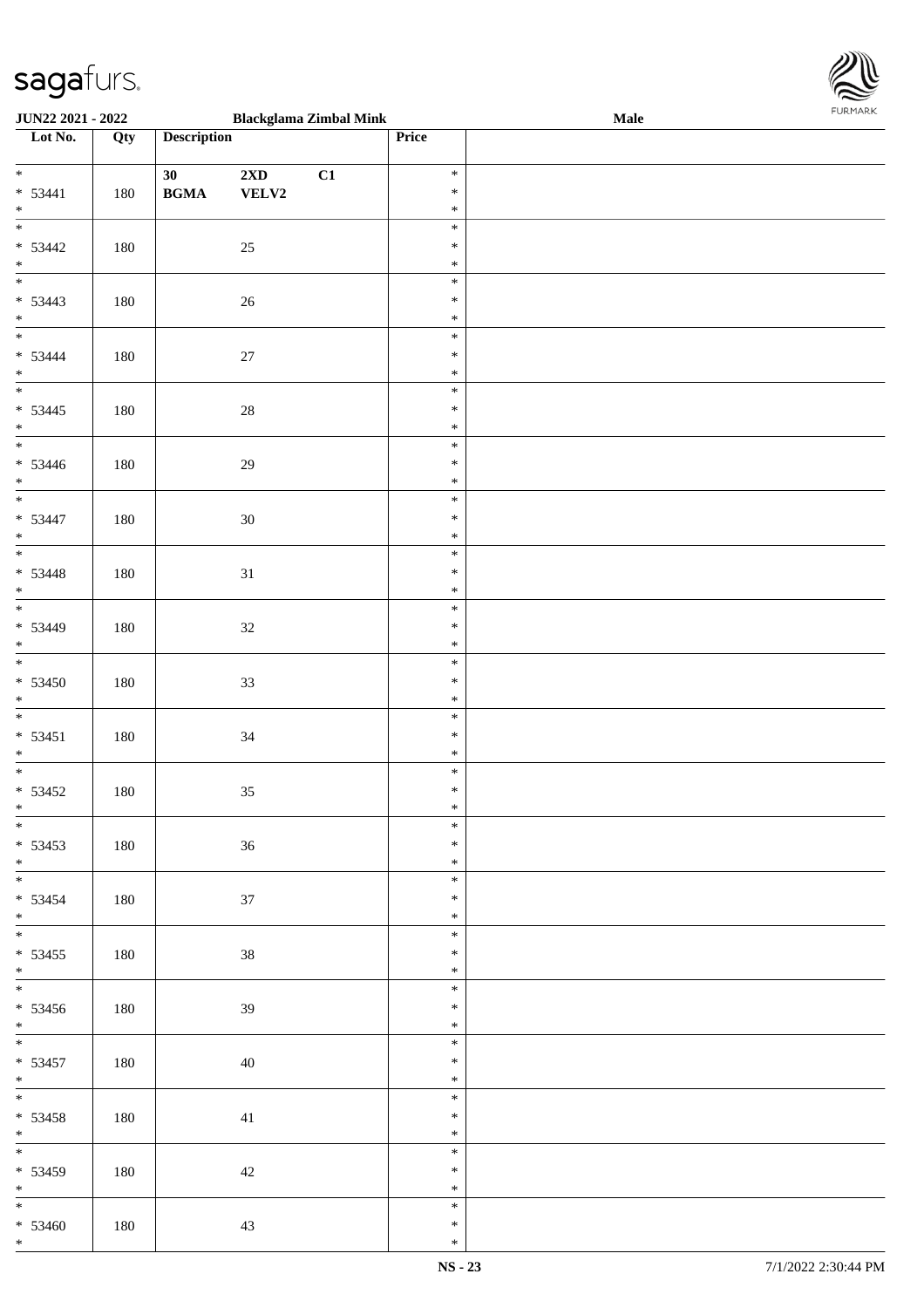

| <b>JUN22 2021 - 2022</b>                   |     |                    | <b>Blackglama Zimbal Mink</b> |    |         | Male |  |
|--------------------------------------------|-----|--------------------|-------------------------------|----|---------|------|--|
| Lot No.                                    | Qty | <b>Description</b> |                               |    | Price   |      |  |
|                                            |     |                    |                               |    |         |      |  |
|                                            |     | 30                 | $2{\bf X}{\bf D}$             | C1 | $\ast$  |      |  |
| $* 53461$                                  | 139 | <b>BGMA</b>        | VELV2                         |    | $\ast$  |      |  |
| * * * * * * * * <mark>* * * * * * *</mark> |     |                    |                               |    | ******* |      |  |
| * * * * * * * * <mark>* * * * * * *</mark> |     |                    |                               |    |         |      |  |
|                                            |     | 30                 | $\boldsymbol{\mathrm{XD}}$    | C2 |         |      |  |
| $* 53462$                                  | 200 | <b>BGMA</b>        | <b>VELV2</b>                  |    |         |      |  |
| $*$                                        |     |                    |                               |    |         |      |  |
|                                            |     |                    |                               |    |         |      |  |
| $*$                                        |     |                    |                               |    | $\ast$  |      |  |
| $* 53464$                                  | 180 |                    | $\sqrt{2}$                    |    | $\ast$  |      |  |
| $*$                                        |     |                    |                               |    | $\ast$  |      |  |
|                                            |     |                    |                               |    | $\ast$  |      |  |
| $* 53465$                                  | 180 |                    | $\mathfrak{Z}$                |    | $\ast$  |      |  |
| $*$                                        |     |                    |                               |    | $\ast$  |      |  |
| $\overline{\phantom{0}}$                   |     |                    |                               |    |         |      |  |
|                                            |     |                    |                               |    | $\ast$  |      |  |
| $* 53466$                                  | 180 |                    | $\overline{4}$                |    | $\ast$  |      |  |
| $*$                                        |     |                    |                               |    | $\ast$  |      |  |
|                                            |     |                    |                               |    | $\ast$  |      |  |
| $* 53467$                                  | 180 |                    | $\sqrt{5}$                    |    | $\ast$  |      |  |
| $*$                                        |     |                    |                               |    | $\ast$  |      |  |
|                                            |     |                    |                               |    | $\ast$  |      |  |
|                                            |     |                    |                               |    |         |      |  |
| * 53468                                    | 180 |                    | $\boldsymbol{6}$              |    | $\ast$  |      |  |
| $*$                                        |     |                    |                               |    | $\ast$  |      |  |
| $\overline{\ }$                            |     |                    |                               |    | $\ast$  |      |  |
| * 53469                                    | 180 |                    | $\tau$                        |    | $\ast$  |      |  |
| $*$                                        |     |                    |                               |    | $\ast$  |      |  |
| $\overline{\ast}$                          |     |                    |                               |    | $\ast$  |      |  |
| $* 53470$                                  |     |                    | $\,8\,$                       |    | $\ast$  |      |  |
|                                            | 180 |                    |                               |    |         |      |  |
| $*$                                        |     |                    |                               |    | $\ast$  |      |  |
|                                            |     |                    |                               |    | $\ast$  |      |  |
| * 53471                                    | 180 |                    | 9                             |    | $\ast$  |      |  |
| $*$ $*$                                    |     |                    |                               |    | $\ast$  |      |  |
|                                            |     |                    |                               |    | $\ast$  |      |  |
| $* 53472$                                  | 180 |                    | $10\,$                        |    | $\ast$  |      |  |
| $*$                                        |     |                    |                               |    | $\ast$  |      |  |
|                                            |     |                    |                               |    | $\ast$  |      |  |
|                                            |     |                    |                               |    |         |      |  |
| $* 53473$                                  | 180 |                    | 11                            |    | $\ast$  |      |  |
| $\ast$                                     |     |                    |                               |    | $\ast$  |      |  |
| $\frac{1}{\ast}$                           |     |                    |                               |    | $\ast$  |      |  |
| $* 53474$                                  | 134 |                    | 2134 Skins                    |    | $\ast$  |      |  |
| * * * * * * * * <mark>* * * * * * *</mark> |     |                    |                               |    | ******* |      |  |
|                                            |     |                    |                               |    |         |      |  |
|                                            |     |                    | <b>Black</b>                  | C1 | $\ast$  |      |  |
| $* 53476$                                  | 220 | <b>BGMA</b>        | VELV2                         |    | $\ast$  |      |  |
| $*$                                        |     |                    |                               |    | $\ast$  |      |  |
| $\overline{\ast}$                          |     |                    |                               |    | $\ast$  |      |  |
|                                            |     |                    |                               |    |         |      |  |
| $* 53477$                                  | 220 |                    | $\overline{2}$                |    | $\ast$  |      |  |
| $*$                                        |     |                    |                               |    | $\ast$  |      |  |
|                                            |     |                    |                               |    | $\ast$  |      |  |
| * 53478                                    | 220 |                    | $\mathfrak{Z}$                |    | $\ast$  |      |  |
| $*$                                        |     |                    |                               |    | $\ast$  |      |  |
| $\overline{\ast}$                          |     |                    |                               |    | $\ast$  |      |  |
|                                            |     |                    |                               |    | $\ast$  |      |  |
| * 53479                                    | 220 |                    | $\overline{4}$                |    |         |      |  |
| $*$                                        |     |                    |                               |    | $\ast$  |      |  |
| $\ast$                                     |     |                    |                               |    | $\ast$  |      |  |
| * 53480                                    | 220 |                    | $\sqrt{5}$                    |    | $\ast$  |      |  |
| $*$                                        |     |                    |                               |    | $\ast$  |      |  |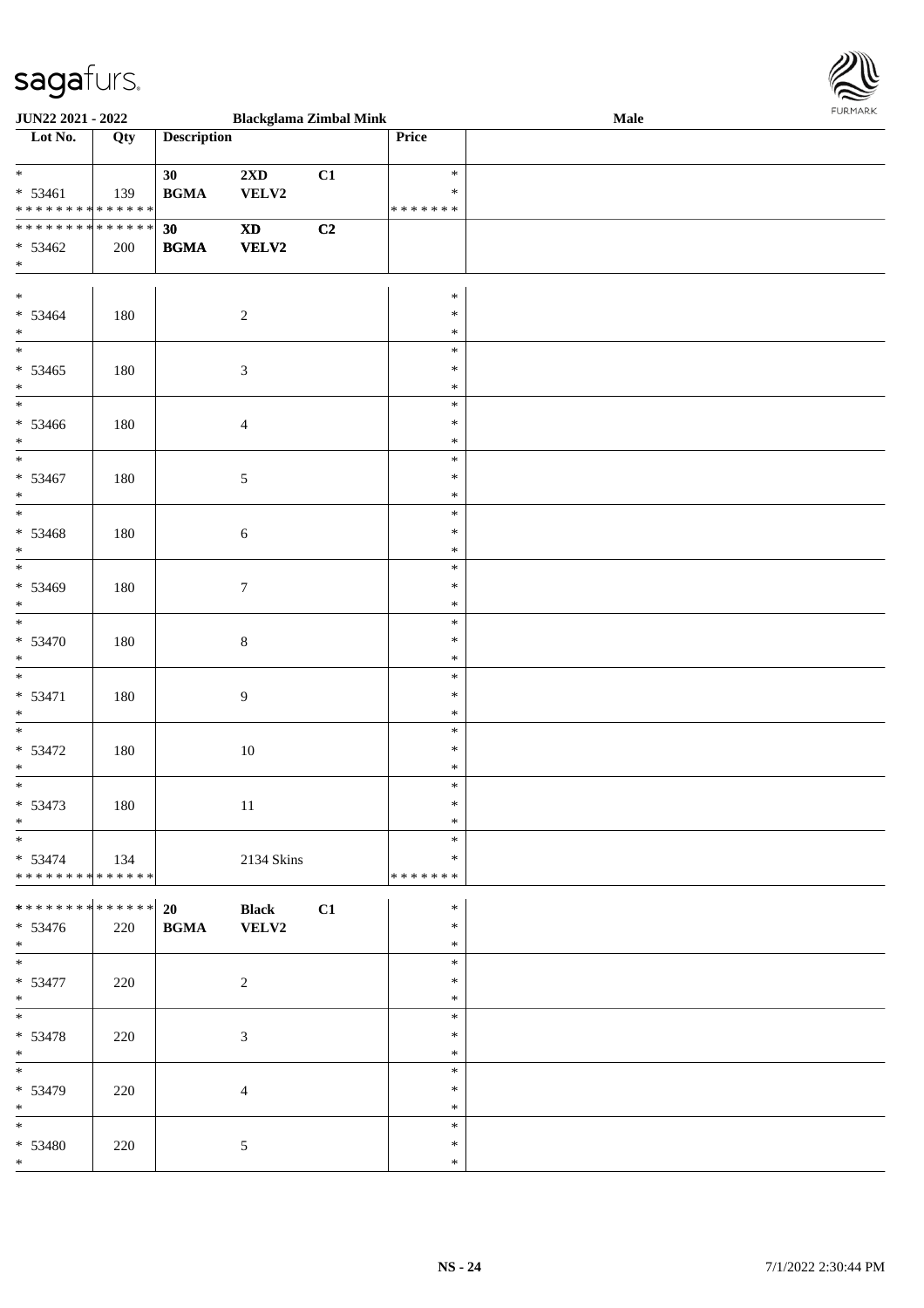

| <b>JUN22 2021 - 2022</b><br>Blackglama Zimbal Mink |     |                    |              |    |       | FURMARK<br><b>Male</b> |  |  |
|----------------------------------------------------|-----|--------------------|--------------|----|-------|------------------------|--|--|
| Lot No.                                            | Qty | <b>Description</b> |              |    | Price |                        |  |  |
| $*$                                                |     | 20                 | <b>Black</b> | C1 | *     |                        |  |  |
| $* 53481$                                          | 220 | <b>BGMA</b>        | <b>VELV2</b> |    | *     |                        |  |  |
| $\ast$                                             |     |                    |              |    | $*$   |                        |  |  |

| ************** 0<br>$* 53487$<br>$*$ | 260 | <b>BGMA</b>             | $2\mathbf{X}\mathbf{D}$<br><b>VELV2</b> | C1             |               |  |
|--------------------------------------|-----|-------------------------|-----------------------------------------|----------------|---------------|--|
| $\ast$                               |     |                         |                                         |                | $\ast$        |  |
| $* 53488$                            | 194 |                         | 454 Skins                               |                | $\ast$        |  |
| **************                       |     |                         |                                         |                | * * * * * * * |  |
| 53489                                | 175 | $\bf{0}$<br><b>BGMA</b> | XD<br><b>VELV2</b>                      | C <sub>2</sub> |               |  |
|                                      | 99  | <b>BGMA</b>             | 2XD/XD<br><b>VELV2</b>                  | C1/C2          |               |  |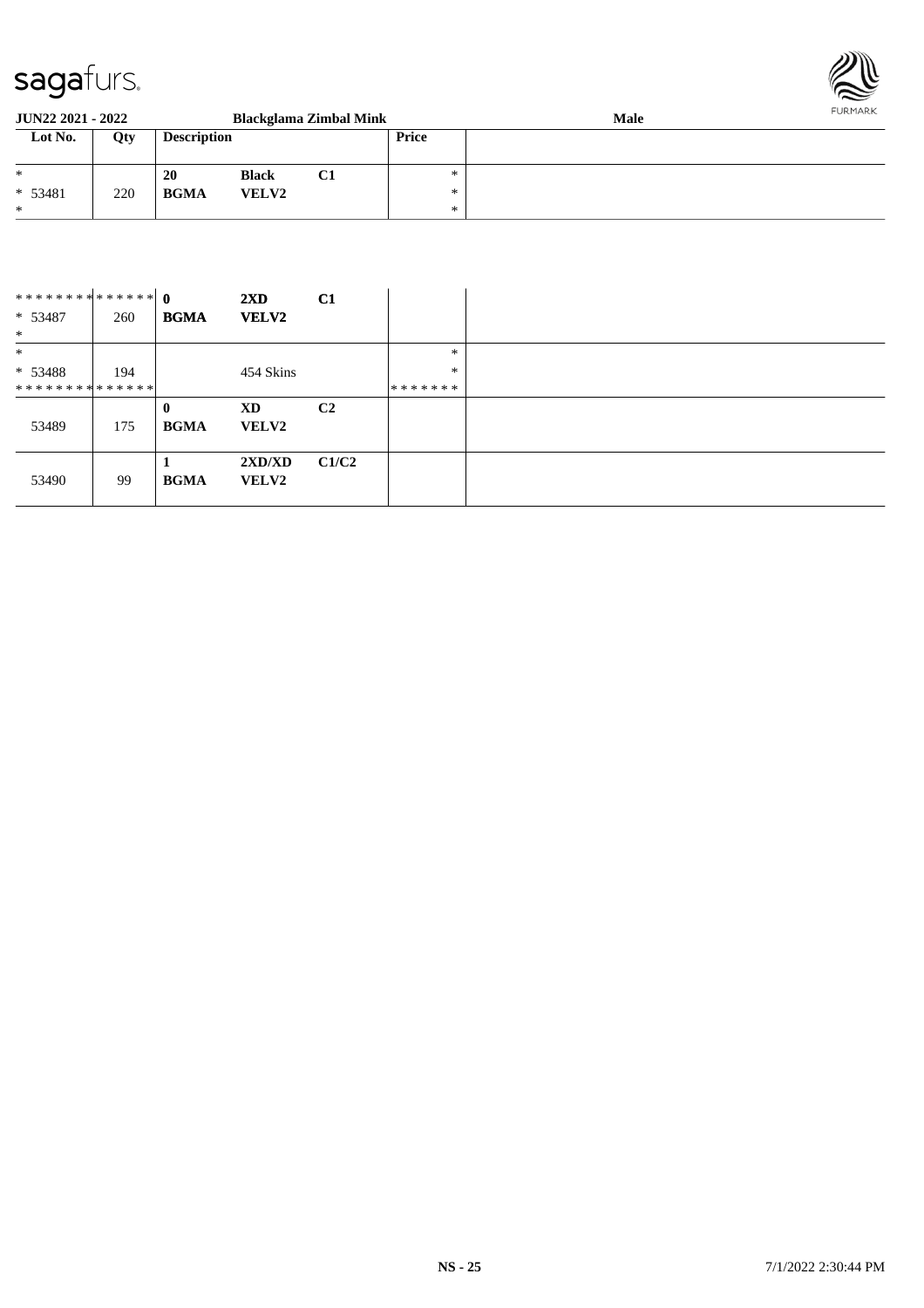

| <b>JUN22 2021 - 2022</b> |     |                    |              | <b>Blackglama David Dittrich</b> |              | <b>Male</b> | <b>FURMARK</b> |
|--------------------------|-----|--------------------|--------------|----------------------------------|--------------|-------------|----------------|
| Lot No.                  | Qty | <b>Description</b> |              |                                  | <b>Price</b> |             |                |
| **************           |     | 40                 | XD/DK        | C <sub>2</sub>                   |              |             |                |
| $* 53507$                | 205 | <b>BGMA</b>        | <b>VELV2</b> |                                  |              |             |                |
| $\ast$                   |     |                    |              |                                  |              |             |                |
| $\ast$                   |     |                    |              |                                  | $\ast$       |             |                |
| $* 53508$                | 145 |                    | 350 Skins    |                                  | $*$          |             |                |
| **************           |     |                    |              |                                  | *******      |             |                |

| ************** 30            |     |             | <b>Black</b> | C1 | $\ast$  |
|------------------------------|-----|-------------|--------------|----|---------|
| $* 53514$                    | 180 | <b>BGMA</b> | <b>VELV2</b> |    | $\ast$  |
| $*$                          |     |             |              |    | $\ast$  |
| $\ast$                       |     |             |              |    | $\ast$  |
| $* 53515$                    | 180 |             | 2            |    | $\ast$  |
| $*$                          |     |             |              |    | $\ast$  |
| $\ast$                       |     |             |              |    | $\ast$  |
| $* 53516$                    | 180 |             | 3            |    | $\ast$  |
| $*$                          |     |             |              |    | $\ast$  |
| $\ast$                       |     |             |              |    | $\ast$  |
| $* 53517$                    | 194 |             | 734 Skins    |    | $\ast$  |
| **************               |     |             |              |    | ******* |
| ******** <mark>******</mark> |     | 30          | BL/2XD       | C1 |         |
| $* 53518$                    | 205 | <b>BGMA</b> | <b>VELV2</b> |    |         |
| $\ast$                       |     |             |              |    |         |
| $*$                          |     |             |              |    | $\ast$  |
| * 53519                      | 180 |             | 2            |    | $\ast$  |
| $\ast$                       |     |             |              |    | $\ast$  |
| $\ast$                       |     |             |              |    | $\ast$  |
| $* 53520$                    | 180 |             | 3            |    | $\ast$  |
| $*$                          |     |             |              |    | $\ast$  |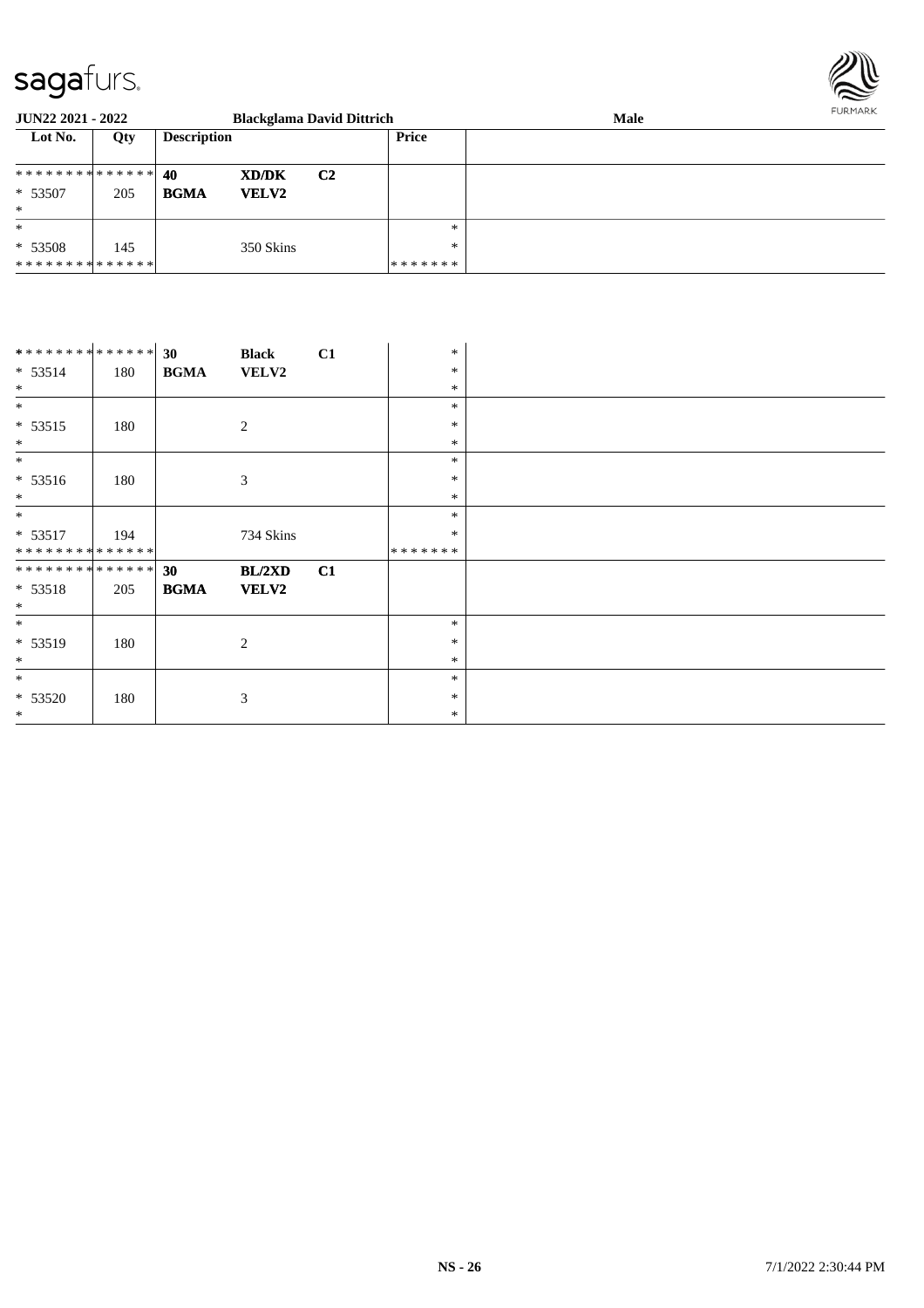

| <b>JUN22 2021 - 2022</b>                   |                 |                    | <b>Blackglama David Dittrich</b> |    |         | Male |
|--------------------------------------------|-----------------|--------------------|----------------------------------|----|---------|------|
| Lot No.                                    | Qty             | <b>Description</b> |                                  |    | Price   |      |
|                                            |                 |                    |                                  |    |         |      |
| $*$                                        |                 | 30                 | BL/2XD                           | C1 | $\ast$  |      |
| * 53521                                    | 180             | <b>BGMA</b>        | VELV2                            |    | $\ast$  |      |
| $*$                                        |                 |                    |                                  |    | $\ast$  |      |
|                                            |                 |                    |                                  |    | $\ast$  |      |
|                                            |                 |                    |                                  |    |         |      |
| $* 53522$                                  | 180             |                    | 5                                |    | $\ast$  |      |
| $*$                                        |                 |                    |                                  |    | $\ast$  |      |
|                                            |                 |                    |                                  |    | $\ast$  |      |
| $* 53523$                                  | 180             |                    | $\sqrt{6}$                       |    | $\ast$  |      |
| $*$                                        |                 |                    |                                  |    | $\ast$  |      |
|                                            |                 |                    |                                  |    | $\ast$  |      |
| * 53524                                    | 180             |                    | $\tau$                           |    | $\ast$  |      |
| $*$                                        |                 |                    |                                  |    | $\ast$  |      |
| $\overline{\ }$                            |                 |                    |                                  |    | $\ast$  |      |
| $* 53525$                                  | 121             |                    | 1406 Skins                       |    | $\ast$  |      |
| * * * * * * * * <mark>* * * * * * *</mark> |                 |                    |                                  |    | ******* |      |
| * * * * * * * * <mark>* * * * * * *</mark> |                 |                    |                                  |    |         |      |
|                                            |                 | 30                 | 2XD                              | C1 |         |      |
| $* 53526$                                  | 205             | <b>BGMA</b>        | <b>VELV2</b>                     |    |         |      |
| $*$                                        |                 |                    |                                  |    |         |      |
|                                            |                 |                    |                                  |    | $\ast$  |      |
| $* 53527$                                  | 180             |                    | $\sqrt{2}$                       |    | $\ast$  |      |
| $*$                                        |                 |                    |                                  |    | $\ast$  |      |
|                                            |                 |                    |                                  |    | $\ast$  |      |
| $* 53528$                                  | 180             |                    | $\mathfrak{Z}$                   |    | $\ast$  |      |
| $\ast$                                     |                 |                    |                                  |    | $\ast$  |      |
| $\overline{\phantom{0}}$                   |                 |                    |                                  |    | $\ast$  |      |
| * 53529                                    |                 |                    |                                  |    | $\ast$  |      |
| $*$                                        | 180             |                    | $\overline{4}$                   |    |         |      |
| $\overline{\phantom{0}}$                   |                 |                    |                                  |    | $\ast$  |      |
|                                            |                 |                    |                                  |    | $\ast$  |      |
| $* 53530$                                  | 180             |                    | $\sqrt{5}$                       |    | $\ast$  |      |
| $*$                                        |                 |                    |                                  |    | $\ast$  |      |
| $\ast$                                     |                 |                    |                                  |    | $\ast$  |      |
| $* 53531$                                  | 180             |                    | $\boldsymbol{6}$                 |    | $\ast$  |      |
| $\ast$                                     |                 |                    |                                  |    | $\ast$  |      |
| $*$                                        |                 |                    |                                  |    | $\ast$  |      |
| * 53532                                    | 180             |                    | $\tau$                           |    | $\ast$  |      |
| $*$                                        |                 |                    |                                  |    | $\ast$  |      |
| $*$                                        |                 |                    |                                  |    | $\ast$  |      |
| $* 53533$                                  | 180             |                    | $8\,$                            |    | $\ast$  |      |
| $*$                                        |                 |                    |                                  |    | $\ast$  |      |
|                                            |                 |                    |                                  |    | $\ast$  |      |
|                                            |                 |                    |                                  |    |         |      |
| $* 53534$                                  | 180             |                    | 9                                |    | $\ast$  |      |
| $*$                                        |                 |                    |                                  |    | $\ast$  |      |
| $\overline{\phantom{0}}$                   |                 |                    |                                  |    | $\ast$  |      |
| $* 53535$                                  | 180             |                    | 10                               |    | $\ast$  |      |
| $*$                                        |                 |                    |                                  |    | $\ast$  |      |
| $\overline{\ast}$                          |                 |                    |                                  |    | $\ast$  |      |
| * 53536                                    | 180             |                    | 11                               |    | $\ast$  |      |
| $*$                                        |                 |                    |                                  |    | $\ast$  |      |
|                                            |                 |                    |                                  |    | $\ast$  |      |
| $* 53537$                                  | 176             |                    | 2181 Skins                       |    | $\ast$  |      |
| * * * * * * * * <mark>* * * * * * *</mark> |                 |                    |                                  |    | ******* |      |
| * * * * * * * *                            | $* * * * * * *$ | 30                 | XD/DK                            | C2 |         |      |
| * 53538                                    | 205             | <b>BGMA</b>        | <b>VELV2</b>                     |    |         |      |
| $*$                                        |                 |                    |                                  |    |         |      |
| $*$                                        |                 |                    |                                  |    | $\ast$  |      |
|                                            |                 |                    |                                  |    |         |      |
| * 53539                                    | 180             |                    | $\overline{c}$                   |    | $\ast$  |      |
| $*$                                        |                 |                    |                                  |    | $\ast$  |      |
| $*$                                        |                 |                    |                                  |    | $\ast$  |      |
| $* 53540$                                  | 180             |                    | $\mathfrak{Z}$                   |    | $\ast$  |      |
| $*$                                        |                 |                    |                                  |    | $\ast$  |      |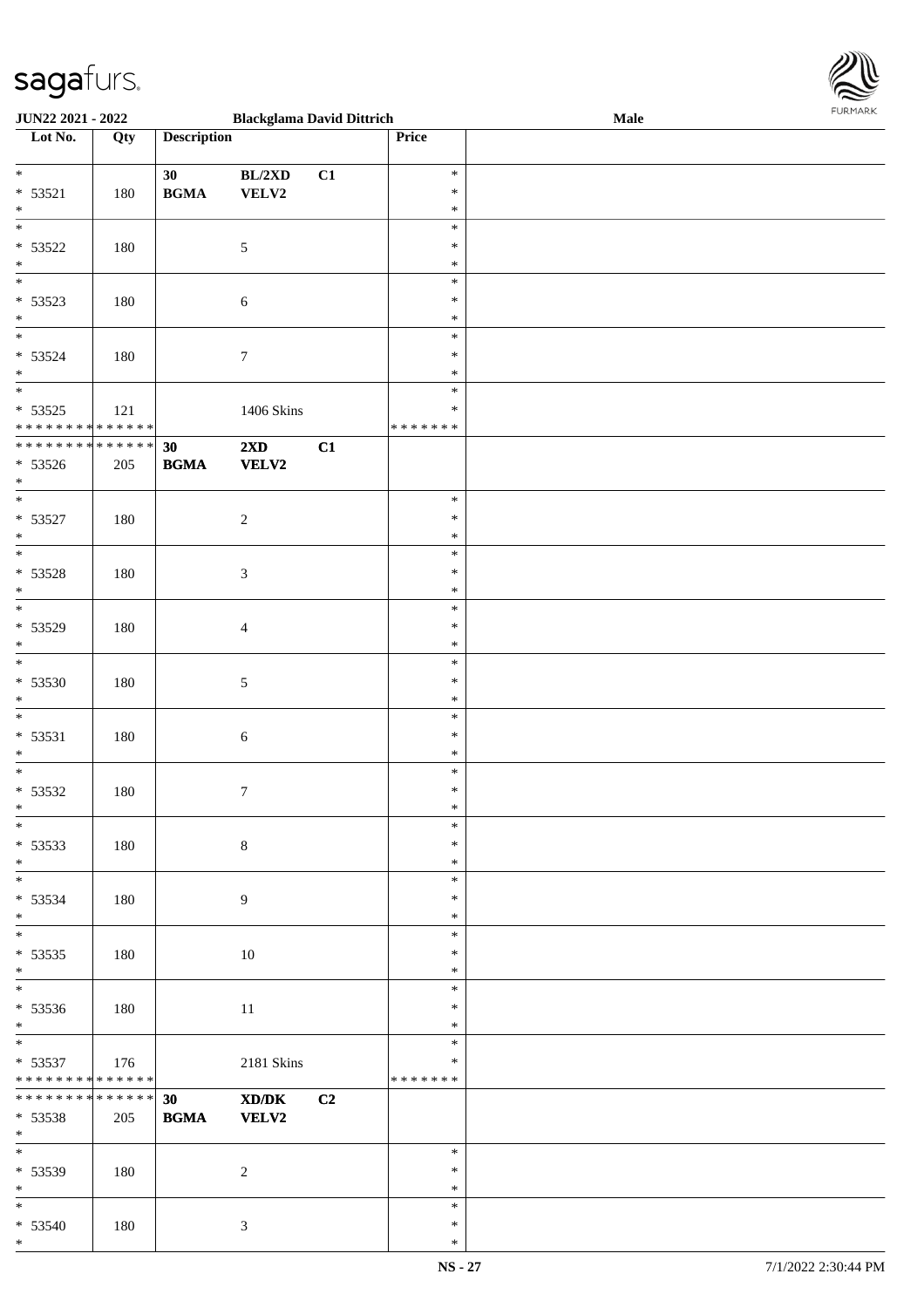

| <b>JUN22 2021 - 2022</b>                   |     |                                            | <b>Blackglama David Dittrich</b>                                                                     |                |               | <b>Male</b> |
|--------------------------------------------|-----|--------------------------------------------|------------------------------------------------------------------------------------------------------|----------------|---------------|-------------|
| Lot No.                                    | Qty | <b>Description</b>                         |                                                                                                      |                | Price         |             |
|                                            |     |                                            |                                                                                                      |                |               |             |
| $*$                                        |     | 30                                         | $\bold{X}\bold{D}/\bold{D}\bold{K}$                                                                  | C <sub>2</sub> | $\ast$        |             |
| $* 53541$                                  | 180 | $\mathbf{B}\mathbf{G}\mathbf{M}\mathbf{A}$ | VELV2                                                                                                |                | $\ast$        |             |
| $\ast$                                     |     |                                            |                                                                                                      |                | $\ast$        |             |
| $\overline{\phantom{0}}$                   |     |                                            |                                                                                                      |                | $\ast$        |             |
|                                            |     |                                            |                                                                                                      |                |               |             |
| $* 53542$                                  | 180 |                                            | $\sqrt{5}$                                                                                           |                | $\ast$        |             |
| $*$                                        |     |                                            |                                                                                                      |                | $\ast$        |             |
|                                            |     |                                            |                                                                                                      |                | $\ast$        |             |
| $* 53543$                                  | 180 |                                            | $\sqrt{6}$                                                                                           |                | $\ast$        |             |
| $*$                                        |     |                                            |                                                                                                      |                | $\ast$        |             |
| $*$                                        |     |                                            |                                                                                                      |                | $\ast$        |             |
| * 53544                                    | 180 |                                            | $\tau$                                                                                               |                | $\ast$        |             |
| $*$                                        |     |                                            |                                                                                                      |                | $\ast$        |             |
| $\overline{\ }$                            |     |                                            |                                                                                                      |                | $\ast$        |             |
| $* 53545$                                  | 180 |                                            | $\,8\,$                                                                                              |                | $\ast$        |             |
| $*$                                        |     |                                            |                                                                                                      |                | $\ast$        |             |
|                                            |     |                                            |                                                                                                      |                | $\ast$        |             |
|                                            |     |                                            |                                                                                                      |                |               |             |
| $* 53546$                                  | 180 |                                            | $\boldsymbol{9}$                                                                                     |                | $\ast$        |             |
| $*$                                        |     |                                            |                                                                                                      |                | $\ast$        |             |
|                                            |     |                                            |                                                                                                      |                | $\ast$        |             |
| * 53547                                    | 73  |                                            | 1718 Skins                                                                                           |                | $\ast$        |             |
| * * * * * * * * * * * * * * <mark>*</mark> |     |                                            |                                                                                                      |                | * * * * * * * |             |
| * * * * * * * * * * * * * * <mark>*</mark> |     | 30                                         | $\boldsymbol{\text{X}}\boldsymbol{\text{D}}\boldsymbol{/}\boldsymbol{\text{D}}\boldsymbol{\text{K}}$ | C <sub>2</sub> |               |             |
| * 53548                                    | 205 | <b>BGMA</b>                                | <b>VELV2</b>                                                                                         |                |               |             |
| $*$                                        |     |                                            |                                                                                                      |                |               |             |
|                                            |     |                                            |                                                                                                      |                | $\ast$        |             |
| * 53549                                    | 180 |                                            | $\boldsymbol{2}$                                                                                     |                | $\ast$        |             |
| $*$                                        |     |                                            |                                                                                                      |                | $\ast$        |             |
| $\overline{\ }$                            |     |                                            |                                                                                                      |                | $\ast$        |             |
|                                            |     |                                            |                                                                                                      |                | $\ast$        |             |
| $* 53550$                                  | 180 |                                            | $\ensuremath{\mathfrak{Z}}$                                                                          |                |               |             |
| $*$                                        |     |                                            |                                                                                                      |                | $\ast$        |             |
| $*$                                        |     |                                            |                                                                                                      |                | $\ast$        |             |
| $* 53551$                                  | 180 |                                            | $\overline{4}$                                                                                       |                | $\ast$        |             |
| $\ast$                                     |     |                                            |                                                                                                      |                | $\ast$        |             |
| $*$                                        |     |                                            |                                                                                                      |                | $\ast$        |             |
| $* 53552$                                  | 180 |                                            | 5                                                                                                    |                | $\ast$        |             |
| $*$                                        |     |                                            |                                                                                                      |                | $*$           |             |
| $*$                                        |     |                                            |                                                                                                      |                | $\ast$        |             |
| $* 53553$                                  | 180 |                                            | 1105 Skins                                                                                           |                | $\ast$        |             |
| * * * * * * * * * * * * * * <mark>*</mark> |     |                                            |                                                                                                      |                | *******       |             |
| ******** <mark>******</mark>               |     | 20                                         |                                                                                                      |                |               |             |
|                                            |     |                                            | <b>Black</b>                                                                                         | C1             |               |             |
| $* 53554$                                  | 245 | <b>BGMA</b>                                | <b>VELV2</b>                                                                                         |                |               |             |
| $*$<br>$\overline{\mathbf{r}}$             |     |                                            |                                                                                                      |                |               |             |
|                                            |     |                                            |                                                                                                      |                | $\ast$        |             |
| $* 53555$                                  | 220 |                                            | $\sqrt{2}$                                                                                           |                | $\ast$        |             |
| $*$                                        |     |                                            |                                                                                                      |                | $\ast$        |             |
|                                            |     |                                            |                                                                                                      |                | $\ast$        |             |
| $* 53556$                                  | 220 |                                            | $\mathfrak{Z}$                                                                                       |                | $\ast$        |             |
| $*$                                        |     |                                            |                                                                                                      |                | $\ast$        |             |
| $*$                                        |     |                                            |                                                                                                      |                | $\ast$        |             |
| $* 53557$                                  | 220 |                                            | $\overline{4}$                                                                                       |                | $\ast$        |             |
| $*$                                        |     |                                            |                                                                                                      |                | $\ast$        |             |
| $*$ $-$                                    |     |                                            |                                                                                                      |                | $\ast$        |             |
|                                            |     |                                            |                                                                                                      |                |               |             |
| * 53558                                    | 220 |                                            | $5\phantom{.0}$                                                                                      |                | $\ast$        |             |
| $*$                                        |     |                                            |                                                                                                      |                | $\ast$        |             |
| $*$                                        |     |                                            |                                                                                                      |                | $\ast$        |             |
| * 53559                                    | 220 |                                            | $\sqrt{6}$                                                                                           |                | $\ast$        |             |
| $*$                                        |     |                                            |                                                                                                      |                | $\ast$        |             |
| $*$                                        |     |                                            |                                                                                                      |                | $\ast$        |             |
| $* 53560$                                  | 220 |                                            | $\tau$                                                                                               |                | $\ast$        |             |
| $*$                                        |     |                                            |                                                                                                      |                | $\ast$        |             |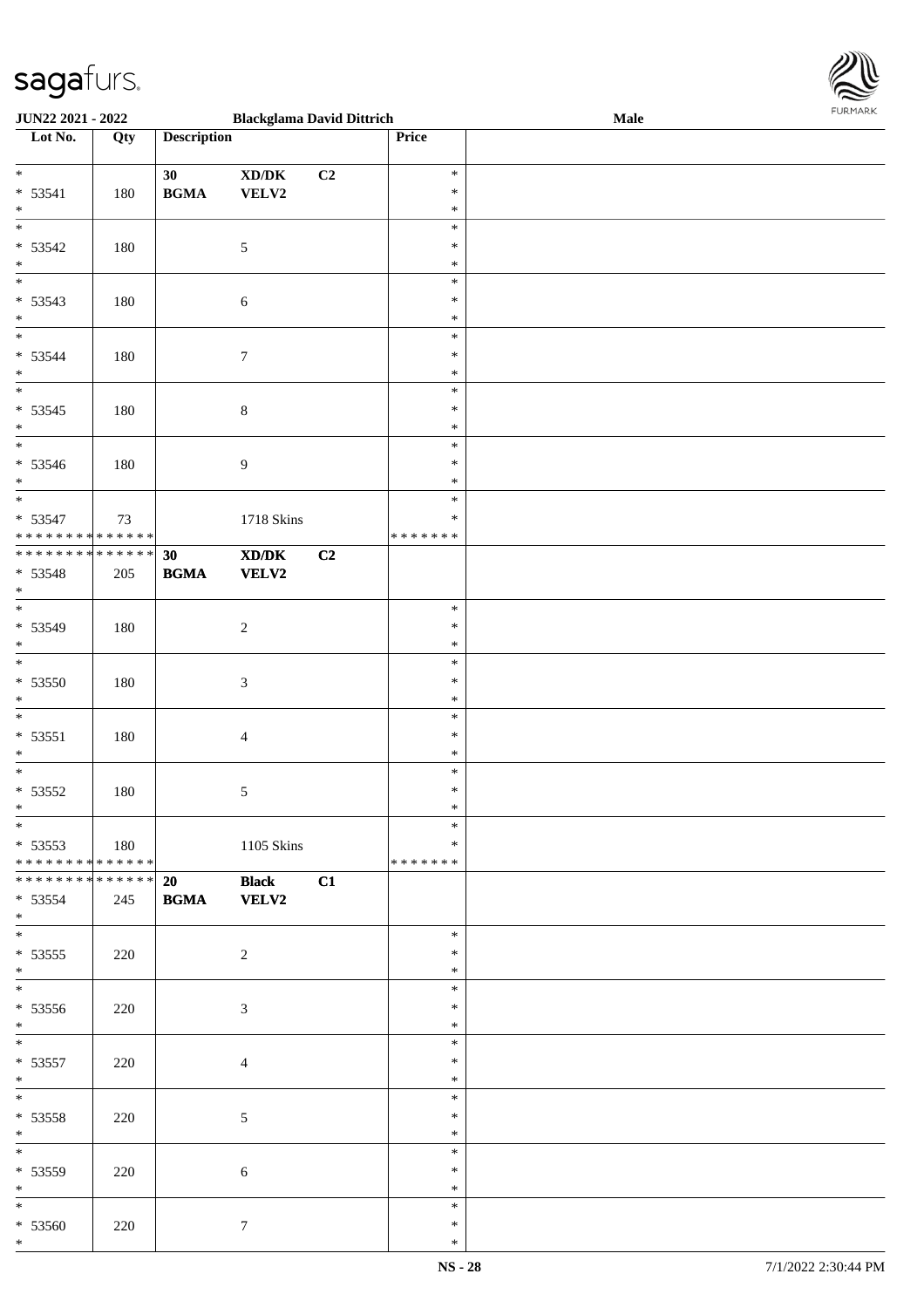

| JUN22 2021 - 2022                                              |         |                                                  | <b>Blackglama David Dittrich</b> | Male                                 |  |  |
|----------------------------------------------------------------|---------|--------------------------------------------------|----------------------------------|--------------------------------------|--|--|
| Lot No.                                                        | Qty     | <b>Description</b>                               |                                  | Price                                |  |  |
| $* 53561$<br>$*$                                               | 220     | 20<br>$\mathbf{B}\mathbf{G}\mathbf{M}\mathbf{A}$ | C1<br><b>Black</b><br>VELV2      | $\ast$<br>$\ast$<br>$\ast$           |  |  |
| $* 53562$<br>$*$                                               | 220     |                                                  | $\overline{9}$                   | $\ast$<br>$\ast$<br>$\ast$           |  |  |
| $* 53563$<br>$*$ $*$                                           | 220     |                                                  | $10\,$                           | $\ast$<br>$\ast$<br>$\ast$           |  |  |
| * 53564<br>$*$                                                 | 220     |                                                  | $11\,$                           | $\ast$<br>$\ast$<br>$\ast$           |  |  |
| $* 53565$<br>$*$                                               | $220\,$ |                                                  | 12                               | $\ast$<br>$\ast$<br>$\ast$           |  |  |
| * 53566<br>$*$                                                 | 220     |                                                  | 13                               | $\ast$<br>$\ast$<br>$\ast$           |  |  |
| $* 53567$<br>$\ast$<br>$\overline{\phantom{0}}$                | 220     |                                                  | 14                               | $\ast$<br>$\ast$<br>$\ast$           |  |  |
| $* 53568$<br>$*$                                               | $220\,$ |                                                  | 15                               | $\ast$<br>$\ast$<br>$\ast$           |  |  |
| * 53569<br>$*$                                                 | 220     |                                                  | $16\,$                           | $\ast$<br>$\ast$<br>$\ast$           |  |  |
| * * * * * * * * <mark>* * * * * * *</mark><br>$* 53571$<br>$*$ | 245     | 20<br>$\mathbf{B}\mathbf{G}\mathbf{M}\mathbf{A}$ | BL/2XD<br>C1<br><b>VELV2</b>     |                                      |  |  |
| $* 53572$<br>$*$                                               | 220     |                                                  | $\sqrt{2}$                       | $\ast$<br>$\ast$<br>$\ast$           |  |  |
| $* 53573$<br>$*$                                               | 220     |                                                  | $\mathfrak{Z}$                   | $\ast$<br>$\ast$<br>$\ast$           |  |  |
| $* 53574$<br>$*$                                               | 220     |                                                  | $\overline{4}$                   | $\ast$<br>$\ast$<br>$\ast$           |  |  |
| $\overline{\phantom{0}}$<br>$* 53575$<br>$*$                   | 220     |                                                  | $\mathfrak{S}$                   | $\ast$<br>$\ast$<br>$\ast$           |  |  |
| $* 53576$<br>$*$<br>$\overline{\ast}$                          | 220     |                                                  | $\sqrt{6}$                       | $\ast$<br>$\ast$<br>$\ast$           |  |  |
| $* 53577$<br>$*$                                               | 220     |                                                  | $\boldsymbol{7}$                 | $\ast$<br>$\ast$<br>$\ast$           |  |  |
| $* 53578$<br>$*$<br>$*$                                        | 220     |                                                  | $\,8\,$                          | $\ast$<br>$\ast$<br>$\ast$<br>$\ast$ |  |  |
| * 53579<br>* * * * * * * * * * * * * *                         | 183     |                                                  | 1968 Skins                       | $\ast$<br>* * * * * * *              |  |  |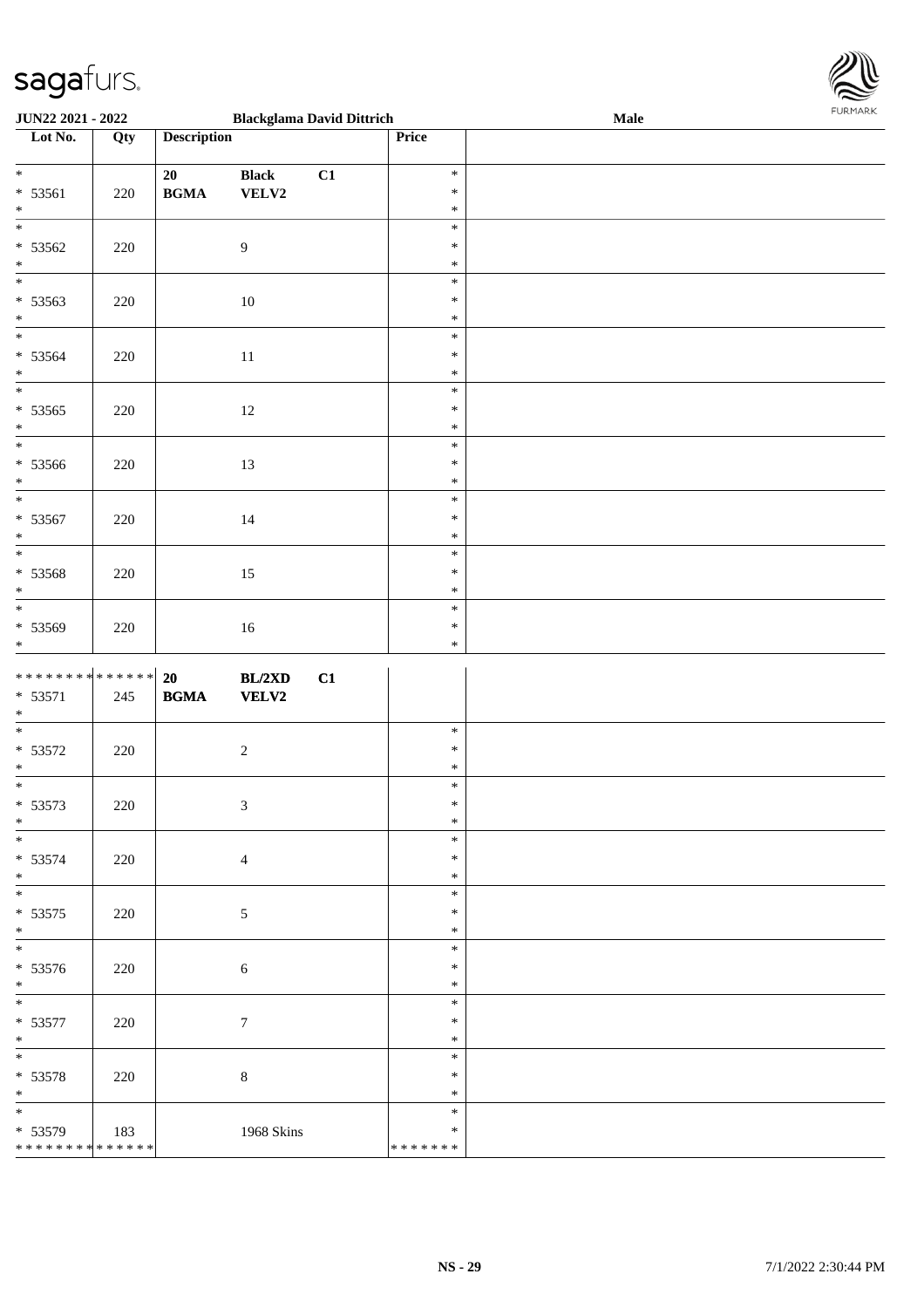

| <b>JUN22 2021 - 2022</b>                            |         | <b>Blackglama David Dittrich</b> |                                         |    | Male                                 | 10111111111 |  |
|-----------------------------------------------------|---------|----------------------------------|-----------------------------------------|----|--------------------------------------|-------------|--|
| Lot No.                                             | Qty     | <b>Description</b>               |                                         |    | Price                                |             |  |
| ******** <mark>******</mark><br>$* 53585$<br>$\ast$ | 220     | 20<br><b>BGMA</b>                | $2\mathbf{X}\mathbf{D}$<br><b>VELV2</b> | C1 | $\ast$<br>$\ast$<br>$\ast$           |             |  |
| $\overline{\phantom{0}}$<br>* 53586<br>$*$          | 220     |                                  | $\sqrt{2}$                              |    | $\ast$<br>$\ast$<br>$\ast$           |             |  |
| * 53587<br>$*$                                      | 220     |                                  | $\mathfrak{Z}$                          |    | $\ast$<br>$\ast$<br>$\ast$           |             |  |
| * 53588<br>$\ast$<br>$\overline{\phantom{0}}$       | 220     |                                  | $\overline{4}$                          |    | $\ast$<br>$\ast$<br>$\ast$           |             |  |
| * 53589<br>$*$<br>$\overline{\ast}$                 | 220     |                                  | $\sqrt{5}$                              |    | $\ast$<br>$\ast$<br>$\ast$<br>$\ast$ |             |  |
| * 53590<br>$*$                                      | 220     |                                  | $\sqrt{6}$                              |    | $\ast$<br>$\ast$<br>$\ast$           |             |  |
| * 53591<br>$*$<br>$\overline{\phantom{0}}$          | 220     |                                  | $\boldsymbol{7}$                        |    | $\ast$<br>$\ast$<br>$\ast$           |             |  |
| * 53592<br>$*$                                      | 220     |                                  | $\,8\,$                                 |    | $\ast$<br>$\ast$<br>$\ast$           |             |  |
| * 53593<br>$*$                                      | 220     |                                  | $\overline{9}$                          |    | $\ast$<br>$\ast$<br>$\ast$           |             |  |
| * 53594<br>$*$<br>$*$                               | $220\,$ |                                  | 10                                      |    | $\ast$<br>$\ast$<br>$\ast$           |             |  |
| * 53595<br>$*$<br>$*$                               | 220     |                                  | 11                                      |    | $\ast$<br>$\ast$<br>$\ast$           |             |  |
| * 53596<br>$*$ $-$<br>$*$                           | 220     |                                  | 12                                      |    | $\ast$<br>$*$<br>$\ast$              |             |  |
| * 53597<br>$*$                                      | 220     |                                  | 13                                      |    | $\ast$<br>$\ast$<br>$\ast$           |             |  |
| * 53598<br>$*$<br>$\overline{\ast}$                 | 220     |                                  | 14                                      |    | $\ast$<br>$\ast$<br>$\ast$           |             |  |
| * 53599<br>$*$                                      | 220     |                                  | 15                                      |    | ∗<br>$\ast$                          |             |  |
| $* 53600$<br>$*$                                    | 220     |                                  | $16\,$                                  |    | $\ast$<br>$\ast$<br>$\ast$           |             |  |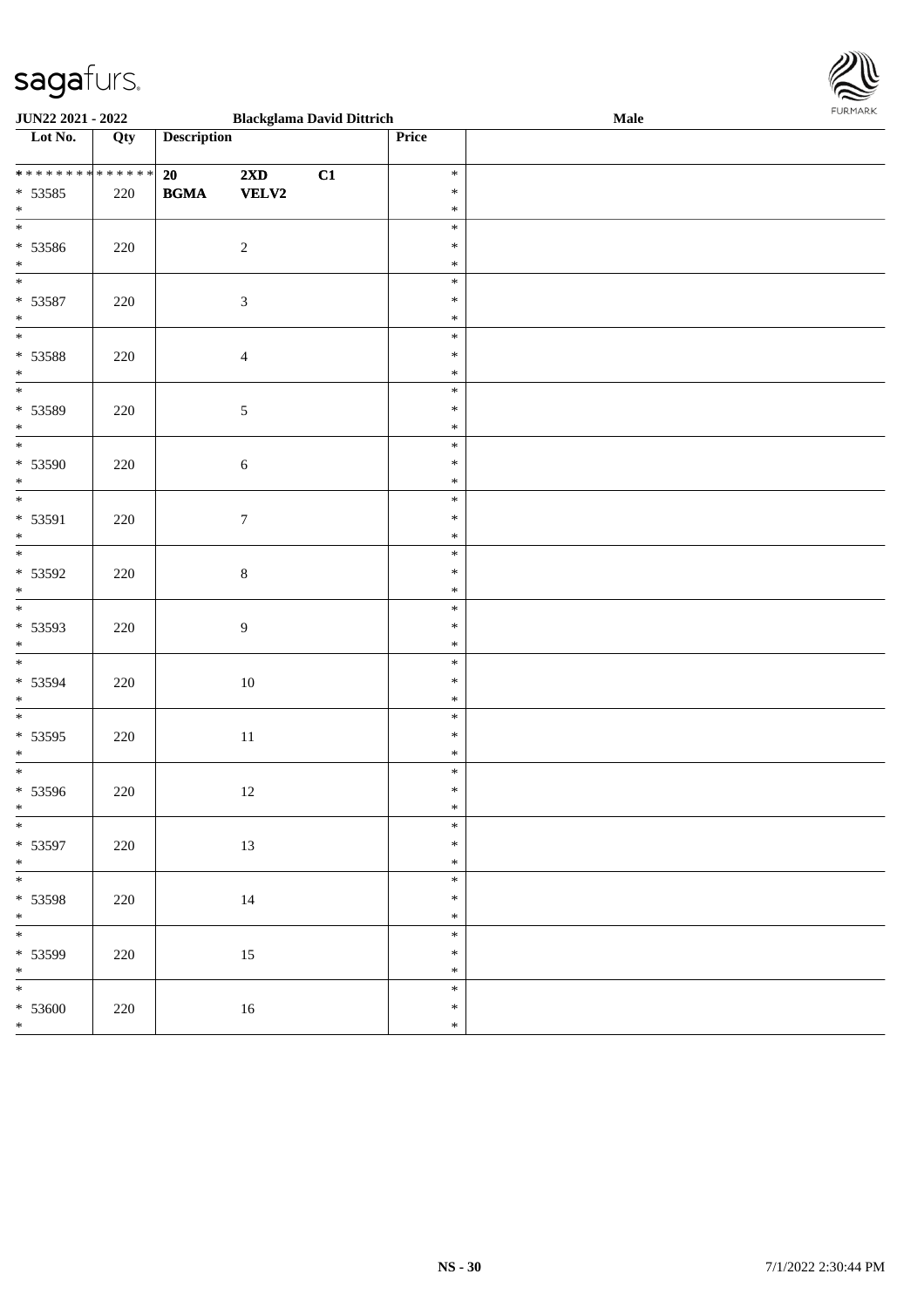

| JUN22 2021 - 2022                                                       |                    | <b>Blackglama David Dittrich</b>                 |                                                                                                                      |    |                                   | <b>Male</b> |  |  |  |
|-------------------------------------------------------------------------|--------------------|--------------------------------------------------|----------------------------------------------------------------------------------------------------------------------|----|-----------------------------------|-------------|--|--|--|
| Lot No.                                                                 | Qty                | <b>Description</b>                               |                                                                                                                      |    | Price                             |             |  |  |  |
| ******** <mark>******</mark><br>$* 53602$<br>$\ast$                     | 245                | 20<br>$\mathbf{B}\mathbf{G}\mathbf{M}\mathbf{A}$ | $\boldsymbol{\text{X}}\boldsymbol{\text{D}}\boldsymbol{/}\boldsymbol{\text{D}}\boldsymbol{\text{K}}$<br><b>VELV2</b> | C2 |                                   |             |  |  |  |
|                                                                         |                    |                                                  |                                                                                                                      |    |                                   |             |  |  |  |
| $\ast$<br>$* 53606$<br>$\ast$                                           | 220                |                                                  | $\sqrt{2}$                                                                                                           |    | $\ast$<br>$\ast$<br>$\ast$        |             |  |  |  |
| $\frac{1}{1}$<br>$* 53607$<br>$\ast$                                    | $220\,$            |                                                  | $\sqrt{3}$                                                                                                           |    | $\ast$<br>$\ast$<br>$\ast$        |             |  |  |  |
| $_{\ast}$<br>$* 53608$<br>$\ast$                                        | 220                |                                                  | $\overline{4}$                                                                                                       |    | $\ast$<br>$\ast$<br>$\ast$        |             |  |  |  |
| $\overline{\phantom{a}^*}$<br>* 53609<br>$\ast$                         | 220                |                                                  | $\sqrt{5}$                                                                                                           |    | $\ast$<br>$\ast$<br>$\ast$        |             |  |  |  |
| $\overline{\phantom{1}}$<br>$* 53610$<br>$\ast$                         | $220\,$            |                                                  | $\sqrt{6}$                                                                                                           |    | $\ast$<br>$\ast$<br>$\ast$        |             |  |  |  |
| $\overline{\phantom{a}^*}$<br>$* 53611$<br>$\ast$                       | $220\,$            |                                                  | $\boldsymbol{7}$                                                                                                     |    | $\ast$<br>$\ast$<br>$\ast$        |             |  |  |  |
| $\overline{\phantom{a}^*}$<br>$* 53612$<br>$\ast$                       | $220\,$            |                                                  | $\,8\,$                                                                                                              |    | $\ast$<br>$\ast$<br>$\ast$        |             |  |  |  |
| $_{\ast}^{-}$<br>$* 53613$<br>$\ast$                                    | $220\,$            |                                                  | $\boldsymbol{9}$                                                                                                     |    | $\ast$<br>$\ast$<br>$\ast$        |             |  |  |  |
| $\overline{\phantom{a}^*}$<br>* 53614<br>$\ast$                         | 220                |                                                  | $10\,$                                                                                                               |    | $\ast$<br>$\ast$<br>$\ast$        |             |  |  |  |
| $\ast$<br>$* 53615$<br>$\ast$                                           | $220\,$            |                                                  | $11\,$                                                                                                               |    | $\ast$<br>$\ast$<br>$\ast$        |             |  |  |  |
| $\ast$<br>$* 53616$<br>$\ast$                                           | $220\,$            |                                                  | $12\,$                                                                                                               |    | ∗<br>$\ast$<br>$\ast$             |             |  |  |  |
| $\overline{\ast}$<br>$* 53617$<br>$\ast$                                | 220                |                                                  | $13\,$                                                                                                               |    | $\ast$<br>$\ast$<br>$\ast$        |             |  |  |  |
| $\overline{\phantom{a}^*}$<br>$* 53618$<br>******** <mark>******</mark> | 168                |                                                  | 3053 Skins                                                                                                           |    | $\ast$<br>$\ast$<br>* * * * * * * |             |  |  |  |
| * * * * * * * *<br>* 53619<br>$\ast$                                    | * * * * * *<br>245 | 20<br>$\mathbf{B}\mathbf{G}\mathbf{M}\mathbf{A}$ | $\boldsymbol{\text{XD/DK}}$<br><b>VELV2</b>                                                                          | C2 |                                   |             |  |  |  |
| $\overline{\phantom{0}}$<br>$* 53620$<br>$\ast$                         | 220                |                                                  | $\sqrt{2}$                                                                                                           |    | $\ast$<br>$\ast$<br>$\ast$        |             |  |  |  |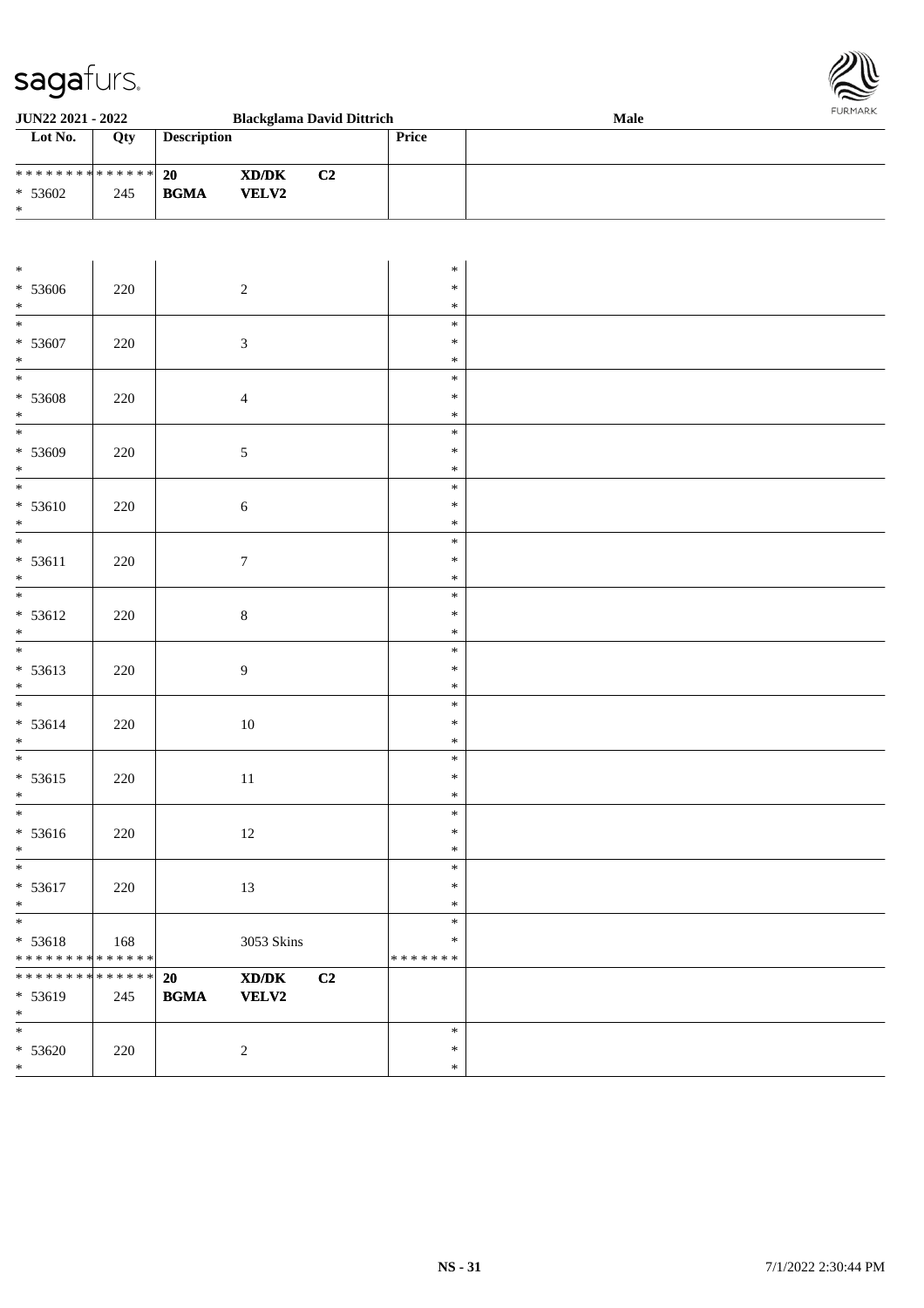

| JUN22 2021 - 2022             |                 |                    | <b>Blackglama David Dittrich</b>    |    |               | Male | 10111111111 |
|-------------------------------|-----------------|--------------------|-------------------------------------|----|---------------|------|-------------|
| Lot No.                       | Qty             | <b>Description</b> |                                     |    | Price         |      |             |
|                               |                 |                    |                                     |    |               |      |             |
| $*$                           |                 | 20                 | $\bold{X}\bold{D}/\bold{D}\bold{K}$ | C2 | $\ast$        |      |             |
| $* 53621$                     | 220             | <b>BGMA</b>        | VELV2                               |    | $\ast$        |      |             |
| $\ast$                        |                 |                    |                                     |    | $\ast$        |      |             |
| $\overline{\phantom{0}}$      |                 |                    |                                     |    | $\ast$        |      |             |
| $* 53622$                     | 220             |                    | $\overline{4}$                      |    | $\ast$        |      |             |
| $\ast$                        |                 |                    |                                     |    | $\ast$        |      |             |
|                               |                 |                    |                                     |    |               |      |             |
|                               |                 |                    |                                     |    | $\ast$        |      |             |
| $* 53623$                     | 220             |                    | $\sqrt{5}$                          |    | $\ast$        |      |             |
| $*$                           |                 |                    |                                     |    | $\ast$        |      |             |
|                               |                 |                    |                                     |    | $\ast$        |      |             |
| $* 53624$                     | 220             |                    | $\sqrt{6}$                          |    | $\ast$        |      |             |
| $*$                           |                 |                    |                                     |    | $\ast$        |      |             |
| $\overline{\phantom{0}}$      |                 |                    |                                     |    | $\ast$        |      |             |
| $* 53625$                     | 193             |                    | 1538 Skins                          |    | $\ast$        |      |             |
| * * * * * * * * * * * * * *   |                 |                    |                                     |    | * * * * * * * |      |             |
| ******** <mark>******</mark>  |                 | $\mathbf 0$        | <b>Black</b>                        | C1 |               |      |             |
| $* 53626$                     | 265             | <b>BGMA</b>        | <b>VELV2</b>                        |    |               |      |             |
| $*$                           |                 |                    |                                     |    |               |      |             |
|                               |                 |                    |                                     |    |               |      |             |
| $*$                           |                 |                    |                                     |    | $\ast$        |      |             |
| $* 53628$                     | 240             |                    | $\overline{2}$                      |    | $\ast$        |      |             |
| $\ast$                        |                 |                    |                                     |    | $\ast$        |      |             |
| $*$                           |                 |                    |                                     |    | $\ast$        |      |             |
|                               |                 |                    |                                     |    |               |      |             |
| $* 53629$                     | 240             |                    | $\mathfrak{Z}$                      |    | $\ast$        |      |             |
| $*$                           |                 |                    |                                     |    | $\ast$        |      |             |
| $*$                           |                 |                    |                                     |    | $\ast$        |      |             |
| * 53630                       | 240             |                    | $\overline{4}$                      |    | $\ast$        |      |             |
| $\ast$                        |                 |                    |                                     |    | $\ast$        |      |             |
| $*$                           |                 |                    |                                     |    | $\ast$        |      |             |
| $* 53631$                     | 95              |                    | $1080$ Skins                        |    | $\ast$        |      |             |
| * * * * * * * * * * * * * *   |                 |                    |                                     |    | * * * * * * * |      |             |
| * * * * * * * * * * * * * * * |                 | $\mathbf{0}$       | BL/2XD                              | C1 |               |      |             |
| $* 53632$                     | 265             | <b>BGMA</b>        | VELV2                               |    |               |      |             |
| $\ast$                        |                 |                    |                                     |    |               |      |             |
|                               |                 |                    |                                     |    | $\ast$        |      |             |
| * 53633                       | 240             |                    | $\overline{2}$                      |    | $\ast$        |      |             |
| $\ast$                        |                 |                    |                                     |    | $\ast$        |      |             |
| $*$                           |                 |                    |                                     |    | $\ast$        |      |             |
|                               |                 |                    |                                     |    | $\ast$        |      |             |
| $* 53634$                     | 240             |                    | $\sqrt{3}$                          |    |               |      |             |
| $\ast$                        |                 |                    |                                     |    | $\ast$        |      |             |
| $\ast$                        |                 |                    |                                     |    | $\ast$        |      |             |
| $* 53635$                     | 240             |                    | $\overline{4}$                      |    | $\ast$        |      |             |
| $*$                           |                 |                    |                                     |    | $\ast$        |      |             |
| $*$                           |                 |                    |                                     |    | $\ast$        |      |             |
| $* 53636$                     | 136             |                    | 1121 Skins                          |    | $\ast$        |      |             |
| * * * * * * * * * * * * * *   |                 |                    |                                     |    | *******       |      |             |
| * * * * * * * *               | $* * * * * * *$ | $\mathbf{0}$       | $2\mathbf{X}\mathbf{D}$             | C1 |               |      |             |
| $* 53637$                     | 265             | <b>BGMA</b>        | <b>VELV2</b>                        |    |               |      |             |
| $*$                           |                 |                    |                                     |    |               |      |             |
| $*$                           |                 |                    |                                     |    | $\ast$        |      |             |
| * 53638                       | 240             |                    | 2                                   |    | $\ast$        |      |             |
| $*$                           |                 |                    |                                     |    | $\ast$        |      |             |
|                               |                 |                    |                                     |    | $\ast$        |      |             |
|                               |                 |                    |                                     |    | $\ast$        |      |             |
| * 53639<br>$\ast$             | 240             |                    | $\mathfrak{Z}$                      |    | $\ast$        |      |             |
|                               |                 |                    |                                     |    |               |      |             |
| $\ast$                        |                 |                    |                                     |    | $\ast$        |      |             |
| $* 53640$                     | 240             |                    | $\overline{4}$                      |    | $\ast$        |      |             |
| $*$                           |                 |                    |                                     |    | $\ast$        |      |             |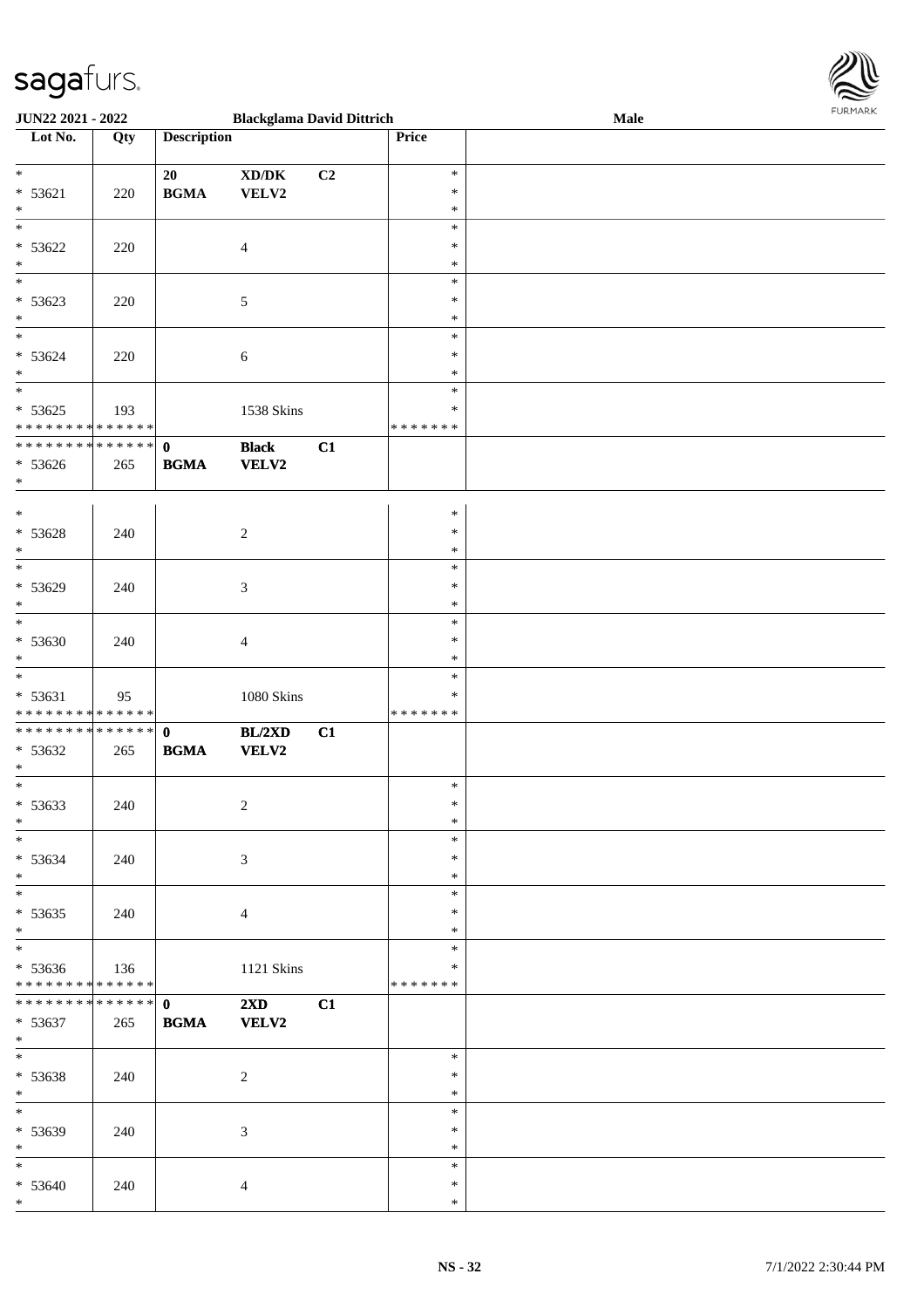

| JUN22 2021 - 2022                  |     | <b>Blackglama David Dittrich</b>           |                                                             |       |                  | Male | <b>FURPIARR</b> |
|------------------------------------|-----|--------------------------------------------|-------------------------------------------------------------|-------|------------------|------|-----------------|
| $\overline{\phantom{1}}$ Lot No.   | Qty | <b>Description</b>                         |                                                             |       | Price            |      |                 |
| $*$                                |     | $\mathbf{0}$                               | $2{\bf X}{\bf D}$                                           | C1    | $\ast$           |      |                 |
| $* 53641$                          | 240 | $\mathbf{B}\mathbf{G}\mathbf{M}\mathbf{A}$ | VELV2                                                       |       | $\ast$           |      |                 |
| $*$                                |     |                                            |                                                             |       | $\ast$           |      |                 |
| $\ast$                             |     |                                            |                                                             |       | $\ast$           |      |                 |
| $* 53642$                          | 240 |                                            | $\sqrt{6}$                                                  |       | $\ast$           |      |                 |
| $*$                                |     |                                            |                                                             |       | $\ast$           |      |                 |
| $\overline{\phantom{0}}$           |     |                                            |                                                             |       | $\ast$           |      |                 |
| $* 53643$                          | 240 |                                            | $\boldsymbol{7}$                                            |       | $\ast$           |      |                 |
| $\ast$                             |     |                                            |                                                             |       | $\ast$           |      |                 |
| $\overline{\phantom{0}}$           |     |                                            |                                                             |       | $\ast$           |      |                 |
| $* 53644$                          | 226 |                                            | 1931 Skins                                                  |       | $\ast$           |      |                 |
| * * * * * * * * * * * * * *        |     |                                            |                                                             |       | * * * * * * *    |      |                 |
|                                    |     | $\bf{0}$                                   | $2{\bf X}{\bf D}/{\bf X}{\bf D}$                            | C1/C2 |                  |      |                 |
| 53645                              | 288 | $\mathbf{B}\mathbf{G}\mathbf{M}\mathbf{A}$ | VELV2                                                       |       |                  |      |                 |
| ******** <mark>******</mark>       |     | $\mathbf{0}$                               | $\boldsymbol{\text{X} \text{D} \text{/} \text{D} \text{K}}$ | C2    |                  |      |                 |
| $* 53646$                          | 265 | $\mathbf{B}\mathbf{G}\mathbf{M}\mathbf{A}$ | VELV2                                                       |       |                  |      |                 |
| $*$                                |     |                                            |                                                             |       |                  |      |                 |
| $\overline{\phantom{0}}$           |     |                                            |                                                             |       | $\ast$           |      |                 |
| $* 53647$                          | 240 |                                            | $\boldsymbol{2}$                                            |       | $\ast$           |      |                 |
| $\ast$                             |     |                                            |                                                             |       | $\ast$           |      |                 |
| $\ast$                             |     |                                            |                                                             |       | $\ast$           |      |                 |
| $* 53648$                          | 240 |                                            | 3                                                           |       | $\ast$           |      |                 |
| $\ast$<br>$\overline{\phantom{0}}$ |     |                                            |                                                             |       | $\ast$           |      |                 |
|                                    |     |                                            |                                                             |       | $\ast$           |      |                 |
| * 53649                            | 240 |                                            | 4                                                           |       | $\ast$           |      |                 |
| $*$<br>$\overline{\phantom{0}}$    |     |                                            |                                                             |       | $\ast$           |      |                 |
|                                    |     |                                            |                                                             |       | $\ast$<br>$\ast$ |      |                 |
| * 53650<br>$\ast$                  | 240 |                                            | 5                                                           |       | $\ast$           |      |                 |
| $*$                                |     |                                            |                                                             |       | $\ast$           |      |                 |
| * 53651                            | 240 |                                            | 6                                                           |       | $\ast$           |      |                 |
| $\ast$                             |     |                                            |                                                             |       | $\ast$           |      |                 |
| $\overline{\phantom{0}}$           |     |                                            |                                                             |       | $\ast$           |      |                 |
| $* 53652$                          | 240 |                                            | 7                                                           |       | $\ast$           |      |                 |
| $*$                                |     |                                            |                                                             |       | $\ast$           |      |                 |
| $\ast$                             |     |                                            |                                                             |       | $\ast$           |      |                 |
| $* 53653$                          | 137 |                                            | 1842 Skins                                                  |       | $\ast$           |      |                 |
| * * * * * * * * * * * * * * *      |     |                                            |                                                             |       | *******          |      |                 |
| **************                     |     | $\mathbf{0}$                               | XD/DK                                                       | C2    |                  |      |                 |
| $* 53654$                          | 265 | <b>BGMA</b>                                | <b>VELV2</b>                                                |       |                  |      |                 |
| $*$<br>$*$                         |     |                                            |                                                             |       | $\ast$           |      |                 |
|                                    |     |                                            |                                                             |       | $\ast$           |      |                 |
| $* 53655$<br>$*$                   | 240 |                                            | 2                                                           |       | $\ast$           |      |                 |
| $\overline{\phantom{0}}$           |     |                                            |                                                             |       | $\ast$           |      |                 |
| * 53656                            | 240 |                                            | 3                                                           |       | $\ast$           |      |                 |
| $*$                                |     |                                            |                                                             |       | $\ast$           |      |                 |
| $*$                                |     |                                            |                                                             |       | $\ast$           |      |                 |
| * 53657                            | 240 |                                            | 4                                                           |       | $\ast$           |      |                 |
| $\ast$                             |     |                                            |                                                             |       | $\ast$           |      |                 |
| $\ast$                             |     |                                            |                                                             |       | $\ast$           |      |                 |
| * 53658                            | 37  |                                            | 1022 Skins                                                  |       | *                |      |                 |
| * * * * * * * * * * * * * *        |     |                                            |                                                             |       | * * * * * * *    |      |                 |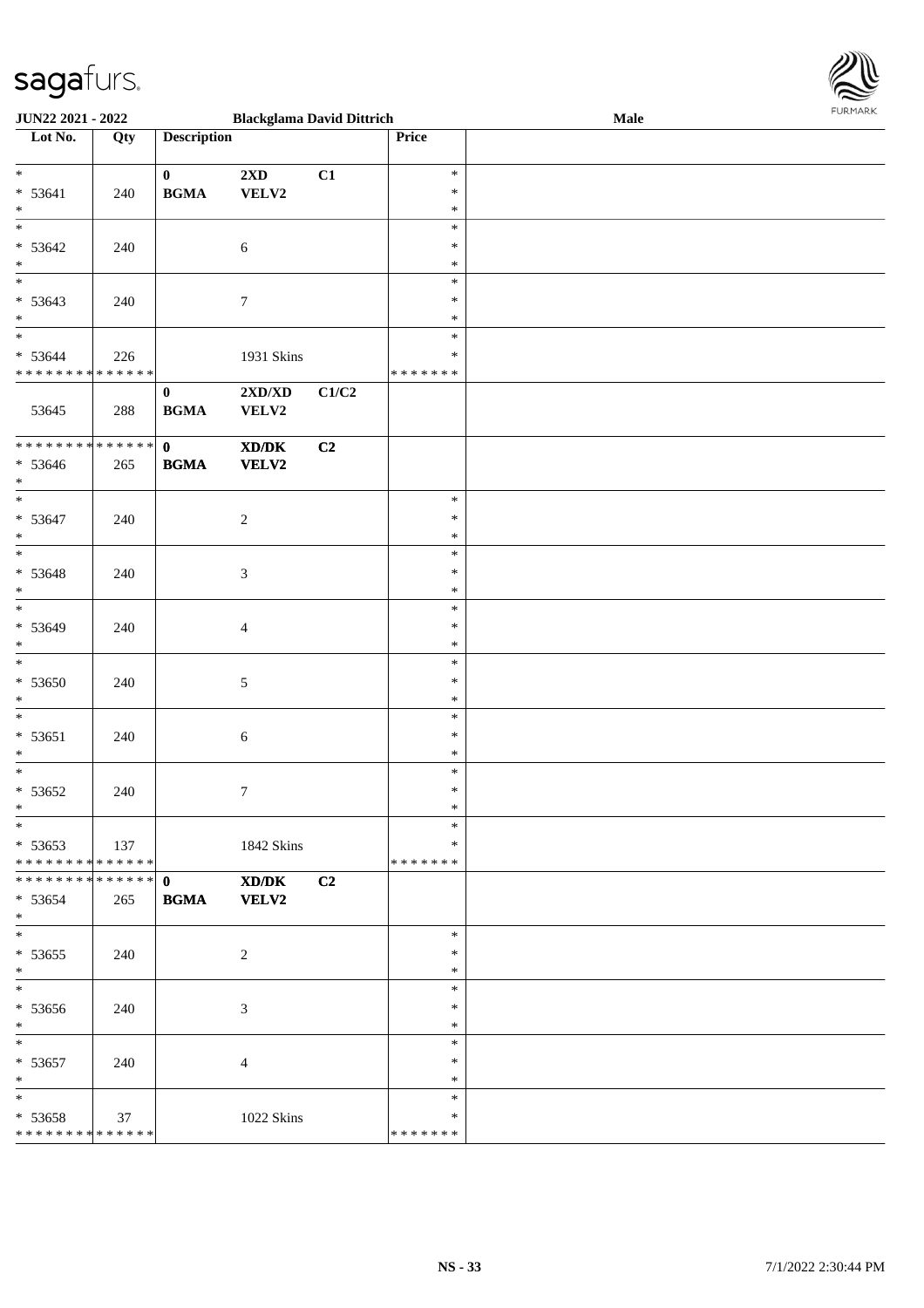

| <b>JUN22 2021 - 2022</b> |     |                    |                | <b>Blackglama David Dittrich</b> |         | Male |  |
|--------------------------|-----|--------------------|----------------|----------------------------------|---------|------|--|
| Lot No.                  | Qty | <b>Description</b> |                |                                  | Price   |      |  |
| ************** 1         |     |                    | XD/DK          | C <sub>2</sub>                   |         |      |  |
| $* 53662$                | 325 | <b>BGMA</b>        | <b>VELV2</b>   |                                  |         |      |  |
| $\ast$                   |     |                    |                |                                  |         |      |  |
| $\ast$                   |     |                    |                |                                  | $\ast$  |      |  |
| $* 53663$                | 300 |                    | $\overline{c}$ |                                  | *       |      |  |
| $\ast$                   |     |                    |                |                                  | *       |      |  |
| $\ast$                   |     |                    |                |                                  | *       |      |  |
| $* 53664$                | 199 |                    | 824 Skins      |                                  | *       |      |  |
| **************           |     |                    |                |                                  | ******* |      |  |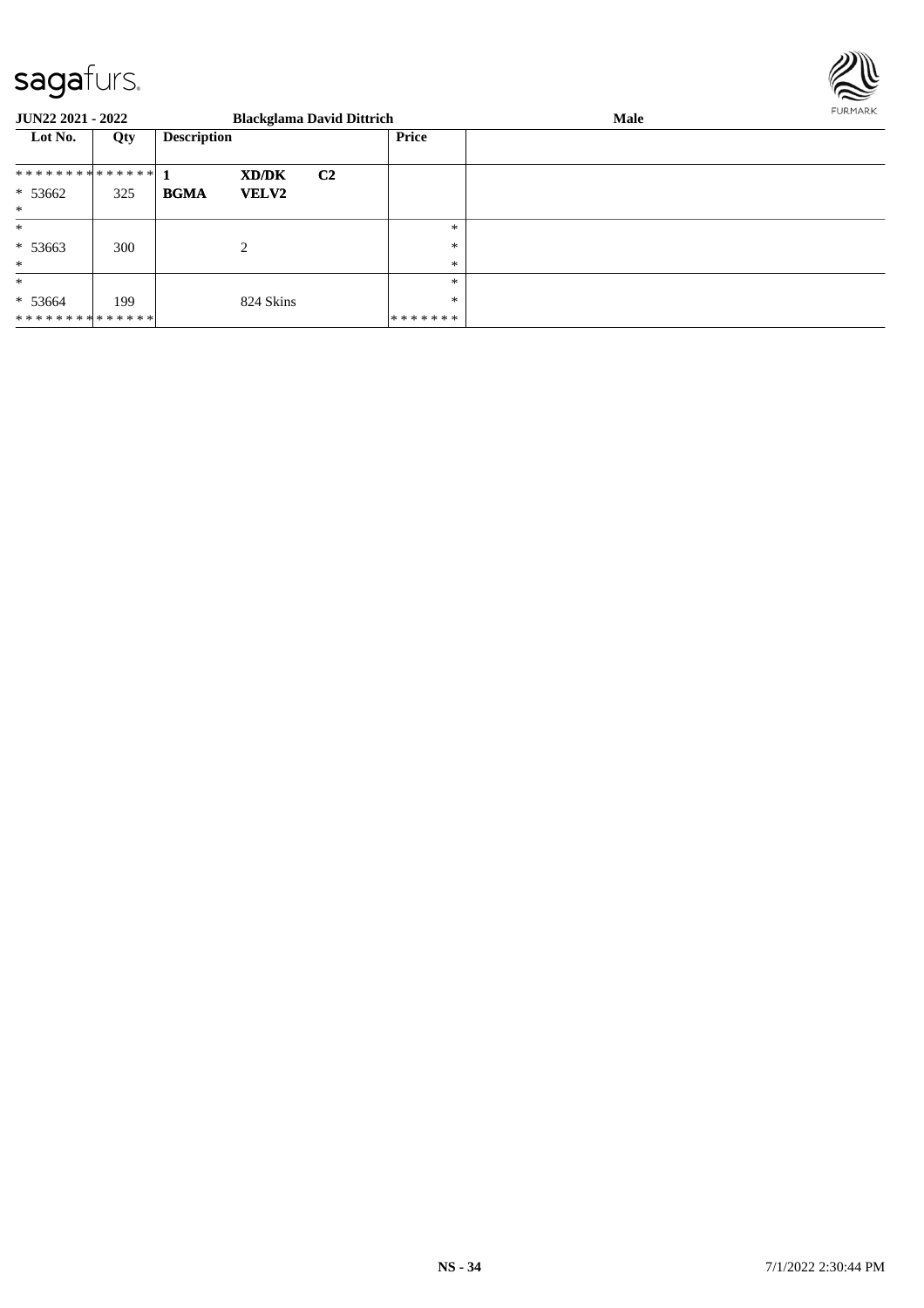

| JUN22 2021 - 2022                                |     |                    |                       | <b>Blackglama E&amp;M Dittrich</b> |                             | Male | <b>FURMARK</b> |
|--------------------------------------------------|-----|--------------------|-----------------------|------------------------------------|-----------------------------|------|----------------|
| Lot No.                                          | Qty | <b>Description</b> |                       |                                    | <b>Price</b>                |      |                |
| 53681                                            | 53  | 60<br><b>BGMA</b>  | 2XD/XD<br>VELV2       | C1/C2                              |                             |      |                |
| * * * * * * * * * * * * * *<br>* 53682<br>$\ast$ | 185 | 50<br><b>BGMA</b>  | 2XD/XD<br>VELV2       | C1/C2                              |                             |      |                |
| $\ast$<br>* 53683<br>* * * * * * * * * * * * * * | 86  |                    | 271 Skins             |                                    | $\ast$<br>$\ast$<br>******* |      |                |
| **************<br>* 53684<br>$\ast$              | 205 | 40<br><b>BGMA</b>  | <b>Black</b><br>VELV2 | C1                                 |                             |      |                |
| $\ast$<br>$* 53685$<br>$\ast$                    | 180 |                    | $\mathbf{2}$          |                                    | $\ast$<br>$\ast$<br>$\ast$  |      |                |
| $\ast$<br>$* 53686$<br>$\ast$                    | 180 |                    | 3                     |                                    | $\ast$<br>$\ast$<br>$\ast$  |      |                |
| $*$<br>$* 53687$<br>**************               | 193 |                    | 758 Skins             |                                    | $\ast$<br>∗<br>*******      |      |                |

| 53692 | 40<br><b>BGMA</b><br>Q <sub>7</sub><br>╯ | 2XD/XD<br><b>VELV2</b> | C1/C2 |
|-------|------------------------------------------|------------------------|-------|
|-------|------------------------------------------|------------------------|-------|

| ************** 30<br>* 53697<br>$\ast$ | 205 | <b>BGMA</b> | <b>Black</b><br><b>VELV2</b> | C1 |        |  |
|----------------------------------------|-----|-------------|------------------------------|----|--------|--|
| $\ast$                                 |     |             |                              |    | $\ast$ |  |
| $* 53698$                              | 180 |             | 2                            |    | $\ast$ |  |
| $*$                                    |     |             |                              |    | $\ast$ |  |
| $\ast$                                 |     |             |                              |    | $\ast$ |  |
| $* 53699$                              | 180 |             | 3                            |    | $\ast$ |  |
| $\ast$                                 |     |             |                              |    | $\ast$ |  |
| $\ast$                                 |     |             |                              |    | $\ast$ |  |
| $* 53700$                              | 180 |             | 4                            |    | $\ast$ |  |
| $\ast$                                 |     |             |                              |    | $\ast$ |  |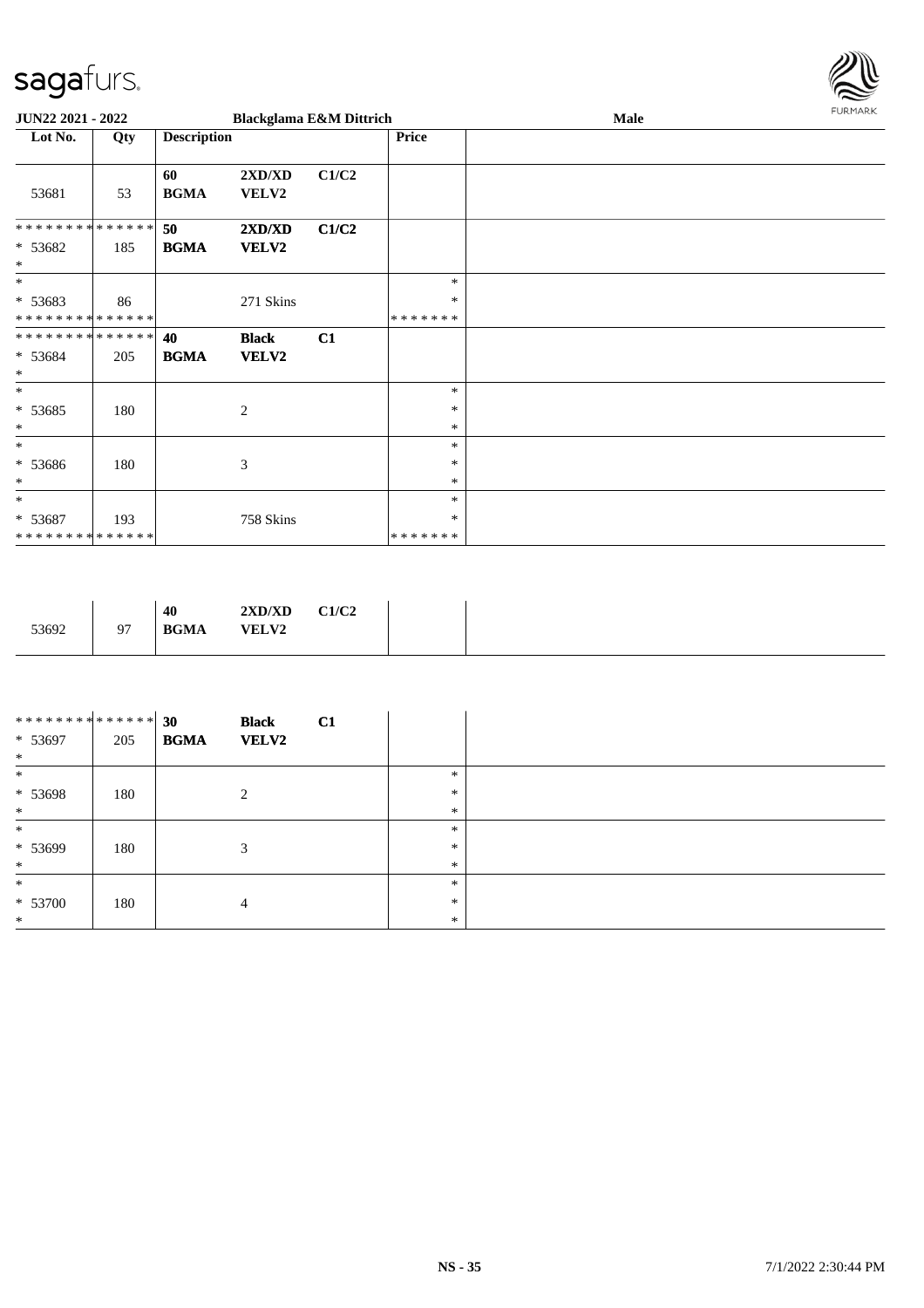

| <b>JUN22 2021 - 2022</b>                            |     |                    | <b>Blackglama E&amp;M Dittrich</b> |                |               | Male | . 0.13. 0.033 |
|-----------------------------------------------------|-----|--------------------|------------------------------------|----------------|---------------|------|---------------|
| Lot No.                                             | Qty | <b>Description</b> |                                    |                | Price         |      |               |
|                                                     |     |                    |                                    |                |               |      |               |
| $\ddot{x}$                                          |     | 30                 | <b>Black</b>                       | C1             | $\ast$        |      |               |
| * 53701                                             | 180 | <b>BGMA</b>        | VELV2                              |                | $\ast$        |      |               |
| $\ast$                                              |     |                    |                                    |                | $\ast$        |      |               |
| $\overline{\ }$                                     |     |                    |                                    |                | $\ast$        |      |               |
| * 53702                                             | 180 |                    | $\sqrt{6}$                         |                | $\ast$        |      |               |
|                                                     |     |                    |                                    |                |               |      |               |
| $\ast$                                              |     |                    |                                    |                | $\ast$        |      |               |
|                                                     |     |                    |                                    |                | $\ast$        |      |               |
| * 53703                                             | 180 |                    | 7                                  |                | $\ast$        |      |               |
| $*$                                                 |     |                    |                                    |                | $\ast$        |      |               |
| $*$                                                 |     |                    |                                    |                | $\ast$        |      |               |
| * 53704                                             | 180 |                    | $\,8\,$                            |                | $\ast$        |      |               |
| $*$                                                 |     |                    |                                    |                | $\ast$        |      |               |
|                                                     |     |                    |                                    |                | $\ast$        |      |               |
| * 53705                                             | 180 |                    | $\overline{9}$                     |                | $\ast$        |      |               |
| $*$                                                 |     |                    |                                    |                | $\ast$        |      |               |
| $\overline{\ast}$                                   |     |                    |                                    |                | $\ast$        |      |               |
|                                                     |     |                    |                                    |                |               |      |               |
| * 53706                                             | 114 |                    | 1759 Skins                         |                | $\ast$        |      |               |
| ******** <mark>******</mark>                        |     |                    |                                    |                | *******       |      |               |
| **************                                      |     | 30                 | BL/2XD                             | C1             |               |      |               |
| * 53707                                             | 205 | <b>BGMA</b>        | <b>VELV2</b>                       |                |               |      |               |
| $*$                                                 |     |                    |                                    |                |               |      |               |
|                                                     |     |                    |                                    |                | $\ast$        |      |               |
| * 53708                                             | 157 |                    | 362 Skins                          |                | $\ast$        |      |               |
| * * * * * * * * <mark>* * * * * * *</mark>          |     |                    |                                    |                | * * * * * * * |      |               |
| * * * * * * * * <mark>* * * * * * *</mark>          |     | 30                 | 2XD                                | C1             |               |      |               |
|                                                     |     |                    |                                    |                |               |      |               |
| * 53709                                             | 205 | <b>BGMA</b>        | <b>VELV2</b>                       |                |               |      |               |
| $\ast$<br>$\ast$                                    |     |                    |                                    |                |               |      |               |
|                                                     |     |                    |                                    |                | $\ast$        |      |               |
| * 53710                                             | 180 |                    | $\overline{c}$                     |                | $\ast$        |      |               |
| $\ast$                                              |     |                    |                                    |                | $\ast$        |      |               |
| $\ast$                                              |     |                    |                                    |                | $\ast$        |      |               |
| $* 53711$                                           | 180 |                    | $\mathfrak{Z}$                     |                | $\ast$        |      |               |
| $\ast$                                              |     |                    |                                    |                | $\ast$        |      |               |
| $*$                                                 |     |                    |                                    |                | $\ast$        |      |               |
| $* 53712$                                           | 180 |                    | $\overline{4}$                     |                | $\ast$        |      |               |
| $\ddot{x}$                                          |     |                    |                                    |                | $\ast$        |      |               |
| $\ast$                                              |     |                    |                                    |                |               |      |               |
|                                                     |     |                    |                                    |                | $\ast$        |      |               |
| $* 53713$                                           | 180 |                    | 5                                  |                | $\ast$        |      |               |
| $*$                                                 |     |                    |                                    |                | $\ast$        |      |               |
| $\ast$                                              |     |                    |                                    |                | $\ast$        |      |               |
| $* 53714$                                           | 180 |                    | 6                                  |                | $\ast$        |      |               |
| $\ast$                                              |     |                    |                                    |                | $\ast$        |      |               |
|                                                     |     |                    |                                    |                | $\ast$        |      |               |
| * 53715                                             | 180 |                    | $\tau$                             |                | $\ast$        |      |               |
| $*$                                                 |     |                    |                                    |                | $\ast$        |      |               |
| $\ast$                                              |     |                    |                                    |                | $\ast$        |      |               |
|                                                     |     |                    |                                    |                | $\ast$        |      |               |
| * 53716                                             | 180 |                    | 8                                  |                |               |      |               |
| $*$                                                 |     |                    |                                    |                | $\ast$        |      |               |
| $*$                                                 |     |                    |                                    |                | $\ast$        |      |               |
| $* 53717$                                           | 129 |                    | 1594 Skins                         |                | $\ast$        |      |               |
| * * * * * * * * <mark>* * * * * *</mark>            |     |                    |                                    |                | *******       |      |               |
| * * * * * * * * * * * * * * <mark>*</mark>          |     | 30 <sup>°</sup>    | XD/DK                              | C <sub>2</sub> |               |      |               |
| $* 53718$                                           | 205 | <b>BGMA</b>        | <b>VELV2</b>                       |                |               |      |               |
| $*$                                                 |     |                    |                                    |                |               |      |               |
|                                                     |     |                    |                                    |                | $\ast$        |      |               |
|                                                     |     |                    |                                    |                | ∗             |      |               |
| * 53719<br>* * * * * * * * <mark>* * * * * *</mark> | 94  |                    | 299 Skins                          |                |               |      |               |
|                                                     |     |                    |                                    |                | * * * * * * * |      |               |
| * * * * * * * * <mark>* * * * * * *</mark>          |     | 30                 | XD/DK                              | C <sub>2</sub> |               |      |               |
| * 53720                                             | 205 | <b>BGMA</b>        | <b>VELV2</b>                       |                |               |      |               |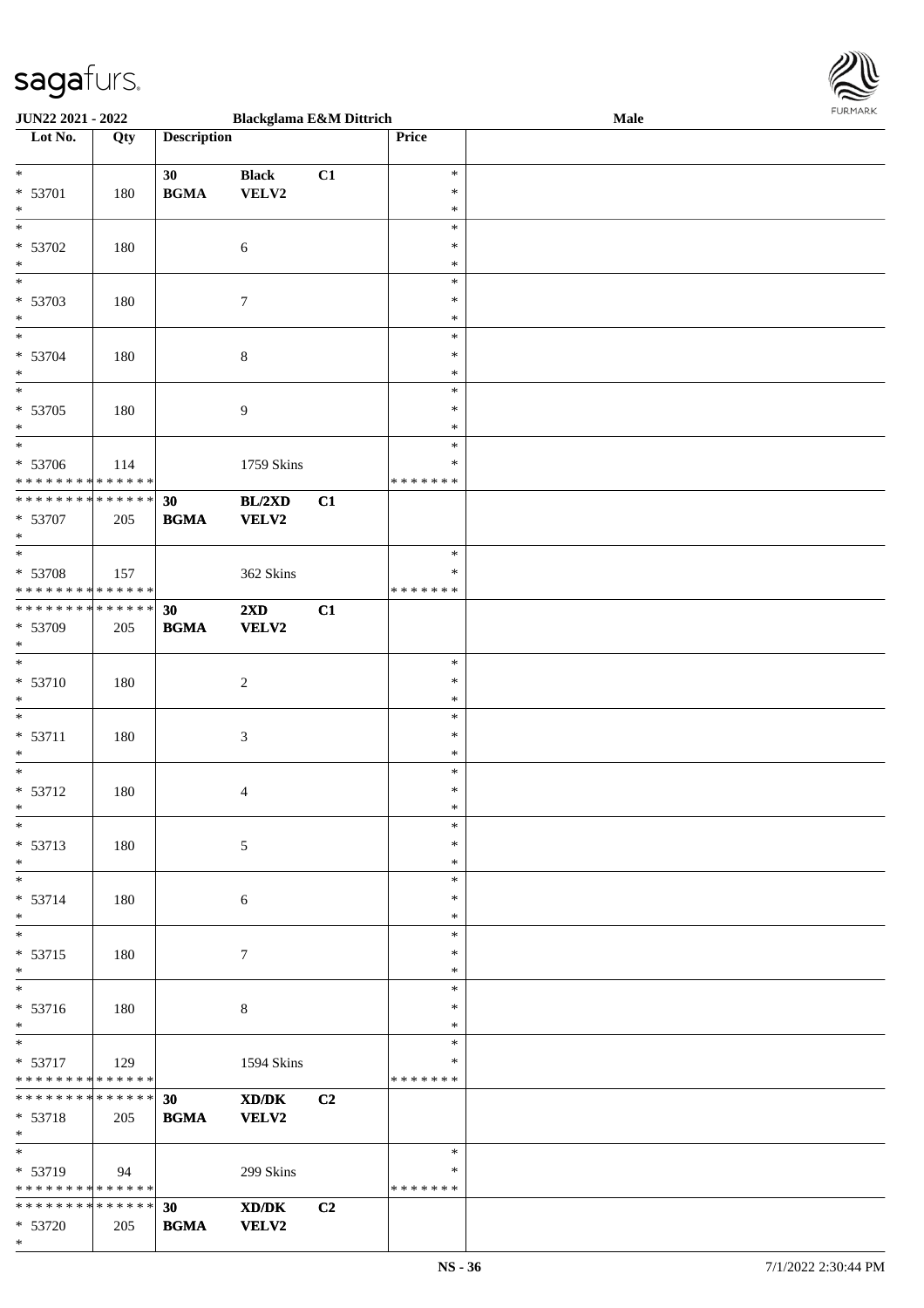

| <b>JUN22 2021 - 2022</b>                   |     |                                            | <b>Blackglama E&amp;M Dittrich</b>          |                |               | <b>Male</b> |
|--------------------------------------------|-----|--------------------------------------------|---------------------------------------------|----------------|---------------|-------------|
| Lot No.                                    | Qty | <b>Description</b>                         |                                             |                | <b>Price</b>  |             |
|                                            |     |                                            |                                             |                |               |             |
| $\ast$                                     |     | 30                                         | $\bold{X}\bold{D}/\bold{D}\bold{K}$         | C <sub>2</sub> | $\ast$        |             |
| * 53721                                    | 180 | $\mathbf{B}\mathbf{G}\mathbf{M}\mathbf{A}$ | VELV2                                       |                | $\ast$        |             |
| $\ast$                                     |     |                                            |                                             |                | $\ast$        |             |
| $\overline{\phantom{0}}$                   |     |                                            |                                             |                | $\ast$        |             |
| * 53722                                    |     |                                            |                                             |                | $\ast$        |             |
|                                            | 180 |                                            | $\mathfrak{Z}$                              |                |               |             |
| $*$<br>$\overline{\phantom{0}}$            |     |                                            |                                             |                | $\ast$        |             |
|                                            |     |                                            |                                             |                | $\ast$        |             |
| * 53723                                    | 180 |                                            | $\overline{4}$                              |                | $\ast$        |             |
| $*$                                        |     |                                            |                                             |                | $\ast$        |             |
| $*$                                        |     |                                            |                                             |                | $\ast$        |             |
| * 53724                                    | 180 |                                            | 5                                           |                | $\ast$        |             |
| $*$                                        |     |                                            |                                             |                | $\ast$        |             |
| $\overline{\ }$                            |     |                                            |                                             |                | $\ast$        |             |
| * 53725                                    | 180 |                                            | $\sqrt{6}$                                  |                | $\ast$        |             |
| $\ast$                                     |     |                                            |                                             |                | $\ast$        |             |
|                                            |     |                                            |                                             |                | $\ast$        |             |
| * 53726                                    | 159 |                                            | 1264 Skins                                  |                | $\ast$        |             |
| * * * * * * * * <mark>* * * * * * *</mark> |     |                                            |                                             |                | * * * * * * * |             |
| **************                             |     |                                            |                                             |                |               |             |
|                                            |     | 20                                         | BL/2XD                                      | C1             |               |             |
| $* 53727$                                  | 245 | <b>BGMA</b>                                | <b>VELV2</b>                                |                |               |             |
| $\ast$                                     |     |                                            |                                             |                |               |             |
| $\overline{\ast}$                          |     |                                            |                                             |                | $\ast$        |             |
| * 53728                                    | 220 |                                            | $\boldsymbol{2}$                            |                | $\ast$        |             |
| $\ast$                                     |     |                                            |                                             |                | $\ast$        |             |
| $\overline{\phantom{0}}$                   |     |                                            |                                             |                | $\ast$        |             |
| * 53729                                    | 220 |                                            | $\ensuremath{\mathfrak{Z}}$                 |                | $\ast$        |             |
| $*$                                        |     |                                            |                                             |                | $\ast$        |             |
| $\ast$                                     |     |                                            |                                             |                | $\ast$        |             |
| * 53730                                    | 108 |                                            | 793 Skins                                   |                | $\ast$        |             |
| * * * * * * * * * * * * * *                |     |                                            |                                             |                | * * * * * * * |             |
| * * * * * * * * * * * * * * *              |     |                                            |                                             |                |               |             |
|                                            |     | 20                                         | BL/2XD                                      | C1             |               |             |
| * 53731                                    | 245 | <b>BGMA</b>                                | <b>VELV2</b>                                |                |               |             |
| $\ast$                                     |     |                                            |                                             |                |               |             |
| $*$                                        |     |                                            |                                             |                | $\ast$        |             |
| $* 53732$                                  | 220 |                                            | $\boldsymbol{2}$                            |                | $\ast$        |             |
| $*$                                        |     |                                            |                                             |                | $*$           |             |
| $*$                                        |     |                                            |                                             |                | $\ast$        |             |
| * 53733                                    | 220 |                                            | 3                                           |                | $\ast$        |             |
| $*$                                        |     |                                            |                                             |                | $\ast$        |             |
| $*$                                        |     |                                            |                                             |                | $\ast$        |             |
| * 53734                                    | 220 |                                            | $\overline{4}$                              |                | $\ast$        |             |
| $*$                                        |     |                                            |                                             |                | $\ast$        |             |
| $*$                                        |     |                                            |                                             |                | $\ast$        |             |
|                                            |     |                                            |                                             |                | $\ast$        |             |
| $* 53735$                                  | 220 |                                            | 5                                           |                |               |             |
| $*$<br>$\overline{\ast}$                   |     |                                            |                                             |                | $\ast$        |             |
|                                            |     |                                            |                                             |                | $\ast$        |             |
| $* 53736$                                  | 76  |                                            | 1201 Skins                                  |                | ∗             |             |
| * * * * * * * * * * * * * *                |     |                                            |                                             |                | * * * * * * * |             |
| * * * * * * * * <mark>* * * * * *</mark>   |     | 20                                         | XD/DK                                       | C <sub>2</sub> |               |             |
| * 53737                                    | 245 | <b>BGMA</b>                                | <b>VELV2</b>                                |                |               |             |
| $*$                                        |     |                                            |                                             |                |               |             |
| $*$ $-$                                    |     |                                            |                                             |                | $\ast$        |             |
| * 53738                                    | 220 |                                            | $\overline{c}$                              |                | $\ast$        |             |
| $*$                                        |     |                                            |                                             |                | $\ast$        |             |
| $*$                                        |     |                                            |                                             |                | $\ast$        |             |
|                                            |     |                                            |                                             |                | ∗             |             |
| * 53739                                    | 86  |                                            | 551 Skins                                   |                |               |             |
| * * * * * * * * <mark>* * * * * *</mark>   |     |                                            |                                             |                | * * * * * * * |             |
| * * * * * * * * <mark>* * * * * *</mark> * |     | 20                                         | $\mathbf{X}\mathbf{D}/\mathbf{D}\mathbf{K}$ | C <sub>2</sub> |               |             |
| * 53740                                    | 245 | <b>BGMA</b>                                | <b>VELV2</b>                                |                |               |             |
| $\ast$                                     |     |                                            |                                             |                |               |             |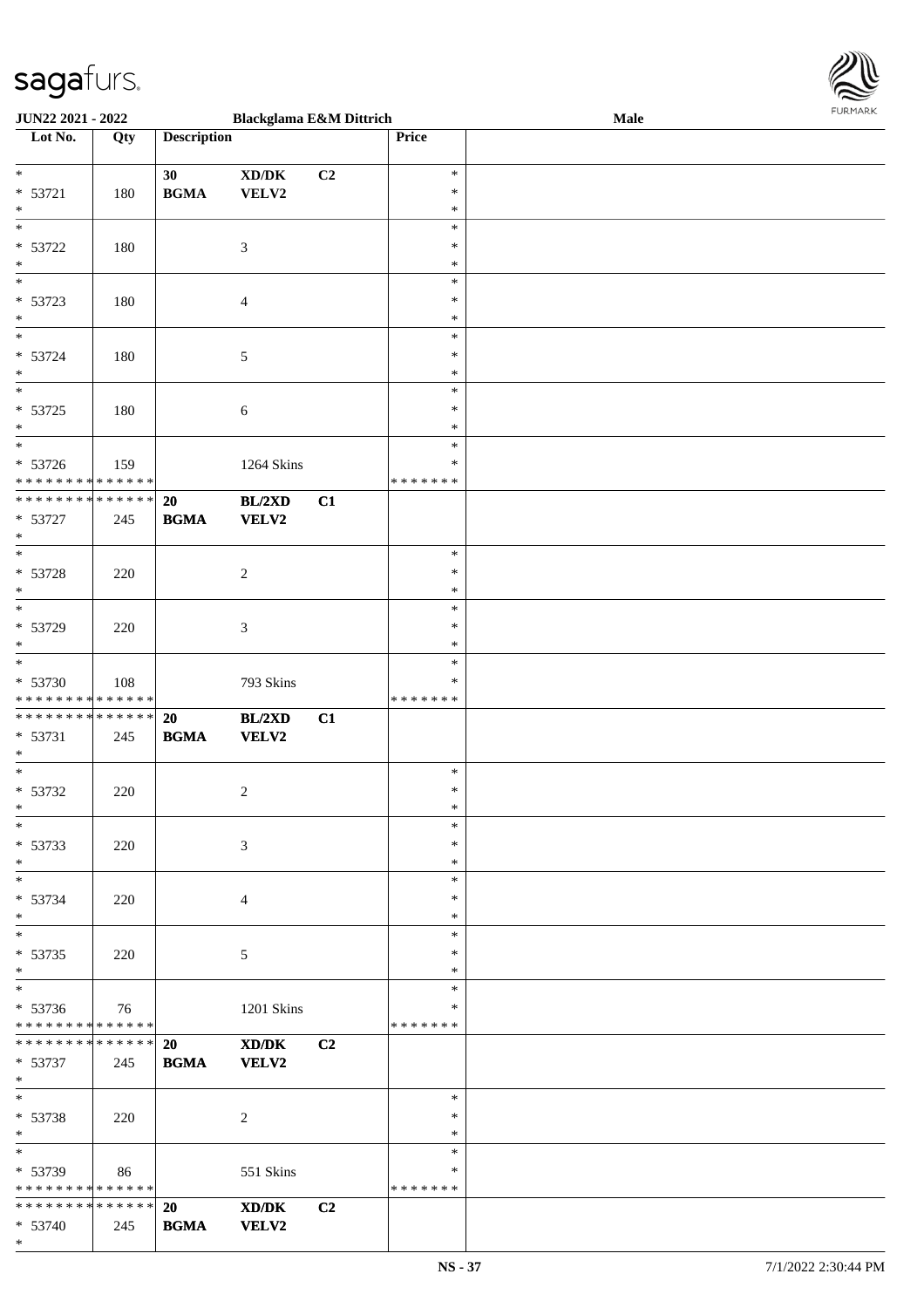

| <b>JUN22 2021 - 2022</b>      |     |                    | <b>Blackglama E&amp;M Dittrich</b> |                |              | Male | <b>FURMARK</b> |
|-------------------------------|-----|--------------------|------------------------------------|----------------|--------------|------|----------------|
| Lot No.                       | Qty | <b>Description</b> |                                    |                | <b>Price</b> |      |                |
| $\ast$                        |     | 20                 | XD/DK                              | C <sub>2</sub> | $\ast$       |      |                |
| $* 53741$                     | 220 | <b>BGMA</b>        | VELV2                              |                | ∗            |      |                |
| $\ast$                        |     |                    |                                    |                | ∗            |      |                |
| $*$                           |     |                    |                                    |                | $\ast$       |      |                |
| $* 53742$                     | 244 |                    | 709 Skins                          |                | $\ast$       |      |                |
| * * * * * * * * * * * * * *   |     |                    |                                    |                | *******      |      |                |
| * * * * * * * * * * * * * * * |     | $\mathbf{0}$       | 2XD/XD                             | C1/C2          |              |      |                |
| $* 53743$                     | 265 | <b>BGMA</b>        | <b>VELV2</b>                       |                |              |      |                |
| $\ast$                        |     |                    |                                    |                |              |      |                |
| $\ast$                        |     |                    |                                    |                | $\ast$       |      |                |
| $* 53744$                     | 99  |                    | 364 Skins                          |                | ∗            |      |                |
| * * * * * * * * * * * * * *   |     |                    |                                    |                | *******      |      |                |
| * * * * * * * * * * * * * * * |     | $\mathbf{0}$       | 2XD/XD                             | C1/C2          |              |      |                |
| $* 53745$                     | 265 | <b>BGMA</b>        | <b>VELV2</b>                       |                |              |      |                |
| $\ast$                        |     |                    |                                    |                |              |      |                |
| $\ast$                        |     |                    |                                    |                | $\ast$       |      |                |
| $* 53746$                     | 37  |                    | 302 Skins                          |                | $\ast$       |      |                |
| * * * * * * * * * * * * * *   |     |                    |                                    |                | *******      |      |                |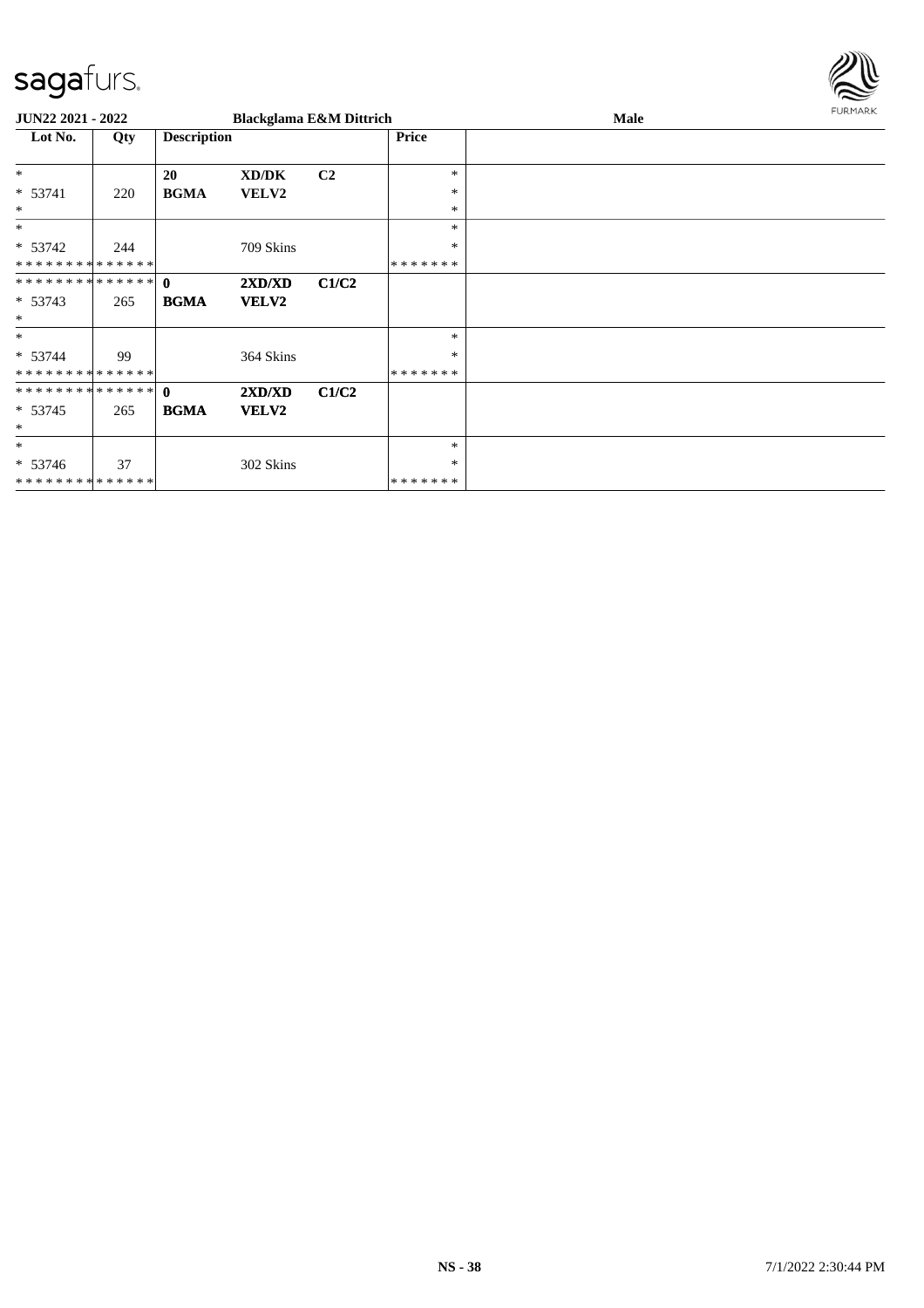

| <b>JUN22 2021 - 2022</b>    |     |                    | <b>Blackglama Patrick</b> |       |                   | FURMARK<br>Male |  |  |
|-----------------------------|-----|--------------------|---------------------------|-------|-------------------|-----------------|--|--|
| Lot No.                     | Qty | <b>Description</b> |                           |       | <b>Price</b>      |                 |  |  |
| ************** 40           |     |                    | 2XD/XD                    | C1/C2 |                   |                 |  |  |
| * 53781<br>$*$              | 205 | <b>BGMA</b>        | <b>VELV2</b>              |       |                   |                 |  |  |
| $\ast$                      |     |                    |                           |       | $\ast$            |                 |  |  |
| $* 53782$<br>$*$            | 180 |                    | 2                         |       | $\ast$<br>$\ast$  |                 |  |  |
| $\ast$                      |     |                    |                           |       | $\ast$            |                 |  |  |
| $* 53783$<br>************** | 172 |                    | 557 Skins                 |       | $\ast$<br>******* |                 |  |  |

| ************** 30          |     |                                            | <b>Black</b>     | C1 | $\ast$ |  |
|----------------------------|-----|--------------------------------------------|------------------|----|--------|--|
| * 53788                    | 180 | $\mathbf{B}\mathbf{G}\mathbf{M}\mathbf{A}$ | ${\bf VELV2}$    |    | $\ast$ |  |
| $*$                        |     |                                            |                  |    | $\ast$ |  |
| $\overline{\phantom{0}}$   |     |                                            |                  |    | $\ast$ |  |
| * 53789                    | 180 |                                            | $\sqrt{2}$       |    | $\ast$ |  |
| $*$                        |     |                                            |                  |    | $\ast$ |  |
| $\overline{\phantom{0}}$   |     |                                            |                  |    | $\ast$ |  |
| * 53790                    | 180 |                                            | 3                |    | $\ast$ |  |
| $\ast$                     |     |                                            |                  |    | $\ast$ |  |
| $*$                        |     |                                            |                  |    | $\ast$ |  |
| * 53791                    | 180 |                                            | $\overline{4}$   |    | $\ast$ |  |
| $*$                        |     |                                            |                  |    | $\ast$ |  |
| $\overline{\phantom{0}}$   |     |                                            |                  |    | $\ast$ |  |
| * 53792                    | 180 |                                            | $\mathfrak{S}$   |    | $\ast$ |  |
| $\ast$                     |     |                                            |                  |    | $\ast$ |  |
| $\overline{\phantom{0}}$   |     |                                            |                  |    | $\ast$ |  |
| * 53793                    | 180 |                                            | $\sqrt{6}$       |    | $\ast$ |  |
| $*$                        |     |                                            |                  |    | $\ast$ |  |
| $\overline{\phantom{0}}$   |     |                                            |                  |    | $\ast$ |  |
| * 53794                    | 180 |                                            | $\boldsymbol{7}$ |    | $\ast$ |  |
| $*$                        |     |                                            |                  |    | $\ast$ |  |
| $\overline{\phantom{0}}$   |     |                                            |                  |    | $\ast$ |  |
| $* 53795$                  | 180 |                                            | $8\,$            |    | $\ast$ |  |
| $\ast$                     |     |                                            |                  |    | $\ast$ |  |
| $\overline{\phantom{0}}$   |     |                                            |                  |    | $\ast$ |  |
| * 53796                    | 180 |                                            | $\overline{9}$   |    | $\ast$ |  |
| $*$                        |     |                                            |                  |    | $\ast$ |  |
| $\overline{\phantom{0}}$   |     |                                            |                  |    | $\ast$ |  |
| * 53797                    | 180 |                                            | $10\,$           |    | $\ast$ |  |
| $\ast$                     |     |                                            |                  |    | $\ast$ |  |
|                            |     |                                            |                  |    | $\ast$ |  |
| * 53798                    | 180 |                                            | $11\,$           |    | $\ast$ |  |
| $*$                        |     |                                            |                  |    | $\ast$ |  |
|                            |     |                                            |                  |    | $\ast$ |  |
| * 53799                    | 180 |                                            | $12\,$           |    | $\ast$ |  |
| $\ast$                     |     |                                            |                  |    | $\ast$ |  |
| $\overline{\phantom{a}^*}$ |     |                                            |                  |    | $\ast$ |  |
| $* 53800$                  | 180 |                                            | 13               |    | $\ast$ |  |
| $*$                        |     |                                            |                  |    | $\ast$ |  |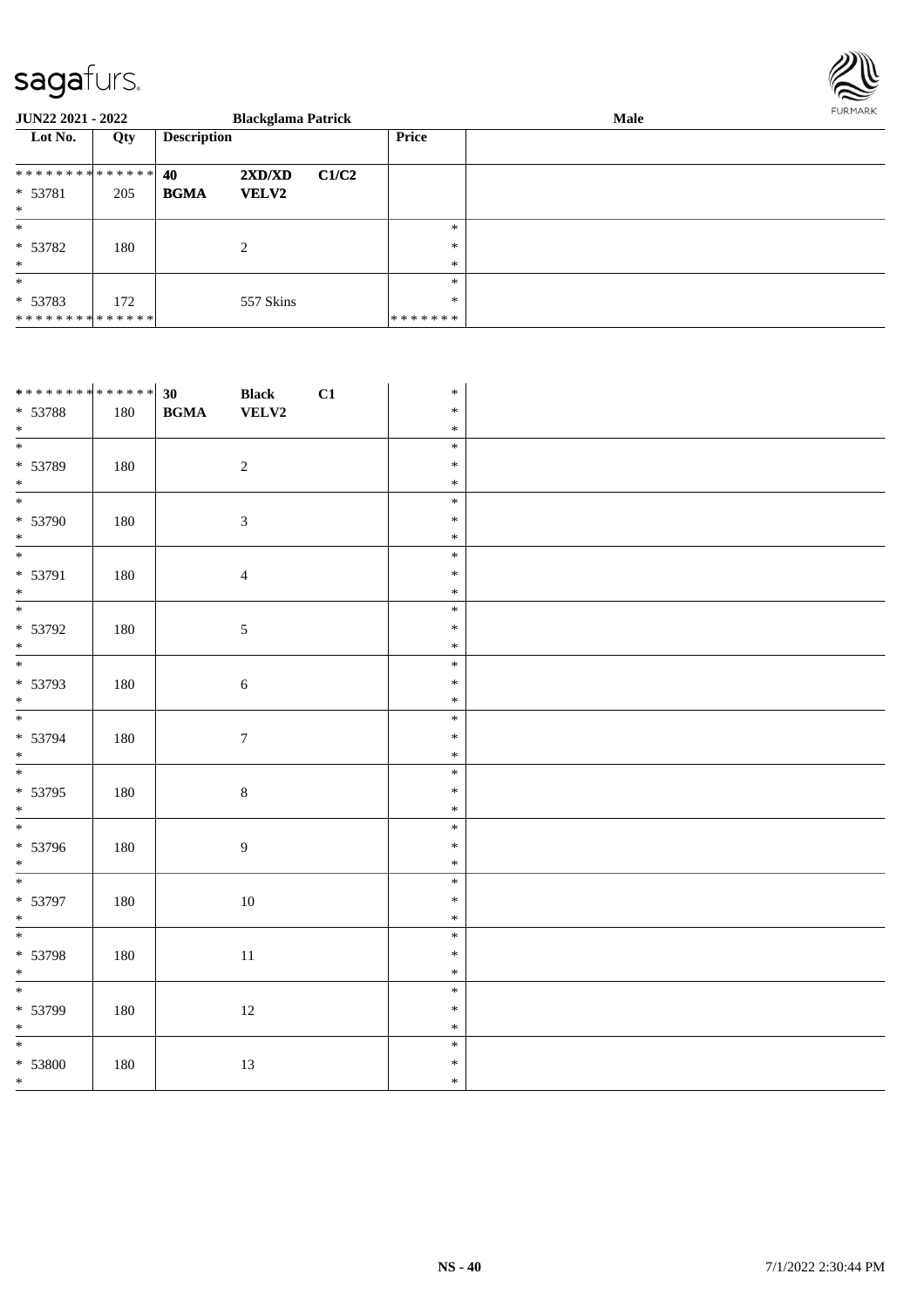| <b>JUN22 2021 - 2022</b>                   |     |                                            | <b>Blackglama Patrick</b> |    |               | Male |  |
|--------------------------------------------|-----|--------------------------------------------|---------------------------|----|---------------|------|--|
| Lot No.                                    | Qty | <b>Description</b>                         |                           |    | Price         |      |  |
|                                            |     |                                            |                           |    |               |      |  |
| $*$                                        |     | 30                                         | <b>Black</b>              | C1 | $\ast$        |      |  |
| * 53801                                    | 180 | $\mathbf{B}\mathbf{G}\mathbf{M}\mathbf{A}$ | <b>VELV2</b>              |    | $\ast$        |      |  |
| $*$                                        |     |                                            |                           |    | $\ast$        |      |  |
|                                            |     |                                            |                           |    | $\ast$        |      |  |
| * 53802                                    | 180 |                                            | 15                        |    | $\ast$        |      |  |
| $\ddot{x}$                                 |     |                                            |                           |    | $\ast$        |      |  |
|                                            |     |                                            |                           |    | $\ast$        |      |  |
|                                            |     |                                            |                           |    |               |      |  |
| * 53803                                    | 180 |                                            | 16                        |    | $\ast$        |      |  |
| $*$                                        |     |                                            |                           |    | $\ast$        |      |  |
| $\overline{\ast}$                          |     |                                            |                           |    | $\ast$        |      |  |
| * 53804                                    | 180 |                                            | 17                        |    | $\ast$        |      |  |
| $*$                                        |     |                                            |                           |    | $\ast$        |      |  |
| $\overline{\ast}$                          |     |                                            |                           |    | $\ast$        |      |  |
| * 53805                                    | 180 |                                            | 18                        |    | $\ast$        |      |  |
| $*$                                        |     |                                            |                           |    | $\ast$        |      |  |
| $\overline{\phantom{0}}$                   |     |                                            |                           |    | $\ast$        |      |  |
| * 53806                                    |     |                                            |                           |    | $\ast$        |      |  |
|                                            | 180 |                                            | 19                        |    |               |      |  |
| $*$<br>$\overline{\ast}$                   |     |                                            |                           |    | $\ast$        |      |  |
|                                            |     |                                            |                           |    | $\ast$        |      |  |
| * 53807                                    | 180 |                                            | $20\,$                    |    | $\ast$        |      |  |
| $*$                                        |     |                                            |                           |    | $\ast$        |      |  |
|                                            |     |                                            |                           |    | $\ast$        |      |  |
| * 53808                                    | 180 |                                            | 21                        |    | $\ast$        |      |  |
| $*$                                        |     |                                            |                           |    | $\ast$        |      |  |
|                                            |     |                                            |                           |    | $\ast$        |      |  |
| * 53809                                    | 180 |                                            | $22\,$                    |    | $\ast$        |      |  |
| $\ast$                                     |     |                                            |                           |    | $\ast$        |      |  |
| $*$                                        |     |                                            |                           |    | $\ast$        |      |  |
|                                            |     |                                            |                           |    |               |      |  |
| $* 53810$                                  | 180 |                                            | 23                        |    | $\ast$        |      |  |
| $*$                                        |     |                                            |                           |    | $\ast$        |      |  |
| $\overline{\ast}$                          |     |                                            |                           |    | $\ast$        |      |  |
| $* 53811$                                  | 180 |                                            | $24\,$                    |    | $\ast$        |      |  |
| $*$                                        |     |                                            |                           |    | $\ast$        |      |  |
| $\overline{\phantom{0}}$                   |     |                                            |                           |    | $\ast$        |      |  |
| * 53812                                    | 180 |                                            | $25\,$                    |    | $\ast$        |      |  |
| $\ast$                                     |     |                                            |                           |    | $\ast$        |      |  |
| $\overline{\ast}$                          |     |                                            |                           |    | $\ast$        |      |  |
| $* 53813$                                  | 180 |                                            | 26                        |    | $\ast$        |      |  |
| $*$                                        |     |                                            |                           |    | $\ast$        |      |  |
|                                            |     |                                            |                           |    | $\ast$        |      |  |
|                                            |     |                                            |                           |    | $\ast$        |      |  |
| $* 53814$                                  | 107 |                                            | 4787 Skins                |    |               |      |  |
| * * * * * * * * <mark>* * * * * * *</mark> |     |                                            |                           |    | * * * * * * * |      |  |
| * * * * * * * * <mark>* * * * * * *</mark> |     | 30                                         | $2\mathbf{X}\mathbf{D}$   | C1 |               |      |  |
| * 53815                                    | 205 | <b>BGMA</b>                                | <b>VELV2</b>              |    |               |      |  |
| $*$                                        |     |                                            |                           |    |               |      |  |
| $\overline{\mathbf{r}}$                    |     |                                            |                           |    | $\ast$        |      |  |
| $* 53816$                                  | 180 |                                            | $\overline{c}$            |    | $\ast$        |      |  |
| $*$                                        |     |                                            |                           |    | $\ast$        |      |  |
| $\overline{\ast}$                          |     |                                            |                           |    | $\ast$        |      |  |
| * 53817                                    | 180 |                                            | $\sqrt{3}$                |    | $\ast$        |      |  |
| $*$                                        |     |                                            |                           |    | $\ast$        |      |  |
| $\ddot{x}$                                 |     |                                            |                           |    | $\ast$        |      |  |
|                                            |     |                                            |                           |    |               |      |  |
| * 53818                                    | 180 |                                            | $\overline{4}$            |    | $\ast$        |      |  |
| $*$                                        |     |                                            |                           |    | $\ast$        |      |  |
|                                            |     |                                            |                           |    | $\ast$        |      |  |
| * 53819                                    | 180 |                                            | $\mathfrak{S}$            |    | $\ast$        |      |  |
| $*$                                        |     |                                            |                           |    | $\ast$        |      |  |
| $\overline{\mathbf{r}}$                    |     |                                            |                           |    | $\ast$        |      |  |
| $* 53820$                                  | 180 |                                            | 6                         |    | $\ast$        |      |  |

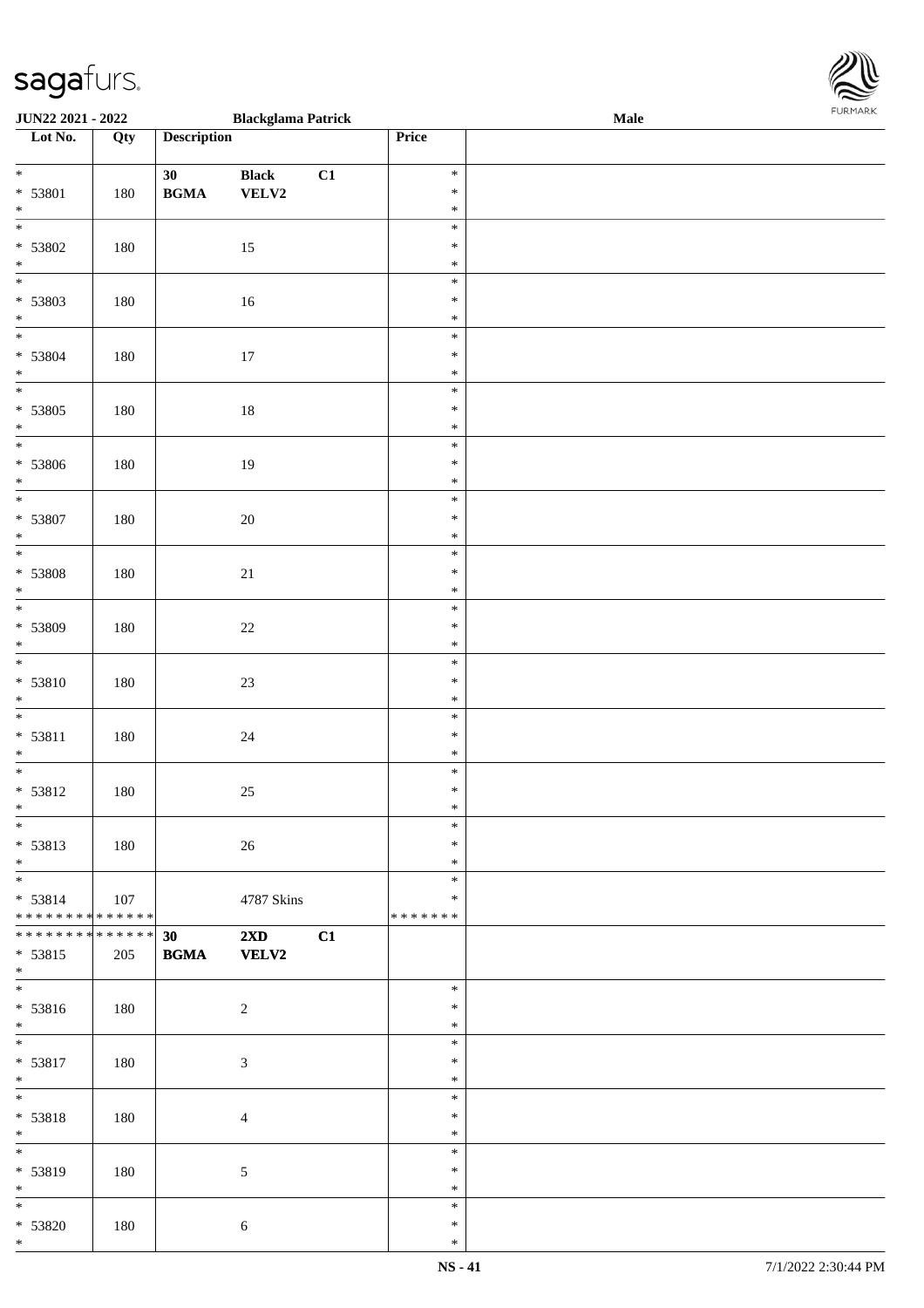\* 53821 | 180

\* \* \* \* \* \* \* \* \* \* \* \* \* \*

\* \* \* \* \* \* \* \* \* \* \* \* \* \* \* 53825 205

\* \* \* \* \* \* \* \* \* \* \* \* \* \*

\* 53822 180 8

\* 53823 180 9

\* 53826 180 2

\* 53827 180 3

\*

\*

\*

\*

\*

\*

\*

\* \*

\*

\*

\*

\* \* 53828

\* 53824

**JUN22 2021 - 2022 Blackglama Patrick** 

**Lot No. Qty Description Price**

**BGMA VELV2**

125 1770 Skins

58 623 Skins

**30 2XD C1**

**30 XD/DK C2 BGMA VELV2**

|        |      | $\boldsymbol{\mathsf{r}}$ |
|--------|------|---------------------------|
|        | Male | <b>FURMARK</b>            |
|        |      |                           |
| $\ast$ |      |                           |
| $\ast$ |      |                           |
| $\ast$ |      |                           |
| $\ast$ |      |                           |
| $\ast$ |      |                           |
| $\ast$ |      |                           |
| $\ast$ |      |                           |
| $\ast$ |      |                           |

|            |                                  |                              | $\ast$    |                            |  |
|------------|----------------------------------|------------------------------|-----------|----------------------------|--|
|            |                                  |                              | $*$       |                            |  |
|            |                                  |                              | $\ast$    |                            |  |
|            |                                  |                              |           |                            |  |
| 220<br>220 | ************** 20<br><b>BGMA</b> | <b>Black</b><br><b>VELV2</b> | <b>C1</b> | $\ast$<br>$\ast$<br>$\ast$ |  |

\*

\* \*

\* \* \*

\* \* \*

\* \*

\* \* \* \* \* \* \*

\* \* \* \* \* \* \*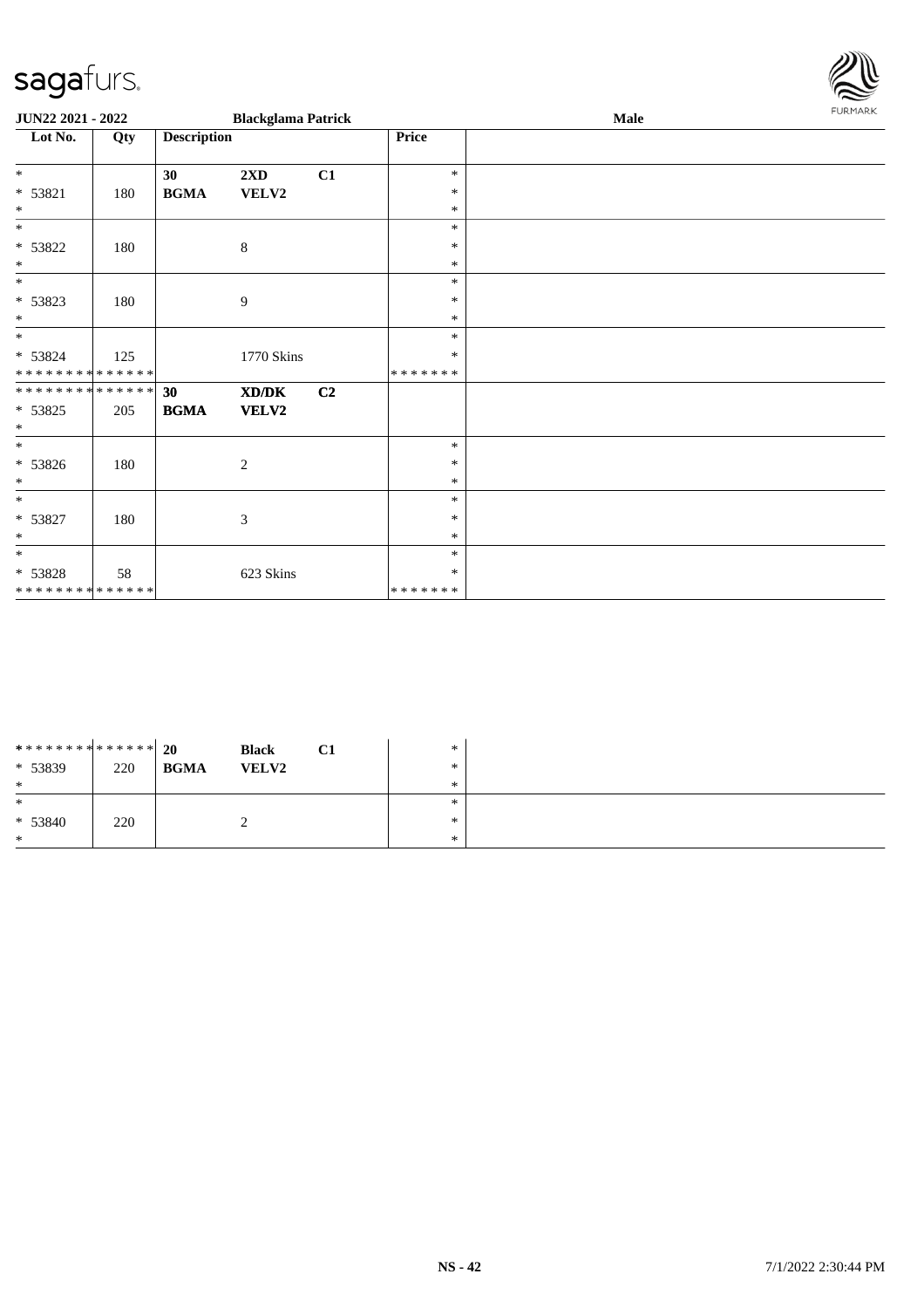| <b>JUN22 2021 - 2022</b>                     |     |                                                  | <b>Blackglama Patrick</b>     |    |                            | <b>Male</b> |  |
|----------------------------------------------|-----|--------------------------------------------------|-------------------------------|----|----------------------------|-------------|--|
| Lot No.                                      | Qty | <b>Description</b>                               |                               |    | Price                      |             |  |
| $*$<br>$* 53841$                             | 220 | 20<br>$\mathbf{B}\mathbf{G}\mathbf{M}\mathbf{A}$ | <b>Black</b><br>${\bf VELV2}$ | C1 | $\ast$<br>$\ast$           |             |  |
| $*$<br>$\overline{\mathbf{r}}$               |     |                                                  |                               |    | $\ast$                     |             |  |
| $* 53842$<br>$*$                             | 220 |                                                  | $\overline{4}$                |    | $\ast$<br>$\ast$<br>$\ast$ |             |  |
| $* 53843$<br>$*$                             | 220 |                                                  | $\sqrt{5}$                    |    | $\ast$<br>$\ast$<br>$\ast$ |             |  |
| $*$<br>$* 53844$<br>$*$                      | 220 |                                                  | $\sqrt{6}$                    |    | $\ast$<br>$\ast$<br>$\ast$ |             |  |
| $* 53845$<br>$*$                             | 220 |                                                  | $\boldsymbol{7}$              |    | $\ast$<br>$\ast$<br>$\ast$ |             |  |
| $* 53846$<br>$*$                             | 220 |                                                  | $\,8\,$                       |    | $\ast$<br>$\ast$<br>$\ast$ |             |  |
| $\overline{\phantom{0}}$<br>$* 53847$<br>$*$ | 220 |                                                  | 9                             |    | $\ast$<br>$\ast$<br>$\ast$ |             |  |
| $* 53848$<br>$*$                             | 220 |                                                  | 10                            |    | $\ast$<br>$\ast$<br>$\ast$ |             |  |
| * 53849<br>$\ast$                            | 220 |                                                  | $11\,$                        |    | $\ast$<br>$\ast$<br>$\ast$ |             |  |
| $\overline{\ast}$<br>* 53850<br>$*$          | 220 |                                                  | 12                            |    | $\ast$<br>$\ast$<br>$\ast$ |             |  |
| $\overline{\ast}$<br>$* 53851$<br>$*$        | 220 |                                                  | 13                            |    | $\ast$<br>$\ast$<br>$\ast$ |             |  |
| * 53852<br>$*$                               | 220 |                                                  | 14                            |    | $\ast$<br>$\ast$<br>$\ast$ |             |  |
| $\overline{\ast}$<br>* 53853<br>$*$          | 220 |                                                  | 15                            |    | $\ast$<br>$\ast$<br>$\ast$ |             |  |
| $\overline{\mathbf{r}}$<br>* 53854<br>$*$    | 220 |                                                  | 16                            |    | $\ast$<br>$\ast$<br>$\ast$ |             |  |
| $*$<br>* 53855<br>$*$                        | 220 |                                                  | 17                            |    | $\ast$<br>$\ast$<br>$\ast$ |             |  |
| $\overline{\mathbf{r}}$<br>* 53856<br>$*$    | 220 |                                                  | 18                            |    | $\ast$<br>$\ast$<br>$\ast$ |             |  |
| $\ddot{x}$<br>* 53857<br>$*$                 | 220 |                                                  | 19                            |    | $\ast$<br>$\ast$<br>$\ast$ |             |  |
| $*$<br>$* 53858$<br>* $*$                    | 220 |                                                  | 20                            |    | $\ast$<br>$\ast$<br>$\ast$ |             |  |
| * 53859<br>$*$                               | 220 |                                                  | 21                            |    | $\ast$<br>$\ast$<br>$\ast$ |             |  |
| * 53860                                      | 220 |                                                  | 22                            |    | $\ast$<br>$\ast$           |             |  |

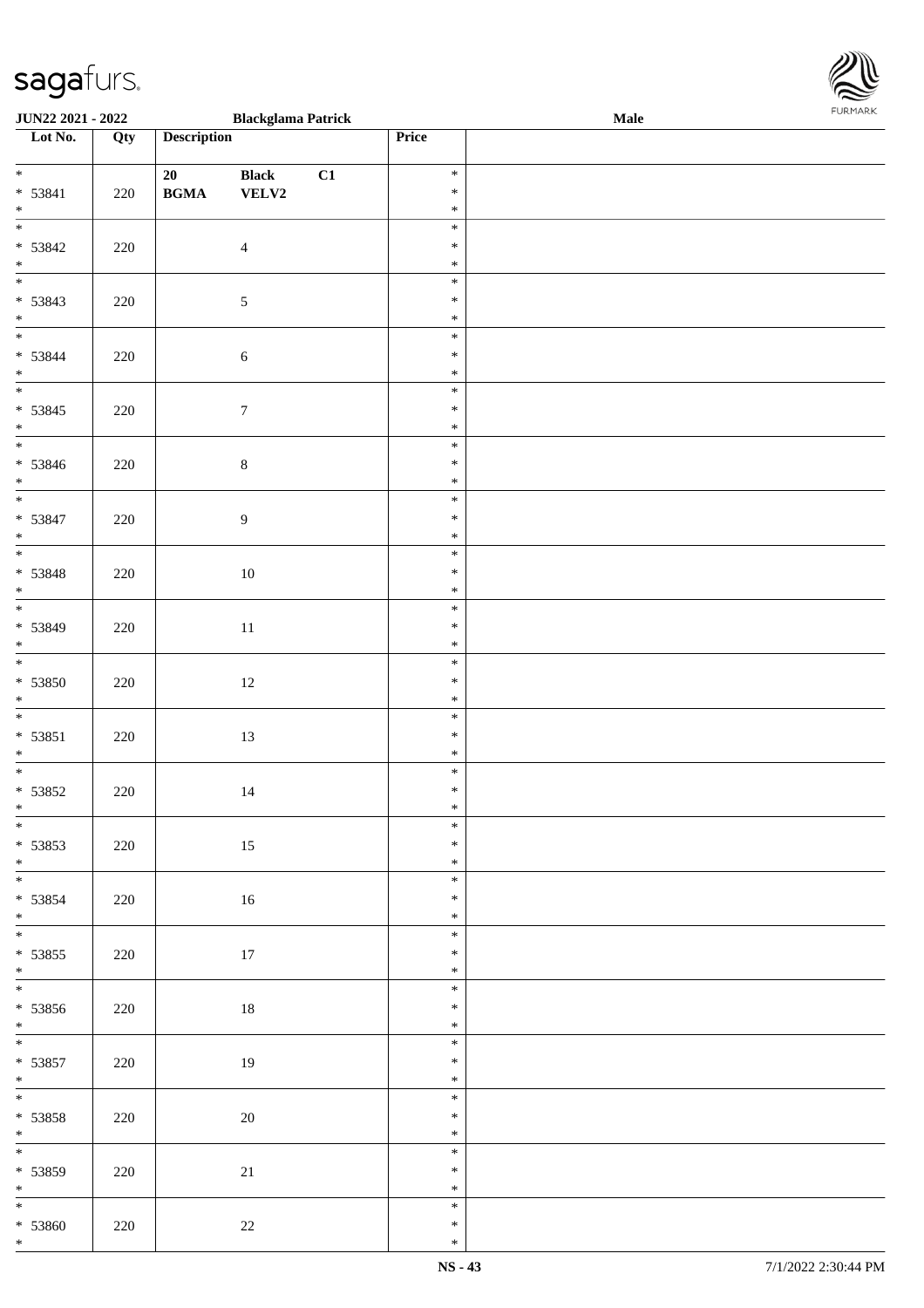| <b>JUN22 2021 - 2022</b>                      |     |                                                  | <b>Blackglama Patrick</b> |    |                            | <b>Male</b> | . |
|-----------------------------------------------|-----|--------------------------------------------------|---------------------------|----|----------------------------|-------------|---|
| Lot No.                                       | Qty | <b>Description</b>                               |                           |    | <b>Price</b>               |             |   |
| $*$<br>* 53861<br>$*$                         | 220 | 20<br>$\mathbf{B}\mathbf{G}\mathbf{M}\mathbf{A}$ | <b>Black</b><br>VELV2     | C1 | $\ast$<br>$\ast$<br>$\ast$ |             |   |
| $* 53862$<br>$\ddot{x}$                       | 220 |                                                  | 24                        |    | $\ast$<br>$\ast$<br>$\ast$ |             |   |
| * 53863<br>$*$                                | 220 |                                                  | 25                        |    | $\ast$<br>$\ast$<br>$\ast$ |             |   |
| $\ddot{x}$<br>* 53864<br>$*$                  | 220 |                                                  | 26                        |    | $\ast$<br>$\ast$<br>$\ast$ |             |   |
| $\overline{\ast}$<br>* 53865<br>$*$           | 220 |                                                  | 27                        |    | $\ast$<br>$\ast$<br>$\ast$ |             |   |
| $\overline{\ }$<br>* 53866<br>$*$             | 220 |                                                  | $28\,$                    |    | $\ast$<br>$\ast$<br>$\ast$ |             |   |
| $\overline{\ast}$<br>* 53867<br>$*$           | 220 |                                                  | 29                        |    | $\ast$<br>$\ast$<br>$\ast$ |             |   |
| * 53868<br>$*$                                | 220 |                                                  | $30\,$                    |    | $\ast$<br>$\ast$<br>$\ast$ |             |   |
| $\overline{\phantom{0}}$<br>* 53869<br>$\ast$ | 220 |                                                  | 31                        |    | $\ast$<br>$\ast$<br>$\ast$ |             |   |
| $*$<br>$* 53870$<br>$*$                       | 220 |                                                  | $32\,$                    |    | $\ast$<br>$\ast$<br>$\ast$ |             |   |
| $\overline{\ast}$<br>$* 53871$<br>$*$         | 220 |                                                  | $33\,$                    |    | $\ast$<br>$\ast$<br>$\ast$ |             |   |
| * 53872<br>$\ast$                             | 220 |                                                  | 34                        |    | $\ast$<br>$\ast$<br>$\ast$ |             |   |
| $\overline{\ast}$<br>* 53873<br>$*$           | 220 |                                                  | $35\,$                    |    | $\ast$<br>$\ast$<br>$\ast$ |             |   |
| $* 53874$<br>$*$                              | 220 |                                                  | 36                        |    | $\ast$<br>$\ast$<br>$\ast$ |             |   |
| $\ddot{x}$<br>$* 53875$<br>$*$                | 220 |                                                  | 37                        |    | $\ast$<br>$\ast$<br>$\ast$ |             |   |
| $\ddot{x}$<br>* 53876<br>$*$                  | 220 |                                                  | 38                        |    | $\ast$<br>$\ast$<br>$\ast$ |             |   |
| $*$<br>* 53877<br>$*$                         | 220 |                                                  | 39                        |    | $\ast$<br>$\ast$<br>$\ast$ |             |   |
| $*$<br>* 53878<br>$*$                         | 220 |                                                  | 40                        |    | $\ast$<br>$\ast$<br>$\ast$ |             |   |
| $\overline{\mathbf{r}}$<br>* 53879<br>$*$     | 220 |                                                  | 41                        |    | $\ast$<br>$\ast$<br>$\ast$ |             |   |
| $*$<br>* 53880<br>$*$                         | 220 |                                                  | 42                        |    | $\ast$<br>$\ast$<br>$\ast$ |             |   |

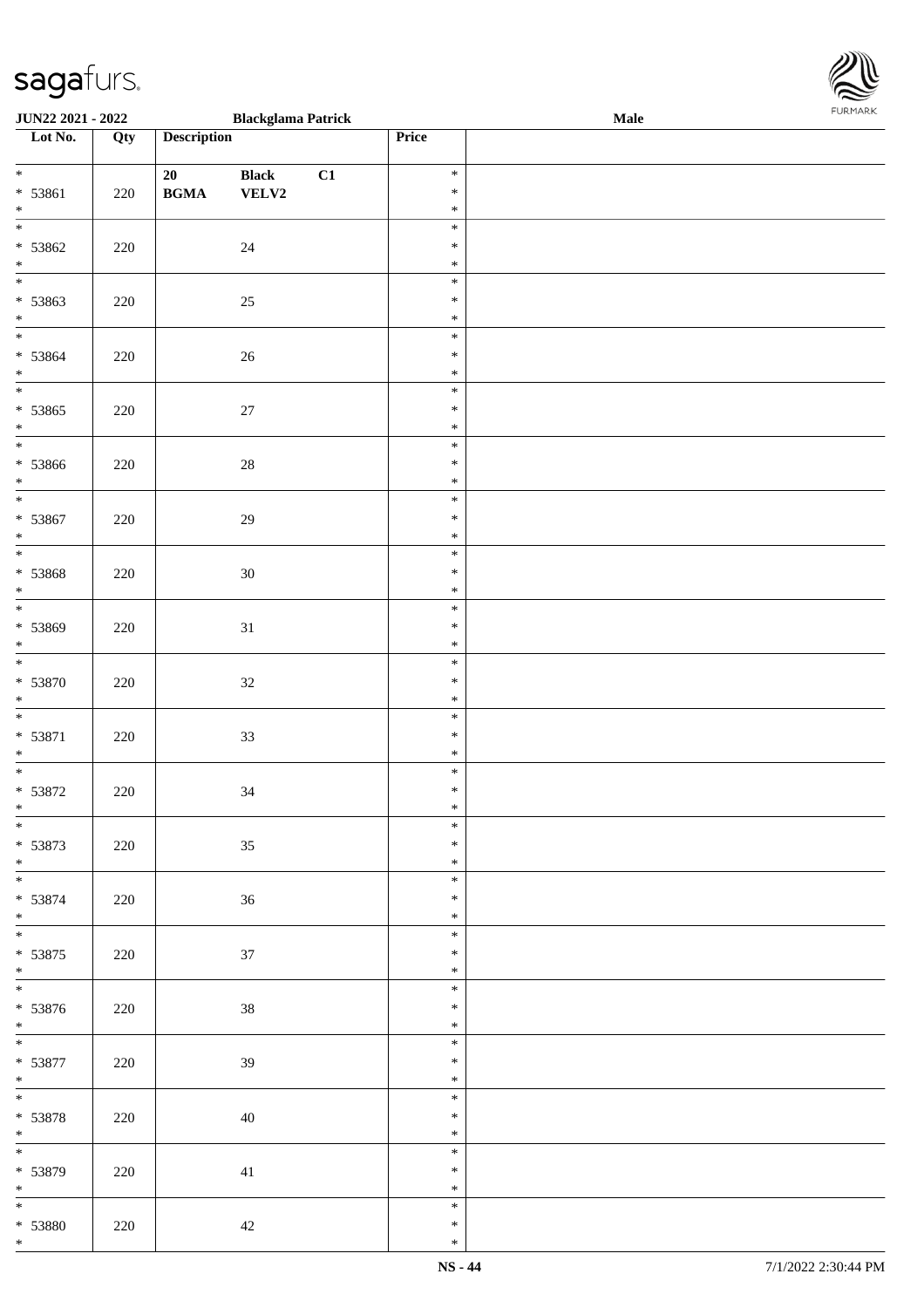| <b>JUN22 2021 - 2022</b>                   |     |                    | <b>Blackglama Patrick</b> |    |               | Male |  |
|--------------------------------------------|-----|--------------------|---------------------------|----|---------------|------|--|
| Lot No.                                    | Qty | <b>Description</b> |                           |    | Price         |      |  |
|                                            |     |                    |                           |    |               |      |  |
| $*$                                        |     | 20                 | <b>Black</b>              | C1 | $\ast$        |      |  |
| * 53881                                    | 220 | <b>BGMA</b>        | VELV2                     |    | $\ast$        |      |  |
| $\ast$                                     |     |                    |                           |    | $\ast$        |      |  |
|                                            |     |                    |                           |    | $\ast$        |      |  |
| * 53882                                    | 223 |                    | 9683 Skins                |    | ∗             |      |  |
| * * * * * * * * <mark>* * * * * * *</mark> |     |                    |                           |    | * * * * * * * |      |  |
|                                            |     | 20                 | <b>Black</b>              | C1 |               |      |  |
| * 53883                                    | 245 | <b>BGMA</b>        | <b>VELV2</b>              |    |               |      |  |
| $\ast$                                     |     |                    |                           |    |               |      |  |
| $\overline{\phantom{0}}$                   |     |                    |                           |    | $\ast$        |      |  |
| * 53884                                    | 220 |                    | $\sqrt{2}$                |    | $\ast$        |      |  |
| $*$                                        |     |                    |                           |    | $\ast$        |      |  |
| $\overline{\ast}$                          |     |                    |                           |    | $\ast$        |      |  |
| * 53885                                    | 220 |                    | $\sqrt{3}$                |    | $\ast$        |      |  |
| $*$                                        |     |                    |                           |    | $\ast$        |      |  |
|                                            |     |                    |                           |    | $\ast$        |      |  |
| * 53886                                    | 220 |                    | $\overline{4}$            |    | $\ast$        |      |  |
| $\ast$                                     |     |                    |                           |    | $\ast$        |      |  |
| $\overline{\ast}$                          |     |                    |                           |    | $\ast$        |      |  |
| * 53887                                    | 220 |                    | 5                         |    | $\ast$        |      |  |
| $\ast$                                     |     |                    |                           |    | $\ast$        |      |  |
| $\overline{\ast}$                          |     |                    |                           |    | $\ast$        |      |  |
| * 53888                                    | 220 |                    | $\sqrt{6}$                |    | $\ast$        |      |  |
| $\ast$                                     |     |                    |                           |    | $\ast$        |      |  |
| $\overline{\phantom{0}}$                   |     |                    |                           |    | $\ast$        |      |  |
| * 53889                                    | 220 |                    | $\boldsymbol{7}$          |    | $\ast$        |      |  |
| $\ast$                                     |     |                    |                           |    | $\ast$        |      |  |
| $*$                                        |     |                    |                           |    | $\ast$        |      |  |
| * 53890                                    | 220 |                    | $8\,$                     |    | $\ast$        |      |  |
| $*$                                        |     |                    |                           |    | $\ast$        |      |  |
| $\ddot{x}$                                 |     |                    |                           |    | $\ast$        |      |  |
| * 53891                                    | 220 |                    | $\overline{9}$            |    | $\ast$        |      |  |
| $\ast$                                     |     |                    |                           |    | $\ast$        |      |  |
| $*$                                        |     |                    |                           |    | $\ast$        |      |  |
| * 53892                                    | 220 |                    | $10\,$                    |    | $\ast$        |      |  |
| $\ast$                                     |     |                    |                           |    | $\ast$        |      |  |
| $\overline{\ast}$                          |     |                    |                           |    | $\ast$        |      |  |
| * 53893                                    | 220 |                    | $11\,$                    |    | $\ast$        |      |  |
| $*$                                        |     |                    |                           |    | $\ast$        |      |  |
| $\overline{\ast}$                          |     |                    |                           |    | $\ast$        |      |  |
| * 53894                                    | 220 |                    | 12                        |    | $\ast$        |      |  |
| $*$                                        |     |                    |                           |    | $\ast$        |      |  |
| $*$                                        |     |                    |                           |    | $\ast$        |      |  |
| * 53895                                    | 220 |                    | 13                        |    | $\ast$        |      |  |
| $*$                                        |     |                    |                           |    | $\ast$        |      |  |
| $\overline{\mathbf{r}}$                    |     |                    |                           |    | $\ast$        |      |  |
| * 53896                                    | 220 |                    | 14                        |    | $\ast$        |      |  |
| $*$                                        |     |                    |                           |    | $\ast$        |      |  |
| $*$                                        |     |                    |                           |    | $\ast$        |      |  |
| * 53897                                    | 220 |                    | 15                        |    | $\ast$        |      |  |
| $*$                                        |     |                    |                           |    | $\ast$        |      |  |
| $\ddot{x}$                                 |     |                    |                           |    | $\ast$        |      |  |
| * 53898                                    | 220 |                    | 16                        |    | $\ast$        |      |  |
| * $*$                                      |     |                    |                           |    | $\ast$        |      |  |
|                                            |     |                    |                           |    | $\ast$        |      |  |
| * 53899                                    | 220 |                    | 17                        |    | $\ast$        |      |  |
| $*$                                        |     |                    |                           |    | $\ast$        |      |  |
| $\overline{\mathbf{r}}$                    |     |                    |                           |    | $\ast$        |      |  |
| $* 53900$                                  | 220 |                    | 18                        |    | $\ast$        |      |  |

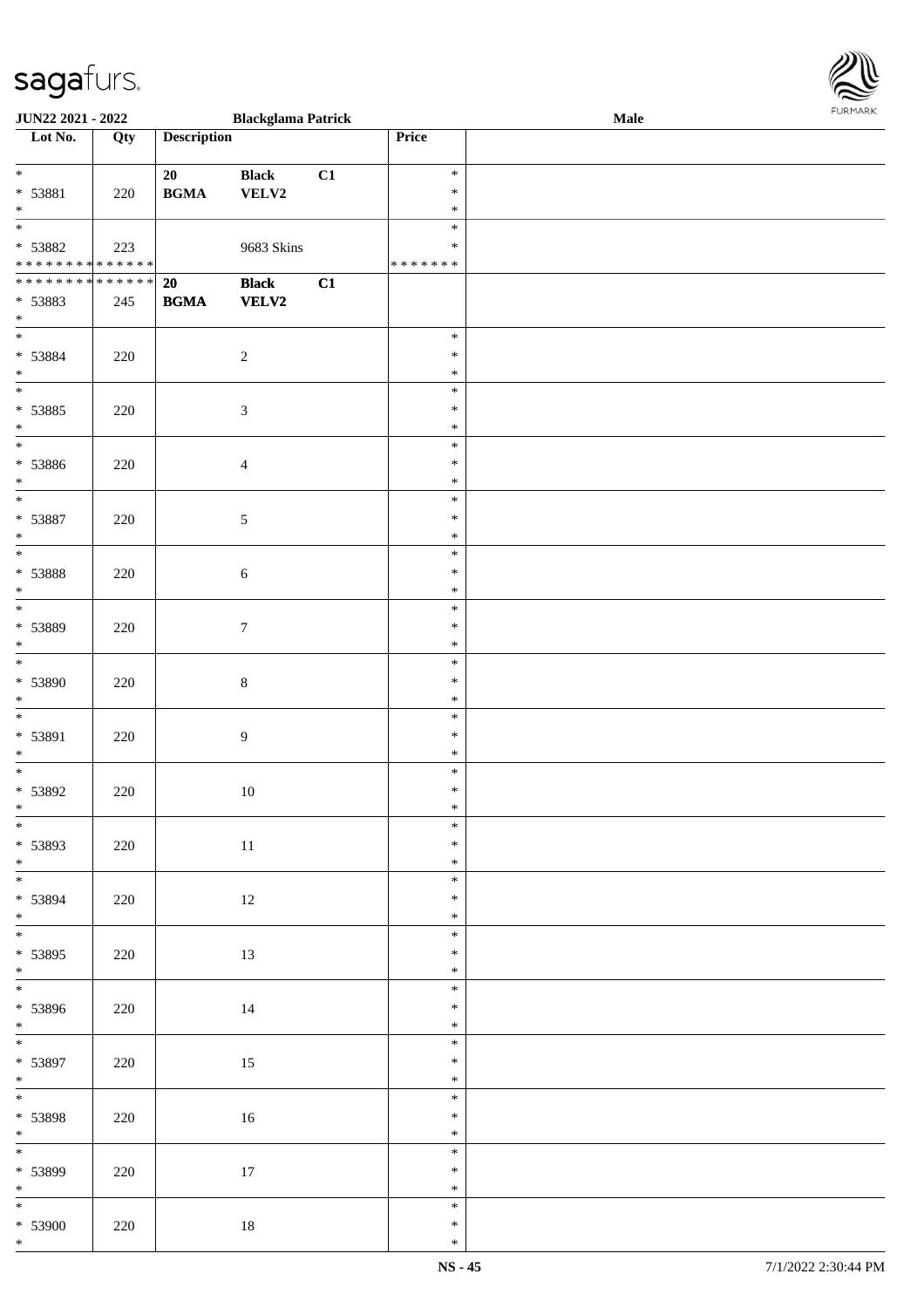| JUN22 2021 - 2022                                                           |     |                                                  | <b>Blackglama Patrick</b>        |    |                                   | <b>Male</b> | . |
|-----------------------------------------------------------------------------|-----|--------------------------------------------------|----------------------------------|----|-----------------------------------|-------------|---|
| Lot No.                                                                     | Qty | <b>Description</b>                               |                                  |    | Price                             |             |   |
| $\overline{\ast}$<br>* 53901<br>$\ast$                                      | 220 | 20<br>$\mathbf{B}\mathbf{G}\mathbf{M}\mathbf{A}$ | <b>Black</b><br>${\bf VELV2}$    | C1 | $\ast$<br>$\ast$<br>$\ast$        |             |   |
| $\overline{\phantom{a}^*}$<br>$* 53902$<br>$\ast$                           | 220 |                                                  | 20                               |    | $\ast$<br>$\ast$<br>$\ast$        |             |   |
| $\overline{\phantom{0}}$<br>* 53903<br>$\ast$                               | 220 |                                                  | 21                               |    | $\ast$<br>$\ast$<br>$\ast$        |             |   |
| $\overline{\phantom{0}}$<br>$* 53904$<br>$\ast$<br>$\overline{\phantom{0}}$ | 220 |                                                  | $22\,$                           |    | $\ast$<br>$\ast$<br>$\ast$        |             |   |
| $* 53905$<br>$\ast$<br>$\overline{\phantom{0}}$                             | 220 |                                                  | $23\,$                           |    | $\ast$<br>$\ast$<br>$\ast$        |             |   |
| $* 53906$<br>$\ast$<br>$\overline{\phantom{a}^*}$                           | 220 |                                                  | 24                               |    | $\ast$<br>$\ast$<br>$\ast$        |             |   |
| $* 53907$<br>$\ast$                                                         | 220 |                                                  | $25\,$                           |    | $\ast$<br>$\ast$<br>$\ast$        |             |   |
| $\overline{\phantom{0}}$<br>* 53908<br>******** <mark>******</mark>         | 206 |                                                  | 5731 Skins                       |    | $\ast$<br>$\ast$<br>* * * * * * * |             |   |
| ******** <mark>******</mark><br>* 53909<br>$\ast$                           | 245 | 20<br>$\mathbf{B}\mathbf{G}\mathbf{M}\mathbf{A}$ | $2\mathbf{X}\mathbf{D}$<br>VELV2 | C1 |                                   |             |   |
| $\ast$<br>$* 53911$<br>$\ast$                                               | 220 |                                                  | $\sqrt{2}$                       |    | $\ast$<br>$\ast$<br>$\ast$        |             |   |
| $\overline{\phantom{0}}$<br>* 53912<br>$\ast$                               | 220 |                                                  | $\sqrt{3}$                       |    | $\ast$<br>$\ast$<br>$\ast$        |             |   |
| $\overline{\phantom{0}}$<br>* 53913<br>$\ast$                               | 220 |                                                  | $\overline{4}$                   |    | $\ast$<br>$\ast$<br>$\ast$        |             |   |
| $\frac{1}{*}$<br>* 53914<br>$*$                                             | 220 |                                                  | $\sqrt{5}$                       |    | $\ast$<br>$\ast$<br>$\ast$        |             |   |
| $* 53915$<br>$*$                                                            | 220 |                                                  | $\sqrt{6}$                       |    | $\ast$<br>$\ast$<br>$\ast$        |             |   |
| $\overline{\phantom{0}}$<br>* 53916<br>$\ast$                               | 220 |                                                  | $\boldsymbol{7}$                 |    | $\ast$<br>$\ast$<br>$\ast$        |             |   |
| $\overline{\phantom{0}}$<br>* 53917<br>$\ast$                               | 220 |                                                  | $\,8\,$                          |    | $\ast$<br>$\ast$<br>$\ast$        |             |   |
| * 53918<br>$\ast$                                                           | 220 |                                                  | $\overline{9}$                   |    | $\ast$<br>$\ast$<br>$\ast$        |             |   |
| $\overline{\phantom{0}}$<br>* 53919<br>$\ast$                               | 220 |                                                  | $10\,$                           |    | $\ast$<br>$\ast$<br>$\ast$        |             |   |
| $\overline{\phantom{a}^*}$<br>$* 53920$<br>$*$                              | 220 |                                                  | $11\,$                           |    | $\ast$<br>$\ast$<br>$\ast$        |             |   |

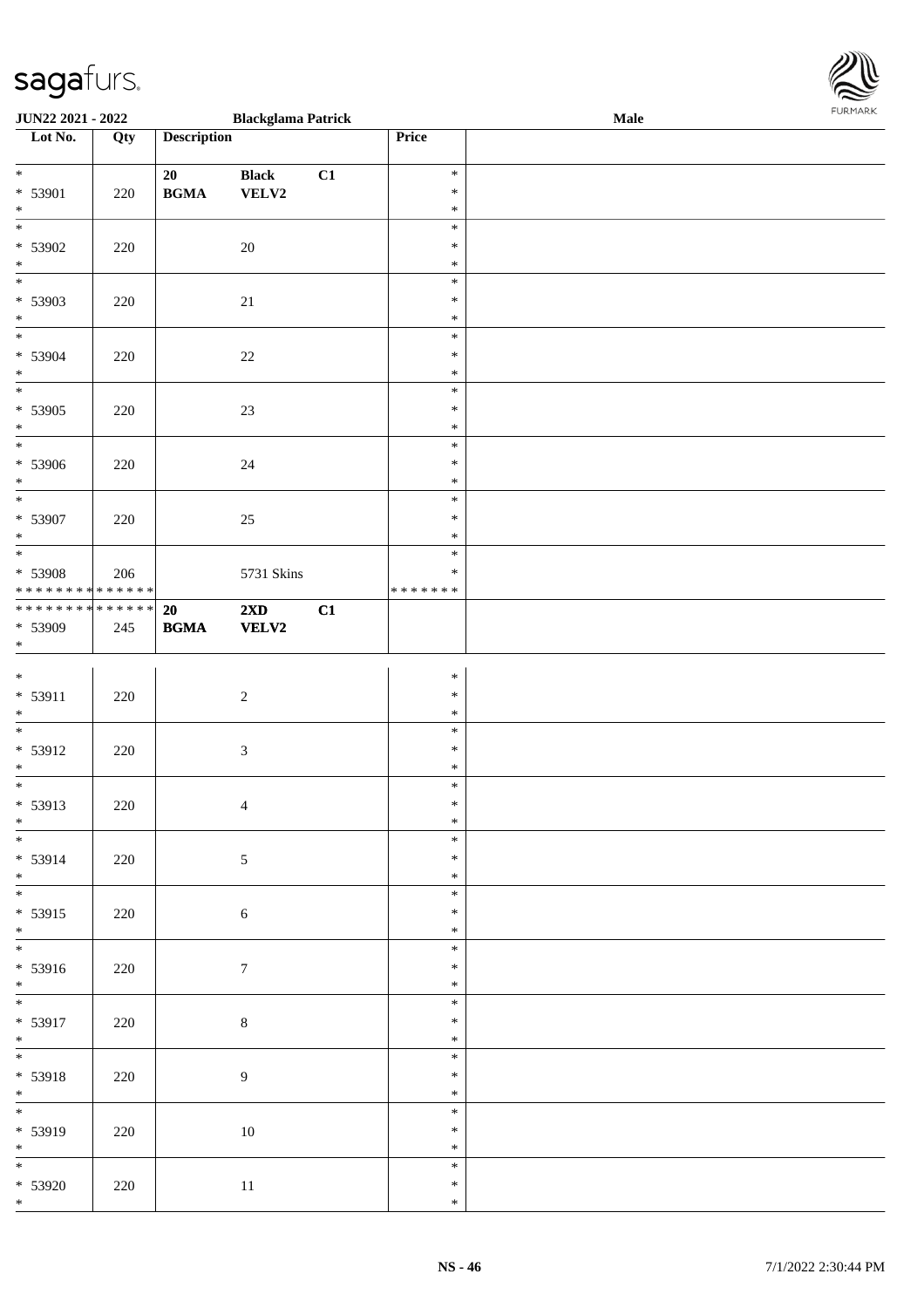|                                            | <b>JUN22 2021 - 2022</b><br><b>Blackglama Patrick</b> |                    |                                                                                                      |    |                  | Male |  |
|--------------------------------------------|-------------------------------------------------------|--------------------|------------------------------------------------------------------------------------------------------|----|------------------|------|--|
| Lot No.                                    | Qty                                                   | <b>Description</b> |                                                                                                      |    | Price            |      |  |
| $*$                                        |                                                       |                    |                                                                                                      |    | $\ast$           |      |  |
| $* 53921$                                  |                                                       | 20                 | $2\mathbf{X}\mathbf{D}$                                                                              | C1 | $\ast$           |      |  |
| $\ast$                                     | 220                                                   | <b>BGMA</b>        | VELV2                                                                                                |    | $\ast$           |      |  |
| $\overline{\ast}$                          |                                                       |                    |                                                                                                      |    | $\ast$           |      |  |
| * 53922                                    | 220                                                   |                    | 13                                                                                                   |    | $\ast$           |      |  |
| $\ast$                                     |                                                       |                    |                                                                                                      |    | $\ast$           |      |  |
| $\ast$                                     |                                                       |                    |                                                                                                      |    | $\ast$           |      |  |
| * 53923                                    | 220                                                   |                    | 14                                                                                                   |    | $\ast$           |      |  |
| $\ast$                                     |                                                       |                    |                                                                                                      |    | $\ast$           |      |  |
| $*$                                        |                                                       |                    |                                                                                                      |    | $\ast$           |      |  |
| * 53924                                    | 220                                                   |                    | 15                                                                                                   |    | $\ast$<br>$\ast$ |      |  |
| $*$<br>$\overline{\phantom{0}}$            |                                                       |                    |                                                                                                      |    | $\ast$           |      |  |
| * 53925                                    | 220                                                   |                    | 16                                                                                                   |    | $\ast$           |      |  |
| $\ast$                                     |                                                       |                    |                                                                                                      |    | $\ast$           |      |  |
|                                            |                                                       |                    |                                                                                                      |    | $\ast$           |      |  |
| * 53926                                    | 199                                                   |                    | 3744 Skins                                                                                           |    | $\ast$           |      |  |
| * * * * * * * * <mark>* * * * * * *</mark> |                                                       |                    |                                                                                                      |    | * * * * * * *    |      |  |
| **************                             |                                                       | 20                 | $\boldsymbol{\text{X}}\boldsymbol{\text{D}}\boldsymbol{/}\boldsymbol{\text{D}}\boldsymbol{\text{K}}$ | C2 |                  |      |  |
| * 53927                                    | 245                                                   | <b>BGMA</b>        | <b>VELV2</b>                                                                                         |    |                  |      |  |
| $\ast$<br>$\overline{\phantom{0}}$         |                                                       |                    |                                                                                                      |    | $\ast$           |      |  |
| * 53928                                    |                                                       |                    | $\sqrt{2}$                                                                                           |    | $\ast$           |      |  |
| $\ast$                                     | 220                                                   |                    |                                                                                                      |    | $\ast$           |      |  |
|                                            |                                                       |                    |                                                                                                      |    | $\ast$           |      |  |
| * 53929                                    | 220                                                   |                    | $\mathfrak{Z}$                                                                                       |    | $\ast$           |      |  |
| $\ast$                                     |                                                       |                    |                                                                                                      |    | $\ast$           |      |  |
|                                            |                                                       |                    |                                                                                                      |    | $\ast$           |      |  |
| * 53930                                    | 220                                                   |                    | $\overline{4}$                                                                                       |    | $\ast$           |      |  |
| $\ast$                                     |                                                       |                    |                                                                                                      |    | $\ast$           |      |  |
| $\ast$                                     |                                                       |                    |                                                                                                      |    | $\ast$           |      |  |
| * 53931<br>$\ast$                          | 220                                                   |                    | $\sqrt{5}$                                                                                           |    | $\ast$<br>$\ast$ |      |  |
| $*$                                        |                                                       |                    |                                                                                                      |    | $\ast$           |      |  |
| * 53932                                    | 220                                                   |                    | $\sqrt{6}$                                                                                           |    | $\ast$           |      |  |
| $\ast$                                     |                                                       |                    |                                                                                                      |    | $\ast$           |      |  |
| $\overline{\phantom{0}}$                   |                                                       |                    |                                                                                                      |    | $\ast$           |      |  |
| * 53933                                    | 68                                                    |                    | 1413 Skins                                                                                           |    | $\ast$           |      |  |
| * * * * * * * * <mark>* * * * * * *</mark> |                                                       |                    |                                                                                                      |    | *******          |      |  |

| ************** 0<br>$* 53938$<br>$\ast$ | 240 | BL/2XD<br>C1<br><b>BGMA</b><br><b>VELV2</b> | $\ast$<br>$\ast$<br>∗      |  |
|-----------------------------------------|-----|---------------------------------------------|----------------------------|--|
| $\ast$<br>* 53939<br>$\ast$             | 240 |                                             | $\ast$<br>$\ast$<br>$\ast$ |  |
| $\ast$<br>$* 53940$<br>$\ast$           | 240 |                                             | $\ast$<br>$\ast$<br>∗      |  |

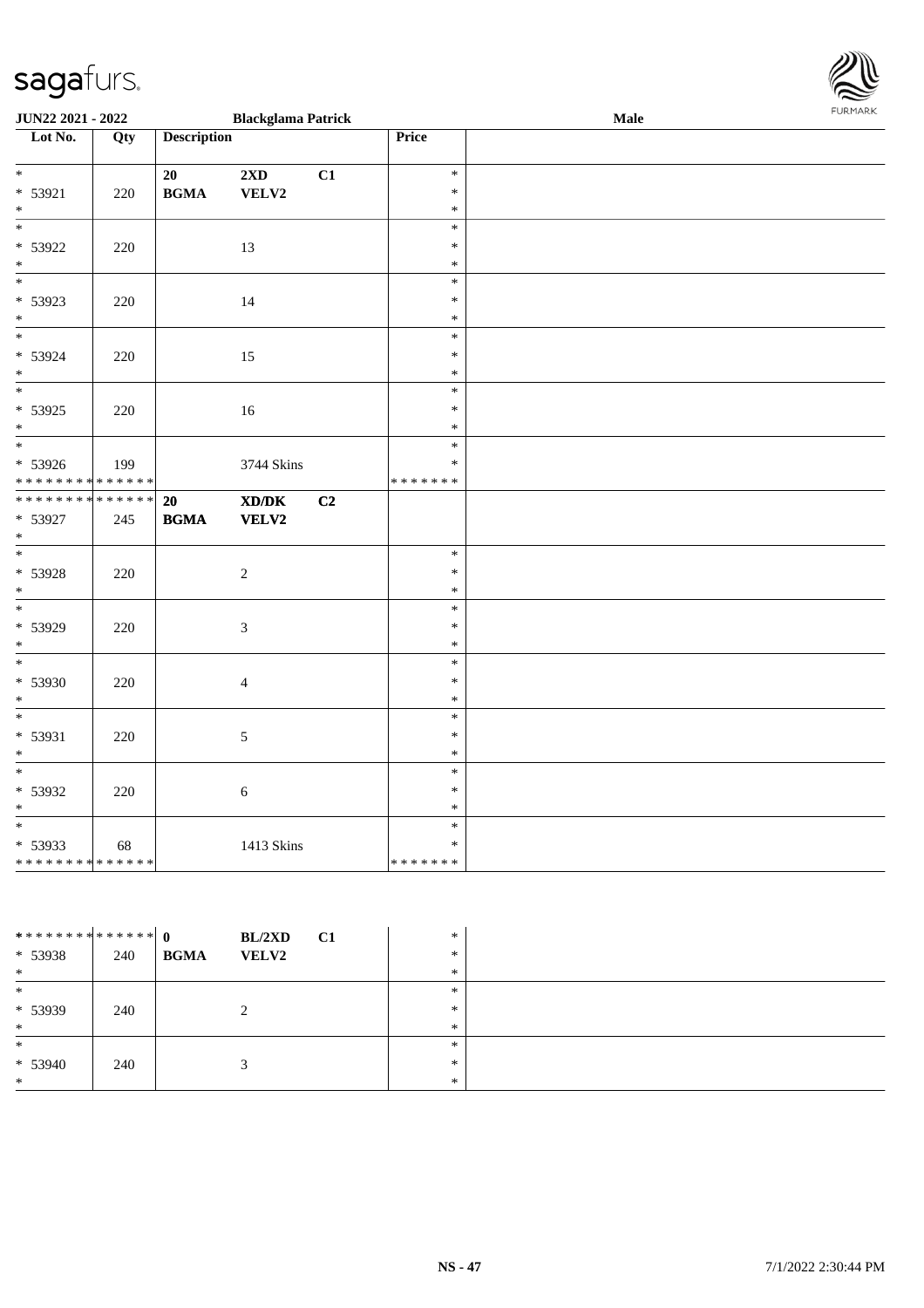| <b>JUN22 2021 - 2022</b>                                        |     |                                                            | <b>Blackglama Patrick</b> |    |                             | <b>Male</b> |  |
|-----------------------------------------------------------------|-----|------------------------------------------------------------|---------------------------|----|-----------------------------|-------------|--|
| Lot No.                                                         | Qty | <b>Description</b>                                         |                           |    | Price                       |             |  |
| $\ddot{x}$<br>$* 53941$<br>$*$                                  | 240 | $\mathbf{0}$<br>$\mathbf{B}\mathbf{G}\mathbf{M}\mathbf{A}$ | BL/2XD<br>VELV2           | C1 | $\ast$<br>$\ast$<br>$\ast$  |             |  |
| $* 53942$<br>$*$<br>$*$                                         | 240 |                                                            | $\mathfrak{S}$            |    | $\ast$<br>$\ast$<br>$\ast$  |             |  |
| * 53943<br>$*$                                                  | 240 |                                                            | 6                         |    | $\ast$<br>$\ast$<br>$\ast$  |             |  |
| $* 53944$<br>$*$<br>$*$                                         | 240 |                                                            | $\boldsymbol{7}$          |    | $\ast$<br>$\ast$<br>$\ast$  |             |  |
| * 53945<br>$*$                                                  | 240 |                                                            | $\,8\,$                   |    | $\ast$<br>$\ast$<br>$\ast$  |             |  |
| $* 53946$<br>$*$                                                | 240 |                                                            | $\overline{9}$            |    | $\ast$<br>$\ast$<br>$\ast$  |             |  |
| * 53947<br>$*$                                                  | 240 |                                                            | 10                        |    | $\ast$<br>$\ast$<br>$\ast$  |             |  |
| $* 53948$<br>$\ast$                                             | 240 |                                                            | 11                        |    | $\ast$<br>$\ast$<br>$\ast$  |             |  |
| * 53949<br>$\ast$                                               | 240 |                                                            | 12                        |    | $\ast$<br>$\ast$<br>$\ast$  |             |  |
| $*$<br>$* 53950$<br>$*$                                         | 240 |                                                            | 13                        |    | $\ast$<br>$\ast$<br>$\ast$  |             |  |
| $*$<br>$* 53951$<br>$*$                                         | 240 |                                                            | 14                        |    | $\ast$<br>$\ast$<br>$\ast$  |             |  |
| $\overline{\cdot}$<br>* 53952<br>$*$                            | 240 |                                                            | 15                        |    | $\ast$<br>$\ast$<br>$\ast$  |             |  |
| $\ast$<br>$* 53953$<br>* * * * * * * * <mark>* * * * * *</mark> | 224 |                                                            | 3824 Skins                |    | $\ast$<br>$\ast$<br>******* |             |  |
| * 53954<br>$\ast$                                               | 265 | <b>BGMA</b>                                                | XD/DK<br><b>VELV2</b>     | C2 |                             |             |  |
| $*$<br>$* 53955$<br>$\ast$                                      | 240 |                                                            | $\overline{2}$            |    | $\ast$<br>$\ast$<br>$\ast$  |             |  |
| $\ast$<br>* 53956<br>* * * * * * * * <mark>* * * * * *</mark>   | 124 |                                                            | 629 Skins                 |    | $\ast$<br>$\ast$<br>******* |             |  |

**FURMARK**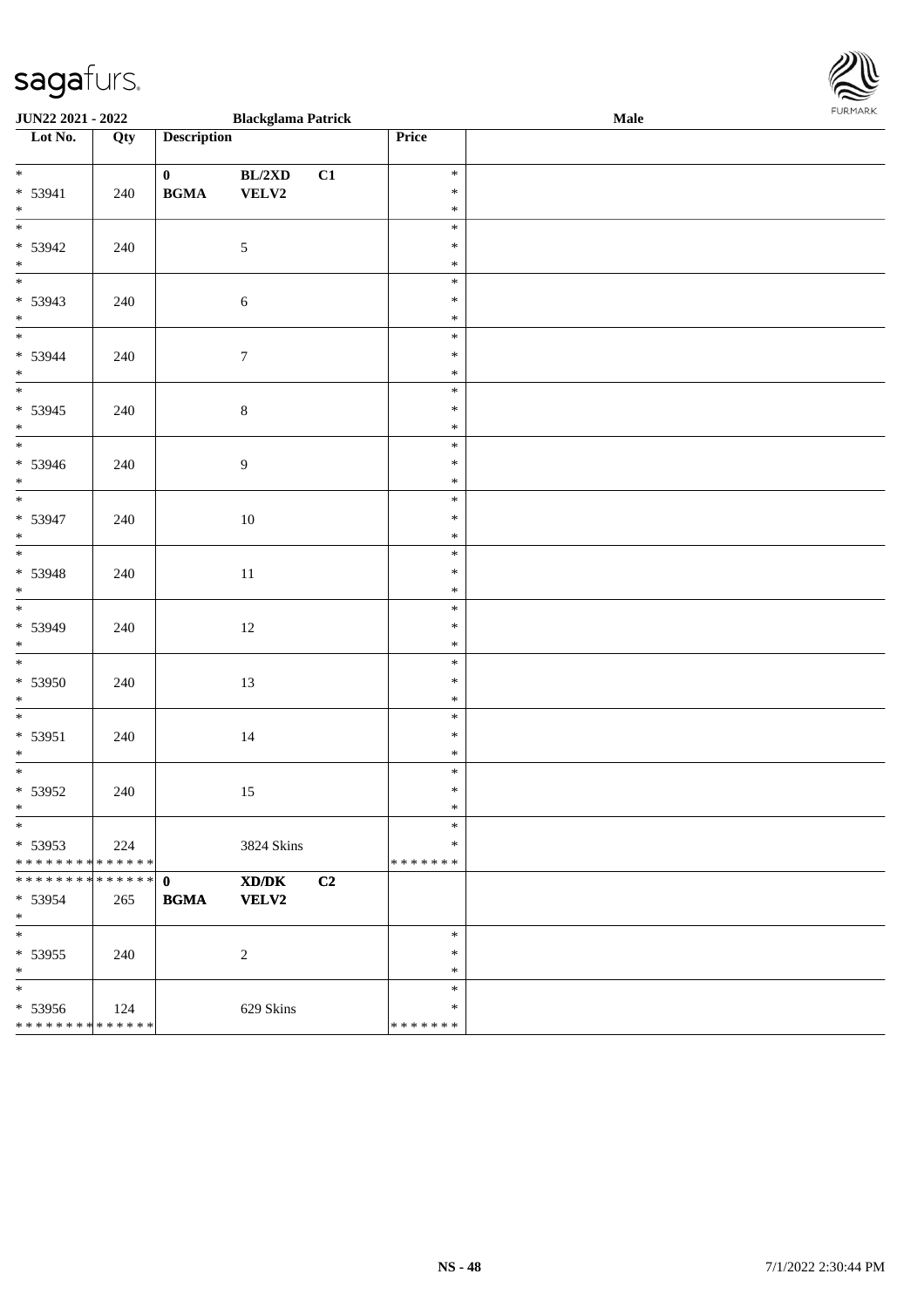

| <b>JUN22 2021 - 2022</b> |     |                         |                           | <b>Blackglama Sundry owners</b> |       | <b>FURPIARR</b><br>Female |  |
|--------------------------|-----|-------------------------|---------------------------|---------------------------------|-------|---------------------------|--|
| Lot No.                  | Qty | <b>Description</b>      |                           |                                 | Price |                           |  |
| 63021                    | 32  | $\bf{0}$<br><b>BGMA</b> | BL/2XD<br><b>VELV1</b>    | <b>C1</b>                       |       |                           |  |
| 63022                    | 57  | $\bf{0}$<br><b>BGMA</b> | <b>XD</b><br><b>VELV1</b> | C <sub>2</sub>                  |       |                           |  |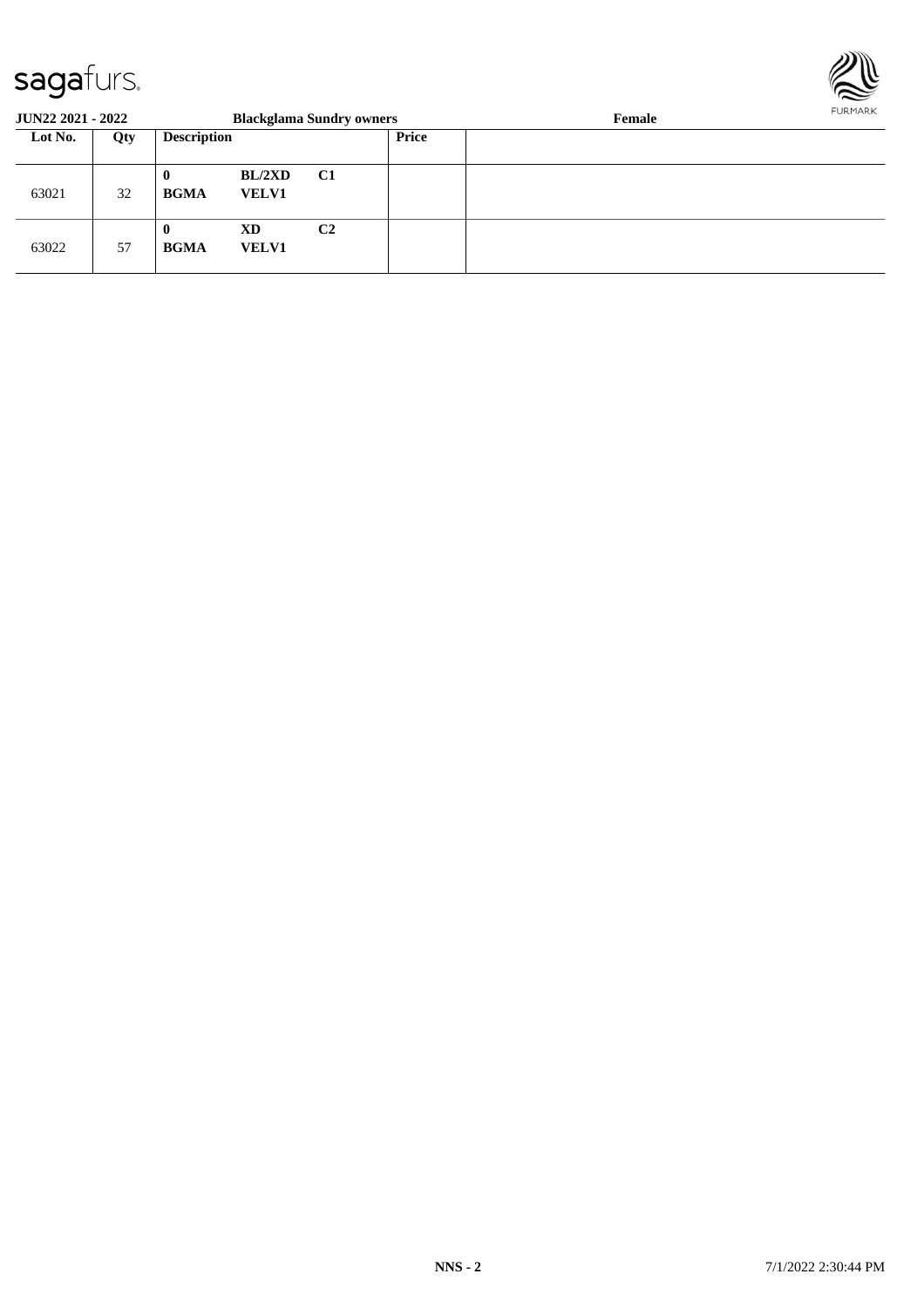

| <b>JUN22 2021 - 2022</b> |     |                         |                        | <b>Blackglama Cherry Grove</b> |         | Female |  |
|--------------------------|-----|-------------------------|------------------------|--------------------------------|---------|--------|--|
| Lot No.                  | Qty | <b>Description</b>      |                        |                                | Price   |        |  |
| 63062                    | 68  | $\bf{0}$<br><b>BGMA</b> | 2XD/XD<br><b>VELV1</b> | C1/C2                          |         |        |  |
|                          |     |                         | XD/DK                  | C <sub>2</sub>                 |         |        |  |
| $* 63063$                | 425 | <b>BGMA</b>             | <b>VELV1</b>           |                                |         |        |  |
| $\ast$                   |     |                         |                        |                                |         |        |  |
| $\ast$                   |     |                         |                        |                                | $\ast$  |        |  |
| $* 63064$                | 163 |                         | 588 Skins              |                                | *       |        |  |
| **************           |     |                         |                        |                                | ******* |        |  |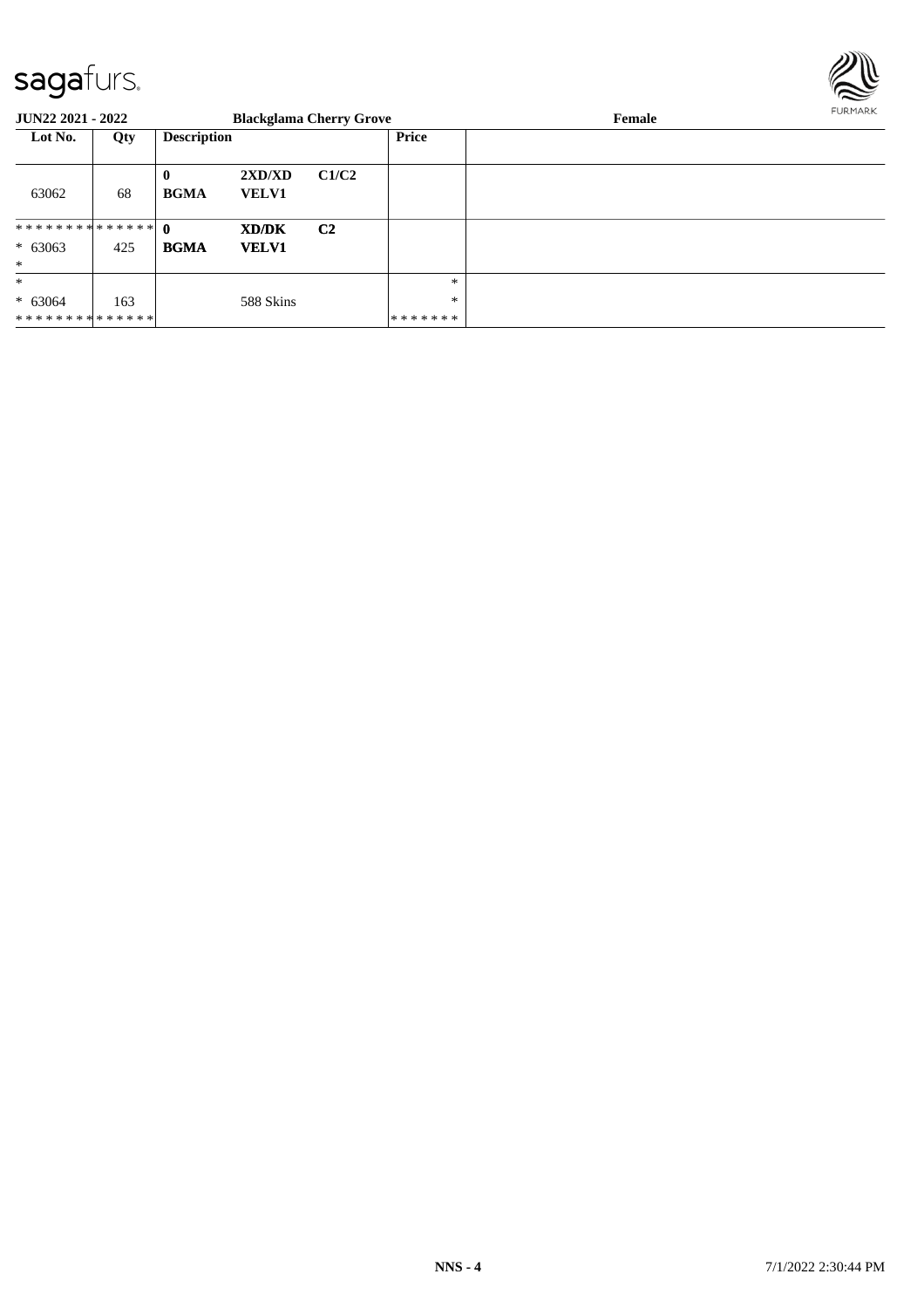

| <b>JUN22 2021 - 2022</b>                   |                   |                    | <b>Blackglama Woodmont</b>                                                                           |       |                  | Female |  |  |  |
|--------------------------------------------|-------------------|--------------------|------------------------------------------------------------------------------------------------------|-------|------------------|--------|--|--|--|
| Lot No.                                    | $\overline{Q}$ ty | <b>Description</b> |                                                                                                      |       | <b>Price</b>     |        |  |  |  |
|                                            |                   |                    |                                                                                                      |       |                  |        |  |  |  |
|                                            |                   | $\bf{0}$           | 2XD/XD                                                                                               | C1/C2 |                  |        |  |  |  |
| 63121                                      | 364               | <b>BGMA</b>        | VELV3                                                                                                |       |                  |        |  |  |  |
|                                            |                   |                    |                                                                                                      |       |                  |        |  |  |  |
| * * * * * * * * <mark>* * * * * *</mark>   |                   | $\mathbf{1}$       | BL/2XD                                                                                               | C1    |                  |        |  |  |  |
| $* 63122$                                  | 465               | <b>BGMA</b>        | VELV3                                                                                                |       |                  |        |  |  |  |
| $\ast$                                     |                   |                    |                                                                                                      |       |                  |        |  |  |  |
| $\ast$                                     |                   |                    |                                                                                                      |       | $\ast$           |        |  |  |  |
| $* 63123$                                  | 440               |                    | $\sqrt{2}$                                                                                           |       | $\ast$           |        |  |  |  |
| $\ast$                                     |                   |                    |                                                                                                      |       | $\ast$           |        |  |  |  |
| $\overline{\ast}$                          |                   |                    |                                                                                                      |       | $\ast$           |        |  |  |  |
| $* 63124$                                  | 440               |                    | 3                                                                                                    |       | $\ast$           |        |  |  |  |
| $\ast$                                     |                   |                    |                                                                                                      |       | $\ast$           |        |  |  |  |
| $\ast$                                     |                   |                    |                                                                                                      |       | $\ast$           |        |  |  |  |
| $* 63125$                                  | 385               |                    | 1730 Skins                                                                                           |       | $\ast$           |        |  |  |  |
| * * * * * * * * <mark>* * * * * * *</mark> |                   |                    |                                                                                                      |       | * * * * * * *    |        |  |  |  |
|                                            |                   | $\mathbf{1}$       | 2XD/XD                                                                                               | C1/C2 |                  |        |  |  |  |
| 63126                                      | 155               | <b>BGMA</b>        | VELV3                                                                                                |       |                  |        |  |  |  |
|                                            |                   |                    |                                                                                                      |       |                  |        |  |  |  |
|                                            |                   |                    | $\boldsymbol{\text{X}}\boldsymbol{\text{D}}\boldsymbol{/}\boldsymbol{\text{D}}\boldsymbol{\text{K}}$ | C2    |                  |        |  |  |  |
| $* 63127$                                  | 465               | <b>BGMA</b>        | VELV3                                                                                                |       |                  |        |  |  |  |
| $\ast$                                     |                   |                    |                                                                                                      |       |                  |        |  |  |  |
|                                            |                   |                    |                                                                                                      |       | $\ast$           |        |  |  |  |
| $* 63128$                                  | 295               |                    | 760 Skins                                                                                            |       | $\ast$           |        |  |  |  |
| * * * * * * * * <mark>* * * * * * *</mark> |                   |                    |                                                                                                      |       | * * * * * * *    |        |  |  |  |
|                                            |                   |                    | BL/2XD                                                                                               | C1    |                  |        |  |  |  |
| $* 63129$                                  | 465               | <b>BGMA</b>        | VELV3                                                                                                |       |                  |        |  |  |  |
| $\ast$<br>$\ast$                           |                   |                    |                                                                                                      |       |                  |        |  |  |  |
|                                            |                   |                    |                                                                                                      |       | $\ast$           |        |  |  |  |
| $* 63130$                                  | 440               |                    | $\mathbf{2}$                                                                                         |       | $\ast$           |        |  |  |  |
| $\ast$<br>$\ast$                           |                   |                    |                                                                                                      |       | $\ast$<br>$\ast$ |        |  |  |  |
|                                            |                   |                    |                                                                                                      |       | $\ast$           |        |  |  |  |
| $* 63131$                                  | 440               |                    | $\mathfrak{Z}$                                                                                       |       | $\ast$           |        |  |  |  |
| $\ast$<br>$\ast$                           |                   |                    |                                                                                                      |       | $\ast$           |        |  |  |  |
|                                            |                   |                    |                                                                                                      |       | $\ast$           |        |  |  |  |
| $* 63132$<br>* * * * * * * * * * * * * *   | 260               |                    | 1605 Skins                                                                                           |       | * * * * * * *    |        |  |  |  |
|                                            |                   | $\overline{2}$     | 2XD/XD                                                                                               | C1/C2 |                  |        |  |  |  |
| 63133                                      | 315               | <b>BGMA</b>        | VELV3                                                                                                |       |                  |        |  |  |  |
|                                            |                   |                    |                                                                                                      |       |                  |        |  |  |  |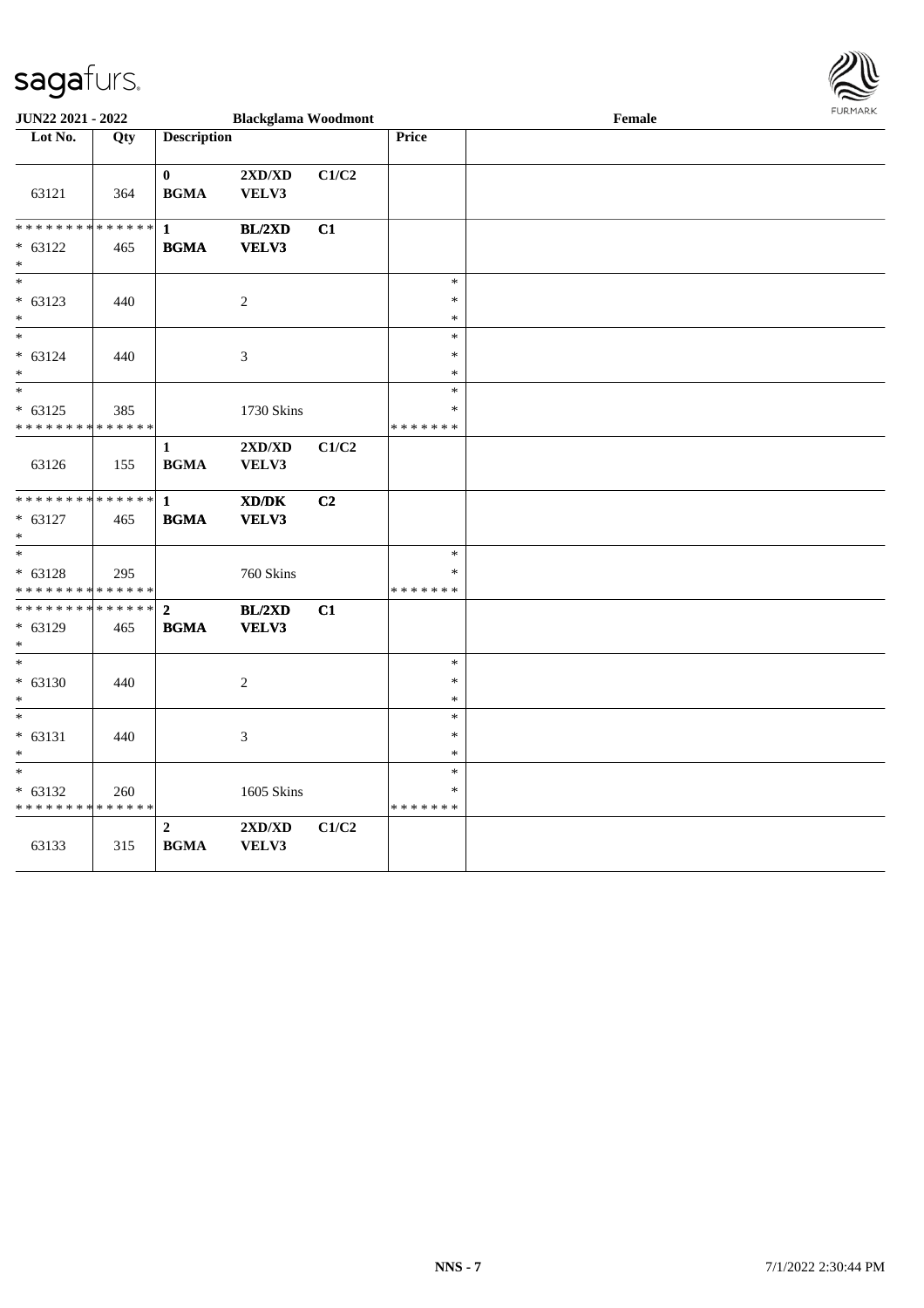

| <b>JUN22 2021 - 2022</b>                              |     |                             | <b>Blackglama Ames Black Satin</b>          |                |                  | Female | <b>FUNITANN</b> |
|-------------------------------------------------------|-----|-----------------------------|---------------------------------------------|----------------|------------------|--------|-----------------|
| Lot No.                                               | Qty | <b>Description</b>          |                                             |                | <b>Price</b>     |        |                 |
| 63141                                                 | 271 | $\mathbf{0}$<br><b>BGMA</b> | 2XD/XD<br>VELV2                             | C1/C2          |                  |        |                 |
|                                                       |     |                             | BL/2XD                                      | C1             |                  |        |                 |
| $* 63142$                                             | 465 | <b>BGMA</b>                 | <b>VELV2</b>                                |                |                  |        |                 |
| $*$                                                   |     |                             |                                             |                |                  |        |                 |
| $\overline{\ast}$                                     |     |                             |                                             |                | $\ast$           |        |                 |
| $* 63143$                                             | 440 |                             | $\overline{2}$                              |                | $\ast$           |        |                 |
| $\ast$                                                |     |                             |                                             |                | $\ast$           |        |                 |
| $\overline{\phantom{0}}$                              |     |                             |                                             |                | $\ast$           |        |                 |
| $* 63144$                                             | 325 |                             | 1230 Skins                                  |                | ∗                |        |                 |
| * * * * * * * * <mark>* * * * * * *</mark>            |     |                             |                                             |                | *******          |        |                 |
|                                                       |     |                             | XD/DK                                       | C <sub>2</sub> |                  |        |                 |
| $* 63145$                                             | 465 | <b>BGMA</b>                 | VELV2                                       |                |                  |        |                 |
| $*$                                                   |     |                             |                                             |                | $\ast$           |        |                 |
|                                                       |     |                             |                                             |                | $\ast$           |        |                 |
| $* 63146$<br>$\ast$                                   | 440 |                             | $\overline{c}$                              |                | $\ast$           |        |                 |
| $*$                                                   |     |                             |                                             |                | $\ast$           |        |                 |
| $* 63147$                                             | 364 |                             | 1269 Skins                                  |                | $\ast$           |        |                 |
| * * * * * * * * <mark>* * * * * * *</mark>            |     |                             |                                             |                | *******          |        |                 |
| ************** 2                                      |     |                             | BL/2XD                                      | C1             |                  |        |                 |
| $* 63148$                                             | 465 | <b>BGMA</b>                 | <b>VELV2</b>                                |                |                  |        |                 |
| $*$                                                   |     |                             |                                             |                |                  |        |                 |
|                                                       |     |                             |                                             |                | $\ast$           |        |                 |
| $* 63149$                                             | 440 |                             | $\overline{2}$                              |                | $\ast$           |        |                 |
| $\ast$                                                |     |                             |                                             |                | $\ast$           |        |                 |
| $\overline{\ast}$                                     |     |                             |                                             |                | $\ast$           |        |                 |
| $* 63150$                                             | 440 |                             | 3                                           |                | $\ast$           |        |                 |
| $\ast$                                                |     |                             |                                             |                | $\ast$           |        |                 |
| $\ddot{x}$                                            |     |                             |                                             |                | $\ast$           |        |                 |
| $* 63151$                                             | 440 |                             | $\overline{4}$                              |                | $\ast$           |        |                 |
| $*$<br>$\ast$                                         |     |                             |                                             |                | $\ast$           |        |                 |
|                                                       |     |                             |                                             |                | $\ast$<br>$\ast$ |        |                 |
| $* 63152$<br>$\ast$                                   | 440 |                             | 5                                           |                | $*$              |        |                 |
| $\ast$                                                |     |                             |                                             |                | $\ast$           |        |                 |
| $* 63153$                                             | 440 |                             | $6\phantom{.}6$                             |                | $\ast$           |        |                 |
| $*$                                                   |     |                             |                                             |                | $*$              |        |                 |
|                                                       |     |                             |                                             |                | $\ast$           |        |                 |
| $* 63154$                                             | 141 |                             | 2806 Skins                                  |                | $\ast$           |        |                 |
| * * * * * * * * * * * * * * <mark>*</mark>            |     |                             |                                             |                | * * * * * * *    |        |                 |
| ******** <mark>******</mark> 2                        |     |                             | $\mathbf{X}\mathbf{D}/\mathbf{D}\mathbf{K}$ | C <sub>2</sub> |                  |        |                 |
| $* 63155$                                             | 465 | <b>BGMA</b>                 | <b>VELV2</b>                                |                |                  |        |                 |
| $\ast$                                                |     |                             |                                             |                |                  |        |                 |
|                                                       |     |                             |                                             |                | $\ast$           |        |                 |
| $* 63156$                                             | 440 |                             | 2                                           |                | $\ast$           |        |                 |
| $\ast$                                                |     |                             |                                             |                | $\ast$           |        |                 |
| $*$                                                   |     |                             |                                             |                | $\ast$           |        |                 |
| $* 63157$                                             | 440 |                             | 3                                           |                | $\ast$           |        |                 |
| $*$<br>$*$                                            |     |                             |                                             |                | $\ast$<br>$\ast$ |        |                 |
|                                                       |     |                             |                                             |                | $\ast$           |        |                 |
| $* 63158$<br>* * * * * * * * <mark>* * * * * *</mark> | 427 |                             | 1772 Skins                                  |                | * * * * * * *    |        |                 |
|                                                       |     |                             |                                             |                |                  |        |                 |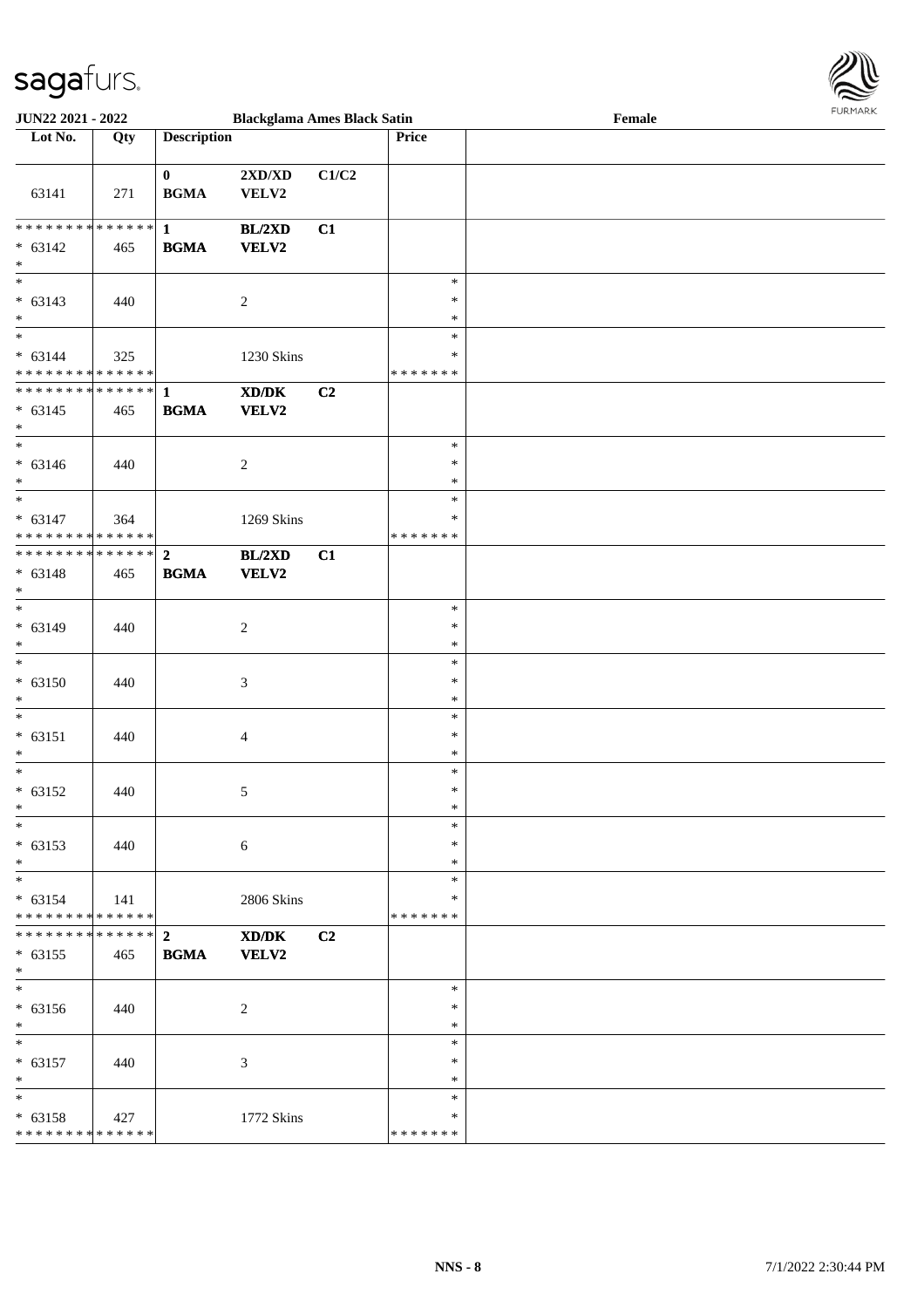

| JUN22 2021 - 2022                          |     |                    | <b>Blackglama Springbrook</b> |                |               | Female | <b>FURPIARA</b> |
|--------------------------------------------|-----|--------------------|-------------------------------|----------------|---------------|--------|-----------------|
| $\overline{\phantom{1}}$ Lot No.           | Qty | <b>Description</b> |                               |                | Price         |        |                 |
|                                            |     |                    |                               |                |               |        |                 |
| ___<br>******** <mark>******</mark>        |     | $\mathbf{0}$       | 2XD/XD                        | C1/C2          |               |        |                 |
| $* 63181$                                  | 425 | <b>BGMA</b>        | <b>VELV2</b>                  |                |               |        |                 |
| $*$                                        |     |                    |                               |                |               |        |                 |
|                                            |     |                    |                               |                |               |        |                 |
|                                            |     |                    | <b>Black</b>                  | C1             |               |        |                 |
| $* 63183$                                  | 465 | <b>BGMA</b>        | <b>VELV2</b>                  |                |               |        |                 |
| $*$                                        |     |                    |                               |                |               |        |                 |
| $\overline{\phantom{0}}$                   |     |                    |                               |                | $\ast$        |        |                 |
| $* 63184$                                  | 440 |                    | $\overline{2}$                |                | $\ast$        |        |                 |
| $*$                                        |     |                    |                               |                | $\ast$        |        |                 |
| $\overline{\phantom{0}}$                   |     |                    |                               |                | $\ast$        |        |                 |
| $* 63185$                                  |     |                    |                               |                | $\ast$        |        |                 |
| $*$                                        | 440 |                    | $\mathfrak{Z}$                |                | $\ast$        |        |                 |
| $\overline{\phantom{0}}$                   |     |                    |                               |                |               |        |                 |
|                                            |     |                    |                               |                | $\ast$        |        |                 |
| $* 63186$                                  | 440 |                    | $\overline{4}$                |                | $\ast$        |        |                 |
| $*$                                        |     |                    |                               |                | $\ast$        |        |                 |
| $\ast$                                     |     |                    |                               |                | $\ast$        |        |                 |
| $* 63187$                                  | 440 |                    | 5                             |                | $\ast$        |        |                 |
| $*$                                        |     |                    |                               |                | $\ast$        |        |                 |
| $\overline{\ast}$                          |     |                    |                               |                | $\ast$        |        |                 |
| $* 63188$                                  | 440 |                    | 6                             |                | ∗             |        |                 |
| $*$                                        |     |                    |                               |                | $\ast$        |        |                 |
| $\overline{\ast}$                          |     |                    |                               |                | $\ast$        |        |                 |
| $* 63189$                                  | 440 |                    | $\boldsymbol{7}$              |                | $\ast$        |        |                 |
| $*$                                        |     |                    |                               |                | $\ast$        |        |                 |
| $*$                                        |     |                    |                               |                | $\ast$        |        |                 |
| $* 63190$                                  | 94  |                    | 3199 Skins                    |                | ∗             |        |                 |
| ******** <mark>******</mark>               |     |                    |                               |                | *******       |        |                 |
|                                            |     |                    | $2\mathbf{X}\mathbf{D}$       | C1             |               |        |                 |
| $* 63191$                                  | 465 | <b>BGMA</b>        | <b>VELV2</b>                  |                |               |        |                 |
| $*$                                        |     |                    |                               |                |               |        |                 |
| $*$                                        |     |                    |                               |                | $\ast$        |        |                 |
|                                            |     |                    |                               |                | $\ast$        |        |                 |
| $* 63192$                                  | 440 |                    | $\overline{c}$                |                |               |        |                 |
| $*$<br>$\overline{\ast}$                   |     |                    |                               |                | $\ast$        |        |                 |
|                                            |     |                    |                               |                | $\ast$        |        |                 |
| $* 63193$                                  | 440 |                    | $\mathfrak{Z}$                |                | $\ast$        |        |                 |
| $\ast$                                     |     |                    |                               |                | $\ast$        |        |                 |
| $\ast$                                     |     |                    |                               |                | $\ast$        |        |                 |
| * 63194                                    | 440 |                    | $\overline{4}$                |                | $\ast$        |        |                 |
| $*$                                        |     |                    |                               |                | ∗             |        |                 |
| $*$                                        |     |                    |                               |                | $\ast$        |        |                 |
| * 63195                                    | 297 |                    | 2082 Skins                    |                | ∗             |        |                 |
| * * * * * * * * * * * * * *                |     |                    |                               |                | * * * * * * * |        |                 |
| * * * * * * * * * * * * * * *              |     | $\mathbf{1}$       | XD/DK                         | C <sub>2</sub> |               |        |                 |
| * 63196                                    | 465 | <b>BGMA</b>        | <b>VELV2</b>                  |                |               |        |                 |
| $*$                                        |     |                    |                               |                |               |        |                 |
| $*$                                        |     |                    |                               |                | $\ast$        |        |                 |
| * 63197                                    | 440 |                    | $\overline{c}$                |                | $\ast$        |        |                 |
| $*$                                        |     |                    |                               |                | $\ast$        |        |                 |
| $*$                                        |     |                    |                               |                | $\ast$        |        |                 |
| * 63198                                    | 440 |                    | 3                             |                | $\ast$        |        |                 |
| $*$                                        |     |                    |                               |                | $\ast$        |        |                 |
| $\ast$                                     |     |                    |                               |                | $\ast$        |        |                 |
| $* 63199$                                  | 418 |                    | 1763 Skins                    |                | $\ast$        |        |                 |
| * * * * * * * * * * * * * * *              |     |                    |                               |                | * * * * * * * |        |                 |
| * * * * * * * * <mark>* * * * * * *</mark> |     | $\overline{2}$     | <b>Black</b>                  | C1             |               |        |                 |
|                                            |     |                    |                               |                |               |        |                 |
| $* 63200$<br>$\ast$                        | 465 | <b>BGMA</b>        | <b>VELV2</b>                  |                |               |        |                 |
|                                            |     |                    |                               |                |               |        |                 |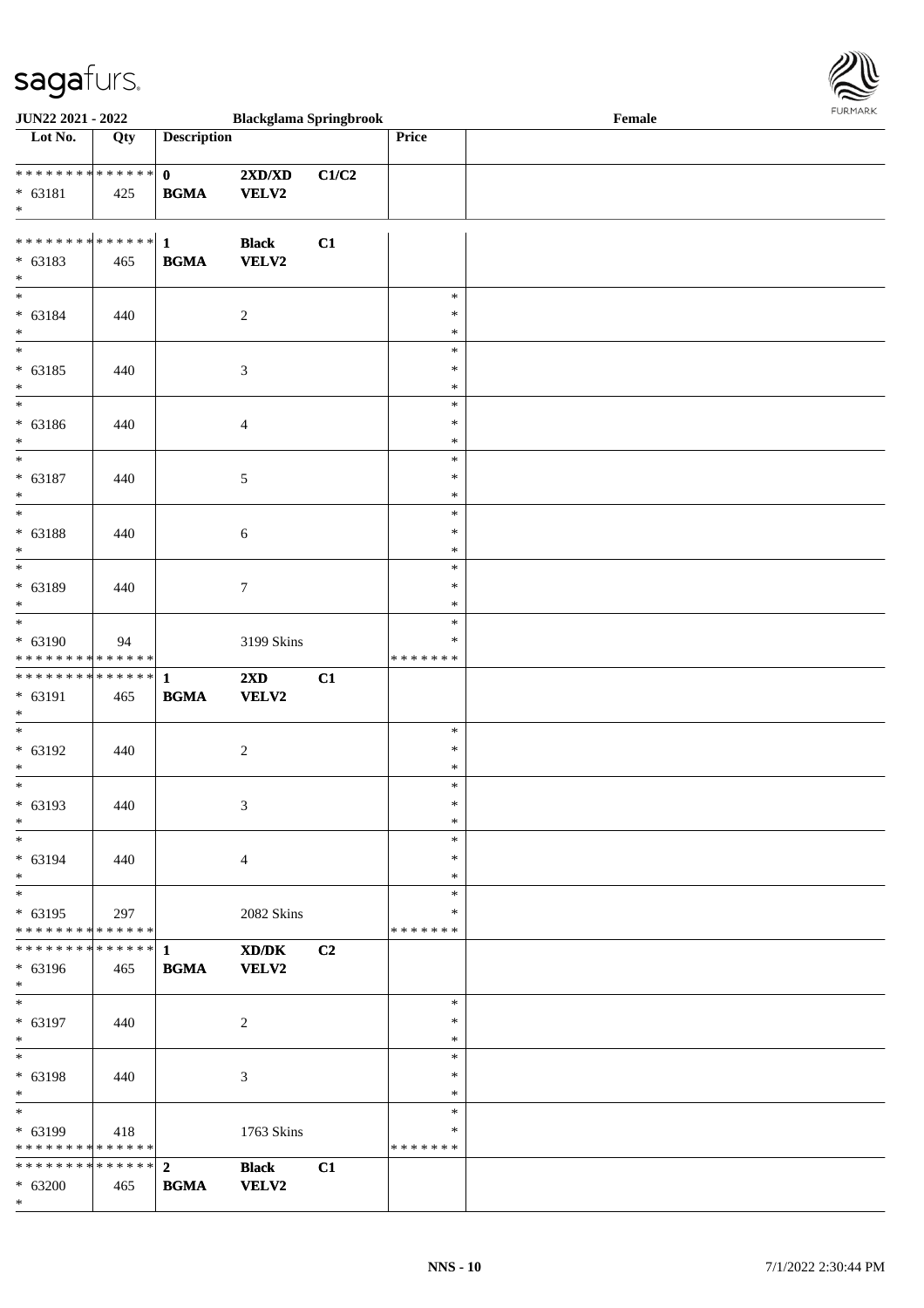

| <b>JUN22 2021 - 2022</b>                   |     |                    | <b>Blackglama Springbrook</b> |                |               | Female |  |
|--------------------------------------------|-----|--------------------|-------------------------------|----------------|---------------|--------|--|
| Lot No.                                    | Qty | <b>Description</b> |                               |                | Price         |        |  |
|                                            |     |                    |                               |                |               |        |  |
| $*$                                        |     | $\overline{2}$     | <b>Black</b>                  | C1             | $\ast$        |        |  |
| $* 63201$                                  | 440 | <b>BGMA</b>        | VELV2                         |                | $\ast$        |        |  |
| $\ast$                                     |     |                    |                               |                | $\ast$        |        |  |
|                                            |     |                    |                               |                | $\ast$        |        |  |
|                                            |     |                    |                               |                |               |        |  |
| $* 63202$                                  | 440 |                    | 3                             |                | $\ast$        |        |  |
| $\ast$                                     |     |                    |                               |                | $\ast$        |        |  |
|                                            |     |                    |                               |                | $\ast$        |        |  |
| $* 63203$                                  | 440 |                    | $\overline{4}$                |                | $\ast$        |        |  |
| $*$                                        |     |                    |                               |                | $\ast$        |        |  |
| $\overline{\ast}$                          |     |                    |                               |                | $\ast$        |        |  |
| $* 63204$                                  | 440 |                    | $\sqrt{5}$                    |                | $\ast$        |        |  |
|                                            |     |                    |                               |                | $\ast$        |        |  |
| $*$                                        |     |                    |                               |                |               |        |  |
|                                            |     |                    |                               |                | $\ast$        |        |  |
| $* 63205$                                  | 440 |                    | $\sqrt{6}$                    |                | $\ast$        |        |  |
| $*$                                        |     |                    |                               |                | $\ast$        |        |  |
|                                            |     |                    |                               |                | $\ast$        |        |  |
| $* 63206$                                  | 440 |                    | $\tau$                        |                | $\ast$        |        |  |
| $\ast$                                     |     |                    |                               |                | $\ast$        |        |  |
|                                            |     |                    |                               |                | $\ast$        |        |  |
| $* 63207$                                  |     |                    |                               |                | $\ast$        |        |  |
|                                            | 321 |                    | 3426 Skins                    |                |               |        |  |
| * * * * * * * * <mark>* * * * * * *</mark> |     |                    |                               |                | * * * * * * * |        |  |
|                                            |     |                    | <b>Black</b>                  | C1             |               |        |  |
| $* 63208$                                  | 440 | <b>BGMA</b>        | <b>VELV2</b>                  |                |               |        |  |
| $*$                                        |     |                    |                               |                |               |        |  |
|                                            |     |                    |                               |                | $\ast$        |        |  |
| $* 63209$                                  | 440 |                    | $\sqrt{2}$                    |                | $\ast$        |        |  |
| $\ast$                                     |     |                    |                               |                | $\ast$        |        |  |
| $\overline{\ast}$                          |     |                    |                               |                | $\ast$        |        |  |
|                                            |     |                    |                               |                |               |        |  |
| $* 63210$                                  | 371 |                    | $\mathfrak{Z}$                |                | $\ast$        |        |  |
| $*$                                        |     |                    |                               |                | $\ast$        |        |  |
| $\ddot{x}$                                 |     |                    |                               |                | $\ast$        |        |  |
| $* 63211$                                  | 209 |                    | 1460 Skins                    |                | $\ast$        |        |  |
| * * * * * * * * <mark>* * * * * * *</mark> |     |                    |                               |                | *******       |        |  |
| ************** 2                           |     |                    | $2\mathbf{X}\mathbf{D}$       | C1             |               |        |  |
| $* 63212$                                  | 465 | <b>BGMA</b>        | VELV2                         |                |               |        |  |
| $*$                                        |     |                    |                               |                |               |        |  |
| $*$                                        |     |                    |                               |                | $\ast$        |        |  |
|                                            |     |                    |                               |                |               |        |  |
| $* 63213$                                  | 440 |                    | 2                             |                | $\ast$        |        |  |
| $*$                                        |     |                    |                               |                | $\ast$        |        |  |
| $\ast$                                     |     |                    |                               |                | $\ast$        |        |  |
| $* 63214$                                  | 440 |                    | 3                             |                | $\ast$        |        |  |
| $\ddot{x}$                                 |     |                    |                               |                | $\ast$        |        |  |
| $\ddot{x}$                                 |     |                    |                               |                | $\ast$        |        |  |
| $* 63215$                                  | 440 |                    | $\overline{4}$                |                | $\ast$        |        |  |
| $\ddot{x}$                                 |     |                    |                               |                | $\ast$        |        |  |
| $*$                                        |     |                    |                               |                | $\ast$        |        |  |
|                                            |     |                    |                               |                |               |        |  |
| $* 63216$                                  | 440 |                    | 5                             |                | $\ast$        |        |  |
| $*$                                        |     |                    |                               |                | $\ast$        |        |  |
| $\overline{\mathbf{r}}$                    |     |                    |                               |                | $\ast$        |        |  |
| $* 63217$                                  | 50  |                    | 2275 Skins                    |                | $\ast$        |        |  |
| * * * * * * * * * * * * * * <mark>*</mark> |     |                    |                               |                | *******       |        |  |
|                                            |     |                    | XD/DK                         | C <sub>2</sub> |               |        |  |
| $* 63218$                                  | 465 | <b>BGMA</b>        | <b>VELV2</b>                  |                |               |        |  |
| $*$                                        |     |                    |                               |                |               |        |  |
|                                            |     |                    |                               |                | $\ast$        |        |  |
|                                            |     |                    |                               |                |               |        |  |
| $* 63219$                                  | 440 |                    | 2                             |                | $\ast$        |        |  |
| $*$                                        |     |                    |                               |                | $\ast$        |        |  |
|                                            |     |                    |                               |                | $\ast$        |        |  |
| $* 63220$                                  | 440 |                    | $\mathfrak{Z}$                |                | $\ast$        |        |  |
| $\ast$                                     |     |                    |                               |                | $\ast$        |        |  |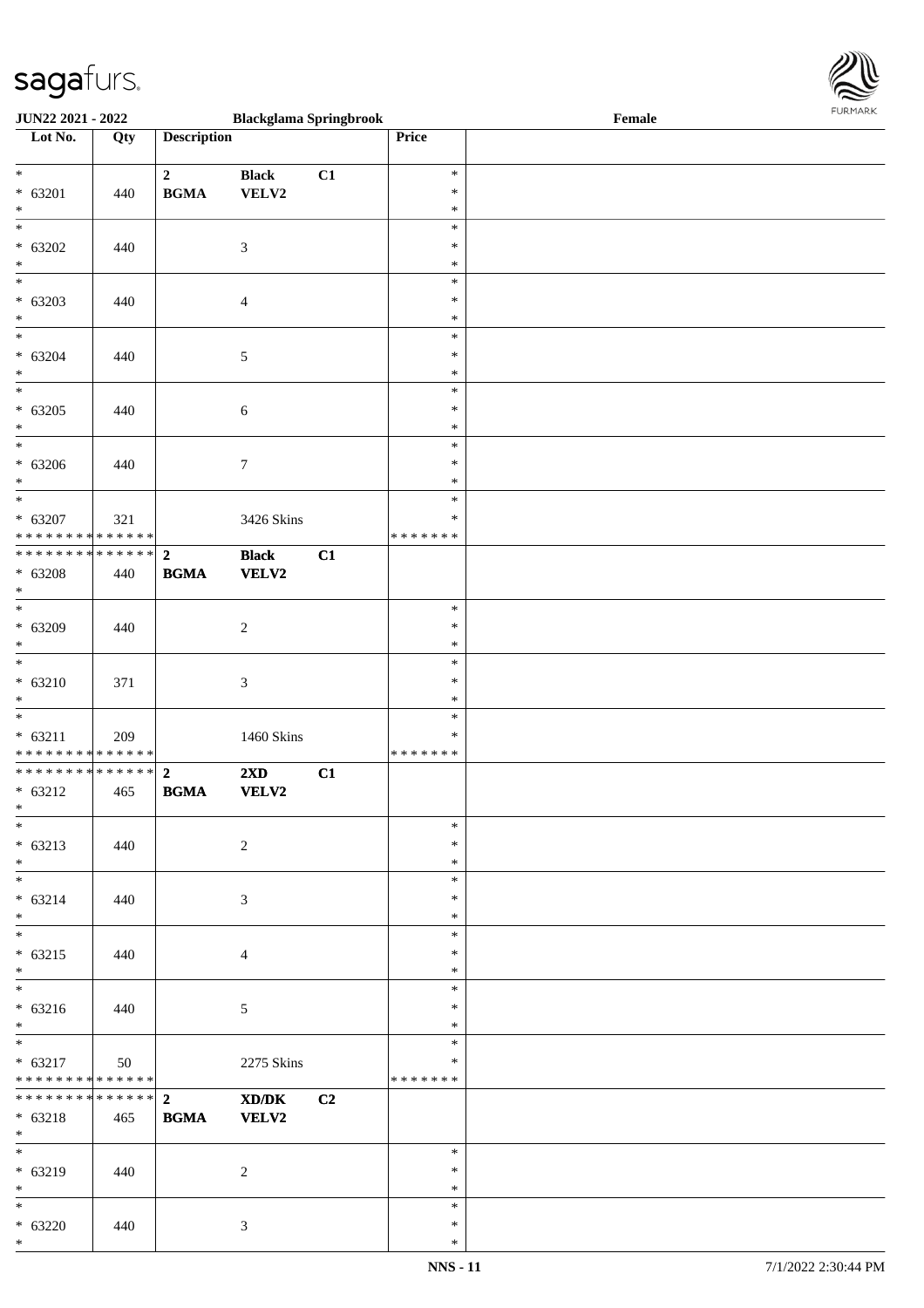

| <b>JUN22 2021 - 2022</b>      |     |                    | <b>Blackglama Springbrook</b> |                |         | Female | FURMARK |
|-------------------------------|-----|--------------------|-------------------------------|----------------|---------|--------|---------|
| Lot No.                       | Qty | <b>Description</b> |                               |                | Price   |        |         |
| $\ast$                        |     |                    | XD/DK                         | C <sub>2</sub> | $\ast$  |        |         |
| $* 63221$                     | 440 | <b>BGMA</b>        | <b>VELV2</b>                  |                | $*$     |        |         |
| $\ast$                        |     |                    |                               |                | $\ast$  |        |         |
| $\ast$                        |     |                    |                               |                | $*$     |        |         |
| $* 63222$                     | 212 |                    | 1997 Skins                    |                | $\ast$  |        |         |
| * * * * * * * * * * * * * * * |     |                    |                               |                | ******* |        |         |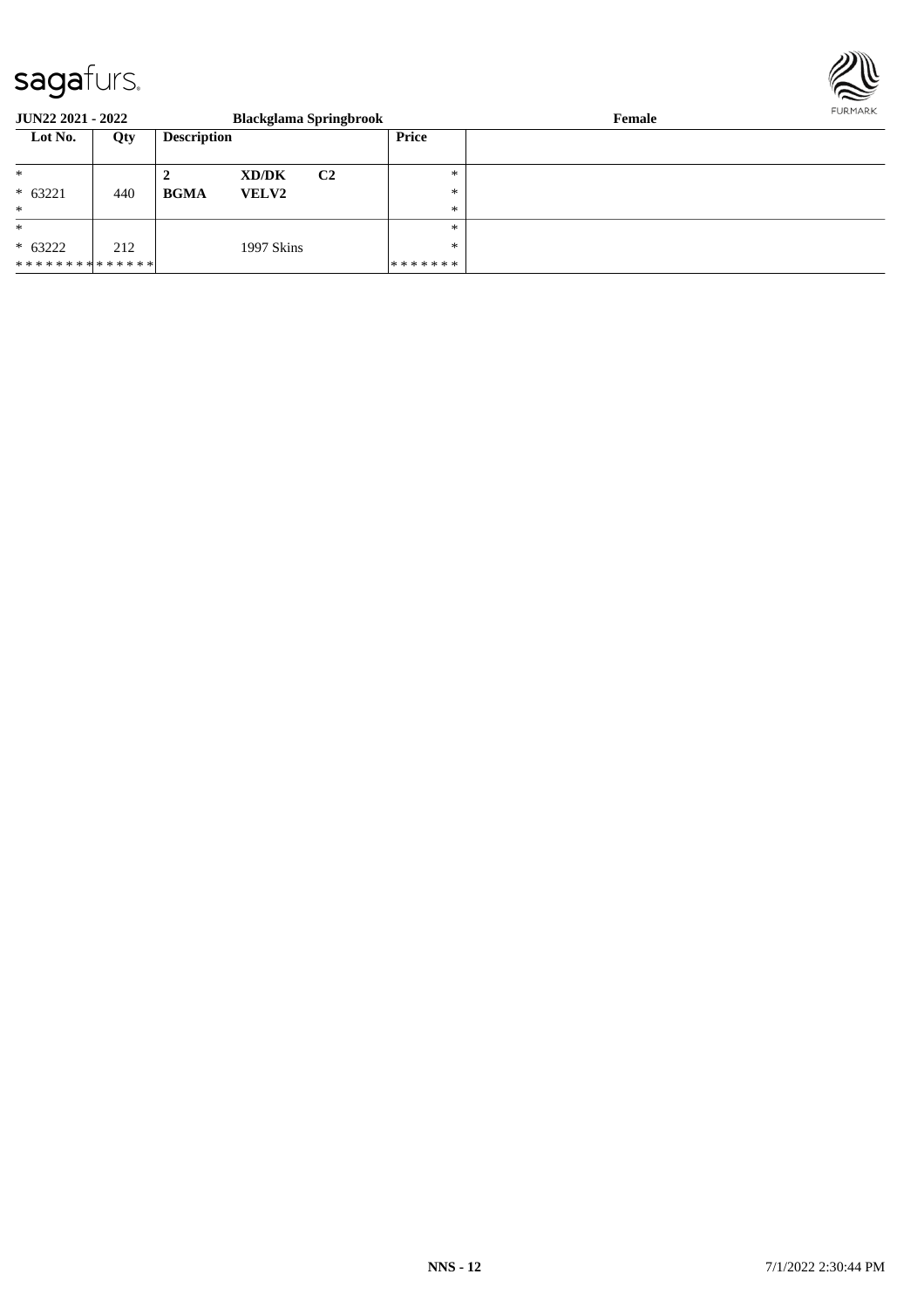

| JUN22 2021 - 2022                                                     |     |                               | <b>Blackglama Zimbal Mink</b> |    |                                   | Female | FURMARK |
|-----------------------------------------------------------------------|-----|-------------------------------|-------------------------------|----|-----------------------------------|--------|---------|
| $\overline{\text{Lot No.}}$                                           | Qty | <b>Description</b>            |                               |    | Price                             |        |         |
| * * * * * * * * * * * * * * *<br>$* 63242$<br>$*$                     | 440 | $\overline{2}$<br><b>BGMA</b> | <b>Black</b><br>VELV2         | C1 |                                   |        |         |
| $* 63243$<br>$*$                                                      | 440 |                               | $\overline{c}$                |    | $\ast$<br>$\ast$<br>$\ast$        |        |         |
| $\overline{\phantom{0}}$<br>$* 63244$<br>******** <mark>******</mark> | 468 |                               | 1348 Skins                    |    | $\ast$<br>$\ast$<br>* * * * * * * |        |         |
| ************** 2<br>$* 63245$<br>$*$                                  | 440 | <b>BGMA</b>                   | 2XD<br>VELV2                  | C1 |                                   |        |         |
| $* 63246$<br>$*$                                                      | 440 |                               | 2                             |    | $\ast$<br>$\ast$<br>$\ast$        |        |         |
| $*$<br>$* 63247$<br>$*$                                               | 440 |                               | 3                             |    | $\ast$<br>$\ast$<br>$\ast$        |        |         |
| $*$<br>$* 63248$<br>$*$                                               | 440 |                               | $\overline{4}$                |    | $\ast$<br>$\ast$<br>$\ast$        |        |         |
| $* 63249$<br>$*$                                                      | 440 |                               | 5                             |    | $\ast$<br>$\ast$<br>$\ast$        |        |         |
| $*$<br>$* 63250$<br>* * * * * * * * * * * * * * *                     | 348 |                               | 2548 Skins                    |    | $\ast$<br>∗<br>* * * * * * *      |        |         |
| ************** 2<br>$* 63251$<br>$*$                                  | 460 | <b>BGMA</b>                   | <b>XD</b><br>VELV2            | C2 |                                   |        |         |
| $*$<br>$* 63252$<br>$*$                                               | 440 |                               | $\overline{c}$                |    | $\ast$<br>$\ast$<br>$\ast$        |        |         |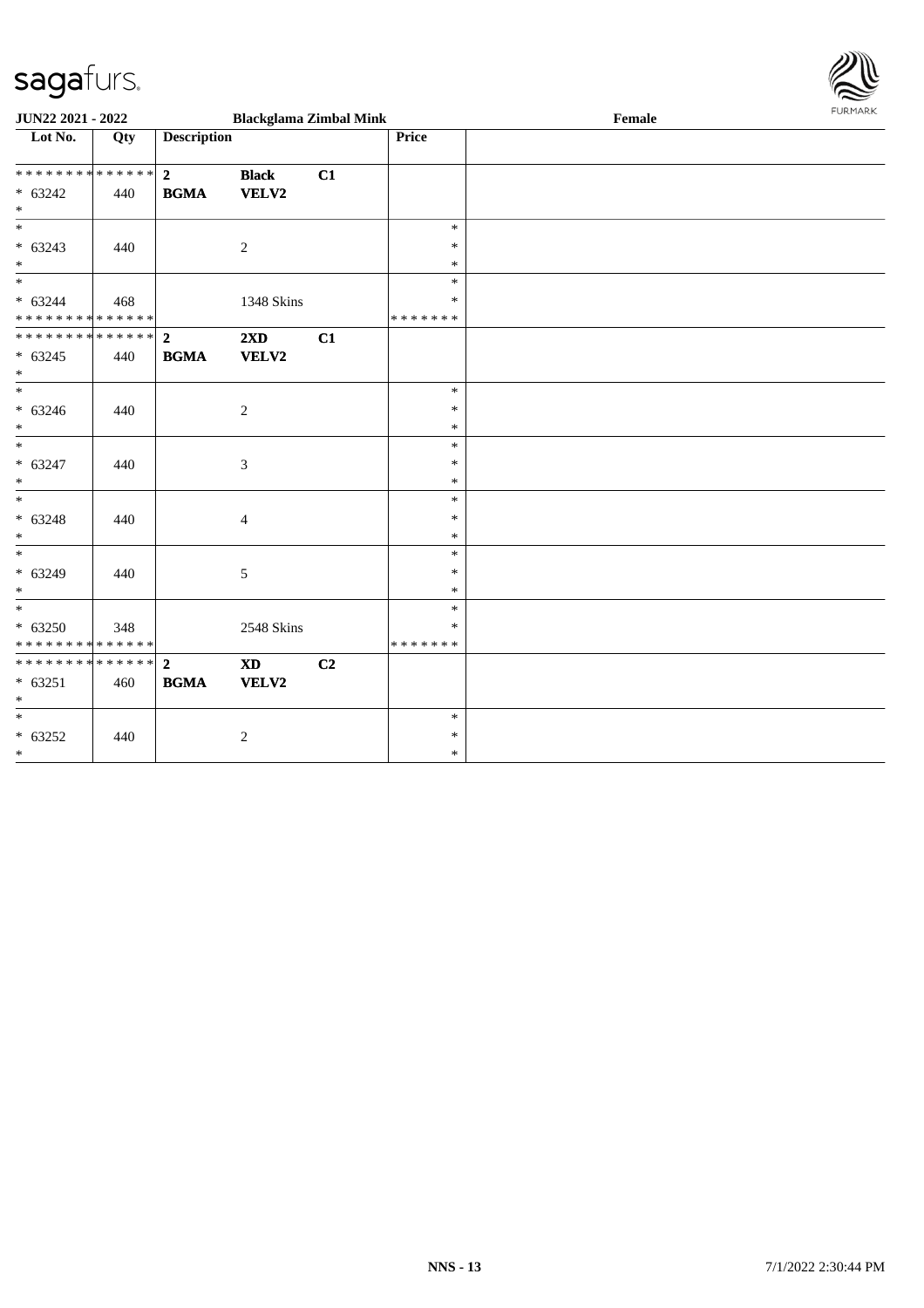

| <b>JUN22 2021 - 2022</b> |     |                    |                | <b>Blackglama David Dittrich</b> |        | Female | FURMARK |
|--------------------------|-----|--------------------|----------------|----------------------------------|--------|--------|---------|
| Lot No.                  | Qty | <b>Description</b> |                |                                  | Price  |        |         |
| ************** 0         |     |                    | 2XD/XD         | C1/C2                            |        |        |         |
| $* 63261$                | 425 | <b>BGMA</b>        | <b>VELV2</b>   |                                  |        |        |         |
| $\ast$                   |     |                    |                |                                  |        |        |         |
| $\ast$                   |     |                    |                |                                  | $\ast$ |        |         |
| $* 63262$                | 400 |                    | $\overline{c}$ |                                  | *      |        |         |
| $*$                      |     |                    |                |                                  | $\ast$ |        |         |
|                          |     | 1                  | <b>Black</b>   | C1                               |        |        |         |
| 63264                    | 30  | <b>BGMA</b>        | <b>VELV2</b>   | <b>TOP</b>                       |        |        |         |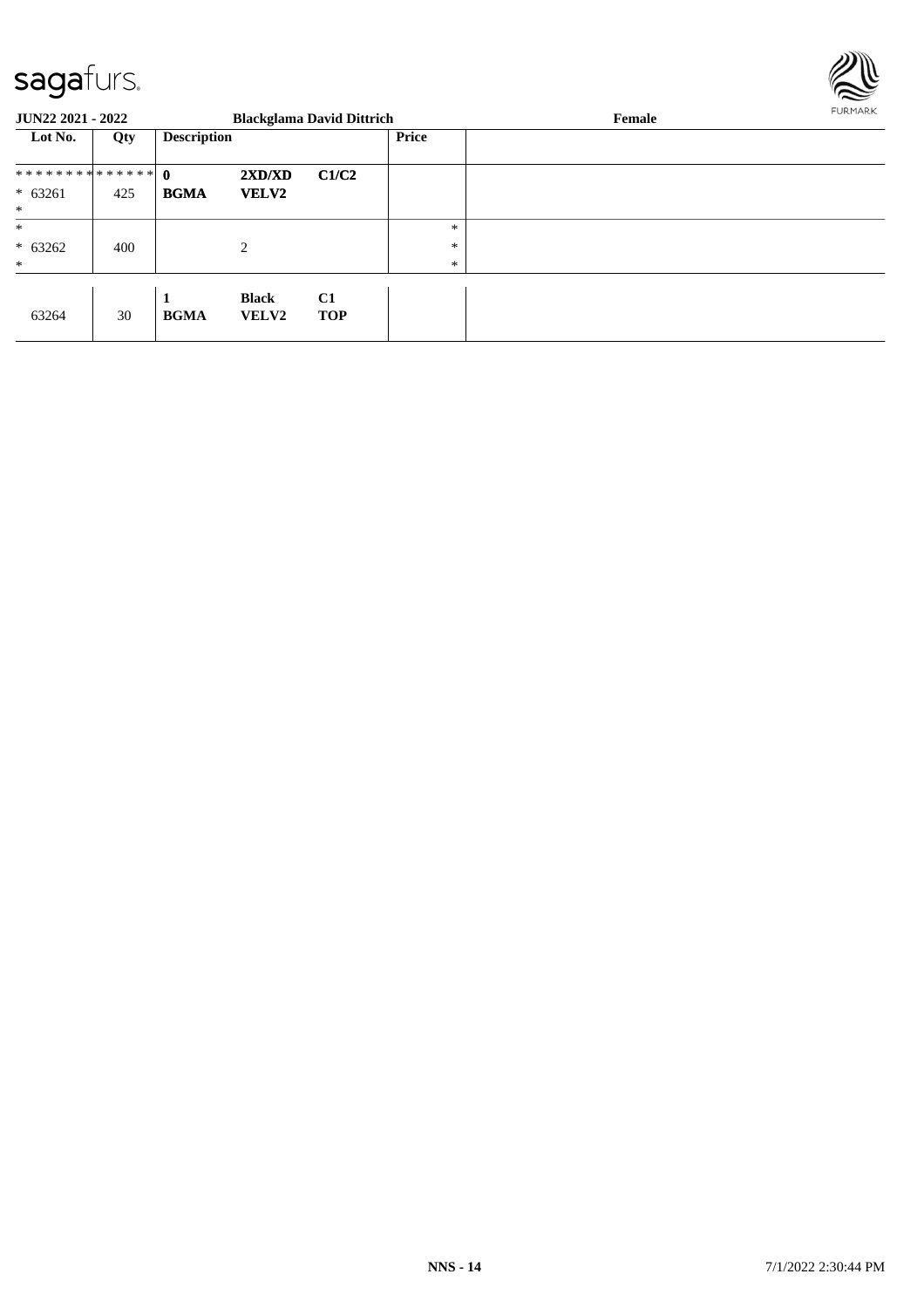

| <b>JUN22 2021 - 2022</b>                   |     |                    | <b>Blackglama David Dittrich</b> |    |                  | Female | <b>FURPIARR</b> |
|--------------------------------------------|-----|--------------------|----------------------------------|----|------------------|--------|-----------------|
| Lot No.                                    | Qty | <b>Description</b> |                                  |    | Price            |        |                 |
|                                            |     |                    |                                  |    |                  |        |                 |
| ************** <mark>2</mark>              |     |                    | <b>Black</b>                     | C1 |                  |        |                 |
| $* 63288$                                  | 465 | <b>BGMA</b>        | VELV2                            |    |                  |        |                 |
| $*$                                        |     |                    |                                  |    |                  |        |                 |
| $\overline{\ast}$                          |     |                    |                                  |    | $\ast$           |        |                 |
| $* 63289$                                  | 465 |                    | $\sqrt{2}$                       |    | $\ast$           |        |                 |
| $\ast$<br>$\overline{\mathbf{r}}$          |     |                    |                                  |    | $\ast$           |        |                 |
|                                            |     |                    |                                  |    | $\ast$           |        |                 |
| $* 63290$<br>$\ast$                        | 440 |                    | $\mathfrak{Z}$                   |    | $\ast$<br>$\ast$ |        |                 |
| $\overline{\ast}$                          |     |                    |                                  |    | $\ast$           |        |                 |
| $* 63291$                                  | 440 |                    | $\overline{4}$                   |    | $\ast$           |        |                 |
| $*$                                        |     |                    |                                  |    | $\ast$           |        |                 |
| $\overline{\phantom{0}}$                   |     |                    |                                  |    | $\ast$           |        |                 |
| $* 63292$                                  | 440 |                    | $\mathfrak{S}$                   |    | $\ast$           |        |                 |
| $\ast$                                     |     |                    |                                  |    | $\ast$           |        |                 |
| $\overline{\phantom{0}}$                   |     |                    |                                  |    | $\ast$           |        |                 |
| $* 63293$                                  | 440 |                    | $6\,$                            |    | $\ast$           |        |                 |
| $\ast$                                     |     |                    |                                  |    | $\ast$           |        |                 |
| $\overline{\ast}$                          |     |                    |                                  |    | $\ast$           |        |                 |
| $* 63294$                                  | 437 |                    | $\boldsymbol{7}$                 |    | $\ast$           |        |                 |
| $*$                                        |     |                    |                                  |    | $\ast$           |        |                 |
|                                            |     |                    |                                  |    | $\ast$           |        |                 |
| $* 63295$                                  | 309 |                    | 3436 Skins                       |    | $\ast$           |        |                 |
| * * * * * * * * <mark>* * * * * * *</mark> |     |                    |                                  |    | * * * * * * *    |        |                 |
|                                            |     |                    | <b>Black</b>                     | C1 |                  |        |                 |
| $* 63296$                                  | 465 | <b>BGMA</b>        | <b>VELV2</b>                     |    |                  |        |                 |
| $*$                                        |     |                    |                                  |    | $\ast$           |        |                 |
| $* 63297$                                  |     |                    |                                  |    | $\ast$           |        |                 |
| $\ast$                                     | 440 |                    | 2                                |    | $\ast$           |        |                 |
| $*$                                        |     |                    |                                  |    | $\ast$           |        |                 |
| $* 63298$                                  | 440 |                    | $\mathfrak{Z}$                   |    | $\ast$           |        |                 |
| $\ast$                                     |     |                    |                                  |    | $\ast$           |        |                 |
|                                            |     |                    |                                  |    | $\ast$           |        |                 |
| $* 63299$                                  | 440 |                    | $\overline{4}$                   |    | $\ast$           |        |                 |
| $\ast$                                     |     |                    |                                  |    | $\ast$           |        |                 |
| $\overline{\ast}$                          |     |                    |                                  |    | $\ast$           |        |                 |
| $* 63300$                                  | 440 |                    | $\sqrt{5}$                       |    | $\ast$           |        |                 |
| $*$                                        |     |                    |                                  |    | $\ast$           |        |                 |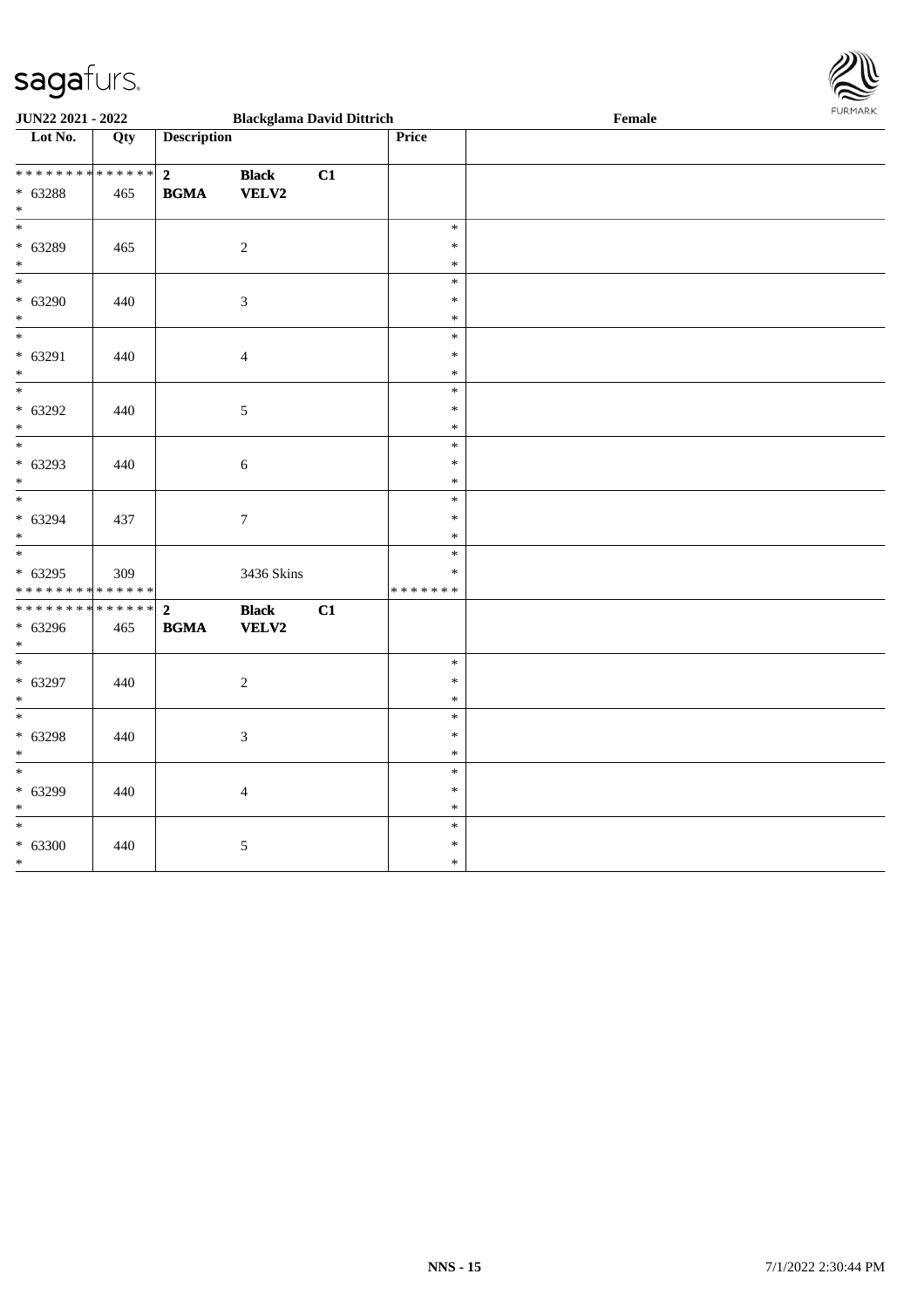\* \* \* \* \* \* \* \* \* \* \* \* \* \* \*



| JUN22 2021 - 2022                                 |     |                             | <b>Blackglama David Dittrich</b> |       |                                   | Female | <b>FURMARK</b> |
|---------------------------------------------------|-----|-----------------------------|----------------------------------|-------|-----------------------------------|--------|----------------|
| $\overline{\phantom{1}}$ Lot No.                  | Qty | <b>Description</b>          |                                  |       | Price                             |        |                |
| $*$<br>$* 63301$<br>$*$                           | 440 | $\mathbf{2}$<br><b>BGMA</b> | <b>Black</b><br>VELV2            | C1    | $\ast$<br>$\ast$<br>$\ast$        |        |                |
| $\overline{\phantom{0}}$<br>$* 63302$<br>$*$      | 440 |                             | $\tau$                           |       | $\ast$<br>$\ast$<br>$\ast$        |        |                |
| $\overline{\phantom{0}}$<br>$* 63303$<br>$*$      | 440 |                             | $\,8\,$                          |       | $\ast$<br>∗<br>$\ast$             |        |                |
| $*$<br>$* 63304$<br>* * * * * * * * * * * * * *   | 446 |                             | 3991 Skins                       |       | $\ast$<br>$\ast$<br>* * * * * * * |        |                |
| $* 63305$<br>$*$                                  | 465 | <b>BGMA</b>                 | BL/2XD<br>VELV2                  | C1    |                                   |        |                |
| $*$<br>$* 63306$<br>* * * * * * * * * * * * * *   | 440 |                             | 905 Skins                        |       | $\ast$<br>∗<br>* * * * * * *      |        |                |
| ************** 2<br>* 63307<br>$*$                | 465 | <b>BGMA</b>                 | 2XD<br>VELV2                     | C1    |                                   |        |                |
| $*$<br>$* 63308$<br>$*$                           | 440 |                             | $\overline{c}$                   |       | $\ast$<br>$\ast$<br>$\ast$        |        |                |
| $\overline{\ast}$<br>$* 63309$<br>$*$             | 440 |                             | 3                                |       | $\ast$<br>$\ast$<br>$\ast$        |        |                |
| $* 63310$<br>$\ast$                               | 440 |                             | $\overline{4}$                   |       | $\ast$<br>$\ast$<br>$\ast$        |        |                |
| $\ast$<br>$* 63311$<br>$\ast$                     | 440 |                             | $\sqrt{5}$                       |       | $\ast$<br>$\ast$<br>$\ast$        |        |                |
| $*$<br>$* 63312$<br>$*$                           | 440 |                             | 6                                |       | $\ast$<br>$\ast$<br>$\ast$        |        |                |
| $\ast$<br>$* 63313$<br>$*$                        | 440 |                             | $\overline{7}$                   |       | $\ast$<br>$\ast$<br>$\ast$        |        |                |
| $*$<br>$* 63314$<br>$*$                           | 440 |                             | 8                                |       | $\ast$<br>$\ast$<br>$\ast$        |        |                |
| $* 63316$<br>$*$                                  | 465 | <b>BGMA</b>                 | $2\mathbf{X}\mathbf{D}$<br>VELV2 | C1    |                                   |        |                |
| $*$<br>$* 63317$<br>* * * * * * * * * * * * * * * | 440 |                             | 905 Skins                        |       | $\ast$<br>$\ast$<br>* * * * * * * |        |                |
| ************** 2<br>* 63318<br>$*$                | 465 | <b>BGMA</b>                 | 2XD/XD<br>VELV2                  | C1/C2 |                                   |        |                |
| $*$<br>* 63319<br>$*$                             | 440 |                             | 2                                |       | $\ast$<br>∗<br>$\ast$             |        |                |
| $*$<br>$* 63320$                                  | 482 |                             | 1387 Skins                       |       | $\ast$<br>$\ast$                  |        |                |

\* \* \* \* \* \* \*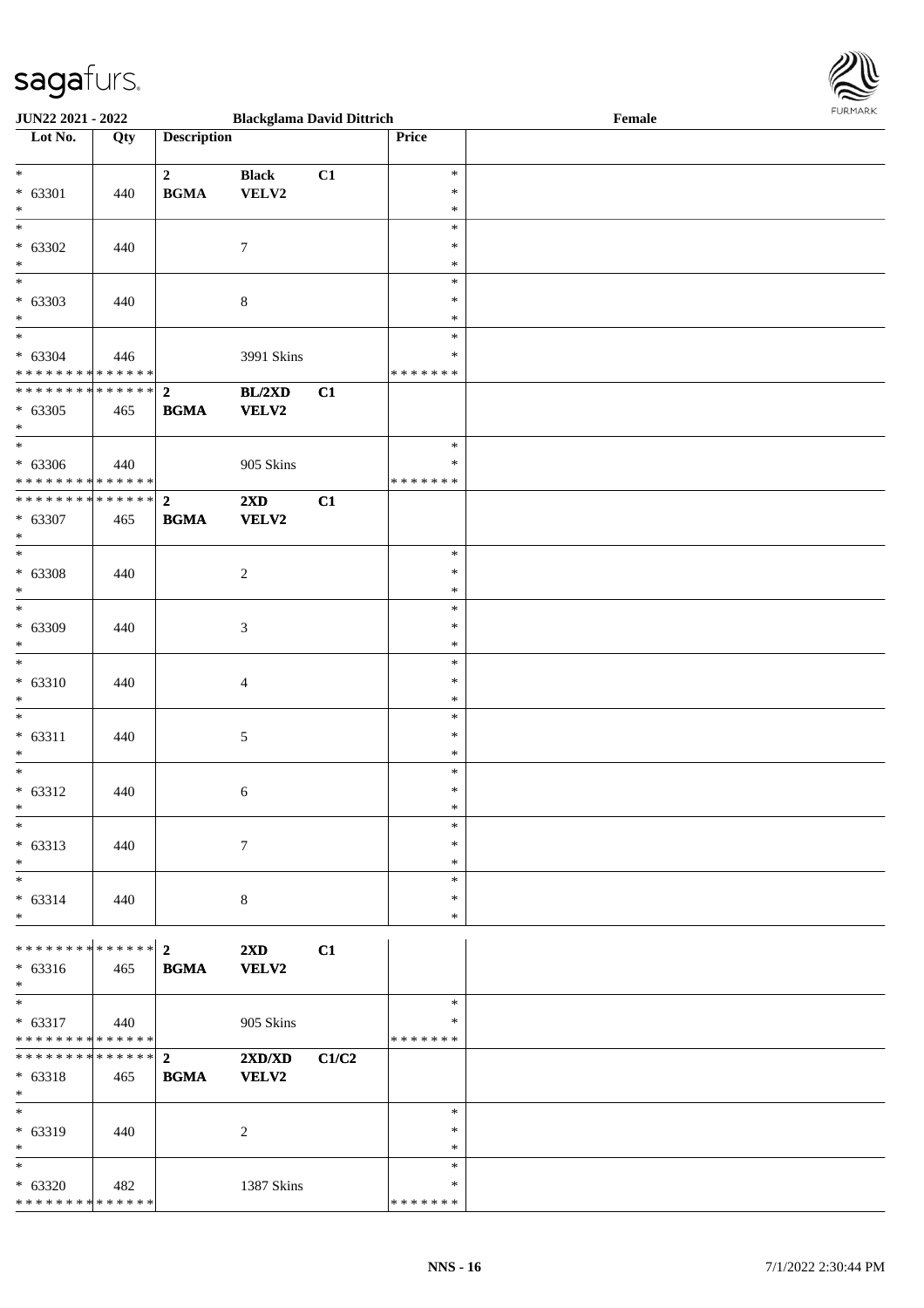

| JUN22 2021 - 2022                        |     |                    |                                             | <b>Blackglama David Dittrich</b> |                   | Female | FURMARK |
|------------------------------------------|-----|--------------------|---------------------------------------------|----------------------------------|-------------------|--------|---------|
| Lot No.                                  | Qty | <b>Description</b> |                                             |                                  | Price             |        |         |
| ******** <mark>******</mark>             |     | $\overline{2}$     | $\mathbf{X}\mathbf{D}/\mathbf{D}\mathbf{K}$ | C2                               |                   |        |         |
| $* 63321$                                | 465 | <b>BGMA</b>        | <b>VELV2</b>                                |                                  |                   |        |         |
| $\ast$                                   |     |                    |                                             |                                  |                   |        |         |
| $\ast$                                   |     |                    |                                             |                                  | $\ast$            |        |         |
| $* 63322$                                | 440 |                    | $\overline{c}$                              |                                  | $\ast$            |        |         |
| $*$                                      |     |                    |                                             |                                  | $\ast$            |        |         |
| $\ast$                                   |     |                    |                                             |                                  | $\ast$<br>$\ast$  |        |         |
| $* 63323$<br>$\ast$                      | 440 |                    | 3                                           |                                  | $\ast$            |        |         |
| $\ast$                                   |     |                    |                                             |                                  | $\ast$            |        |         |
| $* 63324$                                | 440 |                    | $\overline{4}$                              |                                  | $\ast$            |        |         |
| $\ast$                                   |     |                    |                                             |                                  | $\ast$            |        |         |
| $*$                                      |     |                    |                                             |                                  | $\ast$            |        |         |
| $* 63325$                                | 440 |                    | 5                                           |                                  | $\ast$            |        |         |
| $\ast$                                   |     |                    |                                             |                                  | $\ast$            |        |         |
| $\overline{\phantom{0}}$                 |     |                    |                                             |                                  | $\ast$            |        |         |
| $* 63326$                                | 440 |                    | 6                                           |                                  | $\ast$            |        |         |
| $*$                                      |     |                    |                                             |                                  | $\ast$            |        |         |
| $*$                                      |     |                    |                                             |                                  | $\ast$            |        |         |
| $* 63327$                                | 440 |                    | $\tau$                                      |                                  | $\ast$            |        |         |
| $\ast$                                   |     |                    |                                             |                                  | $\ast$            |        |         |
| $\ast$                                   |     |                    |                                             |                                  | $\ast$            |        |         |
| $* 63328$                                | 440 |                    | $\,8\,$                                     |                                  | $\ast$            |        |         |
| $\ast$                                   |     |                    |                                             |                                  | $\ast$            |        |         |
| $*$                                      |     |                    |                                             |                                  | $\ast$            |        |         |
| $* 63329$<br>* * * * * * * * * * * * * * | 453 |                    | 3998 Skins                                  |                                  | $\ast$<br>******* |        |         |
|                                          |     |                    |                                             |                                  |                   |        |         |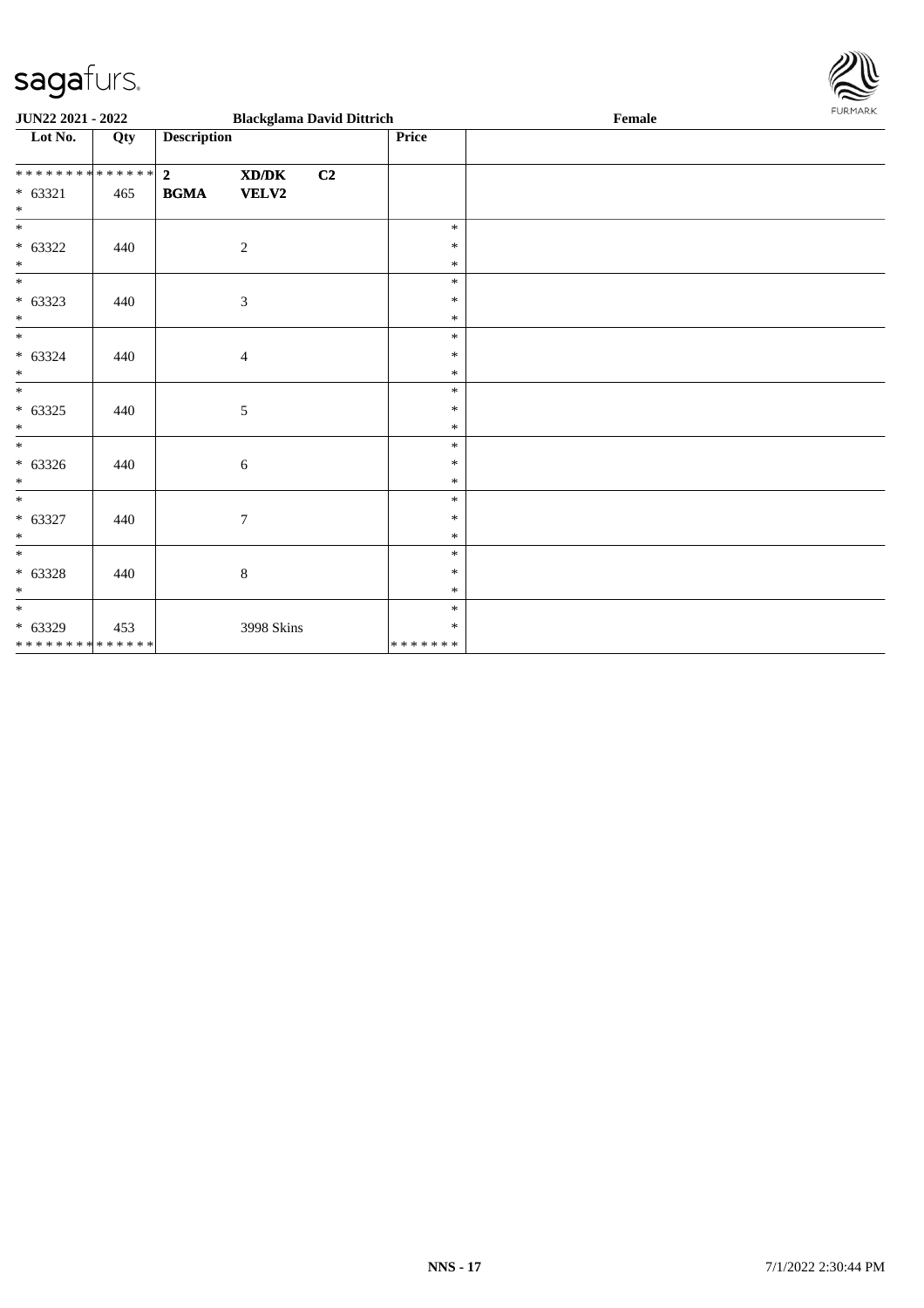

| JUN22 2021 - 2022 |     |                    |              | <b>Blackglama E&amp;M Dittrich</b> |         | FURMARK<br>Female |  |
|-------------------|-----|--------------------|--------------|------------------------------------|---------|-------------------|--|
| Lot No.           | Qty | <b>Description</b> |              |                                    | Price   |                   |  |
|                   |     |                    | XD/DK        | C <sub>2</sub>                     |         |                   |  |
| $* 63344$         | 425 | <b>BGMA</b>        | <b>VELV2</b> |                                    |         |                   |  |
| $\ast$            |     |                    |              |                                    |         |                   |  |
| $\ast$            |     |                    |              |                                    | $\ast$  |                   |  |
| $* 63345$         | 229 |                    | 654 Skins    |                                    | $\ast$  |                   |  |
| **************    |     |                    |              |                                    | ******* |                   |  |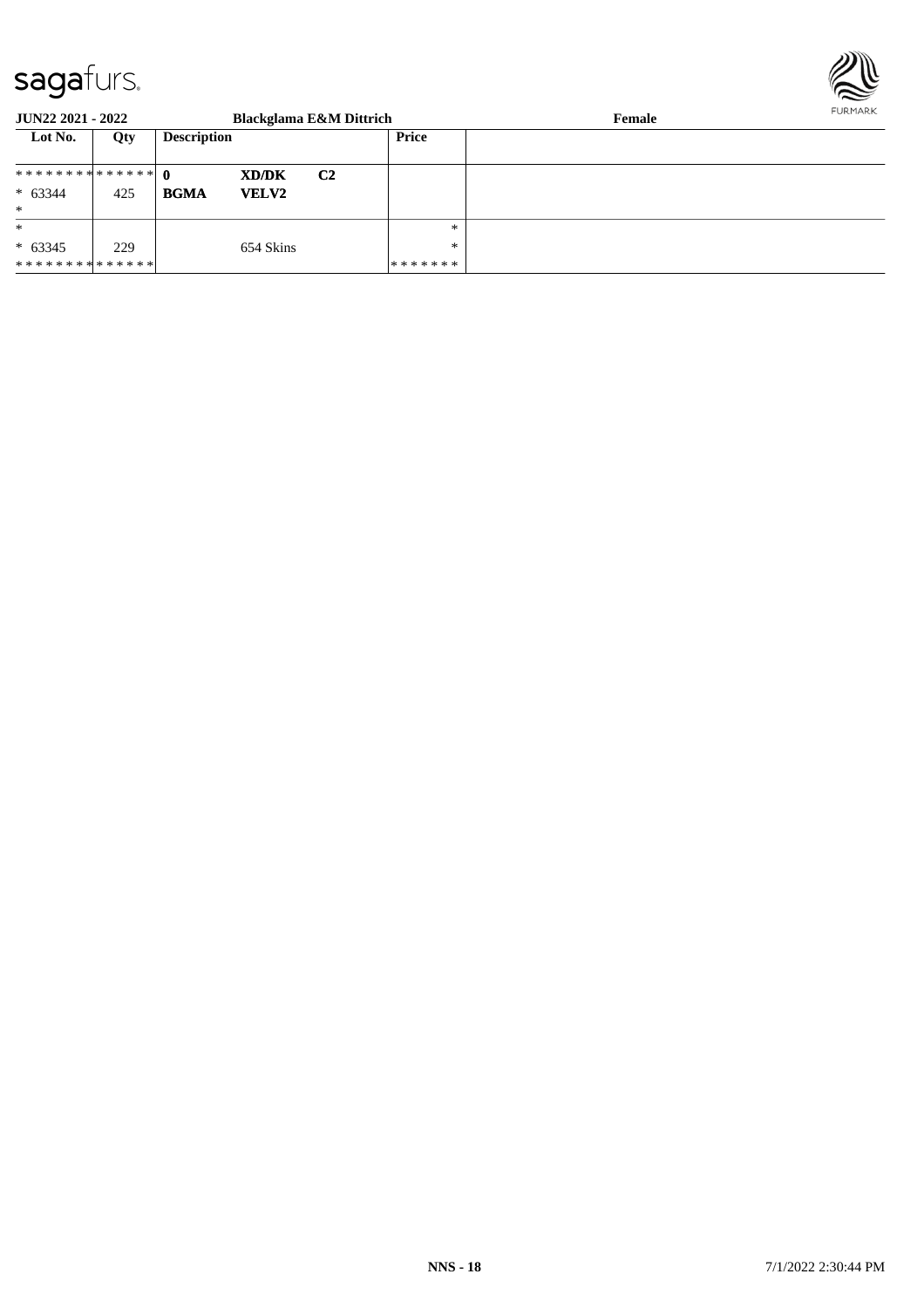

| <b>JUN22 2021 - 2022</b>                                                           |     |                                        | <b>Blackglama E&amp;M Dittrich</b>      |    |                                   | Female | FURMARK |
|------------------------------------------------------------------------------------|-----|----------------------------------------|-----------------------------------------|----|-----------------------------------|--------|---------|
| Lot No.                                                                            | Qty | <b>Description</b>                     |                                         |    | Price                             |        |         |
| $* 63364$<br>$*$                                                                   | 465 | <b>BGMA</b>                            | <b>Black</b><br>VELV2                   | C1 |                                   |        |         |
| $\ddot{x}$<br>$* 63365$<br>$\ast$                                                  | 440 |                                        | 2                                       |    | $\ast$<br>$\ast$<br>$\ast$        |        |         |
| $\ddot{x}$<br>$* 63366$<br>* * * * * * * * <mark>* * * * * * *</mark>              | 440 |                                        | 1345 Skins                              |    | $\ast$<br>$\ast$<br>* * * * * * * |        |         |
| $* 63367$<br>$\ast$                                                                | 465 | <b>BGMA</b>                            | BL/2XD<br><b>VELV2</b>                  | C1 |                                   |        |         |
| $\overline{\mathbf{r}}$<br>$* 63368$<br>* * * * * * * * <mark>* * * * * * *</mark> | 165 |                                        | 630 Skins                               |    | $*$<br>∗<br>* * * * * * *         |        |         |
| $* 63369$<br>$*$                                                                   | 440 | <b>BGMA</b>                            | BL/2XD<br>VELV2                         | C1 |                                   |        |         |
| $*$<br>$* 63370$<br>$*$                                                            | 440 |                                        | 2                                       |    | $\ast$<br>$\ast$<br>$\ast$        |        |         |
| $\overline{\ast}$<br>$* 63371$<br>$\ast$                                           | 440 |                                        | 3                                       |    | $\ast$<br>$\ast$<br>$\ast$        |        |         |
| $\ast$<br>$* 63372$<br>* * * * * * * * <mark>* * * * * * *</mark>                  | 298 |                                        | 1618 Skins                              |    | $\ast$<br>$\ast$<br>* * * * * * * |        |         |
| $* 63373$<br>$*$                                                                   | 465 | <b>BGMA</b>                            | $2\mathbf{X}\mathbf{D}$<br><b>VELV2</b> | C1 |                                   |        |         |
| $\ddot{x}$<br>$* 63374$<br>$\ast$                                                  | 440 |                                        | 2                                       |    | $\ast$<br>$\ast$<br>$\ast$        |        |         |
| $* 63375$                                                                          | 440 |                                        | 3                                       |    | $\ast$<br>$\ast$<br>∗             |        |         |
| $\ast$<br>$* 63376$<br>* * * * * * * * <mark>* * * * * * *</mark>                  | 207 |                                        | 1552 Skins                              |    | $\ast$<br>$\ast$<br>*******       |        |         |
| 63377                                                                              | 467 | $\overline{\mathbf{2}}$<br><b>BGMA</b> | XD/DK<br>VELV2                          | C2 |                                   |        |         |
| $* 63378$<br>$\ast$                                                                | 465 | <b>BGMA</b>                            | XD/DK<br><b>VELV2</b>                   | C2 |                                   |        |         |
| $\overline{\ast}$<br>* 63379<br>$\ast$                                             | 440 |                                        | $\overline{2}$                          |    | $\ast$<br>$\ast$<br>$\ast$        |        |         |
| $\ast$<br>$* 63380$<br>* * * * * * * * <mark>* * * * * *</mark>                    | 130 |                                        | 1035 Skins                              |    | $\ast$<br>*<br>*******            |        |         |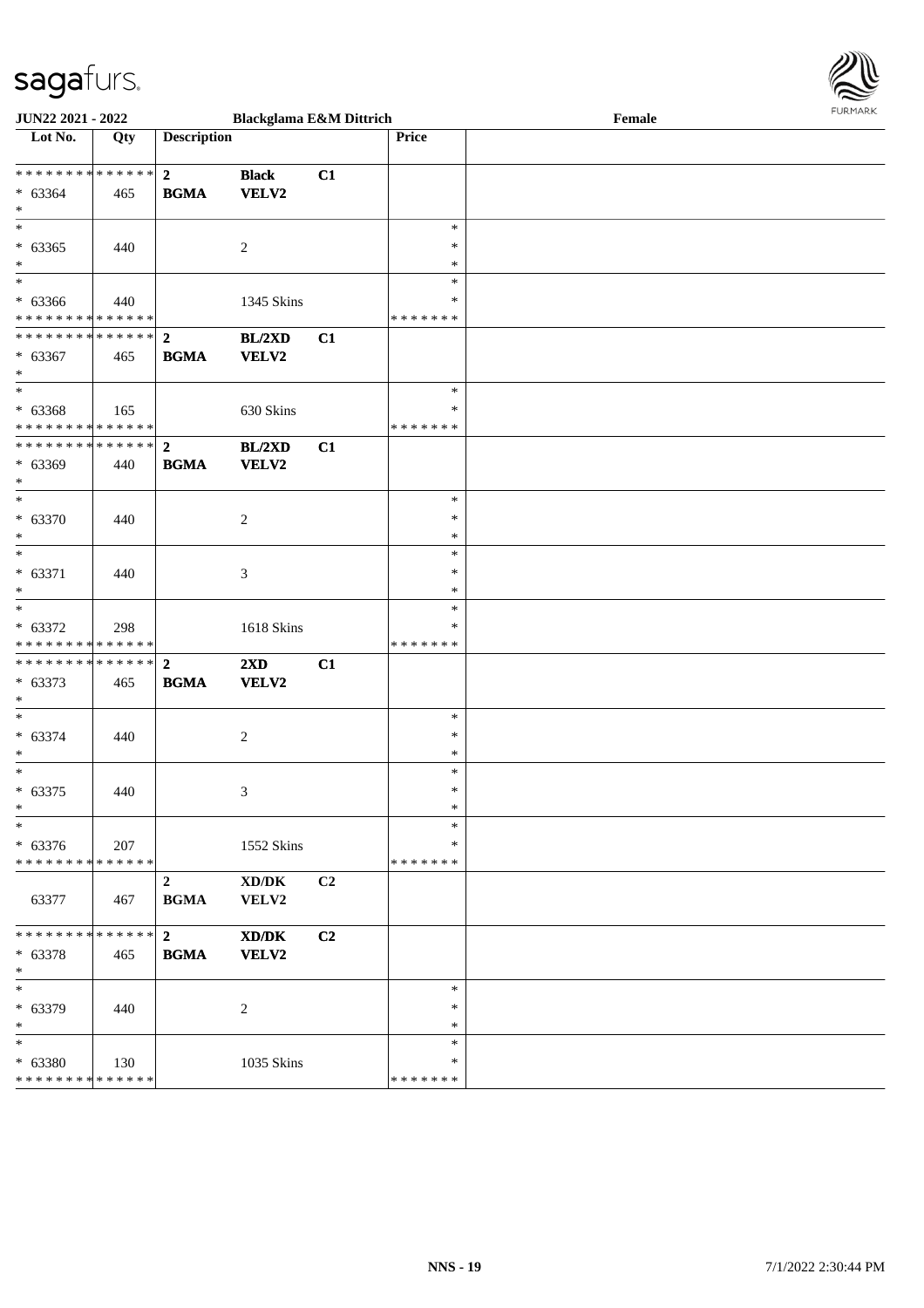

| <b>JUN22 2021 - 2022</b> |     |                    |                        | <b>Blackglama E&amp;M Dittrich</b> |              | Female |  |  |
|--------------------------|-----|--------------------|------------------------|------------------------------------|--------------|--------|--|--|
| Lot No.                  | Qty | <b>Description</b> |                        |                                    | <b>Price</b> |        |  |  |
| 63381                    | 109 | 3<br><b>BGMA</b>   | 2XD/XD<br><b>VELV2</b> | C1/C2                              |              |        |  |  |
| 63382                    | 295 | 3<br><b>BGMA</b>   | 2XD/XD<br><b>VELV2</b> | C1/C2                              |              |        |  |  |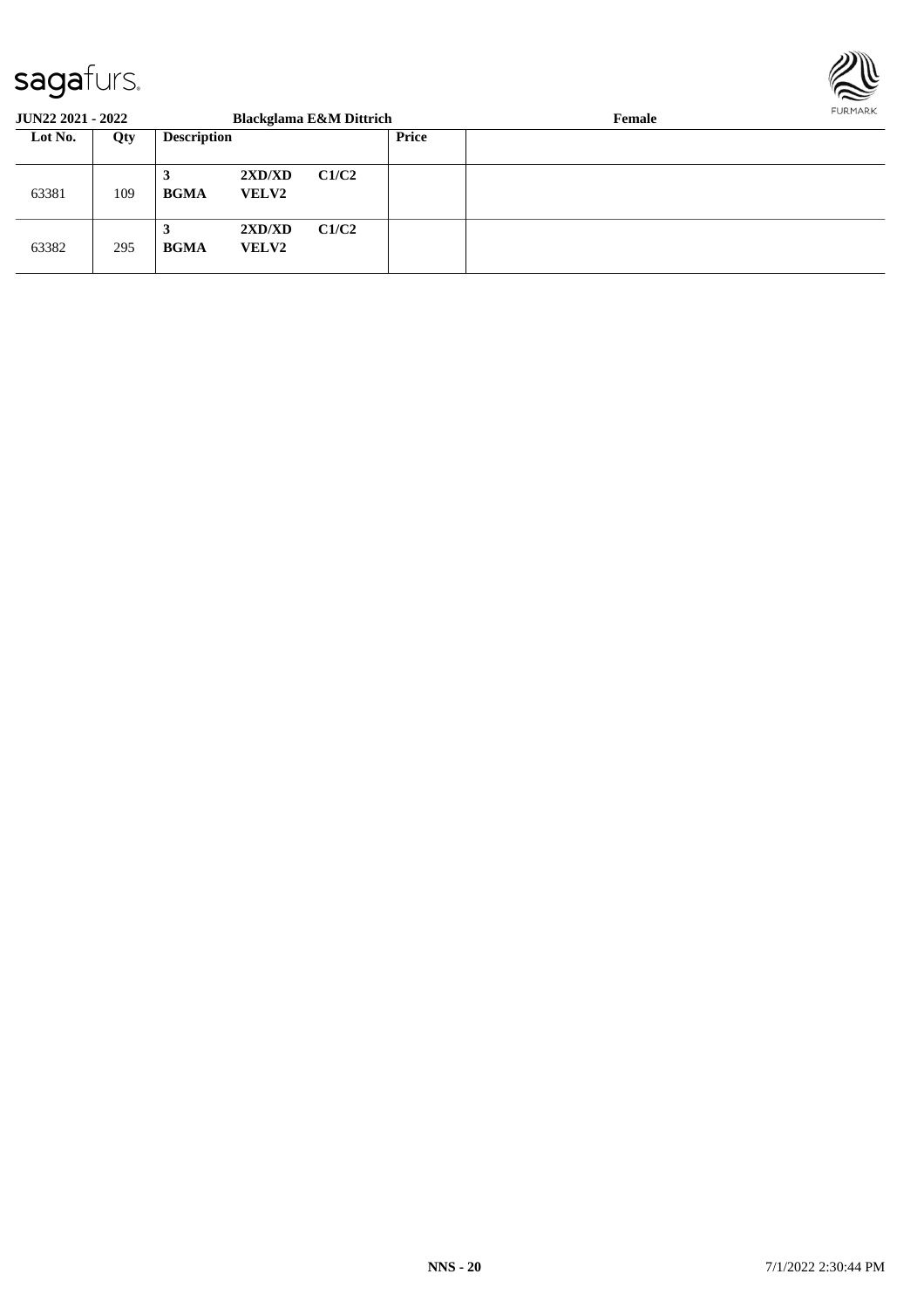

| <b>JUN22 2021 - 2022</b>                           |     |                    |                                  | <b>Blackglama Dixon-Walt Brown</b> |                             | Female | FURMARK |
|----------------------------------------------------|-----|--------------------|----------------------------------|------------------------------------|-----------------------------|--------|---------|
| Lot No.                                            | Qty | <b>Description</b> |                                  |                                    | Price                       |        |         |
| ************** 2<br>$* 63401$<br>$\ast$            | 440 | <b>BGMA</b>        | <b>Black</b><br>VELV2            | C1                                 |                             |        |         |
| $\ast$<br>$* 63402$<br>* * * * * * * * * * * * * * | 420 |                    | 860 Skins                        |                                    | $\ast$<br>$\ast$<br>******* |        |         |
| ************** 2<br>$* 63403$<br>$\ast$            | 465 | <b>BGMA</b>        | $2\mathbf{X}\mathbf{D}$<br>VELV2 | C1                                 |                             |        |         |
| $\ast$<br>$* 63404$<br>$\ast$                      | 440 |                    | $\overline{2}$                   |                                    | $\ast$<br>$\ast$<br>$\ast$  |        |         |
| $\ast$<br>$* 63405$<br>$\ast$                      | 440 |                    | $\mathfrak{Z}$                   |                                    | $\ast$<br>∗<br>$\ast$       |        |         |
| $\ast$<br>$* 63406$<br>**************              | 386 |                    | 1731 Skins                       |                                    | $\ast$<br>*<br>*******      |        |         |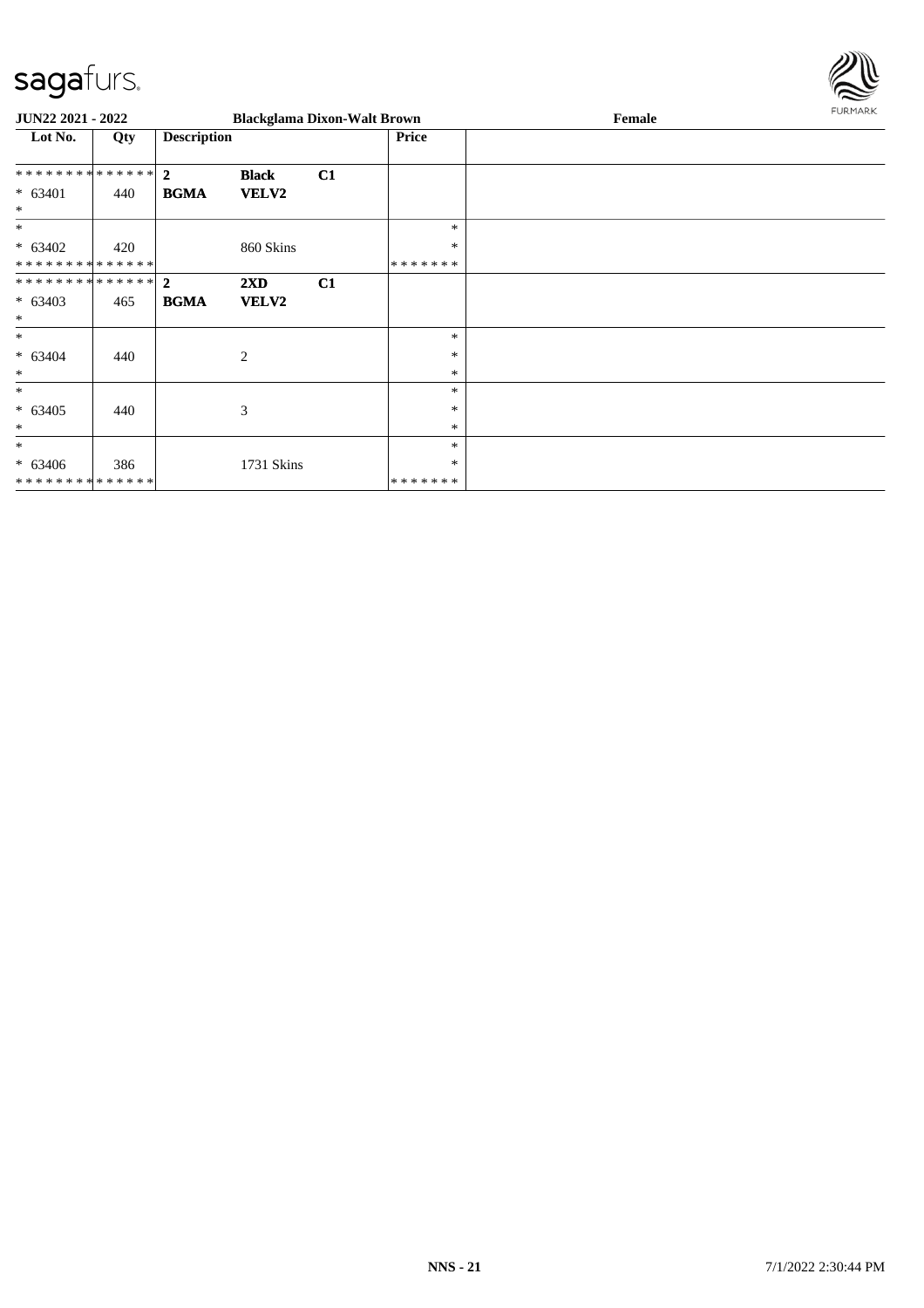

| <b>JUN22 2021 - 2022</b>     |     |                    | <b>Blackglama Patrick</b>        |       |               | Female |
|------------------------------|-----|--------------------|----------------------------------|-------|---------------|--------|
| Lot No.                      | Qty | <b>Description</b> |                                  |       | Price         |        |
|                              |     |                    |                                  |       |               |        |
| **************               |     | $\mathbf{0}$       | $2{\bf X}{\bf D}/{\bf X}{\bf D}$ | C1/C2 |               |        |
| $* 63421$                    | 425 | <b>BGMA</b>        | <b>VELV2</b>                     |       |               |        |
| $*$                          |     |                    |                                  |       |               |        |
|                              |     |                    |                                  |       |               |        |
|                              |     |                    |                                  |       | $\ast$        |        |
| $* 63422$                    | 400 |                    | $\overline{2}$                   |       | $\ast$        |        |
| $*$                          |     |                    |                                  |       | $\ast$        |        |
|                              |     |                    |                                  |       | $\ast$        |        |
| $* 63423$                    | 245 |                    | 1070 Skins                       |       | $\ast$        |        |
| ******** <mark>******</mark> |     |                    |                                  |       | * * * * * * * |        |
|                              |     |                    |                                  |       |               |        |
|                              |     |                    | <b>Black</b>                     | C1    |               |        |
| $* 63425$                    | 465 | <b>BGMA</b>        | <b>VELV2</b>                     |       |               |        |
| $\ast$                       |     |                    |                                  |       |               |        |
|                              |     |                    |                                  |       | $\ast$        |        |
|                              |     |                    |                                  |       |               |        |
| $* 63426$                    | 440 |                    | $\sqrt{2}$                       |       | $\ast$        |        |
| $\ast$                       |     |                    |                                  |       | $\ast$        |        |
| $\overline{\phantom{0}}$     |     |                    |                                  |       | $\ast$        |        |
| $* 63427$                    | 440 |                    | 3                                |       | $\ast$        |        |
| $*$                          |     |                    |                                  |       | $\ast$        |        |
| $\overline{\ast}$            |     |                    |                                  |       | $\ast$        |        |
| $* 63428$                    | 440 |                    |                                  |       | $\ast$        |        |
| $*$                          |     |                    | $\overline{4}$                   |       | $\ast$        |        |
|                              |     |                    |                                  |       |               |        |
| $\overline{\ast}$            |     |                    |                                  |       | $\ast$        |        |
| $* 63429$                    | 440 |                    | $\sqrt{5}$                       |       | $\ast$        |        |
| $\ast$                       |     |                    |                                  |       | $\ast$        |        |
| $*$                          |     |                    |                                  |       | $\ast$        |        |
| $* 63430$                    | 440 |                    | $\sqrt{6}$                       |       | $\ast$        |        |
| $\ast$                       |     |                    |                                  |       | $\ast$        |        |
| $\overline{\phantom{0}}$     |     |                    |                                  |       | $\ast$        |        |
|                              |     |                    |                                  |       | $\ast$        |        |
| $* 63431$                    | 440 |                    | $\tau$                           |       |               |        |
| $\ast$                       |     |                    |                                  |       | $\ast$        |        |
|                              |     |                    |                                  |       | $\ast$        |        |
| $* 63432$                    | 440 |                    | $\,8\,$                          |       | $\ast$        |        |
| $\ast$                       |     |                    |                                  |       | $\ast$        |        |
| $\overline{\phantom{0}}$     |     |                    |                                  |       | $\ast$        |        |
| $* 63433$                    | 440 |                    | 9                                |       | $\ast$        |        |
| $\ast$                       |     |                    |                                  |       | $\ast$        |        |
| $\frac{1}{1}$                |     |                    |                                  |       | $\ast$        |        |
| $* 63434$                    |     |                    |                                  |       | $\ast$        |        |
|                              | 440 |                    | $10\,$                           |       |               |        |
| $*$                          |     |                    |                                  |       | $\ast$        |        |
|                              |     |                    |                                  |       | $\ast$        |        |
| $* 63435$                    | 440 |                    | $11\,$                           |       | $\ast$        |        |
| $*$                          |     |                    |                                  |       | $\ast$        |        |
| $\overline{\phantom{0}}$     |     |                    |                                  |       | $\ast$        |        |
| $* 63436$                    | 440 |                    | $12\,$                           |       | $\ast$        |        |
| $*$ $*$                      |     |                    |                                  |       | $\ast$        |        |
|                              |     |                    |                                  |       | $\ast$        |        |
|                              |     |                    |                                  |       | $\ast$        |        |
| $* 63437$<br>$*$             | 440 |                    | 13                               |       | $\ast$        |        |
| $*$                          |     |                    |                                  |       |               |        |
|                              |     |                    |                                  |       | $\ast$        |        |
| $* 63438$                    | 440 |                    | 14                               |       | $\ast$        |        |
| $*$                          |     |                    |                                  |       | $\ast$        |        |
|                              |     |                    |                                  |       | $\ast$        |        |
| $* 63439$                    | 440 |                    | 15                               |       | $\ast$        |        |
| $*$                          |     |                    |                                  |       | $\ast$        |        |
| $\overline{\phantom{0}}$     |     |                    |                                  |       | $\ast$        |        |
| $* 63440$                    | 440 |                    | 16                               |       | $\ast$        |        |
| $*$                          |     |                    |                                  |       |               |        |
|                              |     |                    |                                  |       | $\ast$        |        |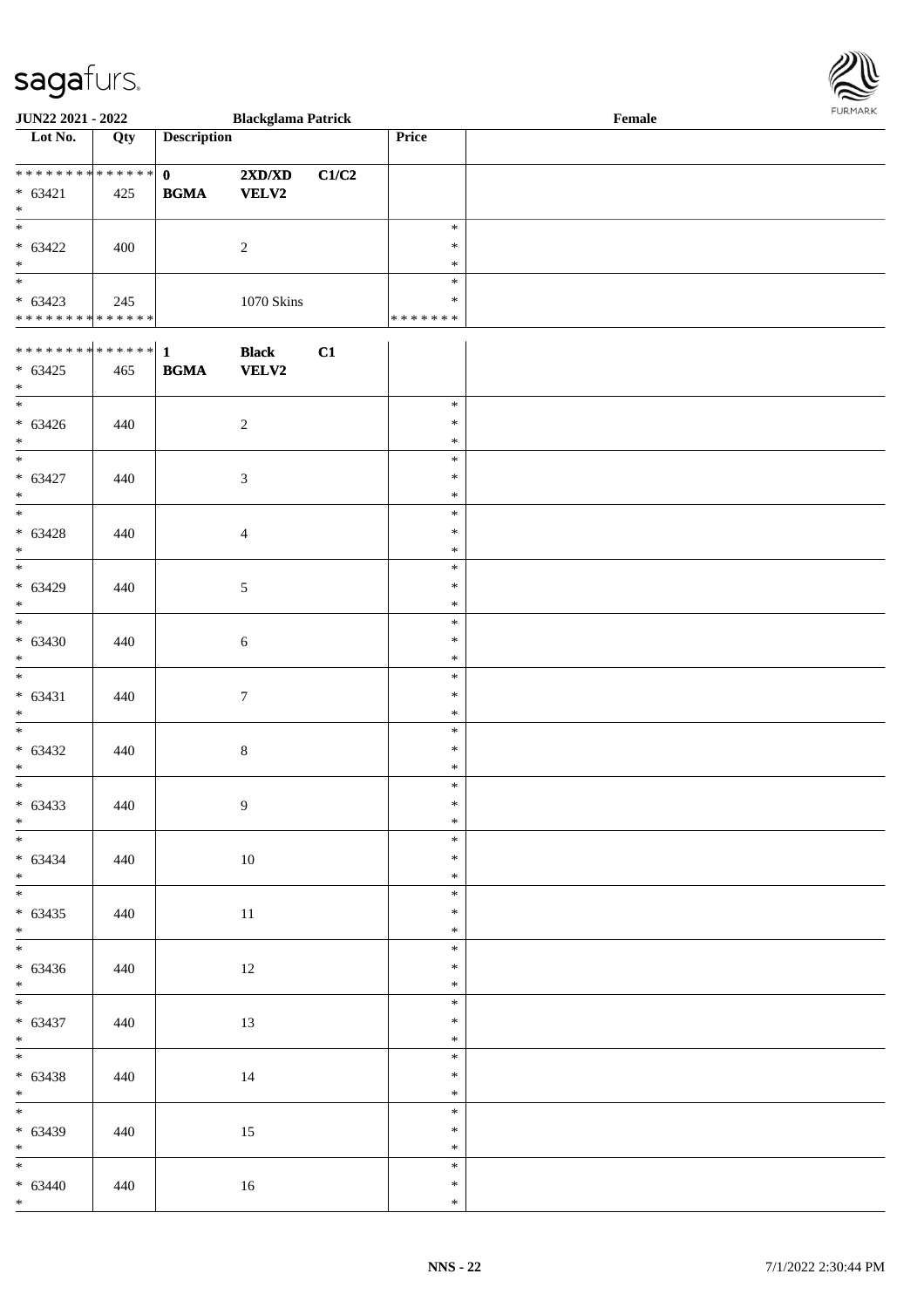| sagafurs.                   |     |                                                     |         |        |                |
|-----------------------------|-----|-----------------------------------------------------|---------|--------|----------------|
| JUN22 2021 - 2022           |     | <b>Blackglama Patrick</b>                           |         | Female | <b>FURMARK</b> |
| Lot No.                     | Qty | <b>Description</b>                                  | Price   |        |                |
| $\ast$                      |     | C1<br>$\mathbf{1}$<br><b>Black</b>                  | $\ast$  |        |                |
| $* 63441$                   | 440 | $\mathbf{B}\mathbf{G}\mathbf{M}\mathbf{A}$<br>VELV2 | $\ast$  |        |                |
| $\ast$                      |     |                                                     | $\ast$  |        |                |
| $\ast$                      |     |                                                     | $\ast$  |        |                |
| $* 63442$                   | 440 | 18                                                  | $\ast$  |        |                |
| $\ast$                      |     |                                                     | $\ast$  |        |                |
| $\ast$                      |     |                                                     | $\ast$  |        |                |
| $* 63443$                   | 440 | 19                                                  | $\ast$  |        |                |
| $\ast$                      |     |                                                     | $\ast$  |        |                |
| $\ast$                      |     |                                                     | $\ast$  |        |                |
| $* 63444$                   | 440 | 20                                                  | $\ast$  |        |                |
| $\ast$                      |     |                                                     | $\ast$  |        |                |
| $\ast$                      |     |                                                     | $\ast$  |        |                |
| $* 63445$                   | 440 | $21\,$                                              | $\ast$  |        |                |
| $\ast$                      |     |                                                     | $\ast$  |        |                |
| $\ast$                      |     |                                                     | $\ast$  |        |                |
| $* 63446$                   | 440 | $22\,$                                              | $\ast$  |        |                |
| $\ast$                      |     |                                                     | $\ast$  |        |                |
| $\ast$                      |     |                                                     | $\ast$  |        |                |
| $* 63447$                   | 149 | 9854 Skins                                          | $\ast$  |        |                |
| * * * * * * * * * * * * * * |     |                                                     | ******* |        |                |

| ************** 1 |     | C1<br>$2\mathbf{X}\mathbf{D}$ | $\ast$        |  |
|------------------|-----|-------------------------------|---------------|--|
| $* 63456$        | 440 | <b>BGMA</b><br><b>VELV2</b>   | *             |  |
| $\ast$           |     |                               | $\ast$        |  |
| $\ast$           |     |                               | *             |  |
| $* 63457$        | 440 |                               | *             |  |
| $\ast$           |     |                               | *             |  |
| $\ast$           |     |                               | *             |  |
| $* 63458$        | 317 | 1197 Skins                    | *             |  |
| **************   |     |                               | * * * * * * * |  |

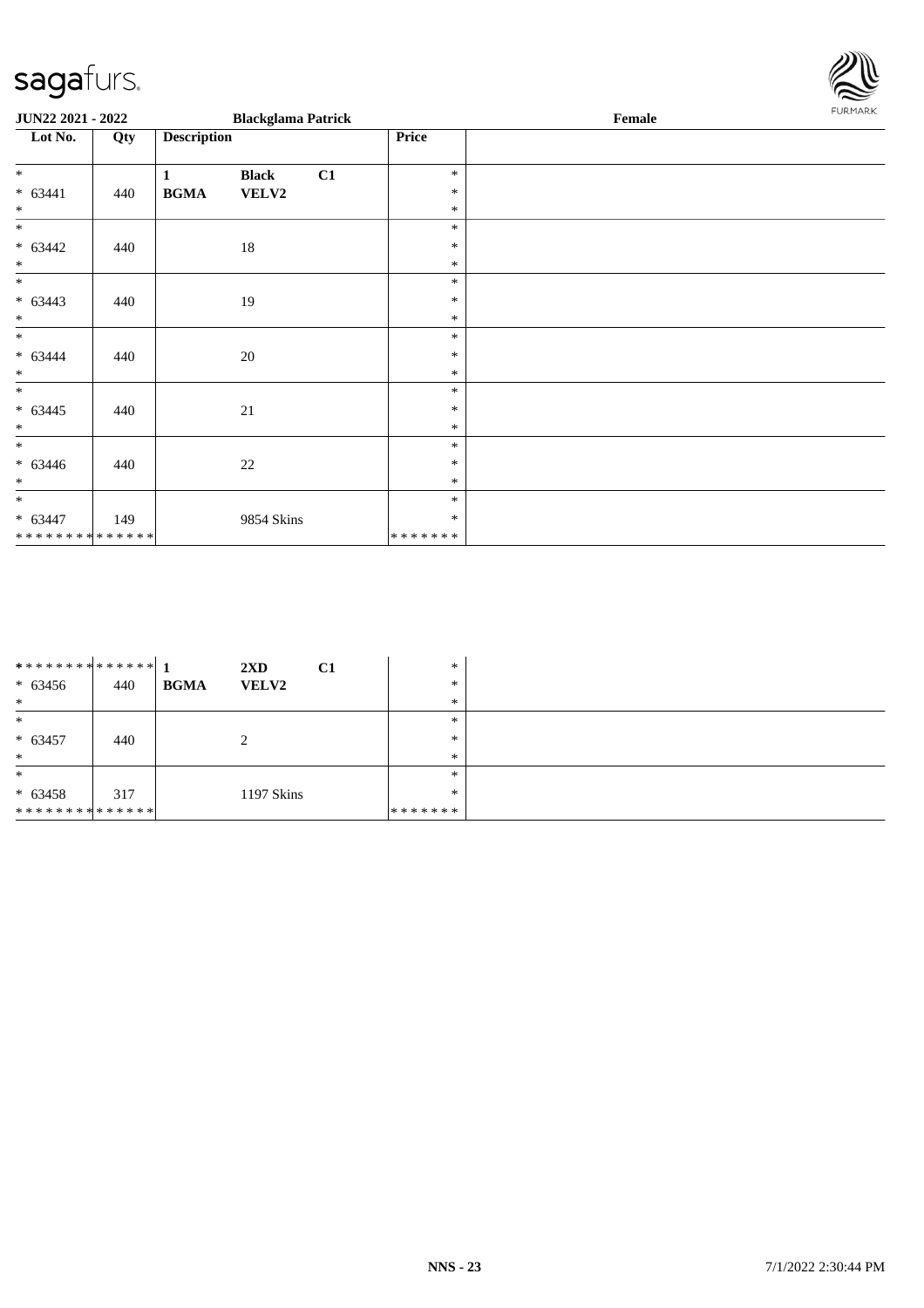| <b>JUN22 2021 - 2022</b>                           |     |                               | <b>Blackglama Patrick</b>    |    |                            | Female<br>. |  |
|----------------------------------------------------|-----|-------------------------------|------------------------------|----|----------------------------|-------------|--|
| Lot No.                                            | Qty | <b>Description</b>            |                              |    | Price                      |             |  |
| **************<br>$* 63464$<br>$*$                 | 465 | $\overline{2}$<br><b>BGMA</b> | <b>Black</b><br><b>VELV2</b> | C1 |                            |             |  |
| $\overline{\mathbf{r}}$<br>$* 63465$<br>$*$<br>*   | 440 |                               | $\overline{2}$               |    | $\ast$<br>$\ast$<br>$\ast$ |             |  |
| $* 63466$<br>$*$                                   | 440 |                               | $\mathfrak{Z}$               |    | $\ast$<br>$\ast$<br>$\ast$ |             |  |
| $\ddot{x}$<br>$* 63467$<br>$*$                     | 440 |                               | $\overline{4}$               |    | $\ast$<br>$\ast$<br>$\ast$ |             |  |
| $* 63468$<br>$*$                                   | 440 |                               | $\mathfrak{S}$               |    | $\ast$<br>$\ast$<br>$\ast$ |             |  |
| $* 63469$<br>$*$                                   | 440 |                               | $\sqrt{6}$                   |    | $\ast$<br>$\ast$<br>$\ast$ |             |  |
| $\overline{\phantom{0}}$<br>$* 63470$<br>$*$       | 440 |                               | $7\phantom{.0}$              |    | $\ast$<br>$\ast$<br>$\ast$ |             |  |
| $* 63471$<br>$*$                                   | 440 |                               | $\,8\,$                      |    | $\ast$<br>$\ast$<br>$\ast$ |             |  |
| $* 63472$<br>$\ast$                                | 440 |                               | $\overline{9}$               |    | $\ast$<br>$\ast$<br>$\ast$ |             |  |
| $\overline{\ast}$<br>$* 63473$<br>$*$              | 440 |                               | 10                           |    | $\ast$<br>$\ast$<br>$\ast$ |             |  |
| $* 63474$<br>$*$                                   | 440 |                               | 11                           |    | $\ast$<br>$\ast$<br>$\ast$ |             |  |
| $* 63475$<br>$*$                                   | 440 |                               | 12                           |    | $\ast$<br>$\ast$<br>$\ast$ |             |  |
| $*$<br>$* 63476$<br>$*$                            | 440 |                               | 13                           |    | $\ast$<br>$\ast$<br>$\ast$ |             |  |
| $\overline{\mathbf{r}}$<br>$* 63477$<br>$*$        | 440 |                               | 14                           |    | $\ast$<br>$\ast$<br>$\ast$ |             |  |
| $\ddot{x}$<br>$* 63478$<br>$*$ $\qquad$            | 440 |                               | 15                           |    | $\ast$<br>$\ast$<br>$\ast$ |             |  |
| $* 63479$<br>$*$                                   | 440 |                               | 16                           |    | $\ast$<br>$\ast$<br>$\ast$ |             |  |
| $\overline{\mathbf{r}}$<br>$* 63480$<br>$\ddot{x}$ | 440 |                               | 17                           |    | $\ast$<br>$\ast$<br>$\ast$ |             |  |

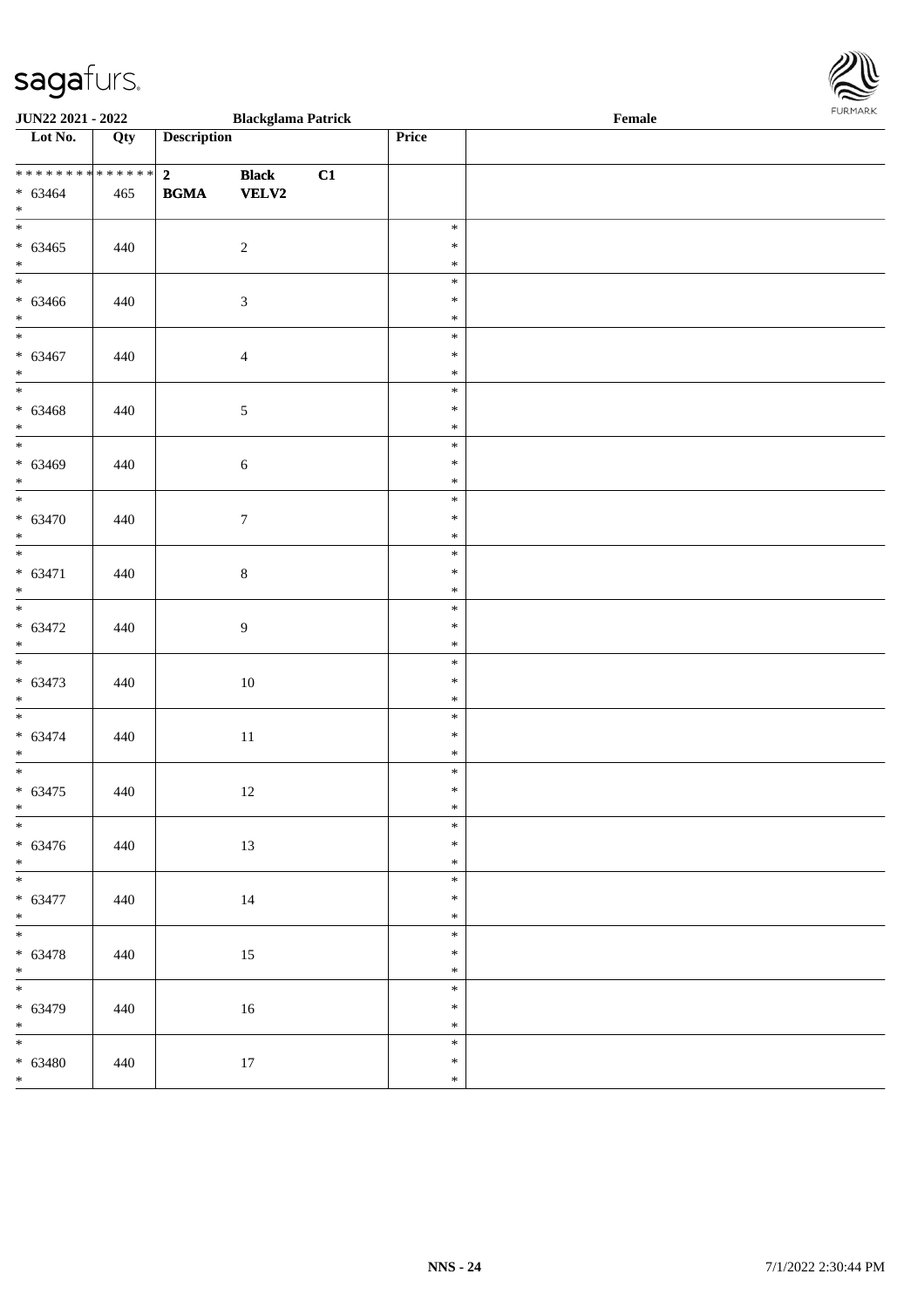| <b>JUN22 2021 - 2022</b>                                |     |                                            | <b>Blackglama Patrick</b>    |    |                                      | Female |  |
|---------------------------------------------------------|-----|--------------------------------------------|------------------------------|----|--------------------------------------|--------|--|
| Lot No.                                                 | Qty | <b>Description</b>                         |                              |    | Price                                |        |  |
| $*$<br>$* 63481$<br>$*$                                 | 440 | $\overline{2}$<br><b>BGMA</b>              | <b>Black</b><br>VELV2        | C1 | $\ast$<br>$\ast$<br>$\ast$           |        |  |
| $\overline{\mathbf{r}}$<br>$* 63482$<br>$*$<br>$*$      | 440 |                                            | 19                           |    | $\ast$<br>$\ast$<br>$\ast$           |        |  |
| $* 63483$<br>$*$                                        | 440 |                                            | 20                           |    | $\ast$<br>$\ast$<br>$\ast$           |        |  |
| $\overline{\phantom{0}}$<br>$* 63484$<br>$*$<br>*       | 440 |                                            | 21                           |    | $\ast$<br>$\ast$<br>$\ast$           |        |  |
| $* 63485$<br>$*$                                        | 440 |                                            | $22\,$                       |    | $\ast$<br>$\ast$<br>$\ast$<br>$\ast$ |        |  |
| $* 63486$<br>$*$<br>$*$                                 | 440 |                                            | 23                           |    | $\ast$<br>$\ast$<br>$\ast$           |        |  |
| $* 63487$<br>* * * * * * * * <mark>* * * * * * *</mark> | 147 |                                            | 10292 Skins                  |    | $\ast$<br>* * * * * * *              |        |  |
| $* 63488$<br>$*$                                        | 465 | $\mathbf{B}\mathbf{G}\mathbf{M}\mathbf{A}$ | <b>Black</b><br><b>VELV2</b> | C1 |                                      |        |  |
| $* 63489$<br>$\ast$<br>$*$                              | 465 |                                            | $\overline{c}$               |    | $\ast$<br>$\ast$<br>$\ast$           |        |  |
| $* 63490$<br>$*$                                        | 465 |                                            | $\mathfrak{Z}$               |    | $\ast$<br>$\ast$<br>$\ast$           |        |  |
| $* 63491$<br>$*$                                        | 440 |                                            | $\overline{4}$               |    | $\ast$<br>$\ast$<br>$\ast$           |        |  |
| $* 63492$<br>$\ast$<br>$\ast$                           | 440 |                                            | $\sqrt{5}$                   |    | $\ast$<br>$\ast$<br>$\ast$           |        |  |
| $* 63493$<br>$*$                                        | 440 |                                            | $\sqrt{6}$                   |    | $\ast$<br>$\ast$<br>$\ast$           |        |  |
| $* 63494$<br>$\ast$<br>$*$                              | 440 |                                            | $\overline{7}$               |    | $\ast$<br>$\ast$<br>$\ast$           |        |  |
| $* 63495$<br>$*$ $\qquad$                               | 440 |                                            | $\,8\,$                      |    | $\ast$<br>$\ast$<br>$\ast$           |        |  |
| $* 63496$<br>$*$<br>$*$                                 | 440 |                                            | 9                            |    | $\ast$<br>$\ast$<br>$\ast$           |        |  |
| $* 63497$<br>$*$                                        | 440 |                                            | 10                           |    | $\ast$<br>$\ast$<br>$\ast$           |        |  |
| $*$<br>$* 63498$<br>$*$                                 | 440 |                                            | 11                           |    | $\ast$<br>$\ast$<br>$\ast$           |        |  |
| $* 63499$<br>$*$                                        | 440 |                                            | 12                           |    | $\ast$<br>$\ast$<br>$\ast$           |        |  |
| $\overline{\mathbf{r}}$<br>$* 63500$<br>$\ast$          | 440 |                                            | 13                           |    | $\ast$<br>$\ast$<br>$\ast$           |        |  |

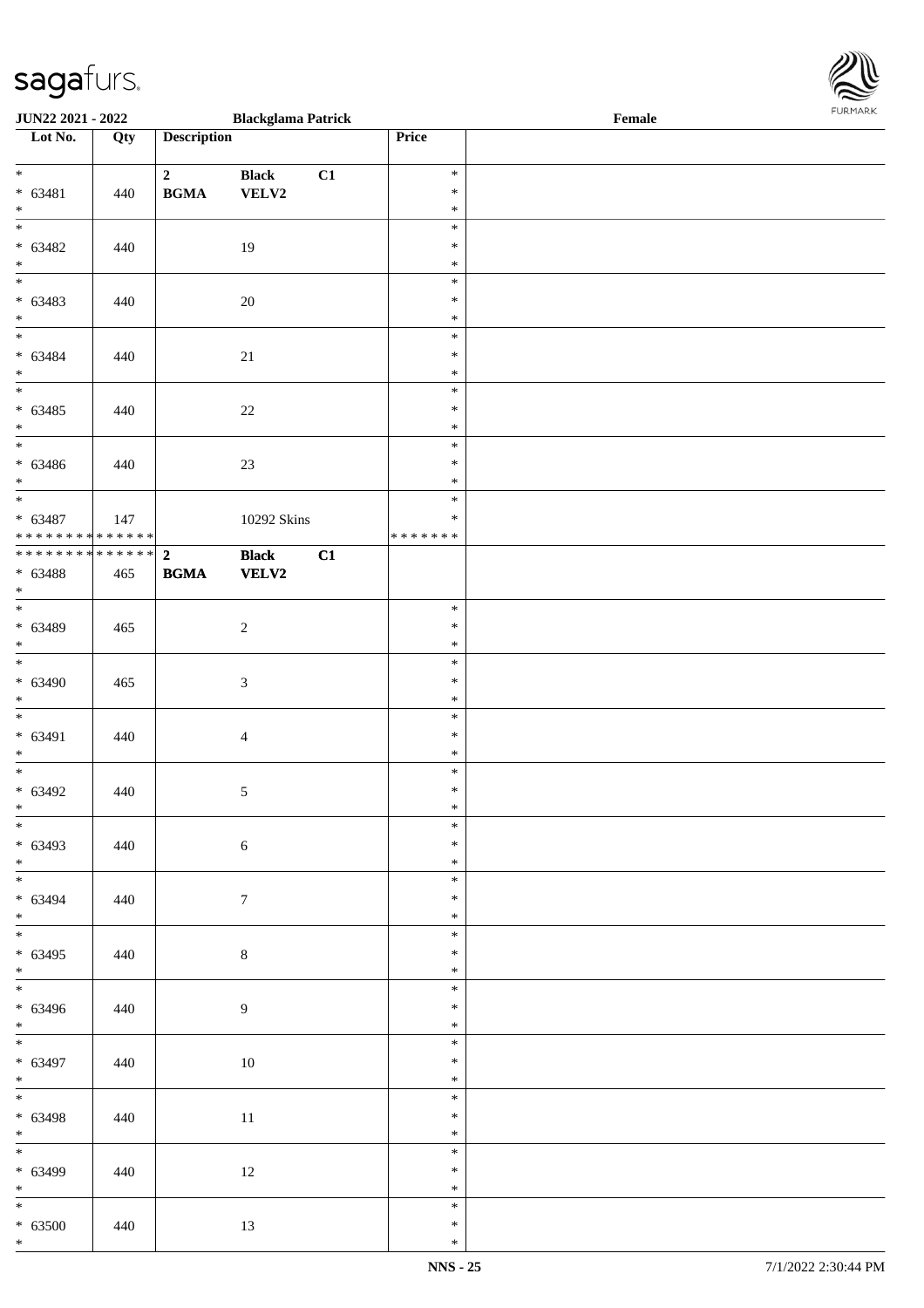\* \* \* \* \* \* \* \* \* \* \* \* \* \* \*

| <b>JUN22 2021 - 2022</b>                   |     |                    | <b>Blackglama Patrick</b> |    |                  | Female |  |
|--------------------------------------------|-----|--------------------|---------------------------|----|------------------|--------|--|
| Lot No.                                    | Qty | <b>Description</b> |                           |    | Price            |        |  |
|                                            |     |                    |                           |    |                  |        |  |
| $*$                                        |     | $\overline{2}$     | <b>Black</b>              | C1 | $\ast$           |        |  |
| $* 63501$<br>$\ast$                        | 440 | <b>BGMA</b>        | VELV2                     |    | $\ast$<br>$\ast$ |        |  |
| $\overline{\ast}$                          |     |                    |                           |    | $\ast$           |        |  |
| $* 63502$                                  | 440 |                    | 15                        |    | $\ast$           |        |  |
| $*$                                        |     |                    |                           |    | $\ast$           |        |  |
|                                            |     |                    |                           |    | $\ast$           |        |  |
| $* 63503$                                  | 440 |                    | 16                        |    | $\ast$           |        |  |
| $\ast$                                     |     |                    |                           |    | $\ast$           |        |  |
| $\overline{\ast}$                          |     |                    |                           |    | $\ast$           |        |  |
| $* 63504$                                  | 375 |                    | 17                        |    | $\ast$           |        |  |
| $*$                                        |     |                    |                           |    | $\ast$           |        |  |
| $\overline{\phantom{0}}$                   |     |                    |                           |    | $\ast$           |        |  |
| $* 63505$                                  | 99  |                    | 7589 Skins                |    | $\ast$           |        |  |
| * * * * * * * * <mark>* * * * * * *</mark> |     |                    |                           |    | * * * * * * *    |        |  |
| * * * * * * * * <mark>* * * * * * *</mark> |     | $\overline{2}$     | $2\mathbf{X}\mathbf{D}$   | C1 |                  |        |  |
| $* 63506$                                  | 465 | <b>BGMA</b>        | <b>VELV2</b>              |    |                  |        |  |
| $*$                                        |     |                    |                           |    |                  |        |  |
| $\overline{\ast}$                          |     |                    |                           |    | $\ast$           |        |  |
| $* 63507$                                  | 440 |                    | $\sqrt{2}$                |    | $\ast$           |        |  |
| $\ast$                                     |     |                    |                           |    | $\ast$           |        |  |
|                                            |     |                    |                           |    | $\ast$           |        |  |
| $* 63508$                                  | 440 |                    | $\mathfrak{Z}$            |    | $\ast$           |        |  |
| $\ast$                                     |     |                    |                           |    | $\ast$           |        |  |
| $\overline{\phantom{0}}$                   |     |                    |                           |    | $\ast$           |        |  |
| $* 63509$                                  | 440 |                    | $\overline{4}$            |    | $\ast$           |        |  |
| $\ast$                                     |     |                    |                           |    | $\ast$           |        |  |
|                                            |     |                    |                           |    | $\ast$           |        |  |
| $* 63510$                                  | 440 |                    | $\sqrt{5}$                |    | $\ast$           |        |  |
| $*$                                        |     |                    |                           |    | $\ast$           |        |  |
| $\ddot{x}$                                 |     |                    |                           |    | $\ast$           |        |  |
| $* 63511$                                  | 440 |                    | $\sqrt{6}$                |    | $\ast$           |        |  |
| $\ast$<br>$\overline{\ast}$                |     |                    |                           |    | $\ast$           |        |  |
|                                            |     |                    |                           |    | $\ast$<br>$\ast$ |        |  |
| $* 63512$<br>$\ddot{x}$                    | 440 |                    | $\boldsymbol{7}$          |    | $\ast$           |        |  |
| $\ast$                                     |     |                    |                           |    | $\ast$           |        |  |
| $* 63513$                                  | 440 |                    | $8\,$                     |    | $\ast$           |        |  |
| $*$                                        |     |                    |                           |    | $\ast$           |        |  |
|                                            |     |                    |                           |    | $\ast$           |        |  |
| $* 63514$                                  | 440 |                    | 9                         |    | $\ast$           |        |  |
| $*$                                        |     |                    |                           |    | $\ast$           |        |  |
| $\ddot{x}$                                 |     |                    |                           |    | $\ast$           |        |  |
| $* 63515$                                  | 440 |                    | 10                        |    | $\ast$           |        |  |
| $*$                                        |     |                    |                           |    | $\ast$           |        |  |
| $\overline{\ast}$                          |     |                    |                           |    | $\ast$           |        |  |
| $* 63516$                                  | 286 |                    | 4711 Skins                |    | ∗                |        |  |
| * * * * * * * * * * * * * * *              |     |                    |                           |    | *******          |        |  |
| ******** <mark>*******</mark> 2            |     |                    | $2\mathbf{X}\mathbf{D}$   | C1 |                  |        |  |
| $* 63517$                                  | 440 | <b>BGMA</b>        | <b>VELV2</b>              |    |                  |        |  |
| $*$                                        |     |                    |                           |    |                  |        |  |
| $*$                                        |     |                    |                           |    | $\ast$           |        |  |
| $* 63518$                                  | 440 |                    | $\overline{c}$            |    | $\ast$           |        |  |
| $*$                                        |     |                    |                           |    | $\ast$           |        |  |
|                                            |     |                    |                           |    | $\ast$           |        |  |
| $* 63519$                                  | 440 |                    | 3                         |    | $\ast$           |        |  |
| $*$                                        |     |                    |                           |    | $\ast$           |        |  |
| $*$                                        |     |                    |                           |    | $\ast$           |        |  |
| $* 63520$                                  | 440 |                    | 1760 Skins                |    | $\ast$           |        |  |

\* \* \* \* \* \* \*